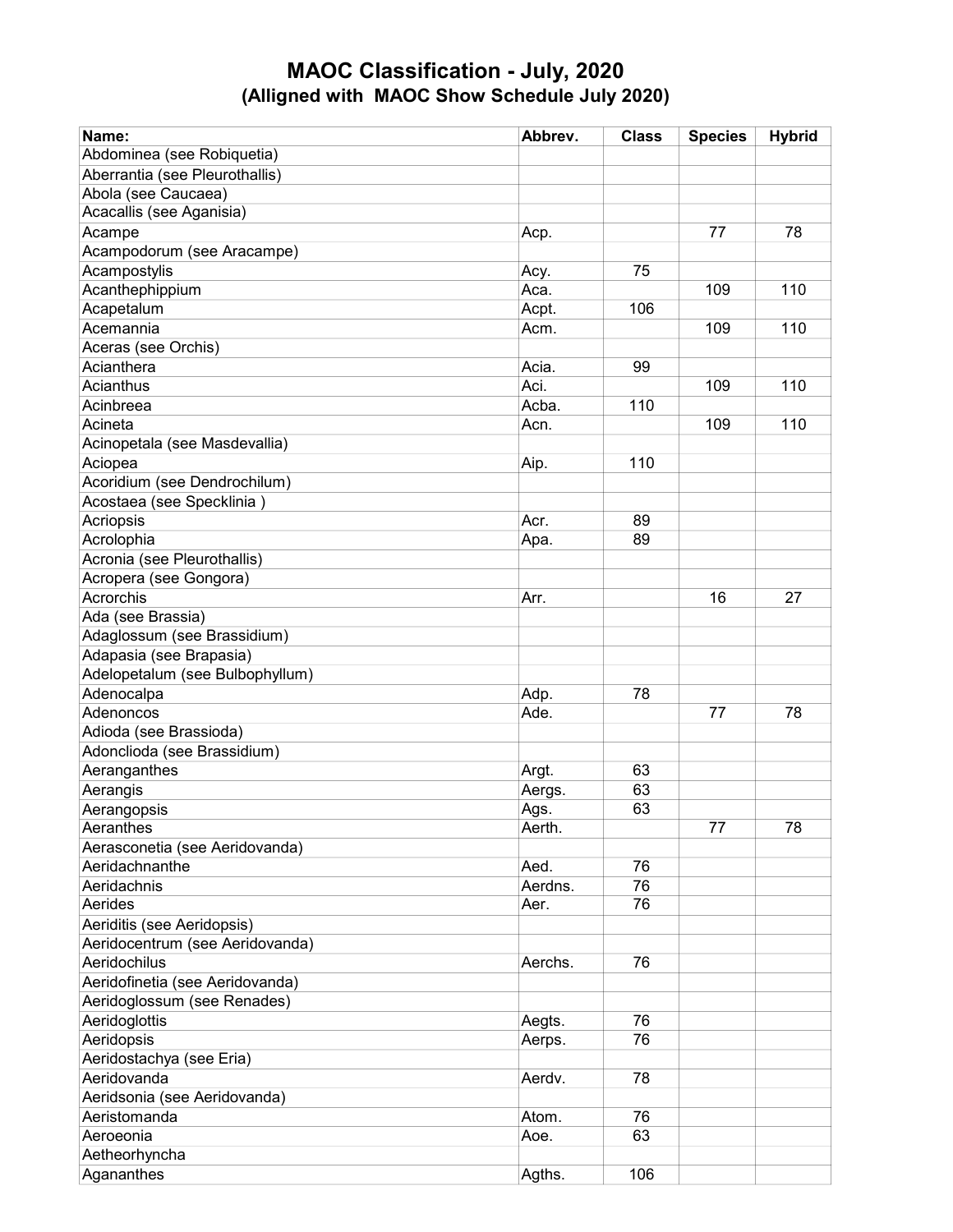| Name:                                   | Abbrev. | <b>Class</b> | <b>Species</b> | <b>Hybrid</b> |
|-----------------------------------------|---------|--------------|----------------|---------------|
| Aganax (see Pabanisia)                  |         |              |                |               |
| Aganella                                | All.    | 106          |                |               |
| Aganisia                                | Agn.    | 106          |                |               |
| Aganopeste                              | Agt.    | 104          |                |               |
| Aganulophia                             | Agp.    | 89           |                |               |
| Agasepalum                              | Agsp.   | 106          |                |               |
| Agrostophyllum                          | Agr.    |              | 77             | 78            |
| Aitkenara                               | Aitk.   | 106          |                |               |
|                                         |         |              |                |               |
| Alamania                                | AI.     |              | 16             | 27            |
| Alangreatwoodara (see Propabstopetalum) |         |              |                |               |
| Alantuckerara                           | Atc.    | 106          |                |               |
| Alaticaulia (see Masdevallia)           |         |              |                |               |
| Alatiglossum (see Gomesa)               |         |              |                |               |
| Alcockara (see Ledienara)               |         |              |                |               |
| Alexanderara (see Brassidium)           |         |              |                |               |
| Aliceara                                | Alcra.  | 79           |                |               |
| Allenara                                | Alna.   | 19-26        |                |               |
| Allioniara (see Myrmecatlaelia)         |         |              |                |               |
| Alphonsoara (see Leeara)                |         |              |                |               |
| Altensteinia                            | Alt.    |              | 109            | 110           |
| Alvisia (see Bryobium)                  |         |              |                |               |
| Amalia (see Laelia)                     |         |              |                |               |
| Amblostoma (see Epidendrum)             |         |              |                |               |
| Amenopsis                               | Amn.    | 78           |                |               |
| Amerorchis (see Platanthera)            |         |              |                |               |
| Amesangis                               | Am.     | 63           |                |               |
| Amesiella                               | Ame.    |              | 77             | 78            |
| Amesilabium                             | Aml.    | 78           |                |               |
| Amitostigma (see Ponerorchis)           |         |              |                |               |
| Amparoa (see Cuitlauzina))              |         |              |                |               |
| Amphigena (see Disa)                    |         |              |                |               |
| Amphiglottis (see Epidendrum)           |         |              |                |               |
| Ampliglossum (see Gomesa)               |         |              |                |               |
| Anabaranthe                             | Abt.    | 19-26        |                |               |
| Anabarlia                               | Anb.    | 110          |                |               |
| Anacamptiplatanthera                    | An.     | 110          |                |               |
| Anacamptis                              | Ant.    |              | 109            | 110           |
| Anacamptorchis                          | Ana.    |              | 109            | 110           |
| Anacheilium (see Prosthechea)           |         |              |                |               |
|                                         |         | 110          |                |               |
| Anamantoglossum                         | Attg.   | 89           |                |               |
| Anaphorkis                              | Apk.    |              |                |               |
| Anathallis                              | Anat.   | 103          |                |               |
| Ancipitia (see Pleurothallis)           |         |              |                |               |
| Ancistrochilus                          | Anc.    |              | 109            | 110           |
| Ancistrolanthe                          | Anh.    | 110          |                |               |
| Ancistrophaius                          | Astp.   | 110          |                |               |
| Ancistrorhynchus                        | Anci.   |              | 77             | 78            |
| Andascodenia (see Seidenanda)           |         |              |                |               |
| Andersonara                             | Ande.   | 19-26        |                |               |
| Andreara                                | Andr.   | 19-26        |                |               |
| Andreettaea (see Pleurothallis)         |         |              |                |               |
| Andreettara                             | Are.    | 81           |                |               |
| Andrewara                               | Andw.   | 76           |                |               |
| Andrewckara (see Andrewara)             |         |              |                |               |
| Androchilus (see Ponthieva)             |         |              |                |               |
| Anettea (see Gomesa)                    |         |              |                |               |
| Angellea                                | Agl.    | 64           |                |               |
| Angida (see Sudamuloa)                  |         |              |                |               |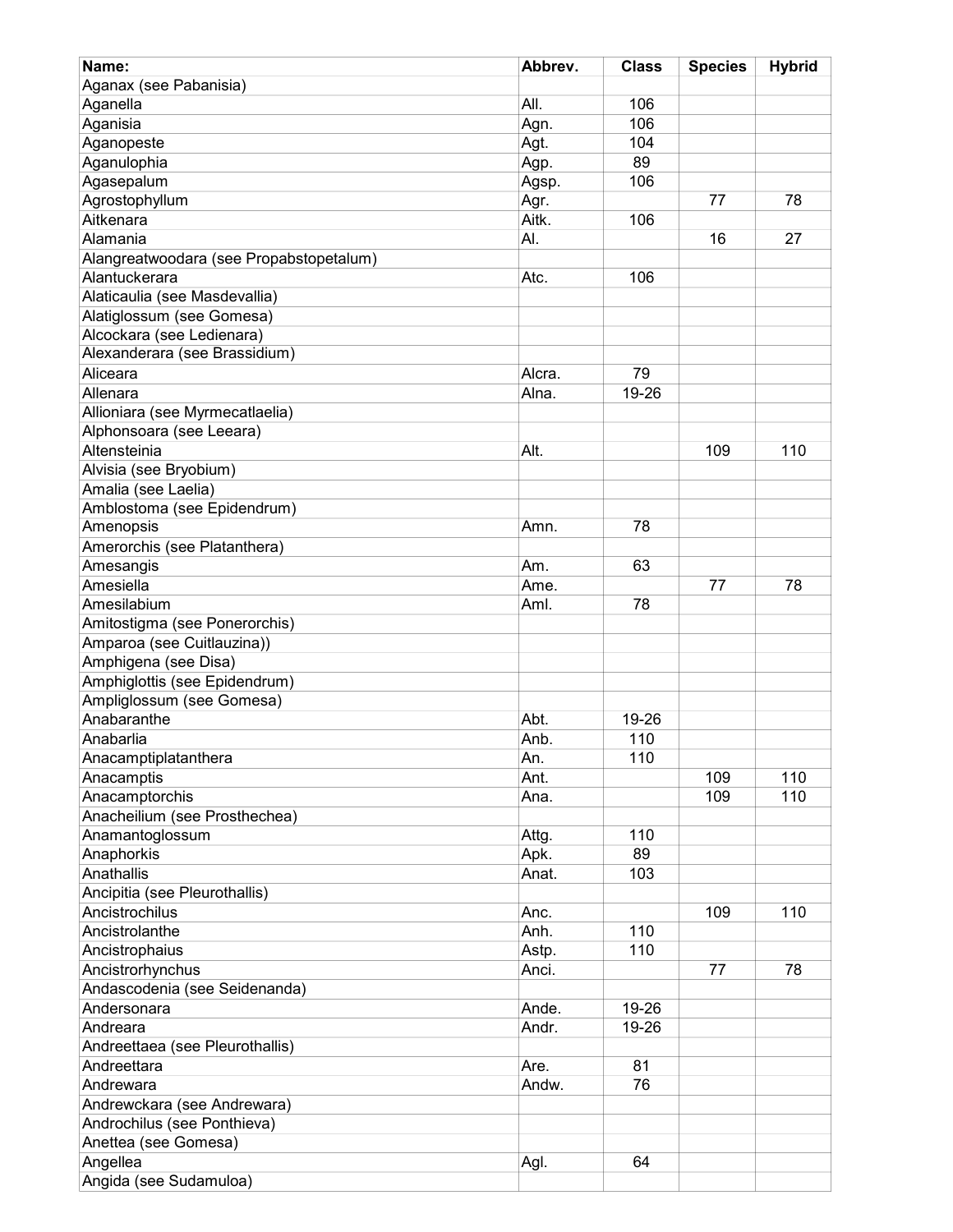| Name:                                 | Abbrev. | <b>Class</b> | <b>Species</b> | <b>Hybrid</b> |
|---------------------------------------|---------|--------------|----------------|---------------|
| Anglyda (see Lysudamuloa)             |         |              |                |               |
| Angraecentrum (see Vandaecum)         |         |              |                |               |
| Angraeconopsis (see Angraecopsis)     |         |              |                |               |
| Angraecopsis                          | Ago.    | 64           |                |               |
| Angraecostylis                        | Angsts. | 64           |                |               |
| Angraecum                             | Angcm.  | 64           |                |               |
|                                       |         |              |                |               |
| Angraecyrtanthes                      | Ancyth. | 64           |                |               |
| Angraeorchis                          | Angchs. | 64           |                |               |
| Angrandostylis                        | Ady.    | 64           |                |               |
| Angrangis                             | Angrs.  | 63           |                |               |
| Angranthellea                         | Angtla. | 64           |                |               |
| Angranthes                            | Angth.  | 64           |                |               |
| Angreoniella                          | Angnla. | 64           |                |               |
| Angularia                             | Alr.    | 104          |                |               |
| Anguloa                               | Ang.    | 106          |                |               |
| Angulocaste                           | Angcst. | 104          |                |               |
| Ania (see Tainia)                     |         |              |                |               |
| Ankersmitara (see Rhyncatlaelia)      |         |              |                |               |
| Anneliesia (see Miltonia)             |         |              |                |               |
| Anocheile (see Epidendrum)            |         |              |                |               |
| Anochilus (see Pterygodium)           |         |              |                |               |
| Anoectochilus                         | Anct.   |              | 109            | 110           |
| Anoectodes                            | Atd.    | 110          |                |               |
| Anoectomaria (see Ludochilus)         |         |              |                |               |
|                                       |         |              |                |               |
| Anota (see Rhynchostylis)             |         |              |                |               |
| Ansecymphyllum                        | Ayp.    | 89           |                |               |
| Anselangis                            | Asg.    | 89           |                |               |
| Ansellia                              | Aslla.  | 89           |                |               |
| Ansidium                              | Asdm.   | 89           |                |               |
| Anteriocamptis (see Anacamptis)       |         |              |                |               |
| Anterioherorchis (see Anacamptis)     |         |              |                |               |
| Anteriomeulenia (see Anacamptis)      |         |              |                |               |
| Anterioserapias (see Serapicamptis)   |         |              |                |               |
| Anthechostylis (see Vandachostylis)   |         |              |                |               |
| Antheglottis (see Trichovanda)        |         |              |                |               |
| Antheranthe (see Renantanda)          |         |              |                |               |
| Anthereon (see Pabstiella)            |         |              |                |               |
| Antilla (see Pleurothallis)           |         |              |                |               |
| Antillanorchis (see Tolumnia)         |         |              |                |               |
| Aphyllorchis                          | Aph.    |              | 109            | 110           |
| Apoda-prorepentia (see Pleurothallis) |         |              |                |               |
| Aporopsis (see Dendrobium)            |         |              |                |               |
| Appendicula                           | App.    |              | 77             | 78            |
| Appletonara                           | Aea.    | 19-26        |                |               |
| Aracampe                              |         | 78           |                |               |
| Arachnanthe (see Arachnis)            | Arcp.   |              |                |               |
| Arachnedenia                          |         |              |                |               |
|                                       | Ara.    | 78           |                |               |
| Arachnis                              | Arach.  |              | 77             | 78            |
| Arachnocentron                        | Act.    | 78           |                |               |
| Arachnochilus (Arachnoglottis)        |         |              |                |               |
| Arachnoglossum (see Aranthera)        |         |              |                |               |
| Arachnoglottis                        | Arngl.  | 78           |                |               |
| Arachnopsirea (see Sediropsis)        |         |              |                |               |
| Arachnopsis                           | Arnps.  | 78           |                |               |
| Arachnorchis (see Caladenia)          |         |              |                |               |
| Arachnostylis                         | Arnst.  | 75           |                |               |
| Arachnostynopsis                      | Asy.    | 75           |                |               |
| Aranda                                | Aranda  | 78           |                |               |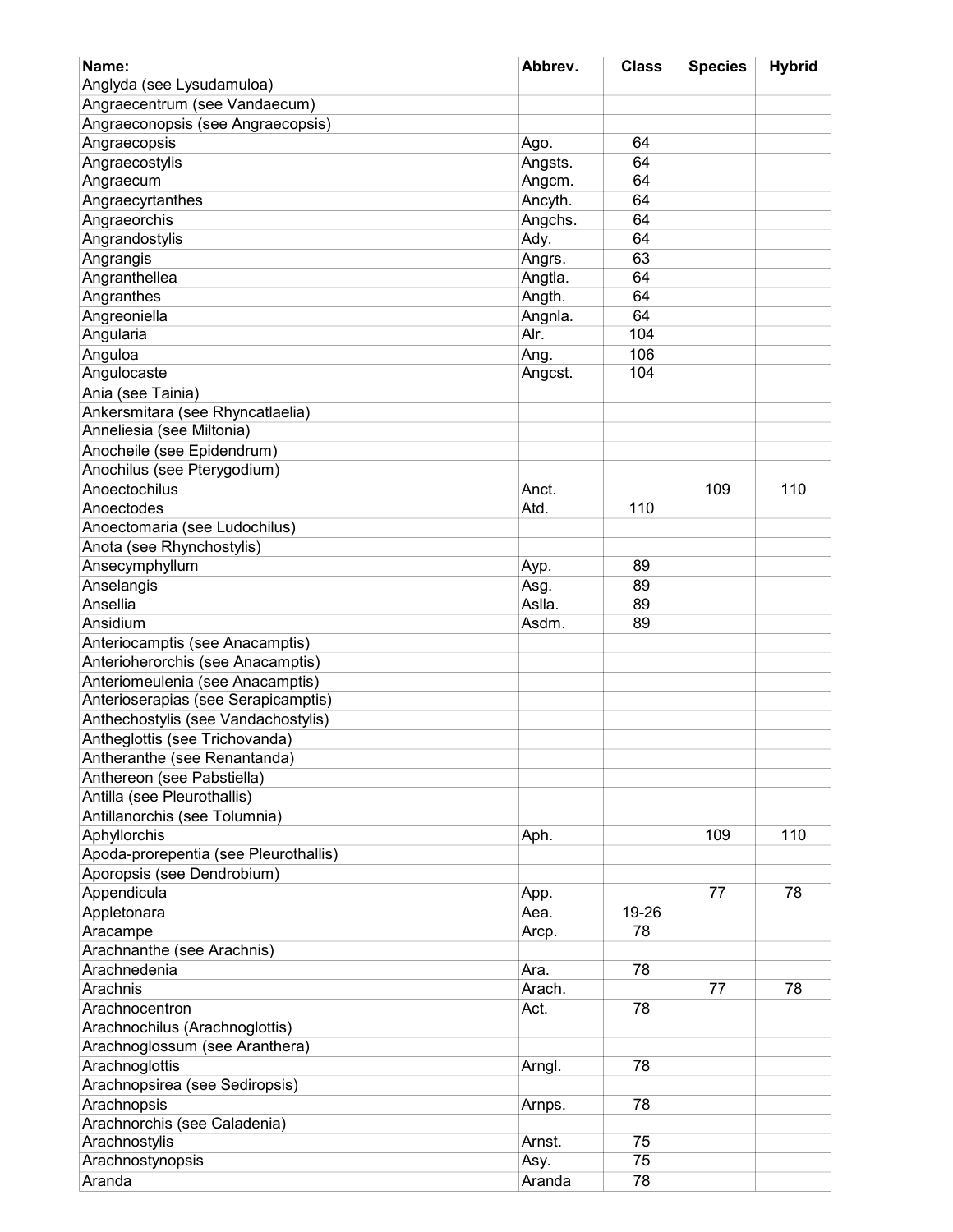| Name:                                | Abbrev. | <b>Class</b> | <b>Species</b> | <b>Hybrid</b> |
|--------------------------------------|---------|--------------|----------------|---------------|
| Arandanthe (see Aranda)              |         |              |                |               |
| Aranthera                            | Arnth.  | 76           |                |               |
| Archineottia (see Neottia)           |         |              |                |               |
| Areldia (see Pleurothallis)          |         |              |                |               |
|                                      |         |              |                |               |
| Arethusa                             | Aret.   |              | 109            | 110           |
| Arguellesara                         | Agu.    | 75           |                |               |
| Argyrorchis (Macodes)                |         |              |                |               |
| Aristotleara (see Chapmanara)        |         |              |                |               |
| Arizara                              | Ariz.   | 19-26        |                |               |
| Armanda (see Aranda)                 |         |              |                |               |
| Armandacentrum (see Aranda)          |         |              |                |               |
| Armocentron (see Arachnocentron)     |         |              |                |               |
| Armochilus (see Arachnoglottis)      |         |              |                |               |
| Armodachnis (see Arachnis)           |         |              |                |               |
| Armodorum (see Arachnis)             |         |              |                |               |
| Arpophyllum                          | Arpo.   |              | 16             | 27            |
| Arthrochilium (see Epipactis)        |         |              |                |               |
| Arthurara                            | Aru.    | 79           |                |               |
| Artorima                             | Arto.   |              | 16             | 27            |
| Arundina                             | Ar.     |              | 109            | 110           |
| Asarca (see Gavilea)                 |         |              |                |               |
| Ascandopsis (see Vanvanda)           |         |              |                |               |
| Aschersonra                          |         |              |                |               |
|                                      | Ach.    | 19-26        |                |               |
| Ascidieria (see Eria)                |         |              |                |               |
| Ascocampe (see Vancampe)             |         |              |                |               |
| Ascocenda (see Vanda)                |         |              |                |               |
| Ascocentrochilus (see Trichovanda)   |         |              |                |               |
| Ascocentropsis (see Vanda)           |         |              |                |               |
| Ascocentrum (see Vanda)              |         |              |                |               |
| Ascocleinetia (see Cleisovanda)      |         |              |                |               |
| Ascocleiserides (see Aeristomanda)   |         |              |                |               |
| Ascodenia (see Ascofadanda)          |         |              |                |               |
| Ascofadanda (see Seidenanda)         |         |              |                |               |
| Ascofinetia (see Vanda)              |         |              |                |               |
| Ascogastisia (see Gastruisinda)      |         |              |                |               |
| Ascoglossum (see Renanthera)         |         |              |                |               |
| Ascoglottis (see Trichovanda)        |         |              |                |               |
| Ascolabium (see Holcoglossum)        |         |              |                |               |
| Asconopsis (see Vandaenopsis)        |         |              |                |               |
| Ascoparanthera (see Pararenanthera)  |         |              |                |               |
| Ascorachnis (see Aranda)             |         |              |                |               |
| Ascoralda (see Aranda)               |         |              |                |               |
| Ascorella (see Renancentrum)         |         |              |                |               |
| Ascorenanthochilus (see Renaglottis) |         |              |                |               |
|                                      |         |              |                |               |
| Ascorhynopsis (see Sweetara)         |         |              |                |               |
| Ascostomanda (see Cleisanda)         |         |              |                |               |
| Ascovandanthe (see Papilionanda)     |         |              |                |               |
| Ascovandoritis (see Thorntonara)     |         |              |                |               |
| Ashtonara (see Proleytonia)          |         |              |                |               |
| Ashworthara (see Brassacathron)      |         |              |                |               |
| Aspacidopsis                         | Acdp.   | 81           |                |               |
| Aspacidostele                        | Acid.   | 81           |                |               |
| Aspaleomnia                          | Alm.    | 86           |                |               |
| Aspasia                              | Asp.    | 86           |                |               |
| Aspasiopsis                          | Apo.    | 81           |                |               |
| Aspasium                             | Aspsm.  | 85           |                |               |
| Aspezia                              | Apz.    | 86           |                |               |
| Aspidogyne                           | Apg.    |              | 109            | 110           |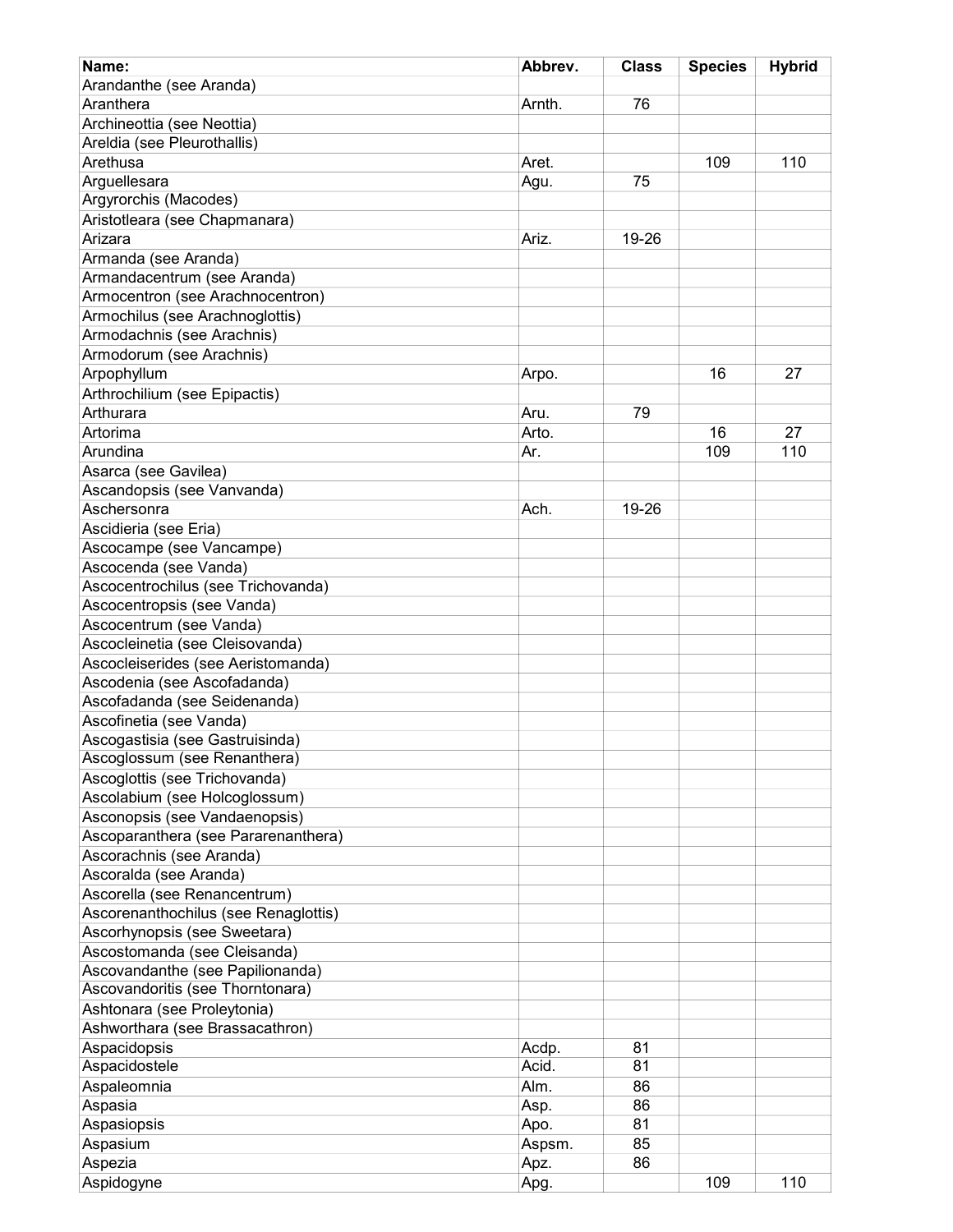| Name:                              | Abbrev. | <b>Class</b> | <b>Species</b> | <b>Hybrid</b> |
|------------------------------------|---------|--------------|----------------|---------------|
| Aspioda (see Aspasium)             |         |              |                |               |
| Asplundara                         | Aspl.   | 79           |                |               |
| Aspodia (see Aspasium)             |         |              |                |               |
| Aspodonia                          | Aspd.   | 81           |                |               |
| Aspoglossum (see Aspasium)         |         |              |                |               |
| Aspomesa                           | Apm.    | 86           |                |               |
| Aspopsis                           | Aso.    | 78           |                |               |
| Aspostele                          | Asl.    | 86           |                |               |
| Athertonara (see Renanopsis)       |         |              |                |               |
| Atopoglossum (see Pleurothallis)   |         |              |                |               |
| Auliza (see Epidendrum)            |         |              |                |               |
| Aulosepalum                        | Aul.    |              | 109            | 110           |
| Aulostylis (see Calanthe)          |         |              |                |               |
| Australia                          |         |              |                |               |
|                                    | Ast.    | 96           |                |               |
| Australorchis (see Dendrobium)     |         |              |                |               |
| Ayubara (see Lymanara)             |         |              |                |               |
| Azadehdelia (see Cribbia)          |         |              |                |               |
| Azizara (see Epidomingoleya)       |         |              |                |               |
| Backhouseara                       | Bka.    | 19-26        |                |               |
| Bakerara (see Aliceara)            |         |              |                |               |
| Balaguerara                        | Blga.   | 12           |                |               |
| Baldwinara (see Richardsonara)     |         |              |                |               |
| Balenkezia                         | Blk.    | 86           |                |               |
| Balfourara (see Denisara)          |         |              |                |               |
| <b>Ballantineara</b>               | Bln.    | 19-26        |                |               |
| Balmeara (see Bernardara)          |         |              |                |               |
| Banfieldara (see Odontobrassia)    |         |              |                |               |
| Baptichilum                        | Btc.    | 86           |                |               |
| Bapticidium (see Oncidesa)         |         |              |                |               |
| Baptiguezia                        | Bpt.    | 86           |                |               |
| Baptikoa                           | Btk.    | 86           |                |               |
| Baptioda (see Oncidesa)            |         |              |                |               |
| Baptirettia                        | Btta.   | 86           |                |               |
| Baptistoglossum (see Oncidesa)     |         |              |                |               |
| Baptistonia (see Gomesa)           |         |              |                |               |
| Barangis (see Aerangis)            |         |              |                |               |
| Baraniara (see Cahuzacara)         |         |              |                |               |
| Baravolia                          | Bvl.    | 12           |                |               |
| Barbosaara (see Oncidesa)          |         |              |                |               |
| <b>Barbosella</b>                  | Barb.   | 103          |                |               |
| Barbrodria (see Barbosella)        |         |              |                |               |
| <b>Barcatanthe</b>                 | Bkt.    | 19-26        |                |               |
| <b>Barclia</b>                     | Bac.    | 12           |                |               |
| Bardendrum                         | Bard.   | 12           |                |               |
| <b>Barkeranthe</b>                 | Bkn.    | 19-26        |                |               |
| <b>Barkerara</b>                   | Bak.    | 79           |                |               |
| <b>Barkeria</b>                    | Bark.   |              | 16             | 27            |
| Barkidendrum (see Bardendrum)      |         |              |                |               |
| Barkleyadendrum                    | Bkd.    | 19-26        |                |               |
| Barkonitis (see Cattkeria)         |         |              |                |               |
| Barkorima                          | Bkm.    | 27           |                |               |
| Barkronleya (see Cattkeria)        |         |              |                |               |
| <b>Barlia</b>                      | Ba.     |              | 109            | 110           |
| Barlorchis (see Orchimantoglossum) |         |              |                |               |
| Barnesara (see Lebaudyara)         |         |              |                |               |
| Barombia (see Aerangis)            |         |              |                |               |
| Barosaara                          | Bbra.   | 85           | 85             | 85            |
| Bartholina                         | Bart.   |              | 109            | 110           |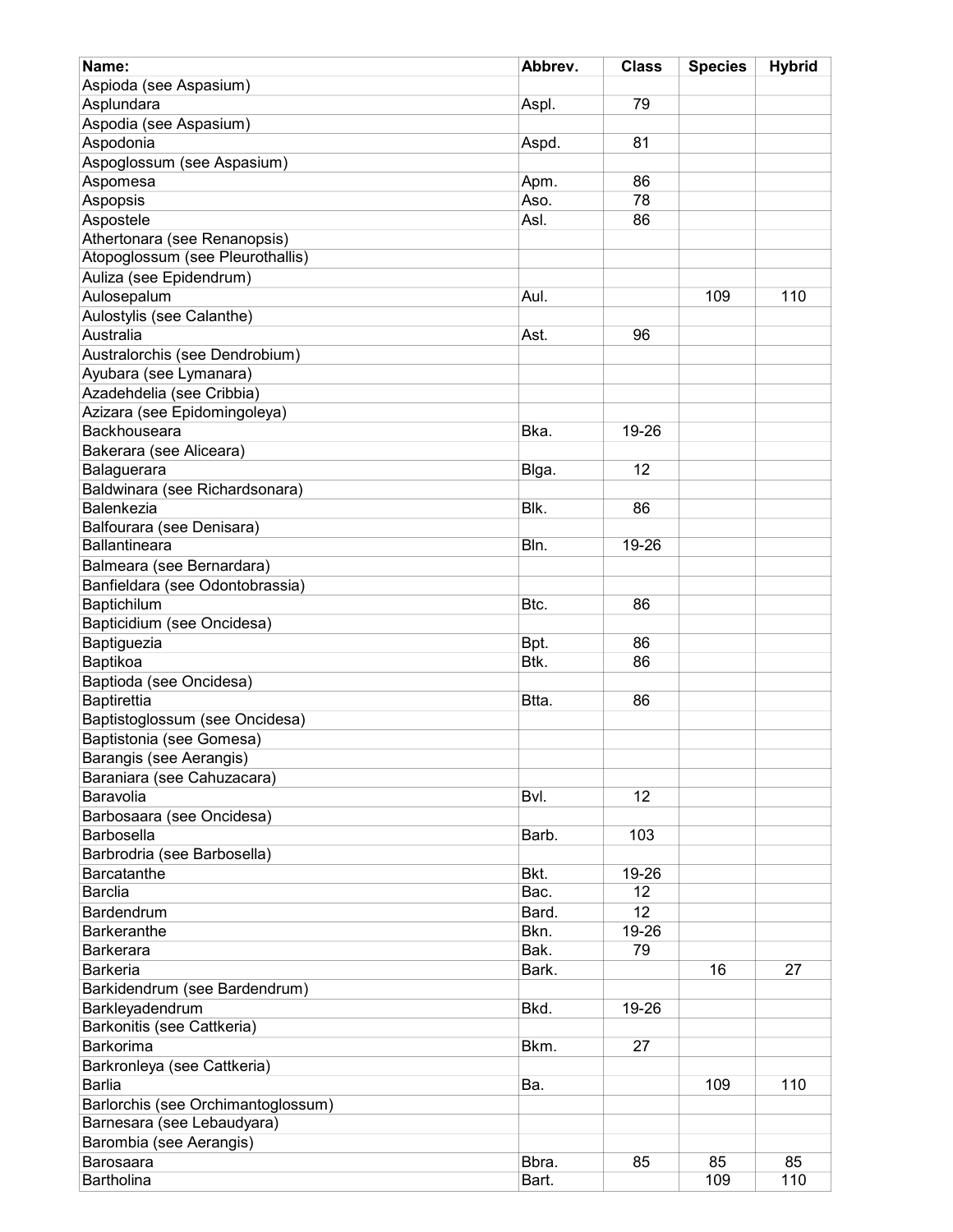| Name:                                | Abbrev. | <b>Class</b> | <b>Species</b> | <b>Hybrid</b> |
|--------------------------------------|---------|--------------|----------------|---------------|
| Bartlettara (see Cattarthrophila)    |         |              |                |               |
| Basigyne (see Dendrochilum)          |         |              |                |               |
| Baskervilla                          | Bva.    |              | 109            | 110           |
| Batemannia                           | Btmna.  | 106          |                |               |
|                                      |         | 106          |                |               |
| Bateostylis                          | Btst.   |              |                |               |
| Baumannara                           | Bmnra.  | 85           |                |               |
| Beadlea (see Cyclopogon)             |         |              |                |               |
| Beallara (see Bakerara)              |         |              |                |               |
| Beardara (see Vandaenopsis)          |         |              |                |               |
| Beclardia                            | Bec.    |              | 77             | 78            |
| Belgeara (see Maumeneara)            |         |              |                |               |
| Bennett-Poeara                       | Bpr.    | 14           |                |               |
| Benthamara (see Parandachnis)        |         |              |                |               |
| Benthamia                            | Bent.   |              | 109            | 110           |
| Benzingia                            | Bza.    | 106          |                |               |
| Beranekara (see Louiscappeara)       |         |              |                |               |
| Bergmanara                           | Brg.    | 19-26        |                |               |
| Berkeleyara (see Proslaeliocattleya) |         |              |                |               |
| Berlinerara                          | Brln.   | 106          |                |               |
| Bernardara                           | Bern.   | 19-26        |                |               |
| Bernsteinia                          | Bns.    | 106          |                |               |
| Bertara (see Stellamizutaara)        |         |              |                |               |
| <b>Bettsara</b>                      | Bet.    | 12           |                |               |
|                                      |         |              |                |               |
| Bhumipolara (see Perreiraara)        |         |              |                |               |
| Bicchia (see Pseudorchis)            |         |              |                |               |
| <b>Bidacaste</b>                     | Bdc.    | 104          |                |               |
| <b>Bifranisia</b>                    | Bfsa.   | 104          |                |               |
| <b>Bifrenaria</b>                    | Bif.    | 104          |                |               |
| <b>Bifrenidium</b>                   | Bifdm.  | 89           |                |               |
| <b>Bifreniella</b>                   | Bifla.  | 104          |                |               |
| Bifrenlaria (see Bifrinlaria)        |         |              |                |               |
| <b>Bifrinlaria</b>                   | Bfa.    | 104          |                |               |
| Bilneyara (see Emilythwaitesara)     |         |              |                |               |
| Biltonara (see Beallara)             |         |              |                |               |
| Binotia (see Gomesa)                 |         |              |                |               |
| Binotioda (see Oncidesa)             |         |              |                |               |
| Bishopara (see Cattleytonia)         |         |              |                |               |
| Blackara (see Withnerara)            |         |              |                |               |
| Bleitzara                            | Btz.    | 106          |                |               |
| Blephariglottis (see Platanthera)    |         |              |                |               |
| Blepharochilum (see Bulbophyllum)    |         |              |                |               |
| Bleteleorchis                        | Blet.   | 110          |                |               |
| <b>Bletia</b>                        | Bti.    |              | 109            | 110           |
| <b>Bletiaglottis</b>                 | Blgts.  | 110          |                |               |
| <b>Bletilla</b>                      | Ble.    |              | 109            | 110           |
| Bletundina                           | Bt.     | 110          |                |               |
| <b>Bleuara</b>                       | Blu.    | 19-26        |                |               |
| Blietzara                            | Btz.    | 106          |                |               |
|                                      |         |              |                |               |
| Bloomara                             | Blma.   | 14           |                |               |
| <b>Blumeara</b>                      | Blr.    | 86           |                |               |
| Boelanara (see Taproailanthera)      |         |              |                |               |
| Bogardara (see Phalvanvanda)         |         |              |                |               |
| Bohnhofara                           | Boh.    | 19-26        |                |               |
| Bohnhoffara                          | Bnf.    | 85           |                |               |
| Bokchoonara (see Trevorara)          |         |              |                |               |
| Bolbicymbidium                       | Bby.    | 89           |                |               |
| Bolbidium (see Brasiliorchis)        |         |              |                |               |
| Bollea (see Pescatoria)              |         |              |                |               |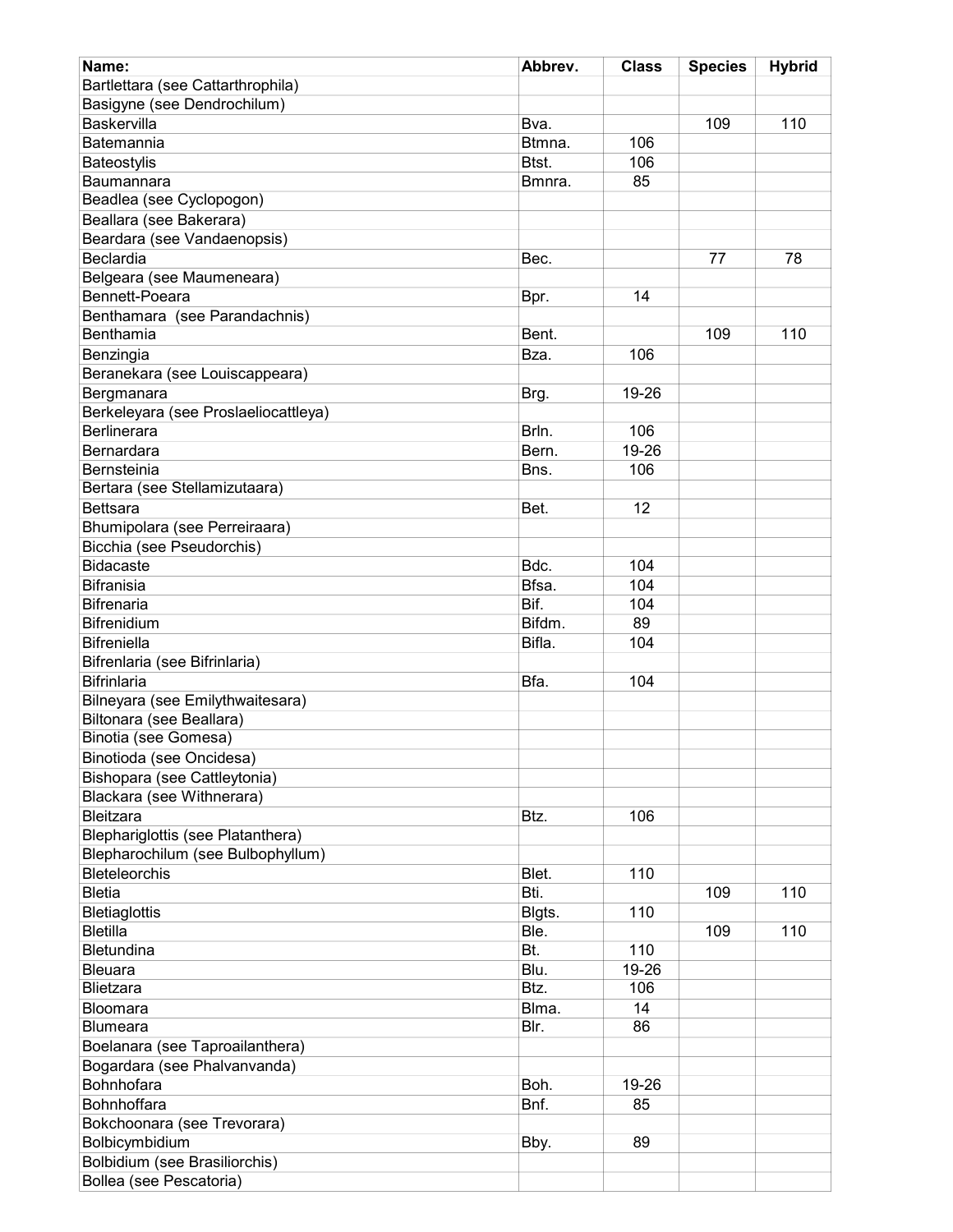| Name:                                             | Abbrev.         | <b>Class</b> | <b>Species</b> | <b>Hybrid</b> |
|---------------------------------------------------|-----------------|--------------|----------------|---------------|
| <b>Bolleanthes</b>                                | Blth.           | 106          |                |               |
| Bolleochondrorhyncha (see Chondrobollea)          |                 |              |                |               |
| Bolleoscaphe                                      |                 | 106          |                |               |
|                                                   | Bop.            | 106          |                |               |
| Bollopetalum<br><b>Bolusiella</b>                 | Blptm.<br>Bolu. |              | 77             | 78            |
|                                                   |                 |              |                |               |
| <b>Bonatea</b>                                    | Bnt.            |              | 109            | 110           |
| Bonniera (see Angraecum)                          |                 |              |                |               |
| Bonplandara                                       | Bnp.            | 81           |                |               |
| Bootara                                           | Boo.            | 19-26        |                |               |
| Borwickara (see Barcatanthe)                      |                 |              |                |               |
| Bothriochilus (see Coelia)                        |                 |              |                |               |
| Bouletia (see Dendrobium)                         |                 |              |                |               |
| Bovornara (see Ramasamyara)                       |                 |              |                |               |
| Bowringara (see Collierara)                       |                 |              |                |               |
| Braasiella (see Oncidium)                         |                 |              |                |               |
| <b>Brachionidium</b>                              | Brac.           | 103          |                |               |
| Brachtia (see Brassia)                            |                 |              |                |               |
| Brachycorythis                                    | Bcs.            |              | 109            | 110           |
|                                                   |                 |              |                |               |
| <b>Bradeara</b>                                   | Brade.          | 86           |                |               |
| Bradriguezia (see Rodrassia)                      |                 |              |                |               |
| Bradshawara                                       | Brd.            | 85           |                |               |
| <b>Braemia</b>                                    | Bma.            |              | 109            | 110           |
| <b>Bramesa</b>                                    | Bms.            | 79           |                |               |
| Bramiltumnia                                      | Bmt.            | 79           |                |               |
| Brapacidium                                       | Bpc.            | 79           |                |               |
| Braparmesa                                        | Bme.            | 79           |                |               |
| <b>Brapasia</b>                                   | Brap.           | 79           |                |               |
| <b>Brapilia</b>                                   | Bil.            | 79           |                |               |
| Brasadastele (see Brassostele)                    |                 |              |                |               |
| <b>Brascidostele</b>                              | Bcd.            | 79           |                |               |
| Brasicattleya (see Laeliocattleya)                |                 |              |                |               |
|                                                   |                 |              |                |               |
| Brasilaelia (see Laelia)                          |                 |              |                |               |
| Brasilidium (see Gomesa)                          |                 |              |                |               |
| Brasiliorchis (see Maxillaria)                    |                 |              |                |               |
| Brasilocycnis (see Lueckelia)                     |                 |              |                |               |
| Brasophonia (see Stellamizutaara)                 |                 |              |                |               |
| Brasophrolia                                      | Bsl.            | 19-26        |                |               |
| Brassacathron                                     | Bcn.            | 19-26        |                |               |
| Brassada (see Brassia)                            |                 |              |                |               |
| Brassanthe (see Brassocattleya)                   |                 |              |                |               |
| Brassattlia (see Brassocattleya)                  |                 |              |                |               |
| Brassavola                                        | В.              | 13           |                |               |
| Brassavola-Cattleya (see Brassocattleya)          |                 |              |                |               |
|                                                   |                 |              |                |               |
| Brassavolaelia (see Brassocattleya)               |                 |              |                |               |
| <b>Brassia</b>                                    | Brs.            | 79           |                |               |
| <b>Brassidiocentrum</b>                           | Bssd.           | 79           |                |               |
| <b>Brassidium</b>                                 | Brsdm.          | 79           |                |               |
| <b>Brassidomesa</b>                               | Bdm.            | 79           |                |               |
| Brassioda (see Brassidium)                        |                 |              |                |               |
| Brassiopsis (see Ada)                             |                 |              |                |               |
| <b>Brassocatanthe</b>                             | Bct.            | 19-26        |                |               |
| Brassocatlaelia (see Brassolaeliocattleya)        |                 |              |                |               |
| Brassocattlaelia (see Brassolaeliocattleya)       |                 |              |                |               |
| Brassocattleya                                    | Bc.             | 19-26        |                |               |
| Brasso-Cattleya-Laelia (see Brassolaeliocattleya) |                 |              |                |               |
| <b>Brassochilum</b>                               | Bss.            | 79           |                |               |
| <b>Brassochilus</b>                               | Brchs.          | 79           |                |               |
|                                                   |                 |              |                |               |
| Brassodiacrium (see Caulavola)                    |                 |              |                |               |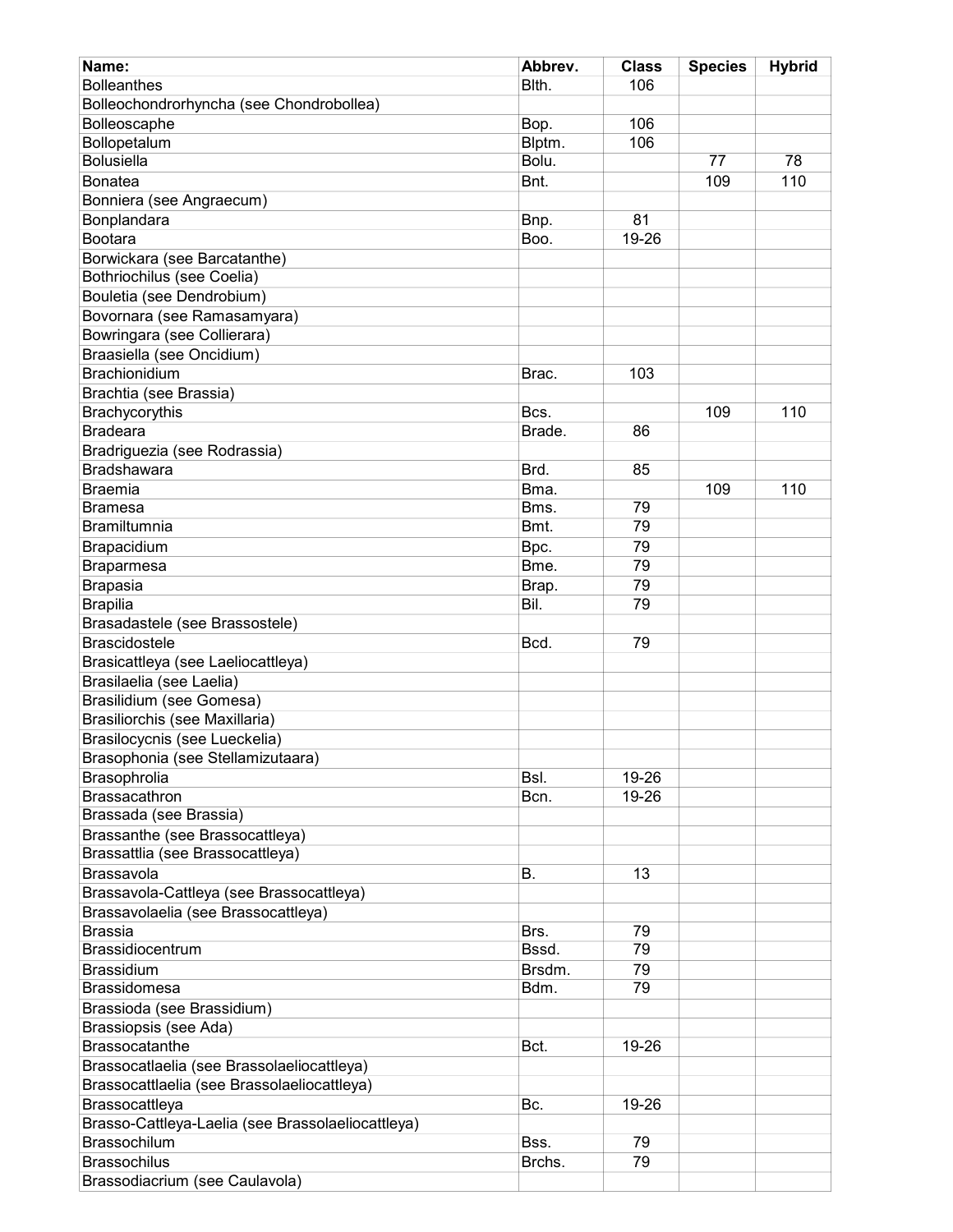| Name:                                     | Abbrev. | <b>Class</b> | <b>Species</b> | <b>Hybrid</b> |
|-------------------------------------------|---------|--------------|----------------|---------------|
| Brassoepidendrum                          | Bepi.   | 12           |                |               |
| Brassoepilaelia                           | Bpl.    | 12           |                |               |
| <b>Brassokeria</b>                        | Brsk.   | 13           |                |               |
| <b>Brassolaelia</b>                       | BI.     | 13           |                |               |
| Brassolaeliocattleya                      | Blc.    | 19-26        |                |               |
| Brassolaeliophila                         | Blpr.   | 13           |                |               |
| Brassoleya (see Brassocattleya)           |         |              |                |               |
| <b>Brassomicra</b>                        | Bmc.    | 13           |                |               |
| Brassoncidopsis                           | Bcp.    | 79           |                |               |
| Brassonitis (see Brassocattleya)          |         |              |                |               |
| Brassonotis (see Brassocattleya)          |         |              |                |               |
| Brassophila (see Myrmecatavola)           |         |              |                |               |
| Brassophranthe (see Brassocatanthe)       |         |              |                |               |
| Brassophronitis (see Brassocattleya)      |         |              |                |               |
| <b>Brassopsis</b>                         | Brp.    | 79           |                |               |
| Brassosophrolaeliocattleya (see Potinara) |         |              |                |               |
| <b>Brassostele</b>                        | Bst.    | 79           |                |               |
| Brassotonia                               | Bstna.  | 13           |                |               |
| Brassovolaelia (see Brassolaelia)         |         |              |                |               |
| <b>Bratonia</b>                           | Brat.   | 79           |                |               |
| Brenesia (see Acianthera)                 |         |              |                |               |
| <b>Brescansinara</b>                      | Bea.    | 107          |                |               |
| Brevilongium (see Oncidium)               |         |              |                |               |
| <b>Brianara</b>                           | Brn.    | 106          |                |               |
| Briegeria (see Jacquiniella)              |         |              |                |               |
| Briggs-Buryara (see Warnerara)            |         |              |                |               |
| Brilliandeara (see Schafferara)           |         |              |                |               |
| Broanthevola                              | Btv.    | 19-26        |                |               |
|                                           | Blt.    |              |                |               |
| <b>Brolaelianthe</b>                      |         | 19-26        |                |               |
| Brolaephila                               | Brh.    | 14           |                |               |
| <b>Brolarchilis</b>                       | Boc.    | 14           |                |               |
| <b>Bromecanthe</b>                        | Brm.    | 19-26        |                |               |
| <b>Bromheadia</b>                         | Brom.   | 89           |                |               |
| Brongniartara                             | Bgn.    | 14           |                |               |
| Brossitonia                               | Bit.    | 79           |                |               |
| Broughtonia                               | Bro.    | 14           |                |               |
| Broughtopsis (see Lioponia)               |         |              |                |               |
| <b>Brownara</b>                           | Bwna.   | 14           |                |               |
| <b>Brummittara</b>                        | Brum.   | 85           |                |               |
| Brymerara (see Massangeara)               |         |              |                |               |
| Bryobium                                  | Byb.    |              | 102            | 110           |
| Bryopinalia                               | Byp.    |              | 109            | 110           |
| Buccella (see Masdevallia)                |         |              |                |               |
| <b>Buckmanara</b>                         | Bck.    | 19-26        |                |               |
| Buesiella (see Cyrtochilum)               |         |              |                |               |
| Buiara (see Jewellara)                    |         |              |                |               |
| Bulbophyllum                              | Bulb.   | 108          |                |               |
| Bulborobium                               | Bbr.    | 96           |                |               |
| <b>Bullara</b>                            | Bul.    | 19-26        |                |               |
| Bunochilus (see Pterostylis)              |         |              |                |               |
| Burkhardtara                              | Bktra.  | 85           |                |               |
| <b>Burkillara</b>                         | Burk.   | 76           |                |               |
| Burkinshawara (see Fowlerara)             |         |              |                |               |
| Burnsbaloghia (see Deiregyne)             |         |              |                |               |
| Burrageara (see Miltonidium)              |         |              |                |               |
| Buyssonara                                | Bys.    | 81           |                |               |
| Byrsella (see Masdevallia)                |         |              |                |               |
| Cadetia                                   | Cad.    | 96           |                |               |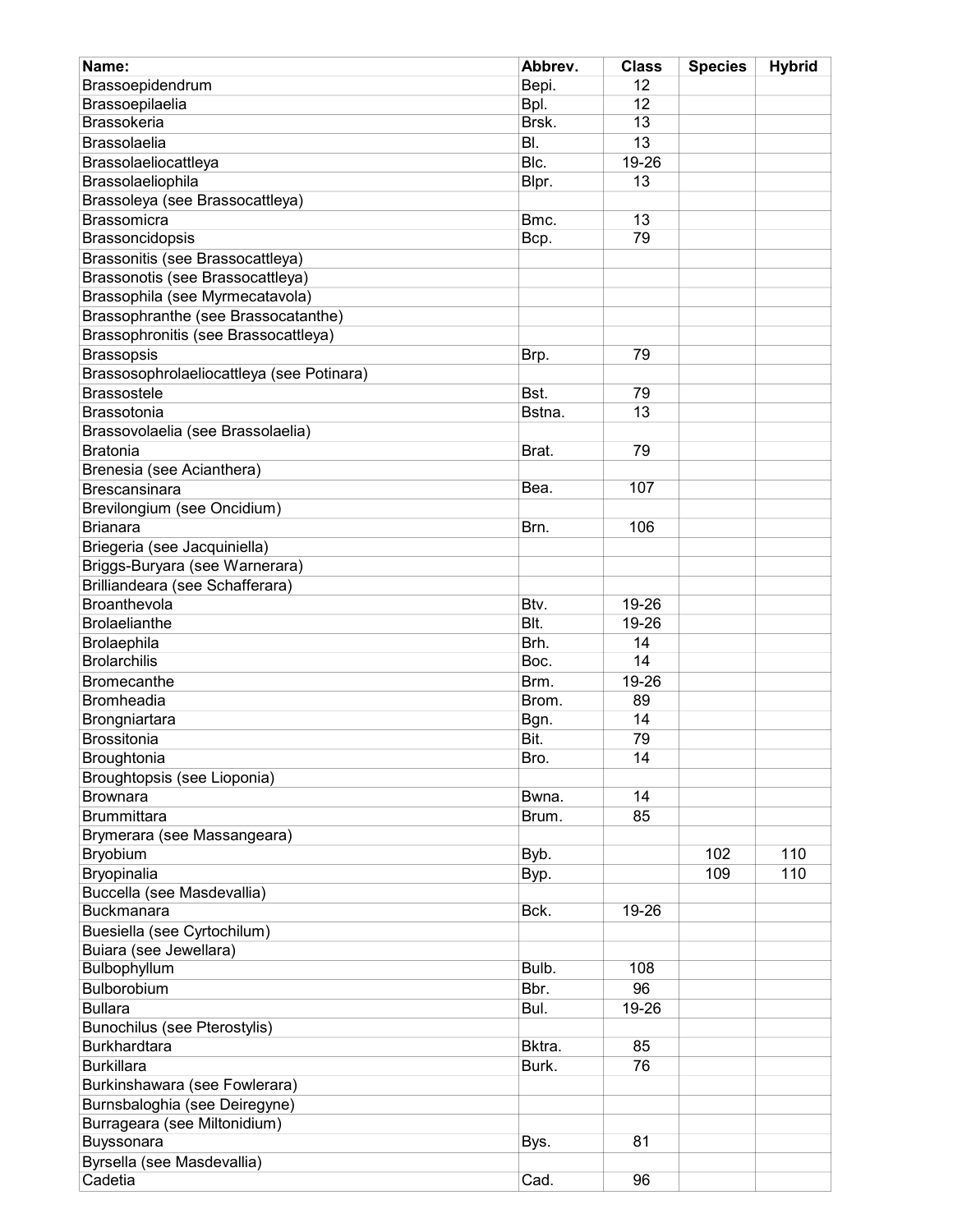| Name:                               | Abbrev.                   | <b>Class</b> | <b>Species</b> | <b>Hybrid</b> |
|-------------------------------------|---------------------------|--------------|----------------|---------------|
| Cahuzacara                          | Chz.                      | 19-26        |                |               |
| Caladenia                           | Calda.                    |              |                |               |
| Calaeonitis (see Laeliocatarthron)  |                           |              |                |               |
| Calanthe                            | Cal.                      |              | 109            | 110           |
| Calanthidium (see Calanthe)         |                           |              |                |               |
| Calanthophaius (see Phaiocalanthe)  |                           |              |                |               |
| Calassodia                          | Calsd.                    | 110          |                |               |
| Caleana                             | Cla.                      |              | 109            | 110           |
| Caletilla                           | Calt.                     | 110          |                |               |
| Callostylis (see Eria)              |                           |              |                |               |
| Calnorchis (see Caladenia)          |                           |              |                |               |
| Caloarethusa                        | Clts.                     | 110          |                |               |
| Calochilus                          | Clchs.                    |              | 109            | 110           |
| Calomitra                           | Cmta.                     | 110          |                |               |
| Calopogon                           | Cpg.                      |              | 109            | 110           |
| Calopotilla                         | Cpt.                      | 110          |                |               |
| Caluera                             | Calu.                     | 86           |                |               |
| Calypso                             | Cpso.                     |              | 77             | 78            |
| Calyptrochilum                      | Cpm.                      |              | 77             | 78            |
| Camarotis (see Micropera)           |                           |              |                |               |
| Campanulorchis (see Eria)           |                           |              |                |               |
| Campbellara                         | Cmpba.                    | 85           |                |               |
| Campylocentrum                      | Cctm.                     |              | 77             | 78            |
| Cannaeorchis (see Dendrobium)       |                           |              |                |               |
| Cannazzaroara                       | Cnz.                      | 19-26        |                |               |
| Capanemia                           | Cap.                      | 86           |                |               |
| Cappeara (see Bullara)              |                           |              |                |               |
| Carenidium (see Gomesa)             |                           |              |                |               |
| Cariella (see Gomesa)               |                           |              |                |               |
| Carlwithnerara                      | Cwt.                      | 19-26        |                |               |
| Carmichaelara                       | Crml.                     | 13           |                |               |
| Carolara                            | Cro.                      | 106          |                |               |
| Carparomorchis (see Bulbophyllum)   |                           |              |                |               |
| Carpenterara (see Oncidesa)         |                           |              |                |               |
| Carrara (see Vandachostylis)        |                           |              |                |               |
|                                     |                           |              |                |               |
| Carria (see Gomesa)                 |                           |              |                |               |
| Carriella (see Gomesa)<br>Carterara | Ctra.                     | 76           |                |               |
| Casoara                             | Csr.                      | 13           |                |               |
| Castroa (see Gomesa)                |                           |              |                |               |
| Catamangis                          |                           | 89           |                |               |
| Catamodes                           | Cag.<br>Ctmds.            | 107          |                |               |
|                                     |                           |              |                |               |
| Catanoches<br>Catasandra            | Ctnchs.<br>Ctsda.         | 107<br>107   |                |               |
|                                     |                           |              |                |               |
| Catasellia                          | Ctsl.                     | 89           |                |               |
| Catasetum                           | Ctsm.                     | 107          |                |               |
| Catawesia (see Clowesetum)          |                           |              |                |               |
| Catcattleyella                      | Ctc.                      | 19-26        |                |               |
| Catcaullia                          | Ctll.                     | 19-26        |                |               |
| Catcylaelia                         | Ctyl.                     | 19-26        |                |               |
| Catlaelia (see Laeliocattleya)      |                           |              |                |               |
| Catlaenitis (see Laeliocattleya)    |                           |              |                |               |
| Catminichea                         | Cnc.                      | 19-26        |                |               |
| Cattarthrophila                     | Ctr.                      | 19-26        |                |               |
| Cattkeria                           | Cka.                      | 19-26        |                |               |
| Cattlaelia (see Laeliocattleya)     |                           |              |                |               |
| Cattleya                            | $\overline{\mathsf{C}}$ . |              | 17,18          | 19-26         |
| Cattleychea                         | Ctyh.                     | 19-26        |                |               |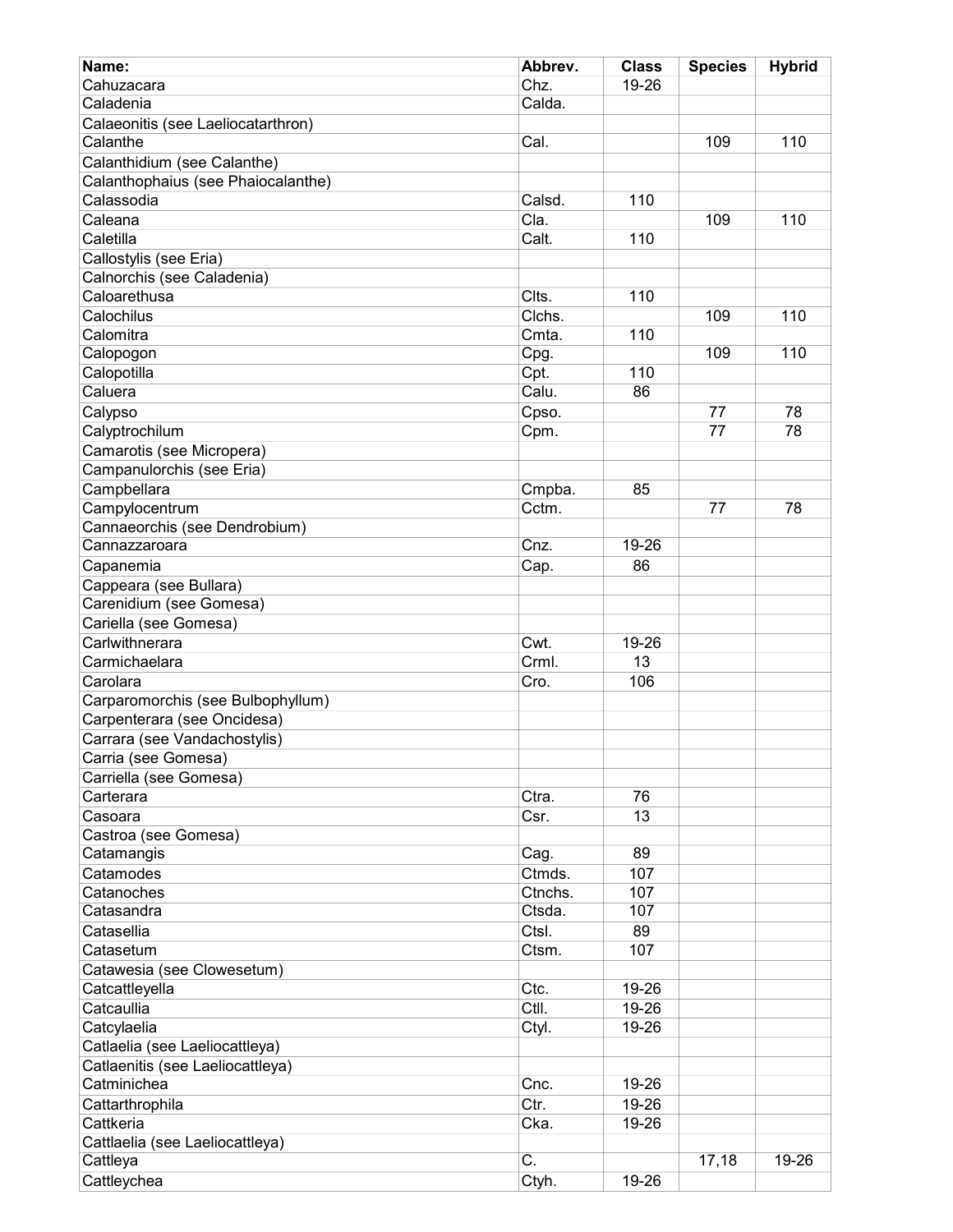| Name:                               | Abbrev. | <b>Class</b>    | <b>Species</b> | <b>Hybrid</b> |
|-------------------------------------|---------|-----------------|----------------|---------------|
| Cattleychytonia                     | Cyy.    | 19-26           |                |               |
| Cattleyella (see Cattleya)          |         |                 |                |               |
| Cattleyodendron (see Epicattleya)   |         |                 |                |               |
| Cattleyodendrum (see Epicattleya)   |         |                 |                |               |
| Cattleyopsis (see Broughtonia)      |         |                 |                |               |
| Cattleyopsisgoa                     | Ctpga.  | 14              |                |               |
| Cattleyopsistonia                   | Ctpsta. | 14              |                |               |
| Cattleyovola (see Brassocattleya)   |         |                 |                |               |
| Cattleytonia                        | Ctna.   | 19-26           |                |               |
| Cattlianthe                         | Ctt.    | 19-26           |                |               |
| Cattoniphila                        | Ctph.   | 14              |                |               |
| Cattotes                            | Ctts.   | 19-26           |                |               |
| Cattychilis                         | Cyi.    | 19-26           |                |               |
| Catyclia                            | Cty.    | 19-26           |                |               |
| Caucaea                             | Cauc.   | 86              |                |               |
| Caucaerettia                        | Cet.    | 86              |                |               |
| Cauchostele                         | Cus.    | 86              |                |               |
| Caucidium                           | Ccd.    | 85              |                |               |
|                                     | CII.    |                 |                |               |
| Caulaelia                           |         | 15, 19-26       |                |               |
| Caulaeliokeria                      | Clk.    | 15, 19-26       |                |               |
| Caularstedella                      | Clt.    | 12              |                |               |
| Caularthron                         | Cau.    |                 | 16             | 27            |
| Caulavola                           | Clv.    | 13              |                |               |
| Caulbardendrum                      | Cbd.    | 12              |                |               |
| Cauldenclia                         | Cdc.    | 12              |                |               |
| Cauliopsis (see Caultonia)          |         |                 |                |               |
| Caulkeria                           | Ckr.    | $\overline{27}$ |                |               |
| Caulocattleya                       | Clty.   | 19-26           |                |               |
| Caulophila                          | Cup.    | 15              |                |               |
| Caulrianitis (see Guarthroleya)     |         |                 |                |               |
| Caulrianvola                        | Cuv.    | 19-26           |                |               |
| Caulronleya (see Caulocattleya)     |         |                 |                |               |
| Caultonia                           | Cul.    | 14              |                |               |
| Caultonophilia                      | Cnph.   | 14              |                |               |
| Cautonleya                          | Cny.    | 19-26           |                |               |
| Centrogenium (see Eltroplectris)    |         |                 |                |               |
| Centroglossa                        | Cen.    | 89              |                |               |
| Centropetalum (see Fernandezia)     |         |                 |                |               |
| Cephalanthera                       | Ceph.   |                 | 109            | 110           |
| Cephalantheropsis                   | Ceps.   |                 |                |               |
| Cephalepioactis (see Cephalopactis) |         |                 |                |               |
| Cephalopactis                       | Cpts.   | 110             |                |               |
| Cephalorchis                        | Cohl    | 110             |                |               |
| Cephalorhiza                        | Cph.    | 110             |                |               |
| Cepobaculum (see Dendrobium)        |         |                 |                |               |
| Ceporillia                          | Cpr.    | 96              |                |               |
| Cerais (see Dendrobium)             |         |                 |                |               |
| Ceratobium (see Dendrobium)         |         |                 |                |               |
| Ceratocentron                       | Crtn.   |                 | 77             | 78            |
| Ceratochilus (see Trichoglottis)    |         |                 |                |               |
| Ceratograecum                       | Crgm.   | 64              |                |               |
| Ceratosiella                        | Csl.    | 78              |                |               |
| Ceratostylis                        | Css.    |                 | 109            | 110           |
| Chadwickara                         | Cdw.    | 106             |                |               |
| Chaenanthe (see Diadenium)          |         |                 |                |               |
| Chamaeangis (see Diaphananthe)      |         |                 |                |               |
| Chamaegastrodia                     | Chg.    |                 | 109            | 110           |
| Chamaeleorchis (see Oncidium)       |         |                 |                |               |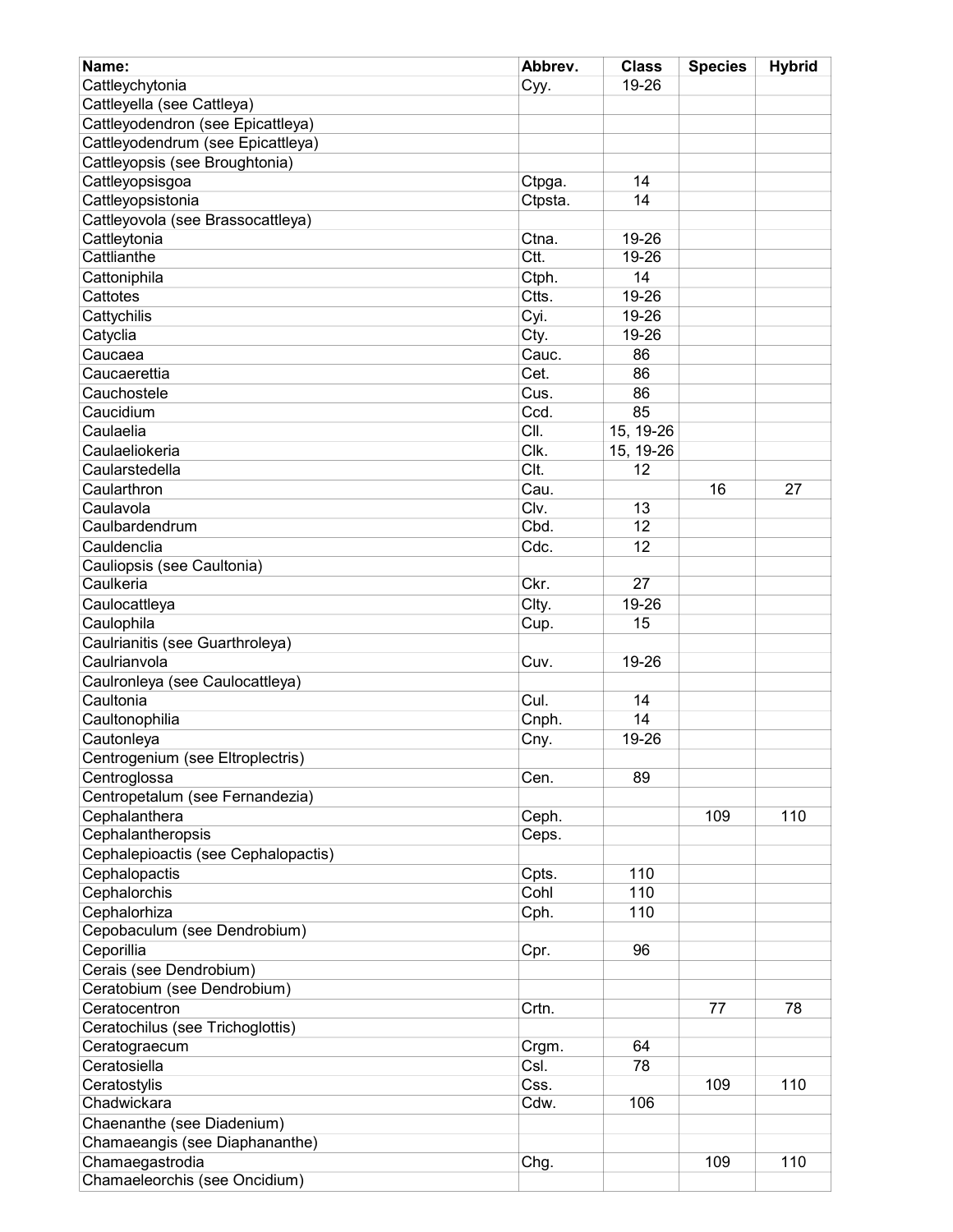| Name:                                 | Abbrev. | <b>Class</b> | <b>Species</b> | <b>Hybrid</b> |
|---------------------------------------|---------|--------------|----------------|---------------|
| Chamberlainara (see Sevillaara)       |         |              |                |               |
| Chamelophyton                         | Cptn.   | 103          |                |               |
| Chamodenia                            | Cham.   | 110          |                |               |
| Changara (see Alexanderara)           |         |              |                |               |
| Chapmanara                            | Chap.   | 19-26        |                |               |
| Charlesara                            | Cea.    | 19-26        |                |               |
| Charlesknappara                       | Ckp.    | 75           |                |               |
| Charlesworthara (see Miltonidium)     |         |              |                |               |
| Charleswortheara (see Miltonidium)    |         |              |                |               |
| Charlesworthiara (see Miltonidium)    |         |              |                |               |
| Charlieara                            | Charl.  | 75           |                |               |
| Chaubardia                            | Chau.   | 106          |                |               |
| Chaubardianthes                       | Chbth.  | 106          |                |               |
| Chaubardiella                         | Chbl.   | 106          |                |               |
| Chaubewiczella                        | Cbz.    | 106          |                |               |
|                                       |         |              |                |               |
| Cheiradenia                           | Che.    | 106          |                |               |
| Cheirorchis (see Cordiglottis)        |         |              |                |               |
| Cheirostylis                          | Cs.     |              | 109            | 110           |
| Chelonistele                          | Cse.    |              | 109            | 110           |
| Chelychocentrum                       | Cyh.    | 78           |                |               |
| Chelycidium                           | Chd.    | 85           |                |               |
| Chelyopsis                            | Cey.    | 78           |                |               |
| Chelyorchis (see Cuitlauzina)         |         |              |                |               |
| Chenara (see Phalphalaenopsis)        |         |              |                |               |
| Chenlanara                            | Chen.   | 78           |                |               |
| Chewara                               | Chew.   | 75           |                |               |
| Chilocentrum (see Vanschista)         |         |              |                |               |
| Chiloglottis                          | Chil.   |              | 109            | 110           |
| Chiloschista                          | Chsch.  |              | 77             | 78            |
| Chilosimpliglottis (see Chiloglottis) |         |              |                |               |
| Chiloterus (see Prasophyllum)         |         |              |                |               |
| Chinheongara (see Yapara)             |         |              |                |               |
| Chitonanthera (see Octarrhena)        |         |              |                |               |
| Chitonochilus (see Agrostophyllum)    |         |              |                |               |
| Chloraea                              | Chl.    |              | 109            | 110           |
| Chlorogavilea                         | Cgv.    | 110          |                |               |
| Chlorosa (see Cryptostylis)           |         |              |                |               |
| Chondradenia (see Orchis)             |         |              |                |               |
| Chondranthes                          | Cdths.  | 106          |                |               |
| Chondrobollea                         | Chdb.   | 106          |                |               |
|                                       |         |              |                |               |
| Chondropetalum (see Zygorhyncha)      |         |              |                |               |
| Chondrorhyncha                        | Chdrh.  | 106          |                |               |
| Chondroscaphe                         | Cds.    | 106          |                |               |
| Chouara (see Angraecopsis)            |         |              |                |               |
| Chrisanda (see Vanda)                 |         |              |                |               |
| Chrisanthera (see Renantanda)         |         |              |                |               |
| Chrisnetia (see Vanda)                |         |              |                |               |
| Chrisnopsis (see Paravanda)           |         |              |                |               |
| Christendoritis (see Vandaenopsis)    |         |              |                |               |
| Christensonia (see Vanda)             |         |              |                |               |
| Christenstylis (See Vandachostylis)   |         |              |                |               |
| Christieara (see Aeridovanda)         |         |              |                |               |
| Christocentrum (see Vanda)            |         |              |                |               |
| Chromatotriccum (see Dendrobium)      |         |              |                |               |
| Chroniochilus                         | Chr.    |              | 77             | 78            |
| Chrysocycnis (see Maxillaria)         |         |              |                |               |
| Chuanyenara                           | Chnya.  | 75           |                |               |
| Chuatianara (see Joannara)            |         |              |                |               |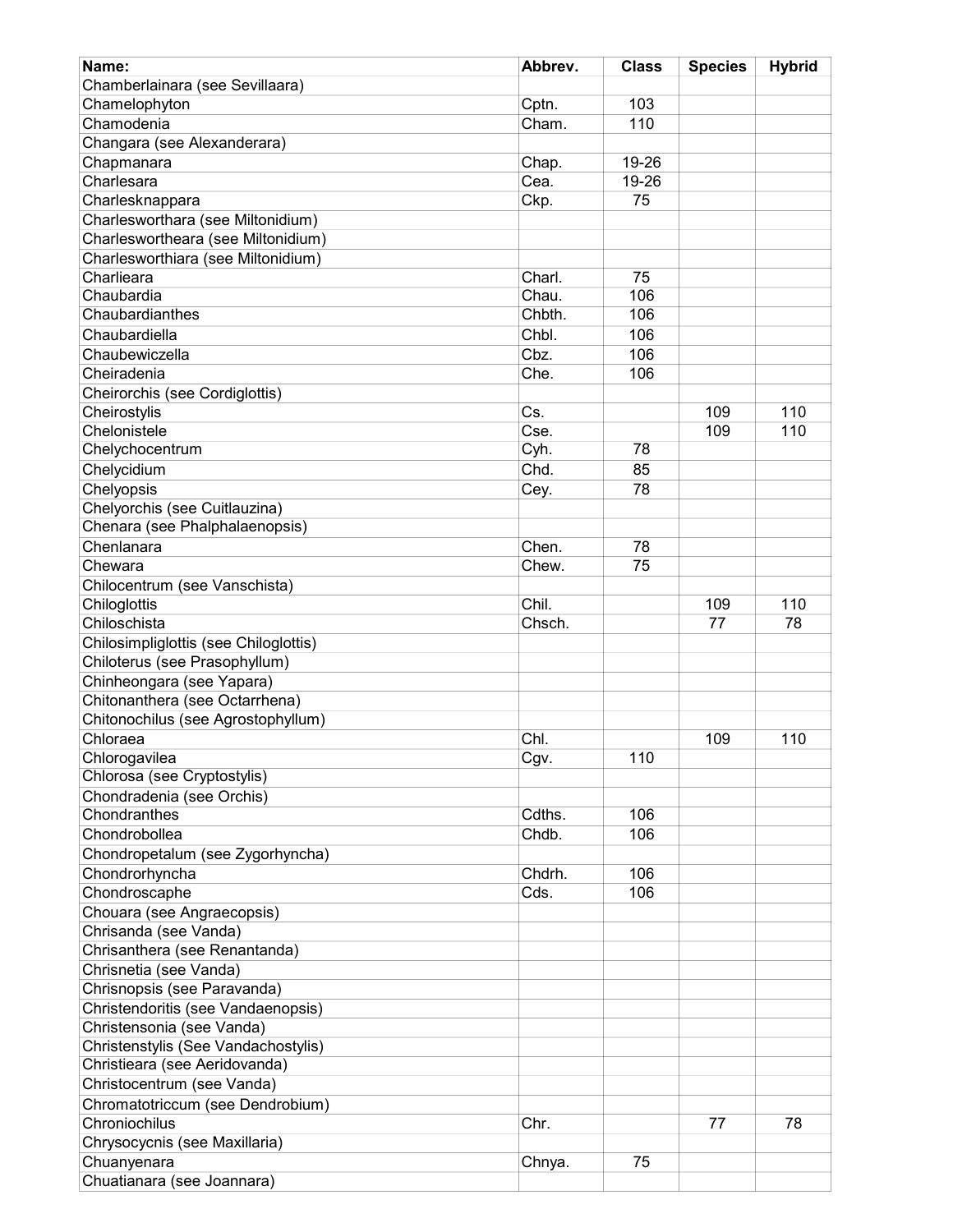| Name:                              | Abbrev. | <b>Class</b> | <b>Species</b> | <b>Hybrid</b> |
|------------------------------------|---------|--------------|----------------|---------------|
| Chusua (see Ponerorchis)           |         |              |                |               |
| Chyletia                           | Chlt.   | 110          |                |               |
| Chysis                             | Chy.    |              | 109            | 110           |
| Chytroglossa                       | Chyt.   | 86           |                |               |
| Cirrhaea                           | Cra.    |              | 109            | 110           |
| Cirrhopea                          | Chpa.   | 110          |                |               |
| Cirrhopetalum (syn. Bulbophyllum)  |         |              |                |               |
| Cirrhophyllum (syn. Bulbophyllum)  |         |              |                |               |
| Cischostalix                       | Cstx.   | 85           |                |               |
|                                    | Cisch.  |              |                |               |
| Cischweinfia                       |         | 86           |                |               |
| Cischweinidium (see Cischostalix)  |         |              |                |               |
| Cladorhiza (see Corallorhiza)      |         |              |                |               |
| Clarkeara (see Iwanagaara)         |         |              |                |               |
| Claudegayara (see Lawlessara)      |         |              |                |               |
| Claudehamiltonara                  | Cdh.    | 19-26        |                |               |
| Claudiasauledaara                  | Cdld.   | 19-26        |                |               |
| Clayara (see Gurneyara)            |         |              |                |               |
| Cleisanda                          | Ces.    | 78           |                |               |
| Cleiscocentrum (see Cleisovanda)   |         |              |                |               |
| Cleisocalpa                        | Clclp.  | 78           |                |               |
| Cleisocentron                      | Clctn.  |              | 77             | 78            |
| Cleisodes                          | Clsd.   | 76           |                |               |
| Cleisofinetia (see Cleisovanda)    |         |              |                |               |
| Cleisoglottis                      | Clgt.   | 78           |                |               |
| Cleisomeria (see Cleisostoma)      |         |              |                |               |
| Cleisonopsis                       | Clnps.  | 78           |                |               |
| Cleisopera                         | Clspa.  | 78           |                |               |
| Cleisoquetia                       | Clq.    | 78           |                |               |
| Cleisostoma                        | Cleis   |              | 77             | 78            |
| Cleisostylanda                     | Cli.    | 75           |                |               |
| Cleisostylis                       | Clsty.  | 75           |                |               |
| Cleisothera (see Cleisotheria)     |         |              |                |               |
| Cleisotheria                       | Cltha.  | 78           |                |               |
| Cleisovanda                        | Cvd.    | 78           |                |               |
| Clomodes (see Mormodia)            |         |              |                |               |
|                                    |         |              |                |               |
| Clomophyllum                       | Clm.    | 89           |                |               |
| Cloughara                          | Cgh.    | 107          |                |               |
| Cloweandra                         | Cwr.    | 107          |                |               |
| Clowenoches                        | Clw.    | 107          |                |               |
| Clowesetenaea                      | Cws.    | 106          |                |               |
| Clowesetum                         | CIO.    | 107          |                |               |
| Clowesia                           | CI.     | 107          |                |               |
| Clowsellia                         | Cwl.    | 89           |                |               |
| Coccineorchis                      | Coc.    | 110          |                |               |
| Coccinoglottis                     | Ccc.    | 110          |                |               |
| Cochardia                          | Ccr.    | 106          |                |               |
| Cochella (see Cochleottia)         |         |              |                |               |
| Cochleanthes                       | Cnths.  | 106          |                |               |
| Cochleatorea (see Pescoranthes)    |         |              |                |               |
| Cochlecaste                        | Cccst.  | 104          |                |               |
| Cochlenia                          | Cclna.  | 106          |                |               |
| Cochleottia                        | Colta.  | 106          |                |               |
| Cochlepetalum                      | Ccptm.  | 106          |                |               |
| Cochlesepalum                      | Cos.    | 106          |                |               |
| Cochlesteinella                    | CIsl.   | 106          |                |               |
| Cochlezella                        | Czl.    | 106          |                |               |
| Cochlezia (see Rodricidium)        |         |              |                |               |
|                                    |         |              |                |               |
| Cochlicidichilum (see Cyrtocidium) |         |              |                |               |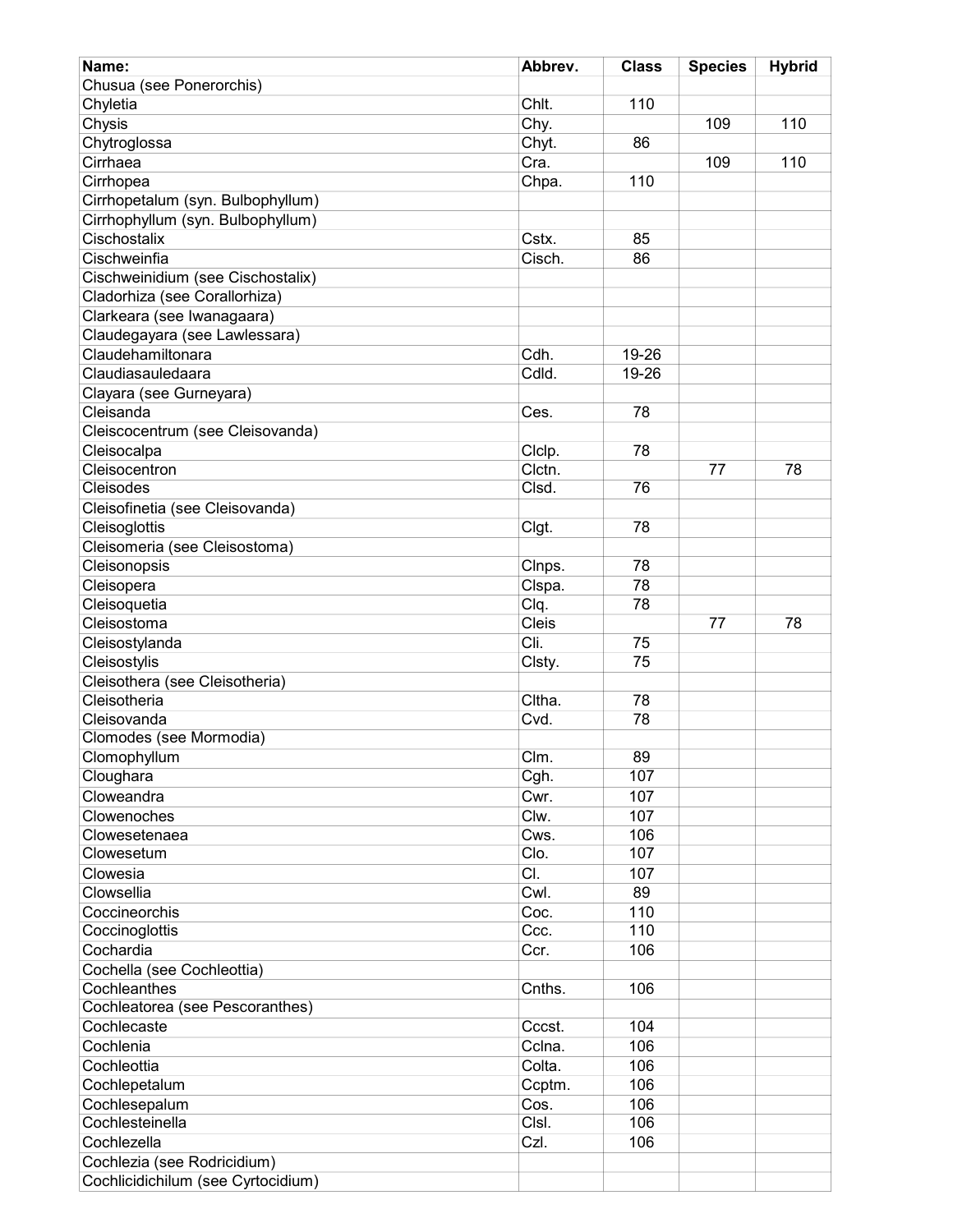| Name:                                           | Abbrev.       | <b>Class</b> | <b>Species</b> | <b>Hybrid</b> |
|-------------------------------------------------|---------------|--------------|----------------|---------------|
| Cochlioda (see Oncidium)                        |               |              |                |               |
| Cochliodopsis (see Oncidopsis)                  |               |              |                |               |
| Cochlistele (see Oncostele)                     |               |              |                |               |
| Cochloncopsis (see Oncidopsis)                  |               |              |                |               |
| Cochloscaphe                                    | Csp.          | 106          |                |               |
| Cochlumnia (see Oncidumnia)                     |               |              |                |               |
| Codonosiphon (see Bulbophyllum)                 |               |              |                |               |
| Coeleione                                       | Coeln.        | 110          |                |               |
| Coelia                                          | Coe.          |              | 109            | 110           |
| Coeliopsis                                      | Clp.          | 89           |                |               |
| Coeloglossgymnadenia (see Dactylodenia)         |               |              |                |               |
| Coeloglosshabenaria                             | Cga.          | 110          |                |               |
| Coeloglossogymnadenia (see Dactylodenia)        |               |              |                |               |
| Coeloglossorchis (see Orchidactyla)             |               |              |                |               |
| Coeloglossum (see Dactylorhiza)                 |               |              |                |               |
| Coelogyne                                       | Coel.         |              | 109            | 110           |
| Coeloneogyna                                    | Cngy.         | 110          |                |               |
| Coeloplatanthera (see Dactylanthera)            |               |              |                |               |
| Cohniella                                       | Coh.          | 86           |                |               |
| Cohnlophiaris                                   | Cnlr.         | 86           |                |               |
| Coilostylis (see Epidendrum)                    |               |              |                |               |
| Colasepalum (see Pabstosepalum)                 |               |              |                |               |
| Colaste (see Lycabstia)                         |               |              |                |               |
| Colax (see Pabstia)                             |               |              |                |               |
| Coleara (see Rhyncholaeliocattleya)             |               |              |                |               |
| Coleottia (see Galabstia)                       |               |              |                |               |
| Collare-stuartense (see Oncidium)               |               |              |                |               |
| Collierara                                      | Col.          | 19-26        |                |               |
|                                                 |               |              |                |               |
| Colmanara (see Miltonidium)                     |               |              |                |               |
| Colosepalum (see Pabstosepalum)<br>Commersonara | Cmm.          | 81           |                |               |
|                                                 |               |              |                |               |
| Comparettia                                     | Comp.<br>Cmr. | 78<br>86     |                |               |
| Comparumnia                                     |               |              |                |               |
| Compelenzia                                     | Cpz.          | 86           |                |               |
| Conattleya                                      | Coy.          | 19-26        |                |               |
| Concocidium (see Gomesa)                        |               |              |                |               |
| Condylago (see Stelis)                          |               |              |                |               |
| Conphronitis (see Conattleya)                   |               |              |                |               |
| Constanciaara (see Procatavola)                 |               |              |                |               |
| Constantia                                      | Const.        |              | 16             | 27            |
| Cookara                                         | Cook.         | 14           |                |               |
| Coppensia (see Gomesa)                          |               |              |                |               |
| Coppensitonia (see Gomesa)                      |               |              |                |               |
| Corbettara                                      | Crb.          | 76           |                |               |
| Cordiglottis                                    | Cg.           |              | 77             | 78            |
| Corningara (see Bootara)                        |               |              |                |               |
| Coronadoara (see Vanda)                         |               |              |                |               |
| Correllara                                      | Corl.         | 81           |                |               |
| Correvonia (see Brassocattleya)                 |               |              |                |               |
| Coryanthes                                      | Crths.        |              | 109            | 110           |
| Corybas                                         | Cbs.          |              | 109            | 110           |
| Corydandra (see Galeandra)                      |               |              |                |               |
| Coryhopea                                       | Crhpa.        | 110          |                |               |
| Corymborchis (see Corymborkis)                  |               |              |                |               |
| Corymborkis                                     | Cbks.         |              | 109            | 110           |
| Corysanthes (see Corybas)                       |               |              |                |               |
| Cottonia                                        | Cot.          |              | 77             | 78            |
| Cowperara (see Janssenara)                      |               |              |                |               |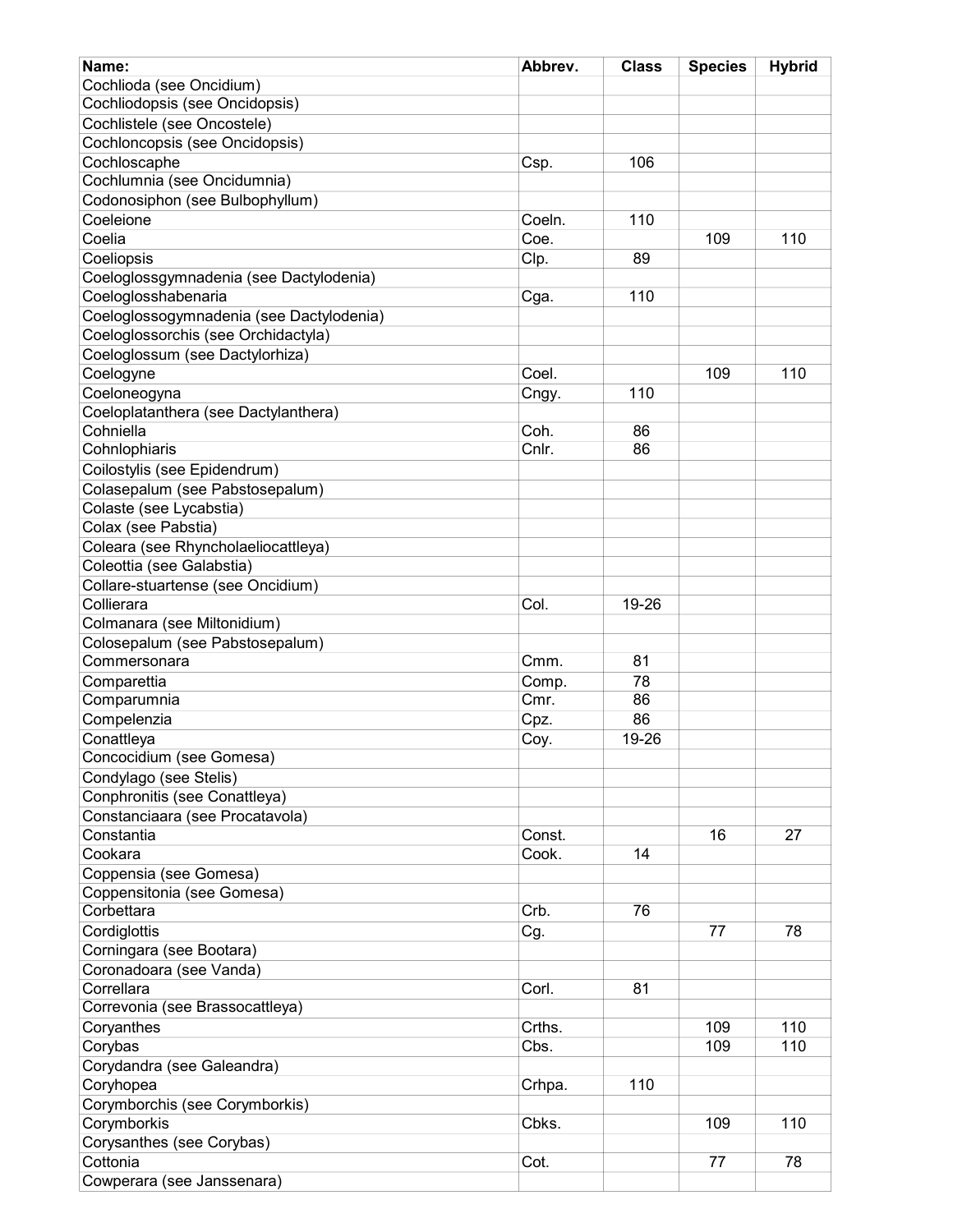| Name:                                | Abbrev. | <b>Class</b> | <b>Species</b> | <b>Hybrid</b> |
|--------------------------------------|---------|--------------|----------------|---------------|
| Crangonorchis (see Pterostylis)      |         |              |                |               |
| Cranichis                            | Cran.   |              | 109            | 110           |
| Cravenara (see Lovelessara)          |         |              |                |               |
| Crawshayara                          | Craw.   | 79           |                |               |
| Cribbia                              | Cri.    |              | 77             | 78            |
| Crybe (see Bletia)                   |         |              |                |               |
| Cryptarrhena                         | Cth.    |              | 109            | 110           |
| Cryptocentrum                        | Ctcm.   | 106          |                |               |
| Cryptochilus                         | Ccs.    |              | 109            | 110           |
| Cryptophoranthus (see Acianthera)    |         |              |                |               |
| Cryptopus                            | Crypt.  |              | 77             | 78            |
| Cryptostylis                         | Csy.    |              |                |               |
| Cucumeria (see Pleurothallis)        |         |              |                |               |
| Cuitlacidium                         | Cud.    | 85           |                |               |
| Cuitlauzina                          | Cu.     | 86           |                |               |
| Cuitlioda (see Cuitlacidium)         |         |              |                |               |
| Cuitliodaglossum (see Cuitlacidium)  |         |              |                |               |
| Cuitlumnia                           | Ctn.    | 85           |                |               |
| Cyanicula (see Caladenia)            |         |              |                |               |
| Cyanthera                            | Cnr.    | 110          |                |               |
| Cyathoglottis (see Sobralia)         |         |              |                |               |
| Cycatonia                            | Cct.    | 12           |                |               |
|                                      |         | 107          |                |               |
| Cycgalenodes                         | Cgn.    |              |                |               |
| Cycleria                             | Cyl.    | 107          |                |               |
| Cyclodes                             | Cld.    | 107          |                |               |
| Cyclopogon                           | Cycl.   |              | 109            | 110           |
| Cyclosia (see Mormodes)              |         |              |                |               |
| Cycnandra                            | Cycda.  | 107          |                |               |
| Cycnoches                            | Cyc.    | 107          |                |               |
| Cycnodes                             | Cycd.   | 107          |                |               |
| Cycnophyllum                         | Cnp.    | 89           |                |               |
| Cycsellia                            | Cysl.   | 89           |                |               |
| Cylindrolobus (see Eria)             |         |              |                |               |
| Cymaclosetum                         | Cma.    | 89           |                |               |
| Cymasetum                            | Cymst.  | 89           |                |               |
| Cymbidiella                          | Cymla.  | 89           |                |               |
| Cymbidilophia                        | Cdl.    | 89           |                |               |
| Cymbidimangis                        | Cdn.    | 89           |                |               |
| Cymbidinaea                          | Cbn.    | 89           |                |               |
| Cymbidium                            | Cym.    |              | 89             | 87,88         |
| Cymbiglossum (see Cuitlauzina)       |         |              |                |               |
| Cymbiliorchis (see Bolbicymbidium)   |         |              |                |               |
| Cymbipetalum                         | Cbp.    | 89           |                |               |
| Cymbiphyllum (see Grammatocymbidium) |         |              |                |               |
| Cymbisellia                          | Cml.    | 89           |                |               |
| Cymboglossum (see Eria)              |         |              |                |               |
| Cymphiella                           | Cymph.  | 89           |                |               |
|                                      |         |              |                |               |
| Cynorkaria                           | Cyk.    |              | 109            | 110           |
| Cynorkis                             | Cyn.    |              | 109            | 110           |
| Cyperocymbidium (see Cymbidium)      |         |              |                |               |
| Cyperorchis (see Cymbidium)          |         |              |                |               |
| Cypholoron                           | Cln.    | 86           |                |               |
| Cypripedium                          | Cyp.    | 47           |                |               |
| Cyrassostele                         | Crs.    | 79           |                |               |
| Cyrollaria                           | Clr.    | 86           |                |               |
| Cyrtellia                            | Cyrtl.  | 89           |                |               |
| Cyrtidiorchis                        | Cto.    | 106          |                |               |
| Cyrtidium (see Cyrtidiorchis)        |         |              |                |               |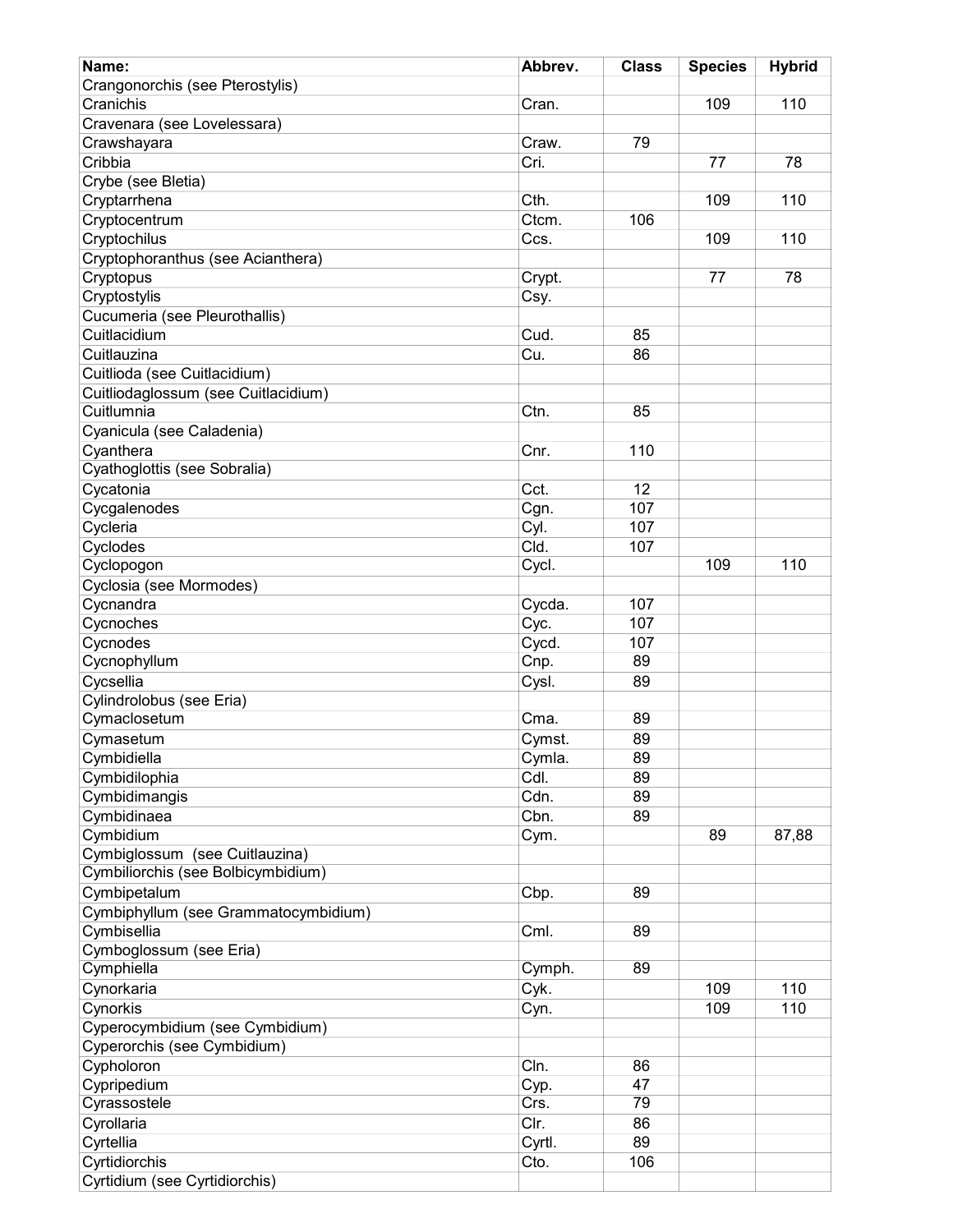| Name:                                | Abbrev. | <b>Class</b> | <b>Species</b> | <b>Hybrid</b> |
|--------------------------------------|---------|--------------|----------------|---------------|
| Cyrtionopsis                         | Cip.    | 86           |                |               |
| Cyrtobrassidium                      | Csd.    | 79           |                |               |
| Cyrtobrassonia                       | Cybs.   | 79           |                |               |
| Cyrtocaucaea                         | Cuc.    | 86           |                |               |
| Cyrtochiloides                       | Crt.    |              | 77             | 78            |
| Cyrtochilum                          | Cyr.    | 86           |                |               |
| Cyrtocidistele                       | Cil.    | 85           |                |               |
| Cyrtocidium                          | Ctd.    | 85           |                |               |
| Cyrtodenia                           | Cydn.   | 86           |                |               |
| Cyrtodontioda (see Cyrtodontocidium) |         |              |                |               |
| Cyrtodontocidium (see Cyrtocidium)   |         |              |                |               |
| Cyrtodontostele (see Cyrtocidistele) |         |              |                |               |
| Cyrtoglossum (see Cyrtocidium)       |         |              |                |               |
| Cyrtoglottis (see Mormolyca)         |         |              |                |               |
| Cyrtogomestele                       | Ctgo.   | 86           |                |               |
| Cyrtogramcymbidium                   | Cgc.    | 89           |                |               |
| Cyrtolauzina                         | Cyz.    | 86           |                |               |
| Cyrtolioda (see Cyrtocidium)         |         |              |                |               |
| Cyrtollaria                          | Clr.    | 86           |                |               |
| Cyrtomangophyllum                    | Cgp.    | 89           |                |               |
| Cyrtonaea                            | Ctea.   | 89           |                |               |
| Cyrtoncidopsis                       | Cop.    | 81           |                |               |
| Cyrtoncidumnia                       | Cdu.    | 85           |                |               |
| Cyrtoniopsis                         | Crn.    | 81           |                |               |
| Cyrtopasia                           | Cpas.   | 86           |                |               |
| Cyrtopera (see Eulophia)             |         |              |                |               |
| Cyrtopodium                          | Cyrt.   | 89           |                |               |
| Cyrtorchis                           | Cyrtcs. |              | 77             | 78            |
| Cyrtosia                             | Ctsa.   |              | 109            | 110           |
| Cyrtostele                           | Cye.    | 86           |                |               |
| Cyrtozia                             | Crz.    | 86           |                |               |
| Cyrtumnia                            | Ctu.    | 86           |                |               |
| Dacruzara                            | Dcz.    | 78           |                |               |
| Dactylanthera                        | D.      | 110          |                |               |
| Dactyleucorchis (see Pseudorhiza)    |         |              |                |               |
| Dactylitella (see Dactylodenia)      |         |              |                |               |
| Dactylocamptis                       | Dps.    | 110          |                |               |
| Dactyloceras (see Orchidactyla)      |         |              |                |               |
| Dactylodenia                         | Dtd.    | 19-26        |                |               |
| Dactyloglossum                       | Dam.    | 110          |                |               |
| Dactylogymnadenia (see Dactylodenia) |         |              |                |               |
| Dactylorchis (see Dactylorhiza)      |         |              |                |               |
| Dactylorhiza                         | Dact.   |              | 109            | 110           |
| Dactylorhynchus (see Bulbophyllum)   |         |              |                |               |
| Dactylorrhiza (see Dactylorhiza)     |         |              |                |               |
| Daiotyla (syn. Chondrorhyncha)       |         |              |                |               |
| Dallemagneara (see Obrienara)        |         |              |                |               |
| Darnwiniera (see Telipogon)          |         |              |                |               |
| Darwinara (see Vandachostylis)       |         |              |                |               |
| Dasyglossum (see Cyrtochilum)        |         |              |                |               |
| Davejonesia (see Dendrobium)         |         |              |                |               |
| Davidhuntara                         | Dvh.    | 106          |                |               |
| Davidsonara                          | Dvd.    | 19-26        |                |               |
| Debarriara                           | Dbr.    | 79           |                |               |
| Debruyneara                          | Dbra.   | 78           |                |               |
| Degarmoara (see Aliceara)            |         |              |                |               |
| Deiregyne                            | Dei.    |              | 109            | 110           |
| Deiselara (see Laelia)               |         |              |                |               |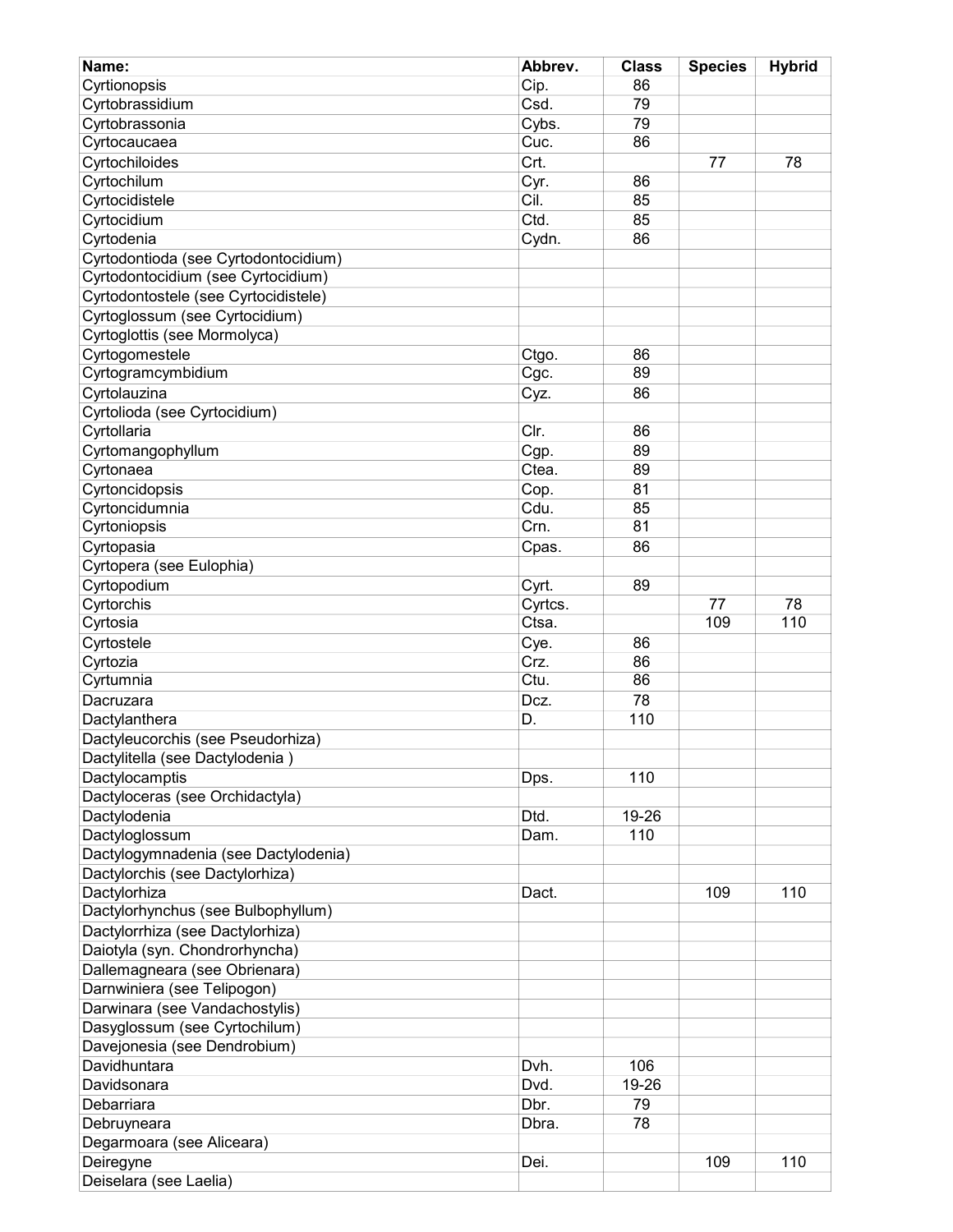| Name:                                    | Abbrev. | <b>Class</b> | <b>Species</b> | <b>Hybrid</b> |
|------------------------------------------|---------|--------------|----------------|---------------|
| Dekensara (see Brassolaeliocattleya)     |         |              |                |               |
| Delouvrexara                             | Dvx.    | 79           |                |               |
| Demorchis (see Gastrodia)                |         |              |                |               |
| Dendrobates (see Dendrobium)             |         |              |                |               |
| Dendrobium                               | Den.    | 90-95        |                |               |
| Dendrocatanthe                           | Dec.    | $19 - 26$    |                |               |
| Dendrochilum                             | Ddc.    |              | 109            | 110           |
| Dendrogeria                              | Denga.  | 96           |                |               |
| Dendrolirium (see Eria)                  |         |              |                |               |
| Dendrophylax                             | Dlax.   |              | 77             | 78            |
| Dendrophylax                             | Dlax.   | 78           |                |               |
| Denisara                                 | Dni.    | 19-26        |                |               |
| Deprinsara (see Cattotes)                |         |              |                |               |
| Derosaara (see Schafferara)              |         |              |                |               |
| Desmetara                                | Dmt.    | 81           |                |               |
| Desmotrichum (see Flickingeria)          |         |              |                |               |
| Devereuxara (see Vandaenopsis)           |         |              |                |               |
| Devriesara                               | Dvr.    | 19-26        |                |               |
| Dewolfara (see Shigeuraara)              |         |              |                |               |
| Diabroughtonia (see Caultonia)           |         |              |                |               |
| Diacatlaelia (see Laeliocatarthron)      |         |              |                |               |
| Diacattleya (see Caulocattleya)          |         |              |                |               |
| Diacrium (see Caularthron)               |         |              |                |               |
| Diacrocattleya (see Caulocattleya)       |         |              |                |               |
| Diadenium (Comparettia)                  |         |              |                |               |
| Diakeria (see Caulkeria)                 |         |              |                |               |
| Dialaelia (see Caulaelia)                |         |              |                |               |
| Dialaeliocattleya (see Laeliocatarthron) |         |              |                |               |
| Dialaeliopsis (see Cauliopsis)           |         |              |                |               |
| Diaphanangis                             | Dpgs.   | 63           |                |               |
| Diaphananthe                             | Dpthe.  |              | 77             | 78            |
| Diaschomburgkia (see Klehmara)           |         |              |                |               |
| Dicerostylis (see Hylophila)             |         |              |                |               |
| <b>Dichaea</b>                           | Dich.   | 106          |                |               |
| Dichromanthus                            | Dmts.   |              | 109            | 110           |
| Dichromarrhynchos                        | Dcy.    | 110          |                |               |
| Dichromoglottis                          | Dct.    | 110          |                |               |
| Dickasonia                               | Dsa.    |              | 109            | 110           |
| Dicksonhowara                            | Dhw.    | 75           |                |               |
| Didiciea (see Tipularia)                 |         |              |                |               |
| Didinonopsis (see Diodonopsis)           |         |              |                |               |
| Didymoplexis                             | Dmp.    |              | 109            | 110           |
| Dillonara (see Epilaelia)                |         |              |                |               |
| <b>Dilochiopsis</b>                      | Dlc.    |              | 109            | 110           |
| Dimerandra                               | Dmd.    |              | 16             | 27            |
| Dimorphachnis                            | Dph.    | 78           |                |               |
| Dimorphanda                              | Dpda.   | 78           |                |               |
| Dimorphorchis                            | Dimo.   |              | 77             | 78            |
| <b>Dineclia</b>                          | Dii.    | 12           |                |               |
| Dinema                                   | Din.    | 12           |                |               |
| Diodonopsis                              | Ddo.    | 103          |                |               |
| Diothonea (see Epidendrum)               |         |              |                |               |
| Diovallia                                | Dvl.    | 98           |                |               |
| Diphylax (see Platanthera)               |         |              |                |               |
| Diplandrorchis (see Neottia)             |         |              |                |               |
| Diplocaulobium                           | Dcm.    |              | 94             | 95            |
| Diplochilus (see Diplomeris)             |         |              |                |               |
| Diplodium (see Pterostylis)              |         |              |                |               |
|                                          |         |              |                |               |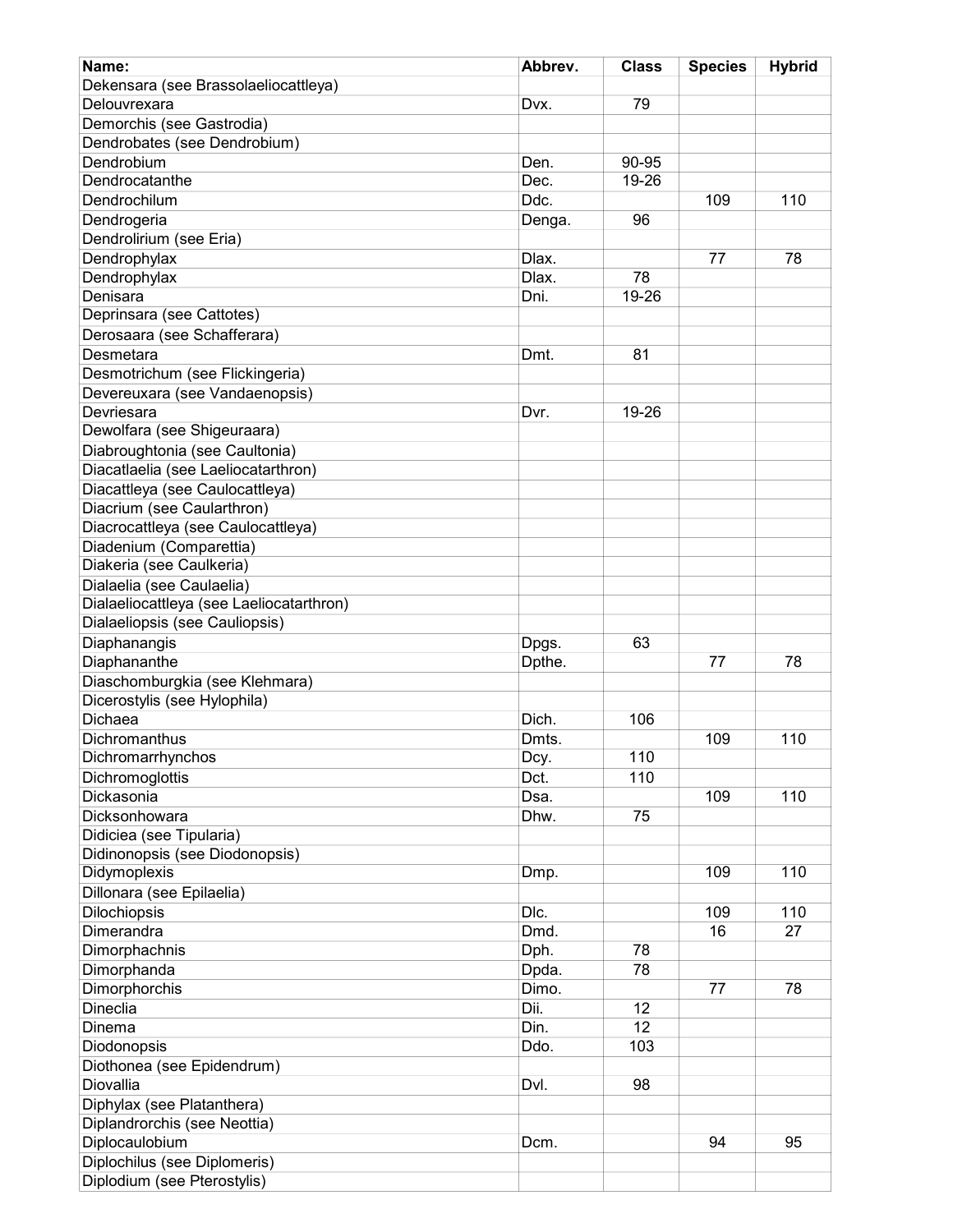| Name:                                   | Abbrev.       | <b>Class</b> | <b>Species</b> | <b>Hybrid</b> |
|-----------------------------------------|---------------|--------------|----------------|---------------|
| Diplolabellum (see Oreorchis)           |               |              |                |               |
| Diplomeris                              | Dms.          |              | 109            | 110           |
| Diplonopsis                             | Dpnps.        | 78           |                |               |
| Diplopanda                              | Dld.          | 78           |                |               |
| Diploprora                              | Dpra.         |              | 109            | 110           |
| Diplorrhiza (see Dactylorhiza)          |               |              |                |               |
|                                         |               |              |                |               |
| Dipodium                                | Dpl.          | 89           |                |               |
| Dipteranthus (see Zygostates)           |               |              |                |               |
| Dipterostele (see Telipogon)            |               |              |                |               |
| Disa                                    | Disa          |              | 109            | 110           |
| <b>Disperis</b>                         | Disp.         |              | 109            | 110           |
| Disticholiparis (see Stichorkis)        |               |              |                |               |
| Distichorchis (see Dendrobium)          |               |              |                |               |
| Dithrix (see Diphylax)                  |               |              |                |               |
| Dithyridanthus (see Deiregyne)          |               |              |                |               |
| <b>Diuris</b>                           | <b>Diuris</b> |              |                |               |
| Dixuanara (see Dicksonhowara)           |               |              |                |               |
| Docjonesia                              | Djn.          | 96           |                |               |
| Dockrillia (see Dendrobium)             |               |              |                |               |
| Dockrilobium (see Dockrobium)           |               |              |                |               |
| Dockrobium                              | Dkb.          | 96           |                |               |
| Dodara                                  | Doda.         | 19-26        |                |               |
| Dodrium (see Phalaenopsis)              |               |              |                |               |
| Dodsonia (see Stenia)                   |               |              |                |               |
| Doinara (see Bennett-Poeara)            |               |              |                |               |
| Dolichopsis (see Dilochiopsis)          |               |              |                |               |
| Domindendrum (see Epigoa)               |               |              |                |               |
| Domindesmia                             | Ddma.         | 27           |                |               |
|                                         |               |              |                |               |
| Domingleya                              | Dml.          | 19-26        |                |               |
| Domingoa                                | Dga.          |              | 16             | 27            |
| Dominleychile                           | Dly.          | 19-26        |                |               |
| Domintonia                              | Dmtna.        | 14           |                |               |
| Dominyara (see Goffara)                 |               |              |                |               |
| Domliopsis                              | Dmlps.        | 14           |                |               |
| Donaestelaara                           | Dnt.          | 19-26        |                |               |
| Doncollinara (see Campbellara)          |               |              |                |               |
| Donsutingara                            | Dsg.          | 78           |                |               |
| Dorandopsis (see Phalandopsis)          |               |              |                |               |
| Doredirea (see Sediropsis)              |               |              |                |               |
| Doreenhuntara                           | Dhta.         | 106          |                |               |
| Doricentrum (see Vandaenopsis)          |               |              |                |               |
| Doriella (see Phalaenopsis)             |               |              |                |               |
| Doriellaopsis (see Phalaenopsis)        |               |              |                |               |
| Dorifinetia (see Vandaenopsis)          |               |              |                |               |
| Doriglossum (see Phalaeglossum)         |               |              |                |               |
| Dorisia (see Loritis)                   |               |              |                |               |
| Doristylis (see Rhynchonopsis)          |               |              |                |               |
| Doritaenopsis (see Phalaenopsis)        |               |              |                |               |
|                                         |               |              |                |               |
| Doritis (see Phalaenopsis)<br>Dormanara | Drm.          | 19-26        |                |               |
|                                         |               |              |                |               |
| Dorthera (see Renanthopsis)             |               |              |                |               |
| Dossinia                                | Doss.         |              | 109            | 110           |
| Dossinimaria (see Dossisia)             |               |              |                |               |
| <b>Dossinochilus</b>                    | Dsh.          | 110          |                |               |
| Dossinodes                              | Dnd.          | 110          |                |               |
| Dossinyera                              | Dny.          | 110          |                |               |
| Dossisia                                | Dsi.          | 110          |                |               |
| Dothilopsis (see Barkeria)              |               |              |                |               |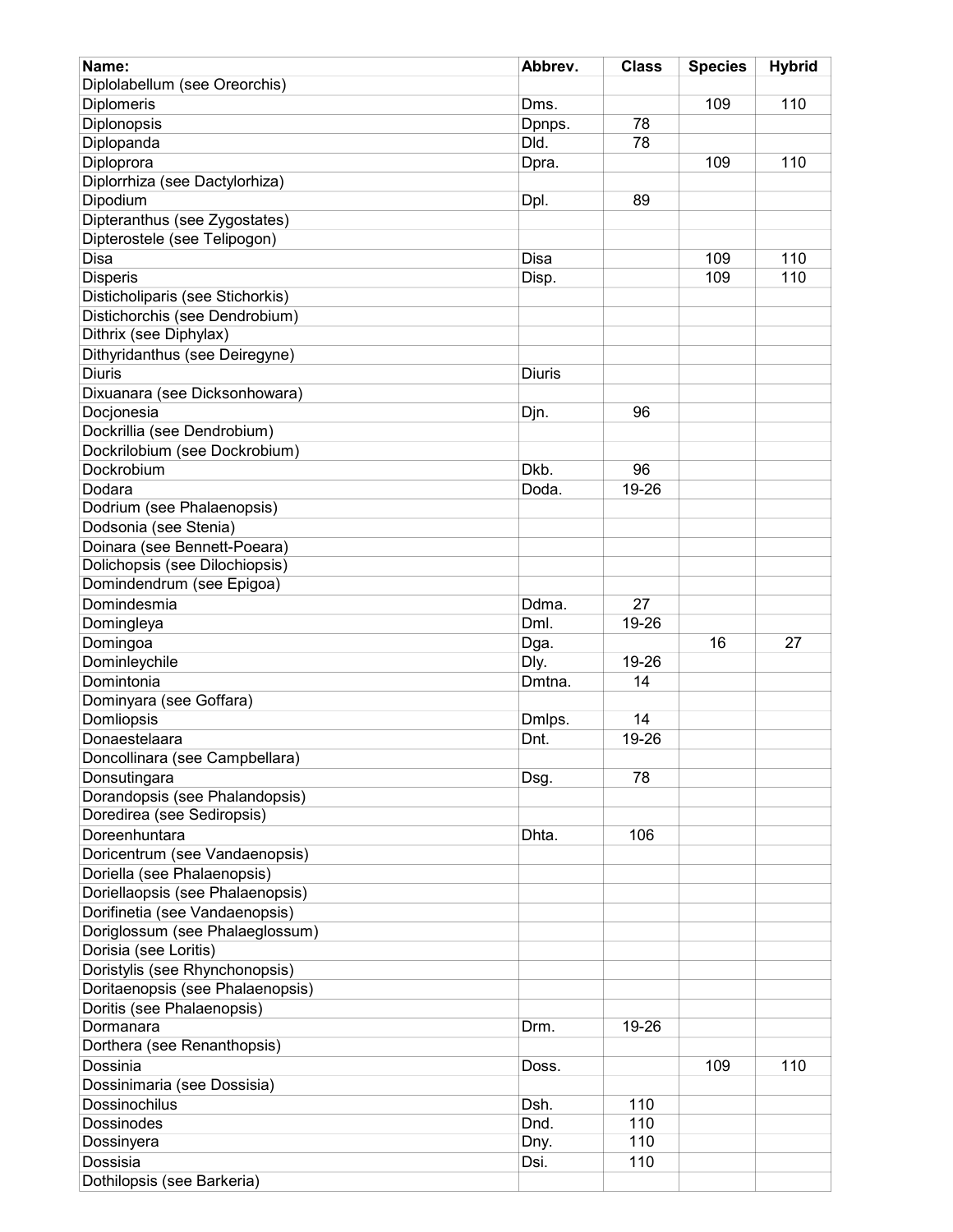| Name:                             | Abbrev. | <b>Class</b>    | <b>Species</b> | <b>Hybrid</b> |
|-----------------------------------|---------|-----------------|----------------|---------------|
| Downsara                          | Dwsa.   | 106             |                |               |
| Doxosma (see Epidendrum)          |         |                 |                |               |
| Dracomonticola (see Neobolusia)   |         |                 |                |               |
| Dracontia (see Stelis)            |         |                 |                |               |
| <b>Dracula</b>                    | Drac.   |                 | 97             | 98            |
| Dracuvallia                       | Drvla.  | 98              |                |               |
| Dresslerara (see Renanthopsis)    |         |                 |                |               |
| Dresslerella (see Renanthopsis)   |         |                 |                |               |
| <b>Dressleria</b>                 | Dre.    | 107             |                |               |
| Drewettara                        | Dwt.    | 19-26           |                |               |
| Dryadella                         | Dda.    | 101             |                |               |
| Drymoanthus                       | Dry.    |                 | 77             | 78            |
| Duckittara                        | Duk.    | 19-26           |                |               |
| Duggerara (see Bratonia)          |         |                 |                |               |
| Dungsara (see Cattleya)           |         |                 |                |               |
| Dunnara                           | Dnna.   | 14              |                |               |
| Dunningara (see Aspodonia)        |         |                 |                |               |
| Dunstervilleara                   | Dnv.    | 19-26           |                |               |
| Dupontara (see Bullara)           |         |                 |                |               |
| Durabaculum (see Dendrobium)      |         |                 |                |               |
| Durantara                         | Drt.    | 76              |                |               |
| Durutyara                         | Dtya.   | 106             |                |               |
| Duvalara (see Rhynchomyrmeleya)   |         |                 |                |               |
| Duvivierara (see Oncostele)       |         |                 |                |               |
| Dyakanthus                        | Dkt.    | 78              |                |               |
| Dyakia                            | Dy.     |                 | 77             | 78            |
| Earina                            | Ear.    |                 |                |               |
| Eastonara (see Gastranda)         |         |                 |                |               |
| Echinella (see Echinosepala)      |         |                 |                |               |
| Echinosepala                      | Е.      | 103             |                |               |
| Ecuadoria (see Microthelys)       |         |                 |                |               |
| Edeara                            | Edr.    | 76              |                |               |
| Elearethusa                       | Elsa.   | 110             |                |               |
| Elecalthusa                       | Ecth.   | 110             |                |               |
| Eleorchis                         | Elo.    |                 | 109            | 110           |
| Elepogon                          | Elp.    | 110             |                |               |
| Eleutheroglossum (see Dendrobium) |         |                 |                |               |
| Eliara                            | Eliara  | 79              |                |               |
| Ellanthera (see Renanthera)       |         |                 |                |               |
| Elleanthus                        | EII.    |                 | 109            | 110           |
| Elongatia (see Stelis)            |         |                 |                |               |
| Eltoplectris (see Eltroplectris)  |         |                 |                |               |
| Eltrolexia                        | Elx.    | 110             |                |               |
| Eltroplectris                     | Etp.    |                 | 109            | 110           |
| Eltropterolexia                   | Epx.    | 110             |                |               |
| Elwesara (see Vriesara)           |         |                 |                |               |
| Elythodia                         | Etha.   | 110             |                |               |
| Elythranthera (see Caladenia)     |         |                 |                |               |
| Embreea                           | Emb.    |                 | 109            | 110           |
| Emigara                           | Eig.    | 106             |                |               |
| Emilythwaitesara                  | Emy.    | 19-26           |                |               |
| Empusella (see Specklinia)        |         |                 |                |               |
| Enanthleya                        | Eny.    | 19-26           |                |               |
| Encheiridion (see Microcoelia)    |         |                 |                |               |
| Enchelia                          | Ehl.    | $\overline{12}$ |                |               |
| Encyarthrolia                     | Eyr.    | 12              |                |               |
| Encyclarthron                     | Ect.    | 12              |                |               |
| Encyclia                          | Ε.      | 11              |                |               |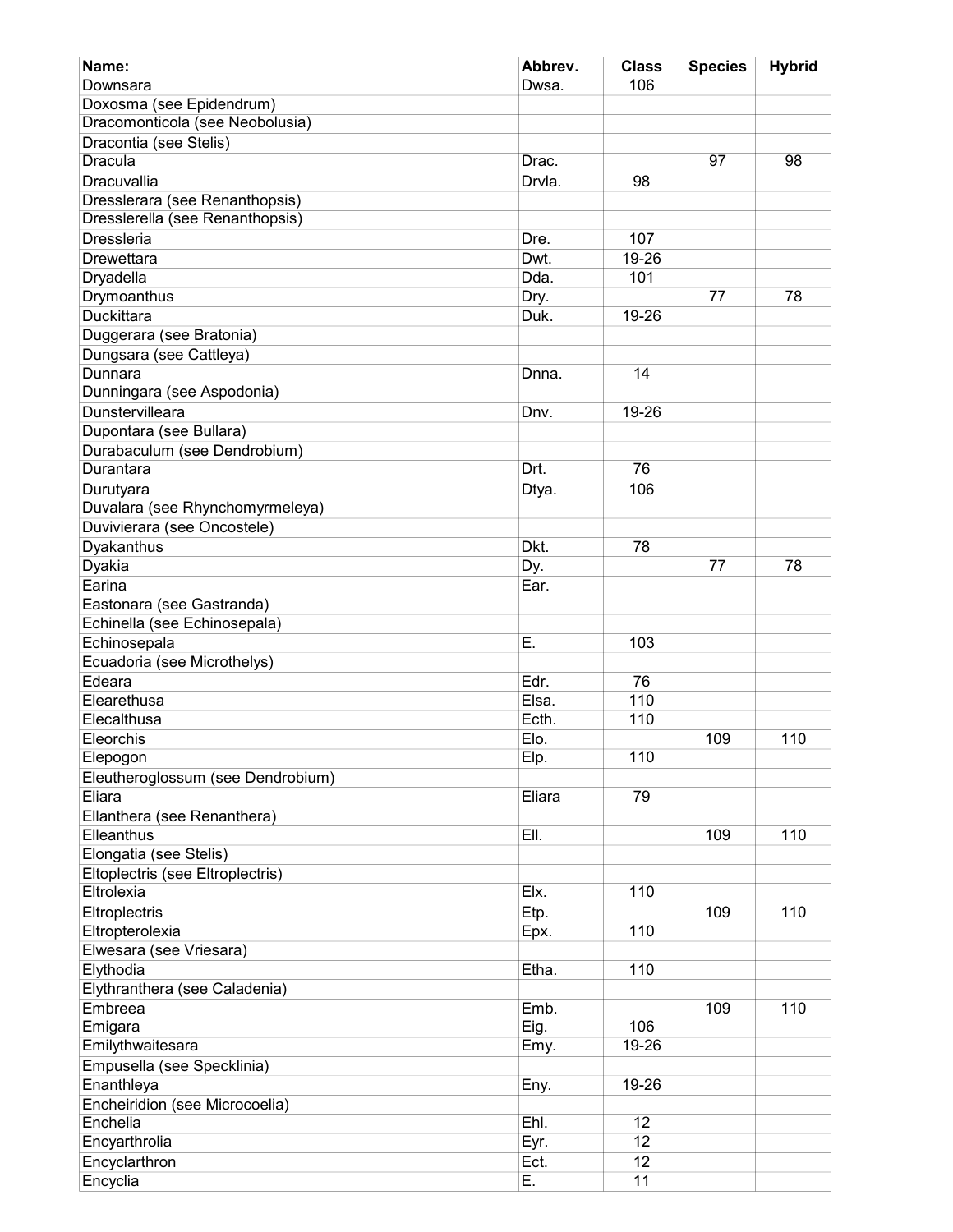| Encylaelia<br>Enl.<br>12<br>Encyleyvola<br>19-26<br>Eyy.<br>Encyphila<br>12<br>Eyp.<br>Encytonavola<br>Etl.<br>12<br>Encyvola<br>Eyv.<br>12 |     |
|---------------------------------------------------------------------------------------------------------------------------------------------|-----|
|                                                                                                                                             |     |
|                                                                                                                                             |     |
|                                                                                                                                             |     |
|                                                                                                                                             |     |
|                                                                                                                                             |     |
| Encyvolendrum<br>12<br>Ece.                                                                                                                 |     |
| Endlicherara<br>Edl.<br>79                                                                                                                  |     |
| Endresiella (See Trevoria)                                                                                                                  |     |
| Engkhiamara (see Khiamara)                                                                                                                  |     |
| Engsoonara (see Teohara)                                                                                                                    |     |
| Eparmatostigma (see Vanda)                                                                                                                  |     |
| Ephemerantha (see Flickingeria)                                                                                                             |     |
| Ephippium (see Bulbophyllum)                                                                                                                |     |
| Epiarthron<br>Ert.<br>12                                                                                                                    |     |
| Epibarkiella<br>Epbkl.<br>12                                                                                                                |     |
| Epibator (see Zootrophion)                                                                                                                  |     |
| Epiblastus<br>109<br>Epib.                                                                                                                  | 110 |
| Epibrascattlaelia (see Adamara)                                                                                                             |     |
| Epibrassavola (see Brassoepidendrum)                                                                                                        |     |
| Epibrassonitis (see Vaughnara)                                                                                                              |     |
| Epibroughtonia (see Epitonia)                                                                                                               |     |
| Epicatanthe<br>Ett.<br>19-26                                                                                                                |     |
| Eth.<br>19-26<br>Epicatarthron                                                                                                              |     |
| 19-26<br>Epicatcyclia<br>Ety.                                                                                                               |     |
| Epicatechea<br>Ecc.<br>19-26                                                                                                                |     |
| 19-26                                                                                                                                       |     |
| Epicatonia<br>Epctn.                                                                                                                        |     |
| 19-26<br>Epicattleya<br>Epc.                                                                                                                |     |
| Ecll.<br>Epicaulaelia<br>19-26                                                                                                              |     |
| Epichile<br>Eicl.<br>12                                                                                                                     |     |
| Epicladium (see Prosthechea)                                                                                                                |     |
| Epicyclia<br>12<br>Epy.                                                                                                                     |     |
| Epidanthus (see Epidendrum)                                                                                                                 |     |
| Epidella<br>12<br>Epdla.                                                                                                                    |     |
| Epidendropsis (see Epidendrum)                                                                                                              |     |
| Epidendrum<br>11<br>Epi.                                                                                                                    |     |
| Epidiacrium (see Epiarthron)                                                                                                                |     |
| Epidomingoleya (see Arizara)                                                                                                                |     |
| Epidominkeria<br>12<br>Emk.                                                                                                                 |     |
| Epierstedella<br>Erd.<br>12                                                                                                                 |     |
| Epigeneium<br>Egm.<br>94                                                                                                                    | 95  |
| 12<br>Epiglottis<br>Epgl.                                                                                                                   |     |
| Epigoa<br>Epg.<br>12                                                                                                                        |     |
| 12<br>Epilaelia<br>Epl.                                                                                                                     |     |
| 19-26<br>Epilaeliocattleya<br>Eplc.                                                                                                         |     |
| Epilaeliopsis<br>Eplps.<br>12                                                                                                               |     |
| Epilaelopsis (see Epilaeliopsis)                                                                                                            |     |
| Epileptovola<br>Elva.<br>14                                                                                                                 |     |
| Epileya (see Epicattleya)                                                                                                                   |     |
| Epiliopsis (see Epilaeliopsis)                                                                                                              |     |
| Epilopsis (see Epilaeliopsis)                                                                                                               |     |
| Epimicra<br>Emc.<br>12                                                                                                                      |     |
| 12<br>Epinidema<br>Epn.                                                                                                                     |     |
| Epiopsis<br>Eps.<br>12                                                                                                                      |     |
| Epcts.<br>109<br>Epipactis                                                                                                                  | 110 |
| Eil.<br>Epiphila<br>12                                                                                                                      |     |
| Epiphronitella (see Epicattleya)                                                                                                            |     |
| Epiphronitis (see Epicattleya)                                                                                                              |     |
| Epirhynanthe<br>19-26<br>Ery.                                                                                                               |     |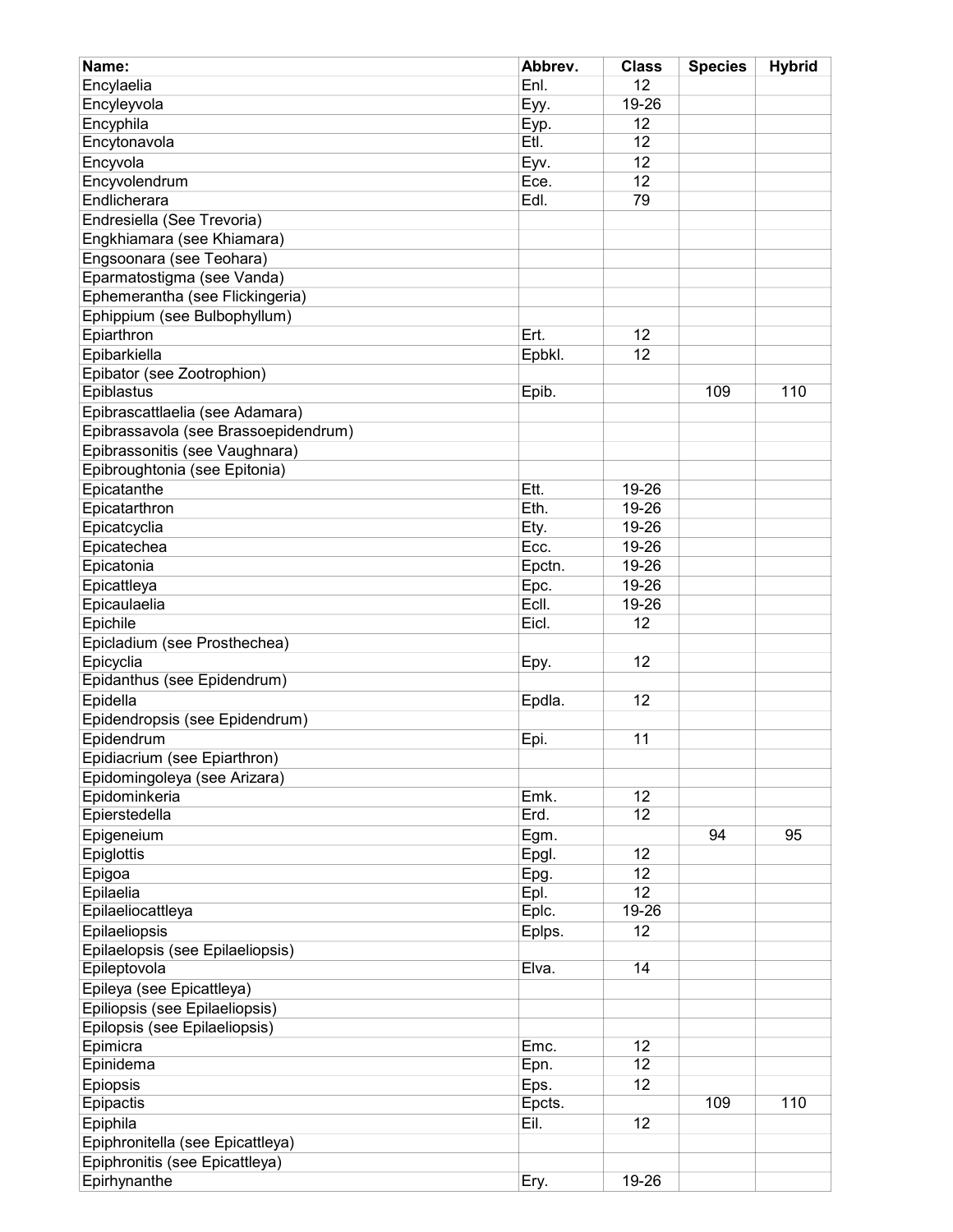| Name:                           | Abbrev.   | <b>Class</b>    | <b>Species</b> | <b>Hybrid</b> |
|---------------------------------|-----------|-----------------|----------------|---------------|
| Epistoma                        | Epstm.    | 12              |                |               |
| Epithechavola                   | Etv.      | 12              |                |               |
| Epithechea                      | Etc.      | 12              |                |               |
| Epitonanthe                     | Enn.      | 19-26           |                |               |
| Epitonia                        |           | 12              |                |               |
|                                 | Eptn.     |                 |                |               |
| Epivola (see Brassoepidendrum)  |           |                 |                |               |
| Erasanthe                       | Erasanthe |                 | 77             | 78            |
| Eremorchis (see Pterostylis)    |           |                 |                |               |
| Eria                            | Er.       |                 | 109            | 110           |
| Ericara                         | Eric.     | 76              |                |               |
| Ericholttumara                  | Eht.      | 76              |                |               |
| Erikstephenstormara             | Eks.      | 19-26           |                |               |
| Erinara                         | Ena.      | 76              |                |               |
| Eriodes                         | Eds.      |                 | 109            | 110           |
| Eriopsis                        | Ess.      | 89              |                |               |
| Erioxantha (see Eria)           |           |                 |                |               |
| Ernestara                       | Entra.    | 76              |                |               |
| Erycina                         | Ercn.     | 86              |                |               |
| Erydium                         | Erdm.     | 85              |                |               |
| Erymesa                         | Eym.      | 86              |                |               |
| Erythrodes                      | Eyd.      |                 | 109            | 110           |
| Eryumnia                        |           | 81              |                |               |
|                                 | Eyn.      |                 |                |               |
| Esmenanthera (see Aranthera)    |           |                 |                |               |
| Esmeralda (see Arachnis)        |           |                 |                |               |
| Esmeranda (see Aranda)          |           |                 |                |               |
| Esmeropsis (see Vandachnis)     |           |                 |                |               |
| Esmerstylis (see Arachnostylis) |           |                 |                |               |
| Esperonara                      | Esn.      | 19-26           |                |               |
| Estelaara                       | Esta.     | 19-26           |                |               |
| Euanthe (see Vanda)             |           |                 |                |               |
| Euarachnides (see Burkillara)   |           |                 |                |               |
| Euarthron                       | Ern.      | $\overline{12}$ |                |               |
| Eucatanthe                      | Eun.      | 19-26           |                |               |
| Eucatlaelia                     | Eutl.     | 19-26           |                |               |
| Eucatophila                     | Ecp.      | 19-26           |                |               |
| Eucattlevola                    | Elv.      | 13              |                |               |
| Eucattonia                      | Ettn.     | 14              |                |               |
| Eucentrum (see Vandanthe)       |           |                 |                |               |
| Euchiclia                       | Euh.      | 12              |                |               |
| Euchilaelia                     | Eal.      | 12              |                |               |
| Euchile (see Prosthechea)       |           |                 |                |               |
| <b>Euclades</b>                 | Eucl.     | 89              |                |               |
|                                 |           |                 |                |               |
| Eucosia (see Goodyera)          |           |                 |                |               |
| Eucycattleya                    | Euct.     | 19-26           |                |               |
| Eucyclechea                     | Elh.      | 12              |                |               |
| Eudendravola                    | Edv.      | 12              |                |               |
| Eudevereuxara (see Devereuxara) |           |                 |                |               |
| Eulaelianthe                    | Eln.      | 19-26           |                |               |
| Euleya                          | Euly.     | 19-26           |                |               |
| Euleyarthron                    | Eyt.      | 19-26           |                |               |
| Eulobidium                      | Ebd.      | 89              |                |               |
| Eulocymbidiella                 | Eucmla.   | 89              |                |               |
| Eulomangis                      | Elm.      | 89              |                |               |
| Eulophia                        | Euph.     | 89              |                |               |
| Eulophidium (see Oeceoclades)   |           |                 |                |               |
| Eulophiella                     | Eul.      | 89              |                |               |
| Eulophyllum                     | Ely.      | 89              |                |               |
| Eulosellia                      | Ela.      | 89              |                |               |
|                                 |           |                 |                |               |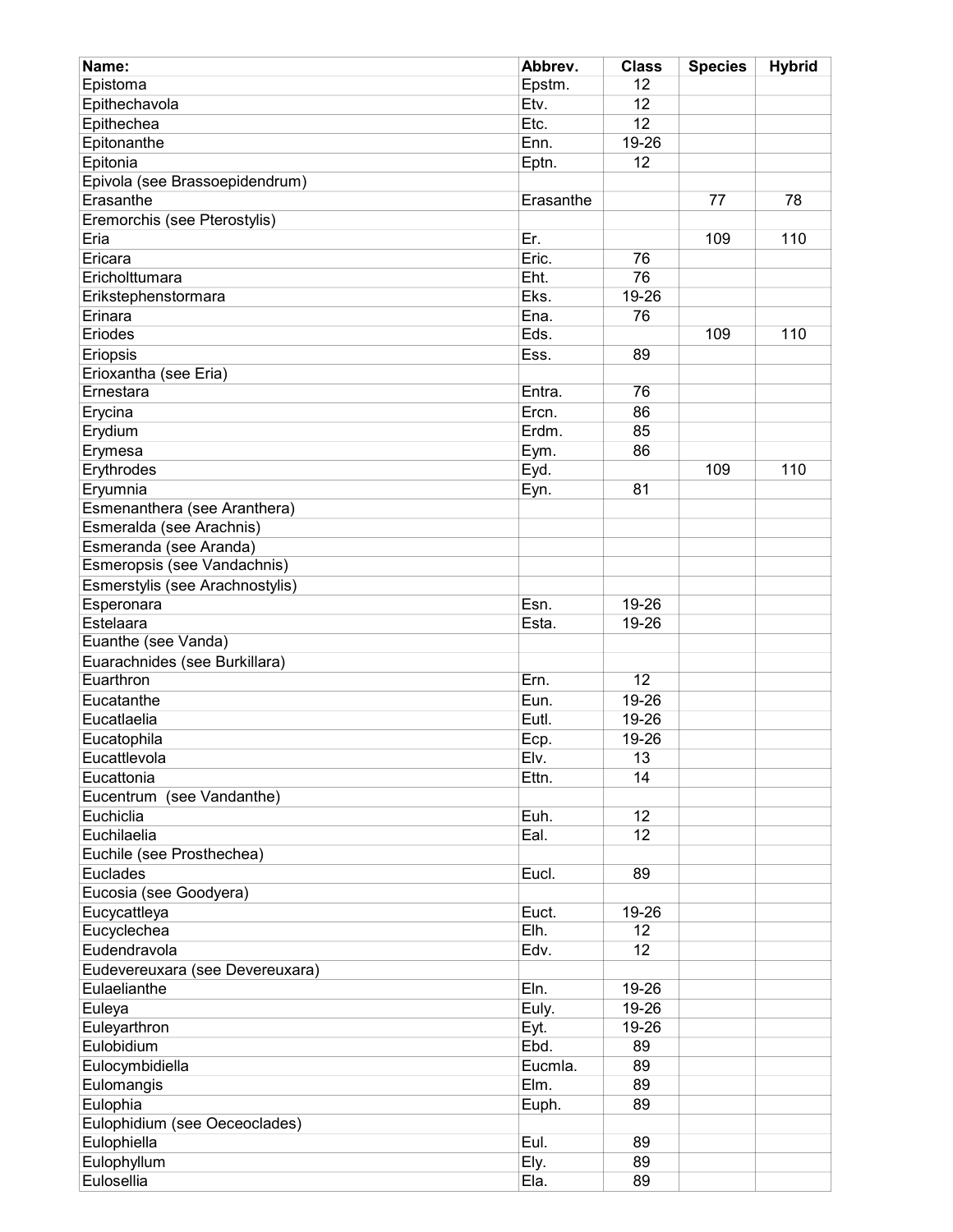| Name:                                                  | Abbrev. | <b>Class</b> | <b>Species</b> | <b>Hybrid</b> |
|--------------------------------------------------------|---------|--------------|----------------|---------------|
| Eumingoa                                               | Emg.    | 12           |                |               |
| Eupapilanda (see Vanda)                                |         |              |                |               |
| Eupapilio (see Vanda)                                  |         |              |                |               |
| Euporphyranda (see Porphyranda)                        |         |              |                |               |
| Eurachnis (see Aranda)                                 |         |              |                |               |
| Eurhyncattleya                                         | Erc.    | 19-26        |                |               |
| Eurostyles (see Eurystyles)                            |         |              |                |               |
| Euryangis                                              | Eugs.   | 63           |                |               |
| Eurycaulis (see Dendrobium)                            |         |              |                |               |
| Eurychone                                              | Echn.   |              | 77             | 78            |
| Eurygraecum                                            | Eugcm.  | 64           |                |               |
| Eurynopsis                                             | Eunps.  | 78           |                |               |
| Eurystyles                                             | Eys.    |              | 109            | 110           |
| Eurystylis (see Eurystyles)                            |         |              |                |               |
| Euthechedendrum                                        | Edd.    | 12           |                |               |
|                                                        |         |              |                |               |
| Eutonia                                                | Eut.    | 27           |                |               |
| Euvola                                                 | Euv.    | 12           |                |               |
| Evakara                                                | Evk.    | 75           |                |               |
| Evrardia (see Chamaegastrodia)                         |         |              |                |               |
| Evrardianthe (see Chamaegastrodia)                     |         |              |                |               |
| Exeria (see Eria)                                      |         |              |                |               |
| Exochanthus (see Dendrobium)                           |         |              |                |               |
| Exophya (see Epidendrum)                               |         |              |                |               |
| Fadenchoda (see Rhynchofadanda)                        |         |              |                |               |
| Fadenfinanda (see Neofadanda)                          |         |              |                |               |
| Fergusonara (see Brassolaeliocattleya)                 |         |              |                |               |
| Fernandezia                                            | F.      | 86           |                |               |
| Fialaara                                               | Fia.    | 14           |                |               |
| Fimbrorchis (see Habenaria)                            |         |              |                |               |
| Fisherara                                              | Fsh.    | 106          |                |               |
| Fletcherara                                            | Flt.    | 85           |                |               |
| Flickingeria                                           | Flkga.  |              | 94             | 95            |
| Forbesina (see Eria)                                   |         |              |                |               |
| Fordyceara                                             | Fdca.   | 14           |                |               |
| Forficaria (see Disa)                                  |         |              |                |               |
| Forgetara                                              | Fgtra.  | 79           |                |               |
| Forsterara                                             | Frs.    | 79           |                |               |
| Fournierara (see Warnerara)                            |         |              |                |               |
| Fowlerara                                              | Fow.    | 19-26        |                |               |
| Fowlieara                                              | Flr.    | 19-26        |                |               |
| Fredclarkeara                                          | Fdk.    | 107          |                |               |
| Fredschechterara (see Jewellara)                       |         |              |                |               |
| Freedara (see Renanopsis)                              |         |              |                |               |
| Fregea (see Sobralia)                                  |         |              |                |               |
| Frezierara (see Aspacidopsis)                          |         |              |                |               |
| Friedaara                                              | Fri.    | 19-26        |                |               |
| Froebelara (see Rhynchopsyleya)                        |         |              |                |               |
| Frondaria                                              | Fro.    | 103          |                |               |
| Fruticicola (see Bulbophyllum)                         |         |              |                |               |
|                                                        |         |              |                |               |
| Fuchsara (see Prapinara)<br>Fujioara (see Trichovanda) |         |              |                |               |
|                                                        |         |              |                |               |
| Fujiwarara                                             | Fjw.    | 14           |                |               |
| Fulaichangara (see Odontozelencidium)                  |         |              |                |               |
| Gabertia (see Grammatophyllum)                         |         |              |                |               |
| Galabstia                                              | Gbs.    | 106          |                |               |
| Galeandra                                              | Gal.    | 107          |                |               |
| Galeansellia                                           | Gslla.  | 89           |                |               |
| Galearis (see Orchis)                                  |         |              |                |               |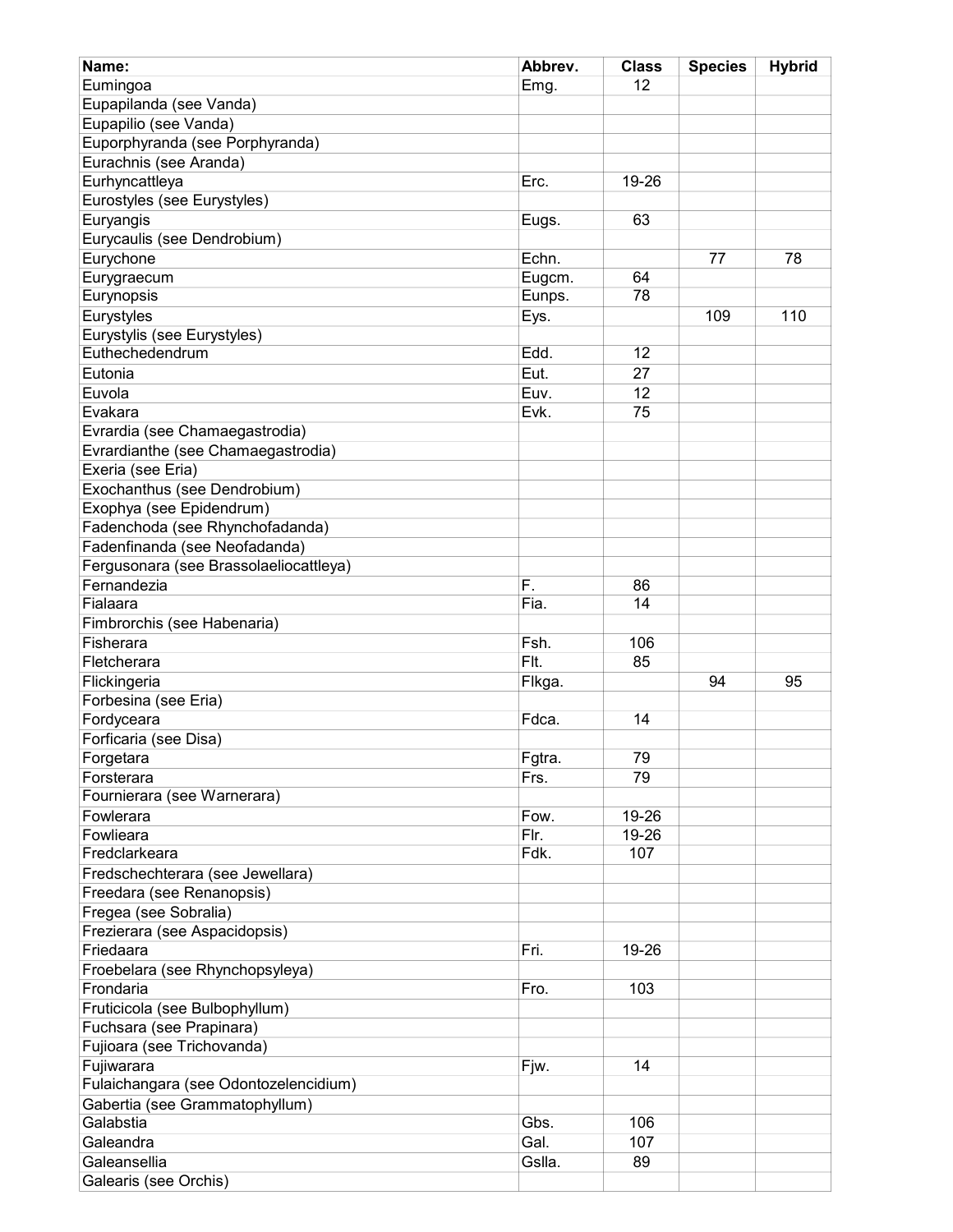| Name:                              | Abbrev. | <b>Class</b> | <b>Species</b> | <b>Hybrid</b> |
|------------------------------------|---------|--------------|----------------|---------------|
| Galeodes                           | Gds.    | 107          |                |               |
| Galeomenetalum                     | Gle.    | 106          |                |               |
| Galeonisia                         | Gln.    | 106          |                |               |
| Galeopetalum                       | Gptm.   | 106          |                |               |
| Galeorchis (see Platanthera)       |         |              |                |               |
| Galeosepalum                       | Glspm.  | 106          |                |               |
| Galeottia                          | Glta.   | 106          |                |               |
| Galiczella                         | Gzl.    | 106          |                |               |
| Gamosepalum (see Aulosepalum)      |         |              |                |               |
| Garayara                           | Ga.     | 78           |                |               |
| Garlippara                         | Gpp.    | 19-26        |                |               |
| Gastisia                           | Gsta.   | 78           |                |               |
| Gastisocalpa                       | Gscpa.  | 78           |                |               |
| Gastocalanthe (see Gastrocalanthe) |         |              |                |               |
| Gastophaius (see Gastrophaius)     |         |              |                |               |
| Gastorchis (see Gastrorchis)       |         |              |                |               |
| Gastranda                          | Gsd.    | 78           |                |               |
| Gastritis (see Gastronopsis)       |         |              |                |               |
| Gastrocalanthe                     | Gas.    |              | 109            | 110           |
|                                    | Gaa.    | 78           |                |               |
| Gastrocalpa                        |         | 78           |                |               |
| Gastrochiloglottis                 | Gchgl.  |              |                |               |
| Gastrochilus                       | Gchls.  |              | 77             | 78            |
| Gastrodia                          | Gta.    |              | 109            | 110           |
| Gastronopsis                       | Gnp.    | 78           |                |               |
| Gastrophaianthe                    | Gpi.    |              | 109            | 110           |
| Gastrophaius (see Phaius)          |         |              |                |               |
| Gastropodium (see Epidendrum)      |         |              |                |               |
| Gastrorchis                        | Gs.     |              | 109            | 110           |
| Gastrosarcochilus                  | Gsarco. | 78           |                |               |
| Gastrostoma                        | Gstm.   | 78           |                |               |
| Gastrothera                        | Gsrth.  | 76           |                |               |
| Gastruisinda                       | Gin.    | 78           |                |               |
| Gauntlettara                       | Gtra.   | 14           |                |               |
| Gavilea                            | Gav.    |              | 109            | 110           |
| Geoclades                          | Gcd.    | 89           |                |               |
| Geodorum                           | Gdm.    | 89           |                |               |
| Georgeblackara                     | Gbka.   | 85           |                |               |
| Georgecarrara                      | Gcr.    | 107          |                |               |
| Georgefara                         | Ggf.    | 19-26        |                |               |
| Gerardusara                        | Grd.    | 81           |                |               |
| Gerberara (see Marvingerberara)    |         |              |                |               |
| Ghillanyara                        | Ghi.    | 19-26        |                |               |
| Gibezara (see Devriesara)          |         |              |                |               |
| Giddingsara (see Onoara)           |         |              |                |               |
| Gigara (see Bradeara)              |         |              |                |               |
| Gilmourara (see Lewisara)          |         |              |                |               |
| Ginesara                           | Gnr.    | 19-26        |                |               |
| Gladysyeeara                       | Glya.   | 19-26        |                |               |
| Glanzara (see Rhynphalandopsis)    |         |              |                |               |
| Glicensteinara                     | Glc.    | 110          |                |               |
| Glomera                            | GI.     |              | 109            | 110           |
| Glossadenia                        | Gls.    | 110          |                |               |
| Glossodia (see Caladenia)          |         |              |                |               |
| Glossorhyncha (see Glomera)        |         |              |                |               |
| Goffara                            | Gfa.    | 75           |                |               |
| Gohartia                           | Ghta.   | 86           |                |               |
| Goldnerara                         | Gld.    | 106          |                |               |
| Golumnia                           | Glm.    | 86           |                |               |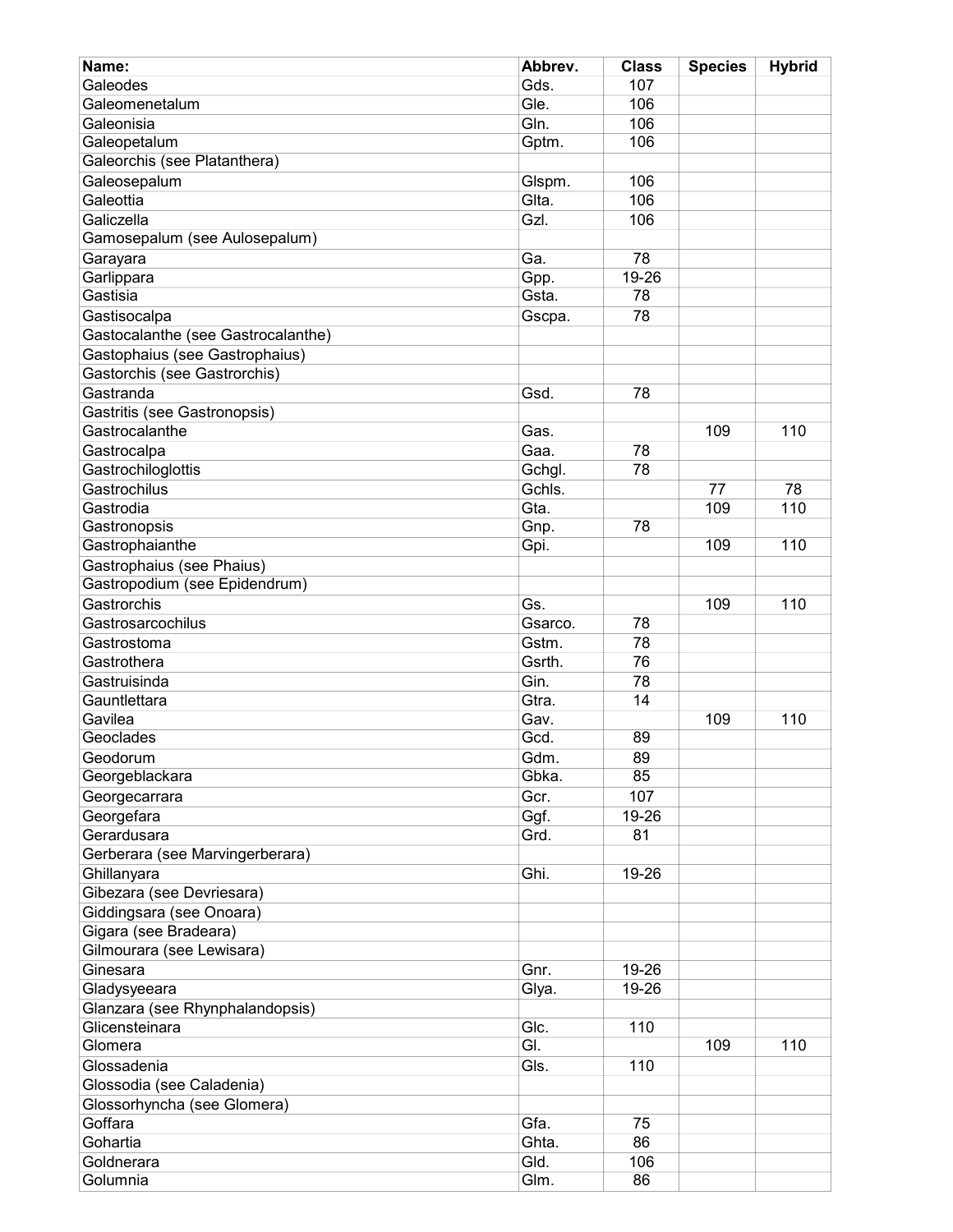| Name:                                    | Abbrev.      | <b>Class</b> | <b>Species</b> | <b>Hybrid</b> |
|------------------------------------------|--------------|--------------|----------------|---------------|
| Gomada (see Bramesa)                     |              |              |                |               |
| Gomadachtia (see Bramesa)                |              |              |                |               |
| Gombrassiltonia                          | Gbt.         | 79           |                |               |
| Gomcentridium                            | Ger.         | 85           |                |               |
| Gomcidettia                              | Gdt.         | 85           |                |               |
| Gomcidumnia                              | Gcn.         | 85           |                |               |
| Gomenkoa (see Baptikoa)                  |              |              |                |               |
|                                          |              |              |                |               |
| Gomesa                                   | Gom.         | 86           |                |               |
| Gomesochiloglossum                       | Gcg.         | 85           |                |               |
| Gomesochilum                             | Gsc.         | 86           |                |               |
| Gomessiastele                            | Gst.         | 79           |                |               |
| Gomestele                                | Gms.         | 86           |                |               |
| Gomettia                                 | Gmtta.       | 86           |                |               |
| Gomezina                                 | Gmz.         | 86           |                |               |
| Gomguezia (see Baptiguezia)              |              |              |                |               |
| Gomiltidium (see Gerardusara)            |              |              |                |               |
| Gomiltlauzina                            | Gzn.         | 81           |                |               |
| Gomiltostele                             | Gml.         | 81           |                |               |
| Gomocentrum                              | Gmt.         | 86           |                |               |
| Gomochilus                               | Gmch.        | 86           |                |               |
| Gomoglossum (see Oncidesa)               |              |              |                |               |
| Gomonciada (see Brassidomesa)            |              |              |                |               |
| Gomoncidochilum (see Gomesochiloglossum) |              |              |                |               |
| Gomonia                                  | Gmn.         | 81           |                |               |
| Gomoniopcidium                           | Gnd.         | 81           |                |               |
| Gomopsiella                              | Gpl.         | 86           |                |               |
| Gompassia                                | Gps.         | 79           |                |               |
| Gomrassiastele                           | Gst.         | 79           |                |               |
| Gomstelettia                             | Gtl.         | 86           |                |               |
| Gonginia                                 | Ggn.         | 110          |                |               |
|                                          |              |              | 109            | 110           |
| Gongora                                  | Gga.<br>Grh. |              |                |               |
| Gongorhaea                               |              | 110          |                |               |
| Gongryanthopea                           | Ggy.         | 107          |                |               |
| Gongryanthopea                           | Ggy.         | 110          |                |               |
| Gonraemia                                | Gor.         | 110          |                |               |
| Goodaleara (see Bakerara)                |              |              |                |               |
| Goodalemoirara                           | Gdmr.        | 19-26        |                |               |
| Goodisachilus                            | Gdc.         | 110          |                |               |
| Goodisia                                 | Gda.         | 110          |                |               |
| Goodsonara (see Rhynarthroleya)          |              |              |                |               |
| Goodyera                                 | G.           |              | 109            | 110           |
| Gosseara (see Wolleydodara)              |              |              |                |               |
| Gotokoa                                  | Gtk.         | 86           |                |               |
| Gottererara (see Renvanvanda)            |              |              |                |               |
| Gottoara (see Appletonara)               |              |              |                |               |
| Govenia                                  | Gov.         |              | 109            | 110           |
| Graireara (see Rhytoniglossum)           |              |              |                |               |
| Gramcymbimangis                          | Gbi.         | 89           |                |               |
| Gramcymbiphia                            | Gyp.         | 89           |                |               |
| Gramenaria                               | Grm.         | 89           |                |               |
| Grammandium                              | Gmm.         | 89           |                |               |
| Grammangis                               | Gra.         | 89           |                |               |
| Grammatocymbidium                        | Grcym.       | 89           |                |               |
| Grammatoheadia                           | Grda.        | 89           |                |               |
| Grammatomangis                           | Gtm.         | 89           |                |               |
| Grammatophyllum                          | Gram.        | 89           |                |               |
|                                          |              |              |                |               |
| Grammatopodium                           | Grtp.        | 89           |                |               |
| Grammoglottis                            | Ggt.         | 89           |                |               |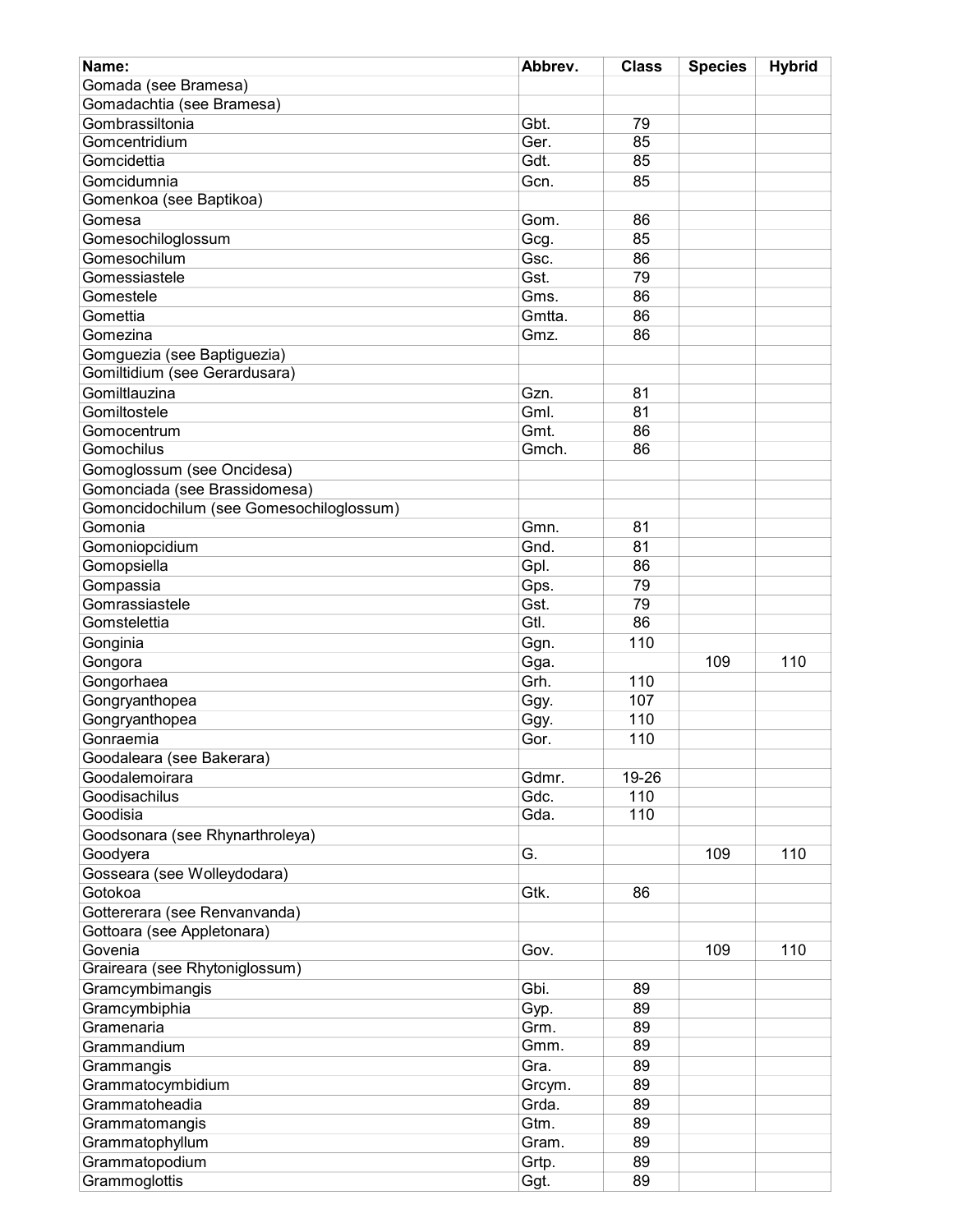| Name:                                                 | Abbrev. | <b>Class</b> | <b>Species</b> | <b>Hybrid</b> |
|-------------------------------------------------------|---------|--------------|----------------|---------------|
| Grammothecopus                                        | Gtp.    | 89           |                |               |
| Grandicentrum                                         | Gat.    | 86           |                |               |
| Grandicidium                                          | Gdi.    | 85           |                |               |
| Grandiphyllum                                         | Gdp.    |              | 77             | 78            |
| Graphiella                                            | Grpla.  | 89           |                |               |
| Graphorkis                                            | Grks.   | 89           |                |               |
| Grastidium (see Dendrobium)                           |         |              |                |               |
| Gratrixara (see Claudehamiltonara)                    |         |              |                |               |
| Grayara (see Vandaenopsis)                            |         |              |                |               |
| Greatwoodara (see Kagawaara)                          |         |              |                |               |
| Greenwoodia (see Kionophyton)                         |         |              |                |               |
| Grobya                                                | Gro.    | 89           |                |               |
| Groganara (see Dodara)                                |         |              |                |               |
| Grosourdya                                            | Gsa.    |              | 77             | 78            |
| Guarcholia                                            | Guc.    | 19-26        |                |               |
| Guarcyclinitis (see Enanthleya)                       |         |              |                |               |
| Guarechea                                             | Grc.    | 19-26        |                |               |
| Guarianthe                                            | Gur.    |              | 17,18          | 19-26         |
| Guariburgkia (see Laelianthe/Myrmecanthe)             |         |              |                |               |
| Guaricatophila                                        | Gcp.    | 19-26        |                |               |
| Guaricattleya (see Cattlianthe)                       |         |              |                |               |
| Guaricattonia (see Claudehamiltonara)                 |         |              |                |               |
| Guarichile                                            | Guh.    | 19-26        |                |               |
| Guaricyclia                                           | Gcy.    | 19-26        |                |               |
| Guaridendrum                                          | Gdd.    | 19-26        |                |               |
| Guariencychea                                         |         | 19-26        |                |               |
| Guarilaeliarthron (see Guarthron)                     | Gny.    |              |                |               |
| Guarilaelivola                                        | Glv.    | 19-26        |                |               |
|                                                       |         |              |                |               |
| Guarimicra                                            | Gmc.    | 19-26        |                |               |
| Guarischomtonia<br>Guarisophilia (see Laeliocatanthe) | Ght.    | 19-26        |                |               |
|                                                       |         |              |                |               |
| Guarisophleya (see Cattlianthe)<br>Guaritonia         |         |              |                |               |
|                                                       | Grt.    | 19-26        |                |               |
| Guaritoniclia                                         | Grn.    | 19-26        |                |               |
| Guarlaeburgkia                                        | Glk.    | 19-26        |                |               |
| Guarlaeliopsis (see Guaritonia)                       |         |              |                |               |
| Guaronilia (see Guaricatophila)                       |         |              |                |               |
| Guarophidendrum (see Epicatanthe)                     |         |              |                |               |
| Guarthroleya                                          | Gty.    | 19-26        |                |               |
| Guarthron                                             | Gut.    | 19-26        |                |               |
| Guartonichea                                          | Gtc.    | 19-26        |                |               |
| Guarvolclia                                           | Gvl.    | 19-26        |                |               |
| Gudrunia (see Oncidium)                               |         |              |                |               |
| Gularia (see Schiedeella)                             |         |              |                |               |
| Gumara                                                | Gum.    | 12           |                |               |
| Gunnarorchis (see Eria)                               |         |              |                |               |
| Gurneyara                                             | Guy.    | 14           |                |               |
| Gymleuorchis (see Pseudadenia)                        |         |              |                |               |
| Gymnabicchia (see Pseudadenia)                        |         |              |                |               |
| Gymnacamptis (see Gymnanacamptis)                     |         |              |                |               |
| Gymnadenia                                            | Gym.    |              | 109            | 110           |
| Gymnadeniorchis (see Orchigymnadenia)                 |         |              |                |               |
| Gymnaglossum (see Dactylodenia)                       |         |              |                |               |
| Gymnanacamptis                                        | Gc.     | 110          |                |               |
| Gymnaplatanthera                                      | Gpt.    | 110          |                |               |
| Gymnigritella (see Gymnadenia)                        |         |              |                |               |
| Gymnochilus (see Cheirostylis)                        |         |              |                |               |
| Gymnorchis (see Pseudadenia)                          |         |              |                |               |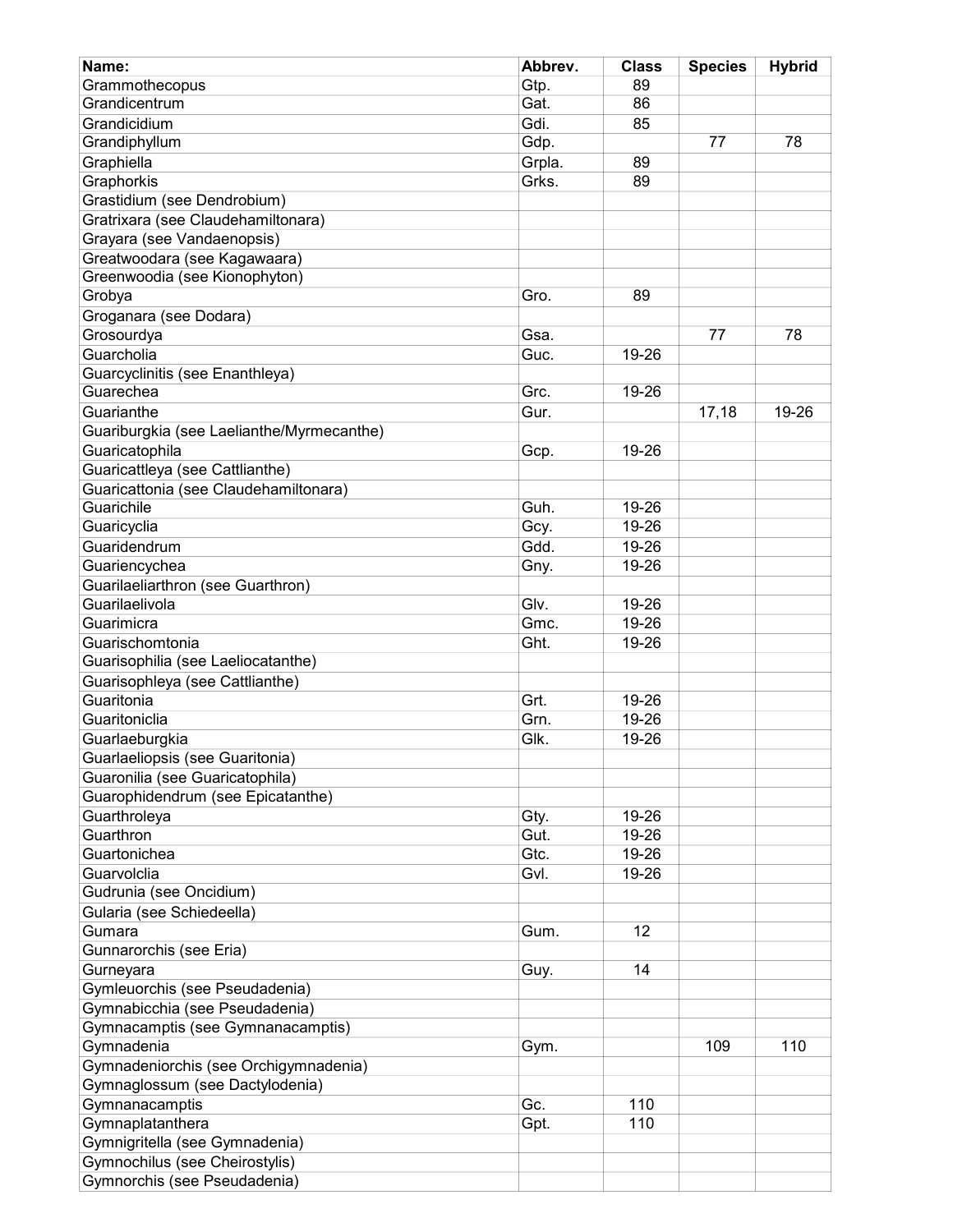| Name:                                  | Abbrev. | <b>Class</b> | <b>Species</b> | <b>Hybrid</b> |
|----------------------------------------|---------|--------------|----------------|---------------|
| Gymnotraunsteinera                     | Gyt.    | 110          |                |               |
| Gymplatanthera                         | Gpa.    | 110          |                |               |
| Habenaria                              | Hab.    |              | 109            | 110           |
| Habenorkis (see Cynorkaria)            |         |              |                |               |
| Hackerara (see Rafinesqueara)          |         |              |                |               |
| Hadrobrasilaelia (see Laelia)          |         |              |                |               |
| Hadrocattleya (see Cattleya)           |         |              |                |               |
| Hadrodungsia (see Cattleya)            |         |              |                |               |
| Hadrolaelia (see Cattleya)             |         |              |                |               |
| Haemaria (see Ludisia)                 |         |              |                |               |
| Haemari-anoectochilus (see Ludochilus) |         |              |                |               |
| Haemari-macodes (see Macodisia)        |         |              |                |               |
| Hagerara (see Vandaenopsis)            |         |              |                |               |
| Hagsatera                              | Hag.    |              | 16             | 27            |
| Hagsavola                              | Hgv.    | 13           |                |               |
| Hagsechea                              | Hgc.    | 12           |                |               |
| Hamelwellsara                          | Hmwsa.  | 106          |                |               |
| Hamerara                               | Hmr.    | 81           |                |               |
|                                        |         |              |                |               |
| Hamiltonara (see Sanderara)            |         |              |                |               |
| Hamularia (see Bulbophyllum)           |         |              |                |               |
| Hanburyara (see Encyleyvola)           |         |              |                |               |
| Hanesara (see Catcylaelia)             |         |              |                |               |
| Haniffara (see Vantrichopsis)          |         |              |                |               |
| Hansenara (see Catcylaelia)            |         |              |                |               |
| Hapalochilus (see Zeuxine)             |         |              |                |               |
| Haraella (see Gastrochilus)            |         |              |                |               |
| Haraenopsis (see Gastronopsis)         |         |              |                |               |
| Harrisara (see Hyeara)                 |         |              |                |               |
| Harrisella (see Campylocentrum)        |         |              |                |               |
| Hartara (see Laeliocatonia)            |         |              |                |               |
| Hartwegia (see Nageliella)             |         |              |                |               |
| Harveyara                              | Hvy.    | 79           |                |               |
| Hasegawaara (see Otaara)               |         |              |                |               |
| Hasskarlara                            | Has.    | 19-26        |                |               |
| Hatcherara (see Miltonidium)           |         |              |                |               |
| Hattoriara                             | Hatt.   | 14           |                |               |
| Hausermannara (see Phalandopsis)       |         |              |                |               |
| Hawaiiara (see Renvanvanda)            |         |              |                |               |
| Hawkesara                              | Hwkra.  | 19-26        |                |               |
| Hawkinsara (see Laeliocatonia)         |         |              |                |               |
| Hayataara                              | Hay.    | 19-26        |                |               |
| Haywoodara (see Andersonara)           |         |              |                |               |
| Helcia                                 | HIc.    | 86           |                |               |
| Helenadamsara                          | Hdm.    | 12           |                |               |
| Helleriella (see Gomesa)               |         |              |                |               |
| Hellerorchis (see Gomesa)              |         |              |                |               |
| Helpilia                               | Hpla.   | 86           |                |               |
| Hemiscleria (see Epidendrum)           |         |              |                |               |
| Henriqueara                            |         | 110          |                |               |
|                                        | Hnq.    |              |                |               |
| Herbertara (see Laeliocattleya)        |         |              |                |               |
| Hermibicchia (see Pseudinium)          |         |              |                |               |
| Hermileucorchis (see Pseudinium)       |         |              |                |               |
| Herminium                              | Η.      |              | 109            | 110           |
| Herminorchis (see Pseudinium)          |         |              |                |               |
| Hermoara (see Helenadamsara)           |         |              |                |               |
| Hermorchis                             | Hrm.    | 110          |                |               |
| Heropaludorchis (see Anacamptis)       |         |              |                |               |
| Herorchis see (Anacamptis)             |         |              |                |               |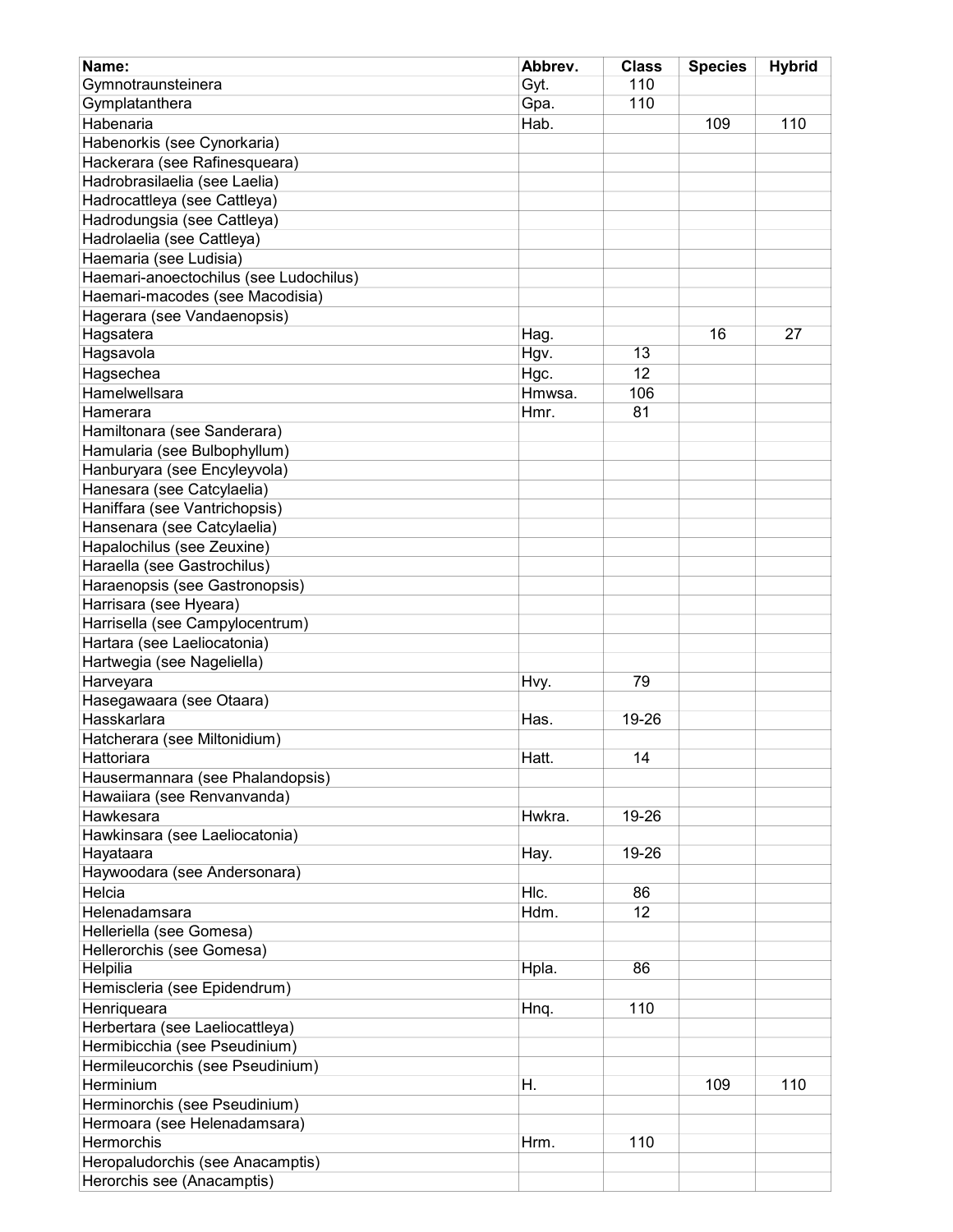| Name:                                | Abbrev. | <b>Class</b> | <b>Species</b> | <b>Hybrid</b> |
|--------------------------------------|---------|--------------|----------------|---------------|
| Herorchiserapias (see Serapicamptis) |         |              |                |               |
| Herreraara                           | Hrr.    | 85           |                |               |
| Herschelia (see Disa)                |         |              |                |               |
| Herschelianthe (see Disa)            |         |              |                |               |
| Herscheliodisa (see Disa)            |         |              |                |               |
| Hertensteinara                       | Hrt.    | 85           |                |               |
| Hetaeria                             | Het.    |              | 109            | 110           |
| Heteranthocidium (see Oncidium)      |         |              |                |               |
| Heterozeuxine (see Zeuxine)          |         |              |                |               |
| Hexadesmia (see Scaphyglottis)       |         |              |                |               |
| Hexisea (see Scaphyglottis)          |         |              |                |               |
| Heynholdara                          | Hyn.    | 19-26        |                |               |
| Hiattara                             | Hiat.   | 19-26        |                |               |
| Higashiara (see Laeliocatarthron)    |         |              |                |               |
| Higginsara                           | Hig.    | 19-26        |                |               |
|                                      | Him.    |              | 109            | 110           |
| Himantoglossum                       |         |              |                |               |
| Himoriara (see Yapara)<br>Hintonella |         |              |                |               |
|                                      | Hi.     | 89           |                |               |
| Hippeophyllum                        | Hip.    |              | 109            | 110           |
| Hirayamaara (see Sweetara)           |         |              |                |               |
| Hispaniella (see Tolumnia)           |         |              |                |               |
| Hobohilus (see Trichocentrum)        |         |              |                |               |
| Hoehneara                            | Hhn.    | 19-26        |                |               |
| Hoffmanncattleya (see Cattleya)      |         |              |                |               |
| Hoffmanncyclia (see Catyclia)        |         |              |                |               |
| Hoffmannseggella (see Cattleya)      |         |              |                |               |
| Hofmannara                           | Hfm.    | 19-26        |                |               |
| Hofmeistera (see Hofmeisterella)     |         |              |                |               |
| Hofmeisterella                       | Hf.     | 86           |                |               |
| Hofmesia (see Angraecopsis)          |         |              |                |               |
| Holcanthe                            | Hct.    | 78           |                |               |
| Holcanthera                          | Hol.    | 76           |                |               |
| Holcenda (see Vandoglossum)          |         |              |                |               |
| Holcocentrum (see Vandoglossum)      |         |              |                |               |
| Holcodirea (see Holconopsis)         |         |              |                |               |
| Holcofinetia (see Vandoglossum)      |         |              |                |               |
| Holcoglossum                         | Holc.   |              | 77             | 78            |
| Holcograecum                         | Hlg.    | 64           |                |               |
| Holconopsis                          | Hop.    | 78           |                |               |
| Holcopsis                            | Hlp.    | 78           |                |               |
| Holcosia                             | HIs.    | 78           |                |               |
| Holcosianda                          | Hla.    | 78           |                |               |
| Holcostylis (see Rhyncholabium)      |         |              |                |               |
| Holcovanstylis                       | Hvs.    | 75           |                |               |
| Holfordara (see Guarthroleya)        |         |              |                |               |
| Hollingtonara (see Johnlagerara)     |         |              |                |               |
| Holmara                              | Hlm.    | 86           |                |               |
| Holothrix                            | Htx.    |              | 109            | 110           |
| Holpogon (see Neottia)               |         |              |                |               |
| Holridestylis                        | Hds.    | 75           |                |               |
| Holttumara                           | Holtt.  | 76           |                |               |
| Homalopetalum                        | Hom.    |              | 16             | 27            |
| Honoluluara (see Vanchoanthe)        |         |              |                |               |
| Hookerara (Brassacathron)            |         |              |                |               |
| Hoosierara                           | Hos.    | 106          |                |               |
| Hormidium (see Prosthechea)          |         |              |                |               |
| Hornara (see Massangeara)            |         |              |                |               |
| Horvatia                             | Hv.     | 104          |                |               |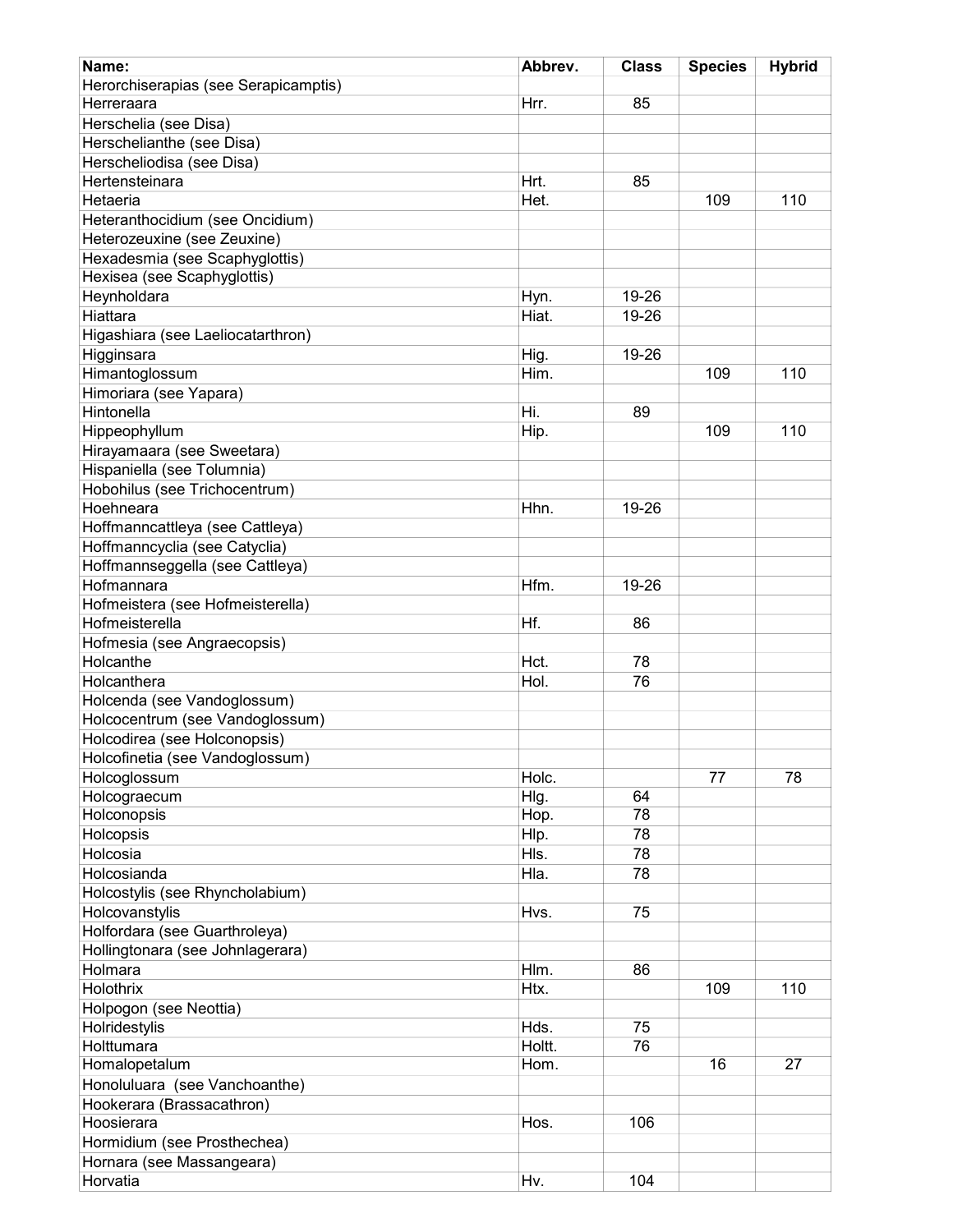| Name:                               | Abbrev. | <b>Class</b> | <b>Species</b> | <b>Hybrid</b> |
|-------------------------------------|---------|--------------|----------------|---------------|
| Houhopea                            | Hhp.    | 110          |                |               |
| Houlletia                           | HIt.    |              | 109            | 110           |
| Houllinia                           | Hul.    | 110          |                |               |
| Houllora                            | Hlra.   | 110          |                |               |
| Howardara (see Cyrtodontocidium)    |         |              |                |               |
| Howeara (see Burkhardtara)          |         |              |                |               |
| Hrubyara (see Lesueurara)           |         |              |                |               |
| Hsuara (see Wilsonara)              |         |              |                |               |
| Huangara                            | Hng.    | 85           |                |               |
| Hueylihara (see Joannara)           |         |              |                |               |
| Hugofreedara (see Vandaenopsis)     |         |              |                |               |
| Humboldtara                         | Hmb.    | 81           |                |               |
| Humboldtia (see Pleurothallis)      |         |              |                |               |
| Hummelara                           | Humm.   | 12           |                |               |
| Huntara (see Teohara)               |         |              |                |               |
| <b>Huntleanthes</b>                 | Hnths.  | 106          |                |               |
| Huntleya                            | Hya.    | 106          |                |               |
| <b>Huntzellanthes</b>               | Huz.    | 106          |                |               |
| Hunzella                            | HzI.    | 106          |                |               |
| Hurstara                            | Hur.    | 19-26        |                |               |
| Hyalosema (see Bulbophyllum)        |         |              |                |               |
| Hybochilus (see Trichocentrum)      |         |              |                |               |
| Hydranthus (see Dipodium)           |         |              |                |               |
| Hydrolaelia (see Hadrolaelia)       |         |              |                |               |
| Hyeara                              | Hyea.   | 14           |                |               |
| Hyedecromara                        | Hcm.    | 85           |                |               |
| Hygranda (see Vandaenopsis)         |         |              |                |               |
| Hygrocenda (see Vandaenopsis)       |         |              |                |               |
| Hygrochilus (see Phalaenopsis)      |         |              |                |               |
| Hygrodirea (see Phalaenopsis)       |         |              |                |               |
| Hylophila                           | Hyl.    |              | 109            | 110           |
| Hymeneria (see Eria)                |         |              |                |               |
| Hymenochilus (see Pterostylis)      |         |              |                |               |
| lacovielloara                       | Icvl.   | 19-26        |                |               |
| lanara                              | lan.    | 106          |                |               |
| lanclarkara                         | Ink.    | 106          |                |               |
| Ichijoara                           | Icj.    | 19-26        |                |               |
| Ichthyostomum (see Dendrobium)      |         |              |                |               |
|                                     |         |              |                |               |
| Ida (see Sudamerlycaste)<br>Ilonara | llo.    |              |                |               |
| India (see Robiquetia)              |         | 86           |                |               |
| Ingramara (see Fowlieara)           |         |              |                |               |
| Inobulbon (see Dendrobium)          |         |              |                |               |
|                                     |         |              |                |               |
| Ione (see Sunipia)<br>Ionettia      | Intta.  | 86           |                |               |
|                                     |         |              |                |               |
| Ionmesa                             | Ims.    | 86           |                |               |
| Ionmesettia                         | Imt.    | 86           |                |               |
| lonocentrum                         | Ict.    | 86           |                |               |
| Ionocidium                          | Incdm.  | 85           |                |               |
| Ionomesidium                        | lod.    | 85           |                |               |
| lonopsis                            | Inps.   | 86           |                |               |
| lonparettichilum                    | lpt.    | 86           |                |               |
| Ionumnia                            | Inm.    | 86           |                |               |
| Ipsea                               | lp.     |              | 109            | 110           |
| Ipseglottis                         | lps.    | 110          |                |               |
| Irenea (see Cyrtochilum)            |         |              |                |               |
| Irvingara                           | Irv.    | 76           |                |               |
| Isabelia                            | Isa.    |              | 16             | 27            |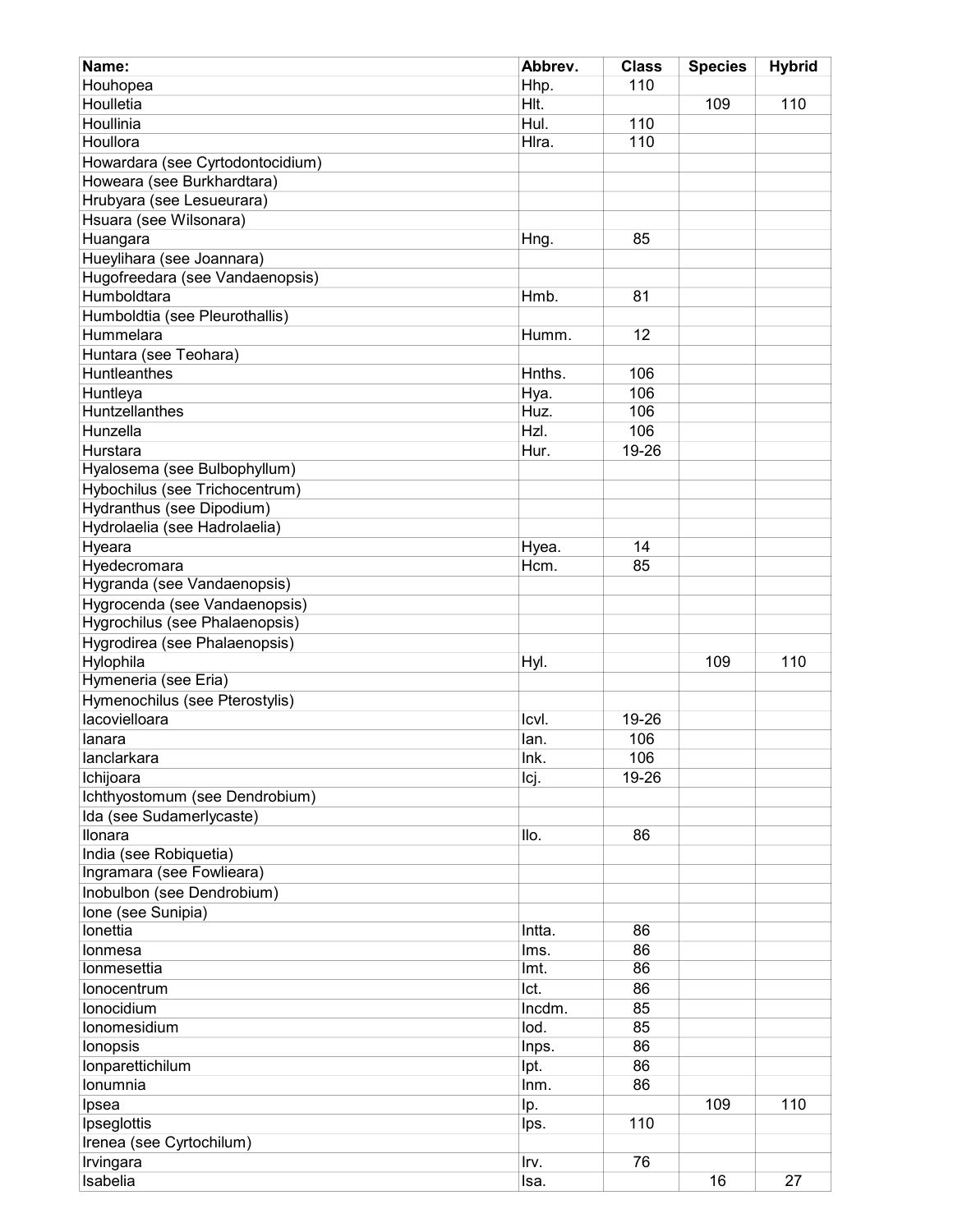| Name:                                                          | Abbrev. | <b>Class</b> | <b>Species</b> | <b>Hybrid</b> |
|----------------------------------------------------------------|---------|--------------|----------------|---------------|
| Isadendrum                                                     | Isd.    | 12           |                |               |
| Isaoara (see Phalaerianda)                                     |         |              |                |               |
| Ischnocentrum (see Glomera)                                    |         |              |                |               |
| Isias (see Serapias)                                           |         |              |                |               |
| <b>Isochilus</b>                                               | lso.    |              | 109            | 110           |
| Iwanagaara (see Collierara)                                    |         |              |                |               |
| Iwanagara (see Iwanagaara)<br>Izumiara (see Epilaeliocattleya) |         |              |                |               |
| Jackfowlieara                                                  | Jkf.    |              |                |               |
|                                                                |         | 19-26        |                |               |
| Jacquinara (see Stricklandara)                                 |         |              |                |               |
| Jacquiniella                                                   | Ja.     |              | 16             | 27            |
| Jamesonara                                                     | Jmr.    | 85           |                |               |
| Janssenara                                                     | Jan.    | 19-26        |                |               |
| Jeaneara                                                       | Jen.    | 106          |                |               |
| Jellesmaara (see Myrmecatavola)                                |         |              |                |               |
| Jesupara                                                       | Jes.    | 106          |                |               |
| Jewellara                                                      | Jwa.    | 19-26        |                |               |
| Jimenezara                                                     | Jmzra.  | 14           |                |               |
| Jimensia (see Bletilla)                                        |         |              |                |               |
| Jisooara (see Rhynchofadanda)                                  |         |              |                |               |
| Joannara                                                       | Jnna.   | 75           |                |               |
| Joara (syn. Bulbophyllum)                                      |         |              |                |               |
| Johnara                                                        | Jon.    | 106          |                |               |
| Johnkellyara                                                   | JkI.    | 79           |                |               |
| Johnlagerara                                                   | Jol.    | 19-26        |                |               |
| Johnsonara (see Paravandanthera)                               |         |              |                |               |
| Johnyeeara (see Adamara)                                       |         |              |                |               |
| Jolyara (see Arthurara)                                        |         |              |                |               |
| Jomkhwanara (see Jomkhwansaeleeara)                            |         |              |                |               |
| Jomkhwansaeleeara                                              | Jks.    | 75           |                |               |
| Jonesiopchis                                                   | Jsc.    | 110          |                |               |
| Jonorchis (see Jonesiopchis)                                   |         |              |                |               |
| Josephara (see Buyssonara)                                     |         |              |                |               |
| Jostia (see Masdevallia)                                       |         |              |                |               |
| Jumangis                                                       | Jag.    | 63           |                |               |
| Jumanthes                                                      | Jmth.   | 86           |                |               |
| Jumellea                                                       | Jum.    |              | 77             | 78            |
| Jungara (see Luiphalandopsis)                                  |         |              |                |               |
| Kagawaara (see Kagawara)                                       |         |              |                |               |
| Kagawara (see Renantanda)                                      |         |              |                |               |
| Kalakauara                                                     | Kal.    | 89           |                |               |
| Kalimpongia (see Dickasonia)                                   |         |              |                |               |
| Kalopternix (see Epidendrum)                                   |         |              |                |               |
| Kanetsunaara                                                   | Kun.    | 85           |                |               |
| Kanzerara                                                      | Kza.    | 106          |                |               |
| Karorchis (see Bulbophyllum)                                   |         |              |                |               |
| Katherinea (see Epigeneium)                                    |         |              |                |               |
| Kautskyara                                                     | Kts.    | 19-26        |                |               |
| Kawamotoara                                                    | Kwmta.  | 19-26        |                |               |
| Kawanishiara (see Vanvanda)                                    |         |              |                |               |
| Keferanthes                                                    | Kefth.  | 106          |                |               |
| Keferella                                                      | Kfl.    | 106          |                |               |
| Keferhyncha                                                    | Kfy.    | 106          |                |               |
| Kefericzella                                                   | Kfz.    | 106          |                |               |
| Kefernaea                                                      | Kfn.    | 106          |                |               |
| Keferollea                                                     | Krl.    | 106          |                |               |
| Kefersteinia                                                   | Kefst.  | 106          |                |               |
| Keforea (see Keferollea)                                       |         |              |                |               |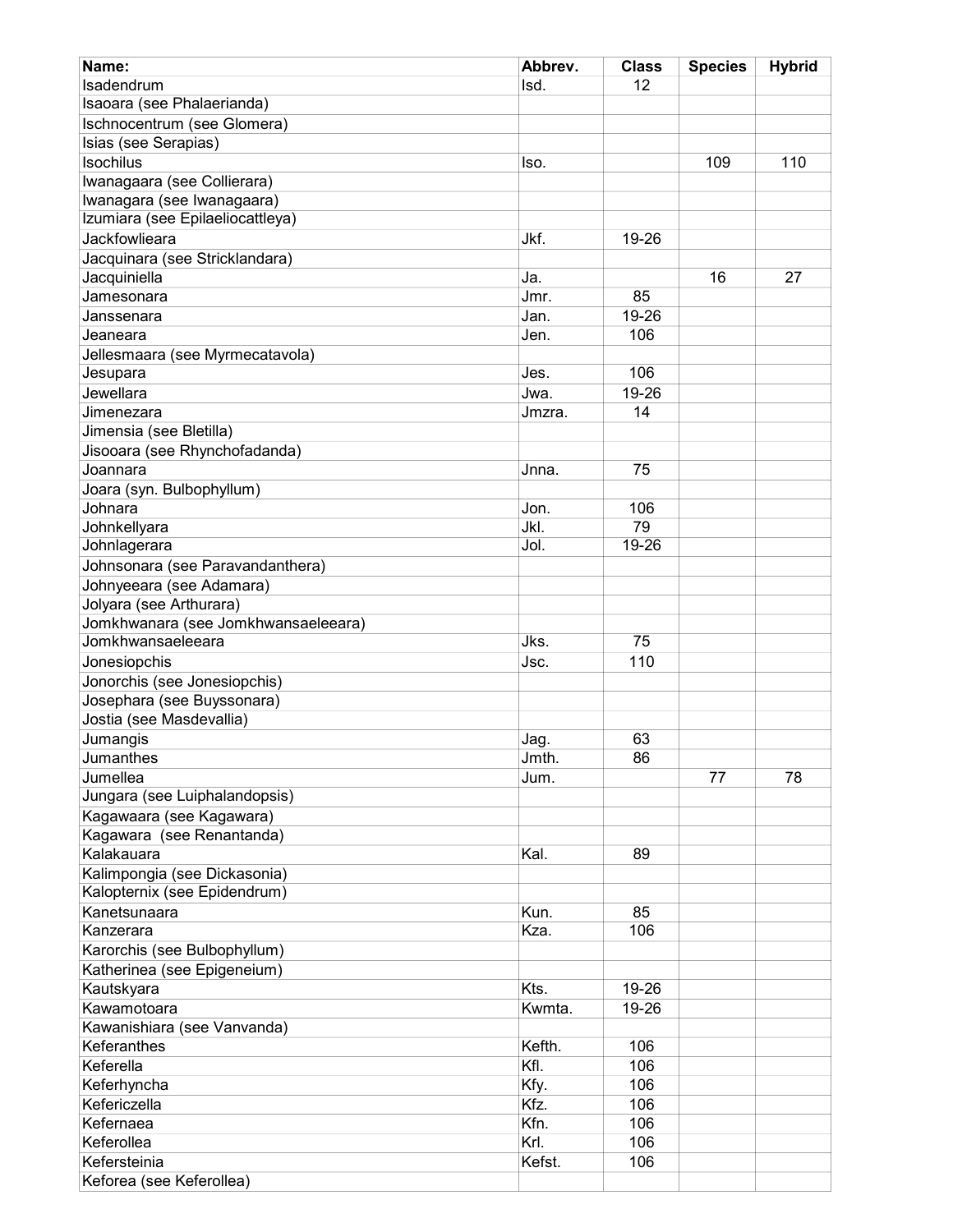| Name:                             | Abbrev. | <b>Class</b> | <b>Species</b> | <b>Hybrid</b> |
|-----------------------------------|---------|--------------|----------------|---------------|
| Keftorella                        | Kft.    | 106          |                |               |
| Kegeliella                        | Ke.     |              | 109            | 110           |
| Kegeopea                          | Kgp.    | 110          |                |               |
| Keishunara                        | Kei.    | 19-26        |                |               |
| Keishunhattoriara                 | Kht.    | 19-26        |                |               |
| Kenmeierara                       | Kmr.    | 107          |                |               |
| Kennethbealeara                   | Knb.    | 19-26        |                |               |
| Kerchoveara                       | Ker.    | 12           |                |               |
| Kergeliella (see Kegeliella)      |         |              |                |               |
| Keyesara                          | Key.    | 19-26        |                |               |
| Khiamara                          | Khm.    | 76           |                |               |
| Kiattanara                        |         |              |                |               |
|                                   | Ktn.    | 19-26        |                |               |
| Kimballara                        | Kim.    | 19-26        |                |               |
| Kingidium (see Phalaenopsis)      |         |              |                |               |
| Kingiella (see Phalaenopsis)      |         |              |                |               |
| Kingistylis (see Rhynchonopsis)   |         |              |                |               |
| Kionophyton                       | Kin.    |              | 109            | 110           |
| Kippenara (see Yapara)            |         |              |                |               |
| Kirchara (see Epilaeliocattleya)  |         |              |                |               |
| Kitigorchis (see Oreorchis)       |         |              |                |               |
| Kleberiella (see Gomesa)          |         |              |                |               |
| Klehmara                          | Klma.   |              | 15             | 19-26         |
| Klugara                           | Klg.    | 81           |                |               |
| Knappara (see Charlieara)         |         |              |                |               |
| Knowlesara                        | Knw.    | 85           |                |               |
| Knudsenara                        | Knd.    | $19 - 26$    |                |               |
| Knudsonara (see Joannara)         |         |              |                |               |
| Kochiophyton (see Aganisia)       |         |              |                |               |
| Kodamaara                         | Kdm.    | 19-26        |                |               |
| Koellensteinia                    | Ko.     | 106          |                |               |
| Komarovara                        | Kmv.    | 86           |                |               |
| Komkrisara (see Joannara)         |         |              |                |               |
| Konantzia (see Ionopsis)          |         |              |                |               |
| Kraenzlinara (see Trichovanda)    |         |              |                |               |
| Kraenzlinorchis (see Habenaria)   |         |              |                |               |
| Kraussara                         | Krsa.   | 14           |                |               |
|                                   |         |              |                |               |
| Kriegerara (see Alexanderara)     |         |              |                |               |
| Kuhlhasseltia                     | Kuh.    |              | 109            | 110           |
| Kuhnara                           | Kn.     | 85           |                |               |
| Kunoara (see Sedenara)            |         |              |                |               |
| Kunthara (see Oncidodontopsis)    |         |              |                |               |
| Lacaena                           | Lac.    |              | 109            | 110           |
| Lachelinara (see Paravandanthera) |         |              |                |               |
| Laechilis                         | Lah.    | 15, 19-26    |                |               |
| Laecholaelia                      | LII.    | 13           |                |               |
| Laegoa                            | Lga.    | 15, 19-26    |                |               |
| Laelia                            | L.      | 15           |                |               |
| Laelianthe                        | Lnt.    | 19-26        |                |               |
| Laeliavola (see Brassolaelia)     |         |              |                |               |
| Laelidendranthe                   | Ldt.    | 19-26        |                |               |
| Laeliocatanthe                    | Lcn.    | 19-26        |                |               |
| Laeliocatarthron                  | Lcr.    | 19-26        |                |               |
| Laeliocatonia                     | Lctna.  | 14           |                |               |
| Laeliocattkeria                   | Lcka.   | 19-26        |                |               |
| Laeliocattleya                    | Lc.     | 19-26        |                |               |
| Laeliodendron (see Epilaelia)     |         |              |                |               |
| Laeliodendrum (see Epilaelia)     |         |              |                |               |
| Laeliokeria                       | Lkra.   |              | 15             | 19-26         |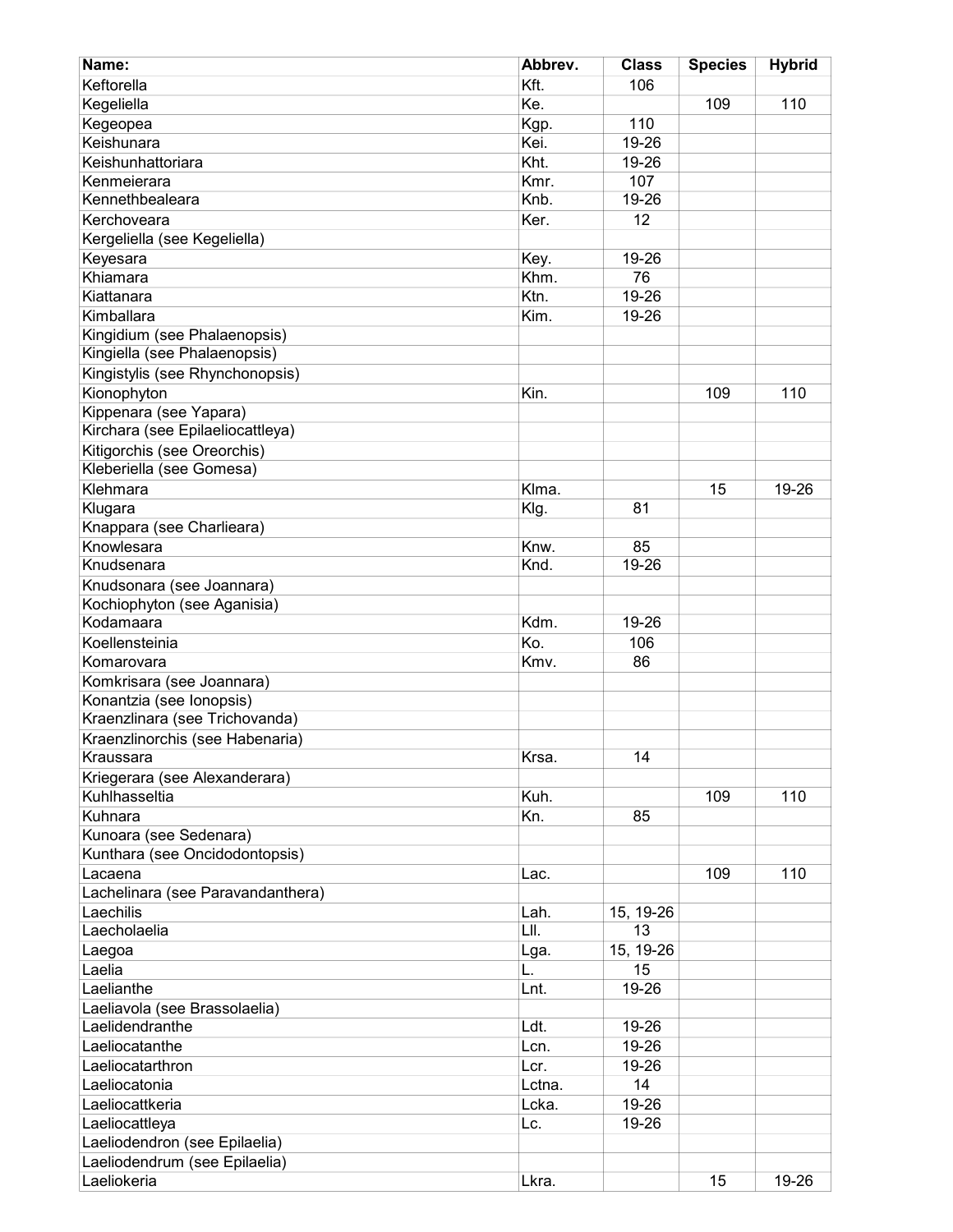| Name:                              | Abbrev. | <b>Class</b> | <b>Species</b> | <b>Hybrid</b> |
|------------------------------------|---------|--------------|----------------|---------------|
| Laeliopleya                        | Lpya.   | 14           |                |               |
| Laeliopsis (see Broughtonia)       |         |              |                |               |
| Laeliovola (see Brassolaelia)      |         |              |                |               |
| Laelirhynchos                      | Lrn.    | 13           |                |               |
| Laelonia                           | Lna.    | 14           |                |               |
| Laenopsonia (see Chrisnopsis)      |         |              |                |               |
| Laeopis (see Liaopsis)             |         |              |                |               |
| Laerianchea                        | Lca.    | 19-26        |                |               |
| Lagerara (see Richardsonara)       |         |              |                |               |
| Laipenchihara (see Yapara)         |         |              |                |               |
| Lairesseara                        | Lair.   | 85           |                |               |
| Lamandra (see Epidendrum)          |         |              |                |               |
| Lambara                            | Lmb.    | 12           |                |               |
| Lambeauara                         | Lam.    | 19-26        |                |               |
| Lancebirkara                       | Lbka.   | 106          |                |               |
| Lanium (see Epidendrum)            |         |              |                |               |
| Lankesterella                      | Lak.    |              | 109            | 110           |
| Lauara (see Renanstylis)           |         |              |                |               |
| Lavrihara (see Wallbrunnara)       |         |              |                |               |
| Lawara (see Burkillara)            |         |              |                |               |
| Lawlessara                         | Law.    | 81           |                |               |
|                                    |         |              |                |               |
| Lawrenceara (see Laeliocatanthe)   |         |              |                |               |
| Law-Schofieldara (see Cycatonia)   |         | 78           |                |               |
| Laycockara                         | Lay.    |              |                |               |
| Leaneyara (see Porterara)          |         |              |                |               |
| Lebaudyara                         | Leb.    | 19-26        |                |               |
| Ledienara                          | Led.    | 19-26        |                |               |
| Leeara                             | Leeara  | 78           |                |               |
| Leemannara (see Vaughnara)         |         |              |                |               |
| Leioanthum (see Dendrobium)        |         |              |                |               |
| Lemaireara                         | Lemra.  | 12           |                |               |
| Lemboglossum (see Cuitlauzina)     |         |              |                |               |
| Leochilumnia                       | Llm.    | 86           |                |               |
| Leochilus                          | Lchs.   | 86           |                |               |
| Leocidium                          | Lcdm.   | 85           |                |               |
| Leocidmesa                         | Lcmsa.  | 85           |                |               |
| Leocidpasia                        | Lcdpa.  | 85           |                |               |
| Leocidumnia                        | Lod.    | 85           |                |               |
| Leogolumnia                        | Lgn.    | 86           |                |               |
| Leokoa                             | Lko.    | 86           |                |               |
| Leomesezia                         | Lsz.    | 86           |                |               |
| Leonara (see Jackfowlieara)        |         |              |                |               |
| Leopardanthus (see Dipodium)       |         |              |                |               |
| Lepanopsis                         | Lep.    | 101          |                |               |
| Lepanthes                          | Lths.   | 101          |                |               |
| Lepanthopsis                       | Lpths.  | 101          |                |               |
| Leptoceras (see Caladenia)         |         |              |                |               |
| Leptodendrum                       | Lptdm.  | 12           |                |               |
| Leptoguarianthe                    | Lgt.    | 19-26        |                |               |
| Leptokeria                         | Lptka.  | 27           |                |               |
| Leptolaelia                        | Lptl.   | 15, 19-26    |                |               |
| Leptosophrocattleya (see Cattotes) |         |              |                |               |
| Leptotes                           | Lpt.    |              | 16             | 27            |
| Leptovola                          | Lptv.   | 13           |                |               |
| Lesliea (see Phalaenopsis)         |         |              |                |               |
| Leslieara                          | Lesl.   | 12           |                |               |
| Lesliehertensteinara               | Lhr.    | 86           |                |               |
| Lesueurara                         | Lsu.    | 19-26        |                |               |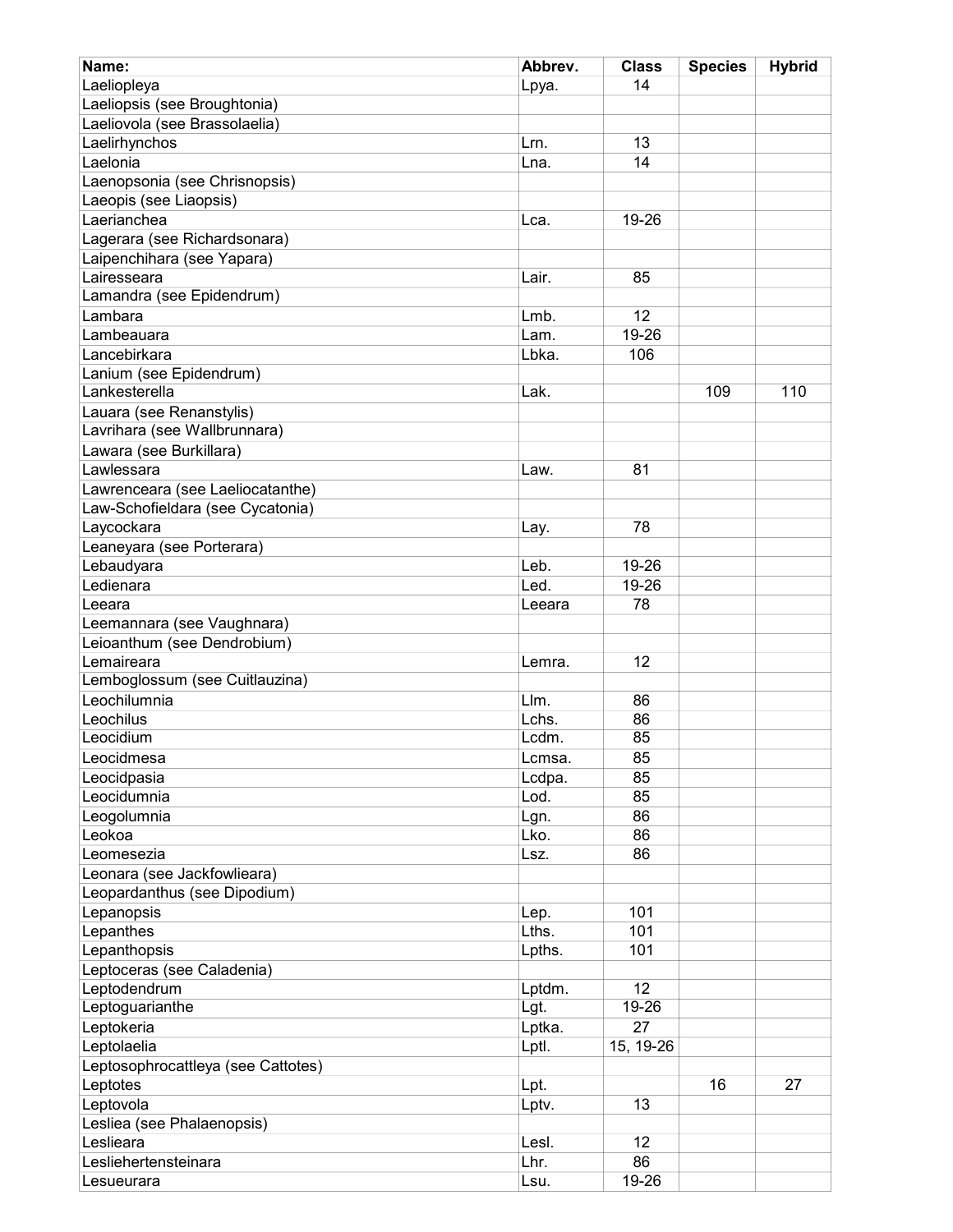| Name:                                | Abbrev. | <b>Class</b> | <b>Species</b> | <b>Hybrid</b> |
|--------------------------------------|---------|--------------|----------------|---------------|
| Letochilum                           | Lth.    | 86           |                |               |
| Leucadenia (see Pseudadenia)         |         |              |                |               |
| Leucerminium (see Pseudinium)        |         |              |                |               |
| Leucohyle (see Trichopilia)          |         |              |                |               |
| Leucorchis (see Didymoplexis)        |         |              |                |               |
| Leucororchis (see Pseudorhiza)       |         |              |                |               |
| Leucotella (see Pseudadenia)         |         |              |                |               |
| Levyara (see Shiveara)               |         |              |                |               |
| Lewisara (see Burkillara)            |         |              |                |               |
| Liaopsis                             | Liaps.  | 14           |                |               |
| Lichtara (see Gastronopsis)          |         |              |                |               |
| Lichterveldia (see Odontoglossum)    |         |              |                |               |
| Liebmanara (see Aspasium)            |         |              |                |               |
| Ligeophila                           | Lig.    |              | 109            | 110           |
| Ligeophyla (see Ligeophila)          |         |              |                |               |
| Limara                               | Lim.    | 76           |                |               |
| Limatodes (see Phaius)               |         |              |                |               |
| Limatopreptanthe (see Calanthe)      |         |              |                |               |
| Linara (see Vandaenopsis)            |         |              |                |               |
| Lindblomia (see Dactylorhiza)        |         |              |                |               |
| Lindleyalis (see Pleurothallis)      |         |              |                |               |
| Lindleyara (see Hawaiiara)           |         |              |                |               |
| Lindleyella (see Rudolfiella)        |         |              |                |               |
| Lindsayella (see Sobralia)           |         |              |                |               |
| Linguella (see Pterostylis)          |         |              |                |               |
| Linneara (see Collierara)            |         |              |                |               |
| Lioponia                             | Lpna.   | 14           |                |               |
| Liparis                              | Lip.    |              | 109            | 110           |
| Lissochilus (see Eulophia)           |         |              |                |               |
| Listera (see Neottia)                |         |              |                |               |
| Listrostachys                        | Lit.    |              | 77             | 78            |
| Lobbara                              | Lob.    | 79           |                |               |
| Lockcidium                           | Lkcdm.  | 85           |                |               |
| Lockcidmesa                          | Lkda.   | 85           |                |               |
| Lockhartia                           | Lhta.   | 86           |                |               |
| Lockochilettia                       | Lkctta. | 86           |                |               |
| Lockochilus                          | Lkchs.  | 86           |                |               |
| Lockoglossum (see Lockcidium)        |         |              |                |               |
| Lockogochilus                        | Lkgch.  | 86           |                |               |
| Lockopilia                           | Lckp.   | 86           |                |               |
| Lockostalix (see Lockcidium)         |         |              |                |               |
| Lockumnia                            | Lkm.    | 86           |                |               |
| Lomantrisuloara (see Rauhara)        |         |              |                |               |
| Lonchitis (see Serapias)             |         |              |                |               |
| Londesboroughara (see Dormanara)     |         |              |                |               |
| Longhueiara                          | Lgh.    | 107          |                |               |
| Longwellara                          | Lgw.    | 19-26        |                |               |
| Lophiaris (see Trichocentrum)        |         |              |                |               |
| Lorenara                             | Lora.   | 106          |                |               |
| Loritis (see Luinopsis)              |         |              |                |               |
| Loroglorchis (see Orchimantoglossum) |         |              |                |               |
| Louiscappeara                        | Lou.    | 19-26        |                |               |
| Lovelessara                          | Lov.    | 19-26        |                |               |
| Lowara (see Brassolaeliocattleya)    |         |              |                |               |
| Lowiorchis (see Cynorkis)            |         |              |                |               |
| Lowsonara (see Perreiraara)          |         |              |                |               |
| Lowsutongara (see Rhynchofadanda)    |         |              |                |               |
| Loxoma (see Smithsonia)              |         |              |                |               |
|                                      |         |              |                |               |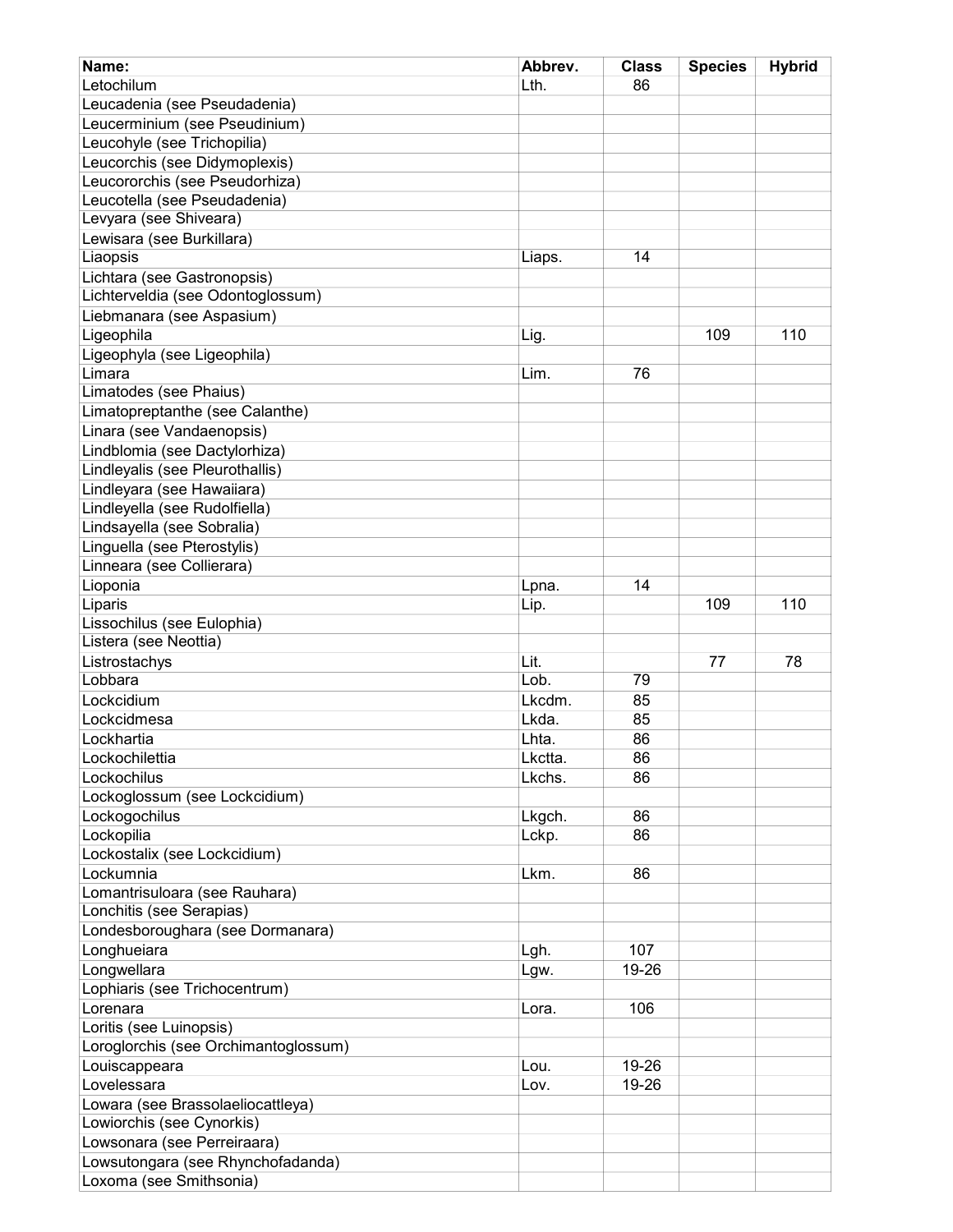| Name:                           | Abbrev.   | <b>Class</b> | <b>Species</b> | <b>Hybrid</b> |
|---------------------------------|-----------|--------------|----------------|---------------|
| Luascotia (see Luisanda)        |           |              |                |               |
| Lucasara (see Mylamara)         |           |              |                |               |
| Ludisia                         | Lus.      |              | 109            | 110           |
| Ludlowara                       | Ldw.      | 85           |                |               |
| Ludochilus                      | Lud.      | 110          |                |               |
| Lueckelia                       | Lueckelia |              | 109            | 110           |
| Lueddemannia                    | Lue.      |              | 109            | 110           |
| Luerella (see Phloeophila)      |           |              |                |               |
| Luianopsanthe                   | Lnpt.     | 78           |                |               |
| Luicentrum (see Luisanda)       |           |              |                |               |
| Luichilus                       | Luic.     | 78           |                |               |
| Luilionanda                     | Lnd.      | 78           |                |               |
| Luinetia (see Luisanda)         |           |              |                |               |
| Luinopsanda                     | Lpd.      | 78           |                |               |
| Luinopsis                       | Lnps.     | 78           |                |               |
| Luiphalandopsis                 | Lid.      | 78           |                |               |
| Luisaerides                     | Lu.       | 76           |                |               |
| Luisanda                        | Lsnd.     | 78           |                |               |
| Luisanthera                     | Lut.      | 76           |                |               |
| Luisedda (see Luinopsanda)      |           |              |                |               |
| Luiserides                      | Lu.       | 76           |                |               |
| Luisia                          | Lsa.      |              | 77             | 78            |
| Luistylis                       | Lst.      | 75           |                |               |
| Luivanetia (see Luisanda)       |           |              |                |               |
| Lutherara                       | Luth.     | 75           |                |               |
| Luzama (see Masdevallia)        |           |              |                |               |
| Lycabstia                       | Lbs.      | 104          |                |               |
| Lycafrenuloa                    | Lfl.      | 104          |                |               |
| Lycamerlycaste                  | Lmc.      | 104          |                |               |
| Lycanisia                       | Lns.      | 104          |                |               |
| Lycaste                         | Lyc.      | 104          |                |               |
| Lycastenaria                    | Ly.       | 104          |                |               |
| Lycasteria (see Lycastenaria)   |           |              |                |               |
| Lycastiella                     | Lct.      | 104          |                |               |
| Lycazella                       | LzI.      | 104          |                |               |
| Lycomormium                     | Lyco.     |              | 109            | 110           |
| Lyfrenaria (see Lycastenaria)   |           |              |                |               |
| Lymanara                        | Lymra.    | 76           |                |               |
| Lyperanthus                     | Lyp.      |              | 109            | 110           |
| Lyridium                        | Lrd.      | 104          |                |               |
| Lysudamuloa                     | Lys.      | 104          |                |               |
| Macbrideara                     | Mcb.      | 81           |                |               |
| Maccorquodaleara                | Mcq.      | 106          |                |               |
| Maccoyara                       | Mcyra.    | 76           |                |               |
| Maccraithara (see Oncidesa)     |           |              |                |               |
| Maccullyara (see Brassidium)    |           |              |                |               |
| Macdanielara (see Vandaenopsis) |           |              |                |               |
| Macekara                        | Maka.     | 76           |                |               |
| Maclellanara (see Brassidium)   |           |              |                |               |
| Macmeekinara (see Ghillanyara)  |           |              |                |               |
| <b>Macodes</b>                  | Mac.      |              | 109            | 110           |
| Macodisia                       | Mcd.      | 110          |                |               |
| Macodyera                       | Mdy.      | 110          |                |               |
| Macomaria (see Macodisia)       |           |              |                |               |
| Macradenia                      | Mcdn.     | 86           |                |               |
| Macradesa                       | Mcdsa.    | 86           |                |               |
| Macrangraecum (see Angraecum)   |           |              |                |               |
| Macrastonia (see Macradesa)     |           |              |                |               |
|                                 |           |              |                |               |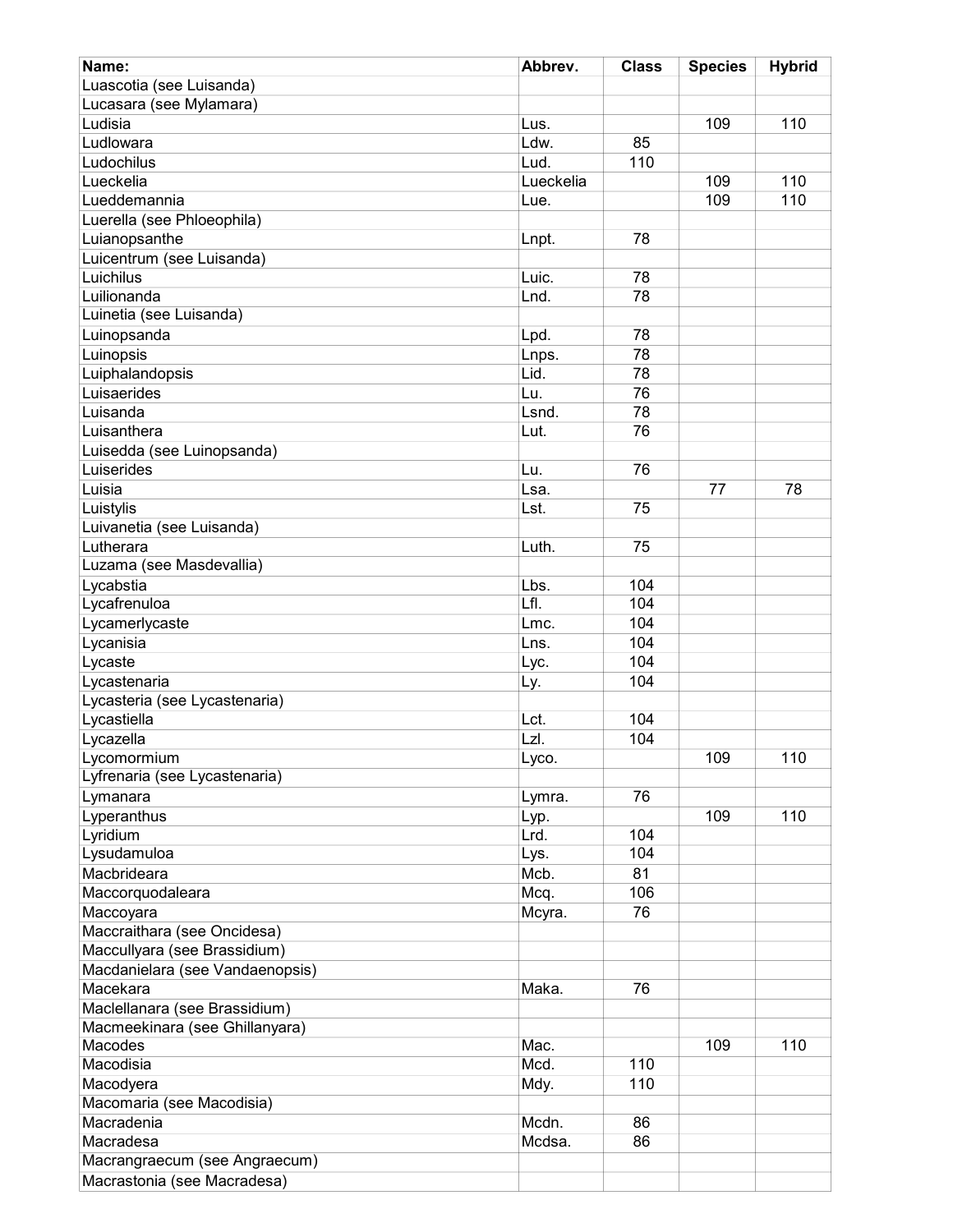| Name:                               | Abbrev. | <b>Class</b> | <b>Species</b> | <b>Hybrid</b> |
|-------------------------------------|---------|--------------|----------------|---------------|
| Macroclinium                        | Mcm.    | 86           |                |               |
| Macroplectrum (see Angraecum)       |         |              |                |               |
| Macroplectum (see Angraecum)        |         |              |                |               |
| Macropodanthus                      | Mpt.    |              | 77             | 78            |
| Macropodsiella                      | Mpl.    | 78           |                |               |
| Macrura (see Habenaria)             |         |              |                |               |
| Maderoara                           | Mdo.    | 79           |                |               |
| Madisonia (see Pleurothallis)       |         |              |                |               |
| Maechtleara                         | Mta.    | 106          |                |               |
| Maelenia (see Cattleya)             |         |              |                |               |
| Mailamaiara (see Dialaeliocattleya) |         |              |                |               |
| Malaxis                             | Mal.    |              | 109            | 110           |
| Malcolmcampbellara                  | Mcba.   | 78           |                |               |
| Malleola (see Robiquetia)           |         |              |                |               |
| Mantinara (see Epicatanthe)         |         |              |                |               |
| Mapingucaste                        | Map.    | 104          |                |               |
| Marcchristopherstormara             | Mph.    | 19-26        |                |               |
| Marimeara                           | Mrm.    | 19-26        |                |               |
| Markara                             | Mka.    | 15, 19-26    |                |               |
| Maronara (see Rhyncatclia)          |         |              |                |               |
| Marriottara (see Rhynchobrassoleya) |         |              |                |               |
| Marshara                            | Msh.    | 19-26        |                |               |
| Martiusara (see Forsterara)         |         |              |                |               |
| Marvingerberara                     | Mrv.    | 13           |                |               |
| Marycrawleystormara                 | Mry.    | 19-26        |                |               |
| Masdevallia                         | Masd.   |              | 97             | 98            |
| Masonara (see Mauriceara)           |         |              |                |               |
| Masrepia                            | Mrp.    | 98           |                |               |
| Massangeara                         | Msg.    | 81           |                |               |
| Mastigion (see Bulbophyllum)        |         |              |                |               |
| Mastipetalum (see Bulbophyllum)     |         |              |                |               |
| Mastiphyllum (see Bulbophyllum)     |         |              |                |               |
| Mathewsara                          | Mtw.    | 81           |                |               |
| Matsudaara (see Laeliocattkeria)    |         |              |                |               |
| Maumeneara                          | Mau.    | 19-26        |                |               |
| Maunderara (see Goodaleara)         |         |              |                |               |
| Mauriceara                          | Mrc.    | 106          |                |               |
| Maxidium                            | Mxd.    | 89           |                |               |
| Maxillacaste                        | Mxcst.  | 104          |                |               |
| Maxillaria                          | Max.    | 105          |                |               |
| Maxillariella (see Maxillaria)      |         |              |                |               |
| Maxillyca                           | Mxy.    | 105          |                |               |
| Maxilobium                          | Mxlb.   | 105          |                |               |
| Maxthompsonara                      | Mxp.    | 106          |                |               |
| Mayara                              | May.    | 76           |                |               |
| Maymoirara                          | Mymra.  | 19-26        |                |               |
| Meadara (see Bergmanara)            |         |              |                |               |
| Measuresara (see Prosrhyncholeya)   |         |              |                |               |
| Mecopodum (see Prasophyllum)        |         |              |                |               |
| Mediocalcar                         | Med.    |              | 109            | 110           |
| Medusorchis (see Habenaria)         |         |              |                |               |
| Meechaiara (see Yapara)             |         |              |                |               |
| Megaclinium (see Bulbophyllum)      |         |              |                |               |
| Megalotus (see Robiquetia)          |         |              |                |               |
| Megema (see Masdevallia)            |         |              |                |               |
| Meiracyllium                        | Mrclm.  |              | 16             | 27            |
| Meirmosesara (see Paravandaenopsis) |         |              |                |               |
| Meloara                             | Mel.    | 19-26        |                |               |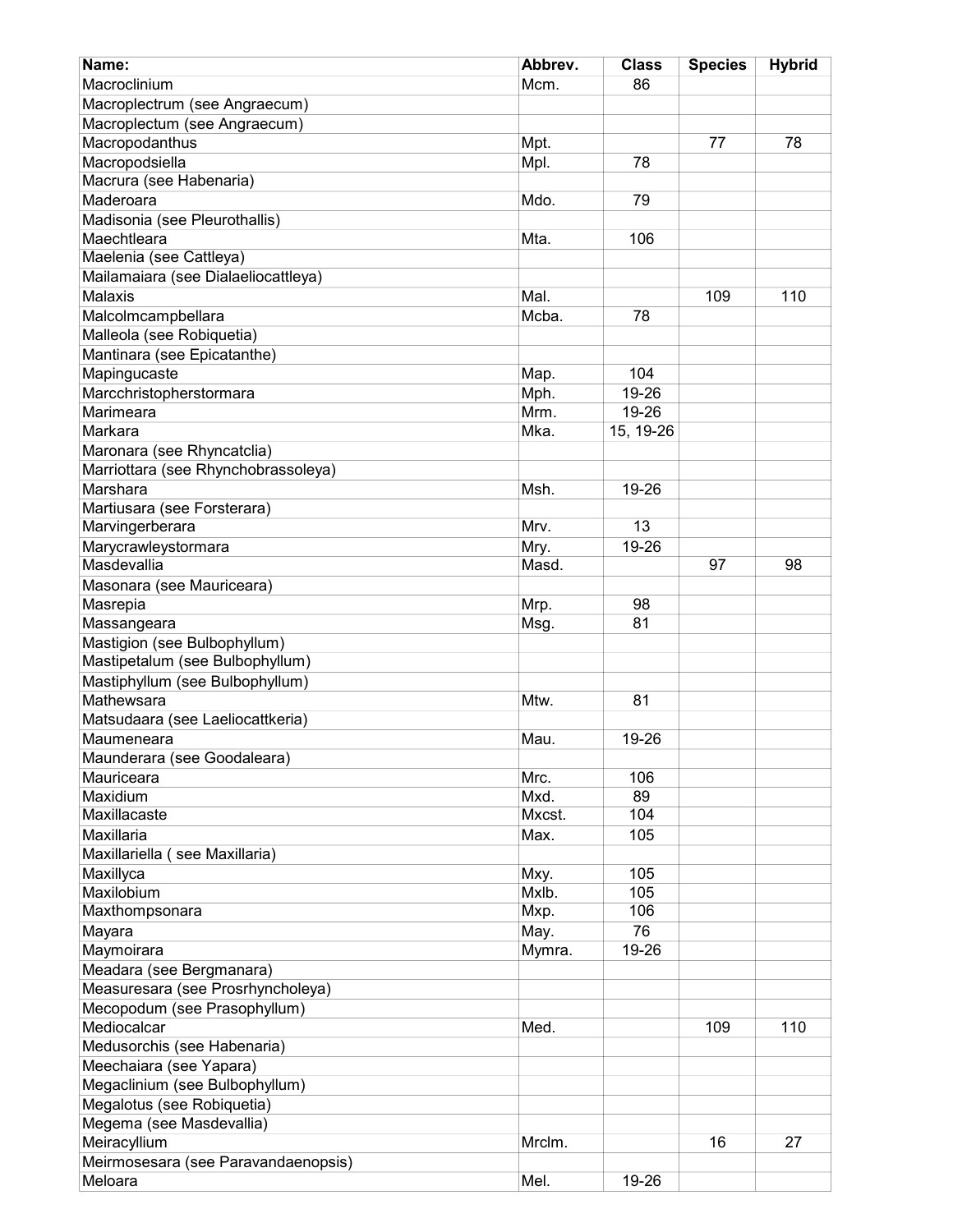| Name:                                           | Abbrev. | <b>Class</b> | <b>Species</b> | <b>Hybrid</b> |
|-------------------------------------------------|---------|--------------|----------------|---------------|
| Menadenium (see Zygosepalum)                    |         |              |                |               |
| Mendelara (see Holcovanstylis)                  |         |              |                |               |
| Mendoncella (see Galeottia)                     |         |              |                |               |
| Mendosepalum                                    | Mdspl.  | 106          |                |               |
| Menezesiella (see Gomesa)                       |         |              |                |               |
| Menziesara (see Sweetara)                       |         |              |                |               |
| Mesadenella                                     | Mdla.   |              | 109            | 110           |
| Meshaara                                        | Meh.    | 85           |                |               |
| Mesoglossum (see Cuitlauzina)                   |         |              |                |               |
| Mesospinidium (see Brassia)                     |         |              |                |               |
| Mespospinidium (see Mesospinidium)              |         |              |                |               |
| Metdepenningenara (see Marshara)                |         |              |                |               |
| Mexicoa (see Oncidium)                          |         |              |                |               |
| Mexipedium                                      | Mxdm.   | 47           |                |               |
| Michaelara                                      | Mhl.    | 106          |                |               |
| Michaeltibbsara                                 | Mtb.    | 106          |                |               |
| Michelvacherotara (see Hofmannara)              |         |              |                |               |
| Micholitzara (see Aeridovanda)                  |         |              |                |               |
| Microcattleya (see Cattleya)                    |         |              |                |               |
| Microcoelia                                     | Mic.    |              | 109            | 110           |
| Microlaelia (see Cattleya)                      |         |              |                |               |
| Micropera                                       | Micr.   |              | 77             | 78            |
| Microstylis (see Malaxis)                       |         |              |                |               |
| Microterangis                                   | Mts.    |              | 77             | 78            |
| Microthelys                                     | Mty.    |              | 109            | 110           |
| <b>Microtis</b>                                 | Mrs.    |              | 109            | 110           |
| Milassentrum                                    | Msr.    | 79           |                |               |
| Milcentrum                                      | MIc.    | 81           |                |               |
| Milcidossum                                     | Mis.    | 81           |                |               |
| Milenkocidium (see Andreettara)                 |         |              |                |               |
| Millerara                                       | Mla.    | 19-26        |                |               |
| Millspaughara (see Jellesmaara)                 |         |              |                |               |
| Milmilcidium (see Lawlessara)                   |         |              |                |               |
| Milmiloda (see Milmilcidium)                    |         |              |                |               |
| Milmiloglossum (see Lawlessara)                 |         |              |                |               |
| Milmilpasia                                     | Mmp.    | 81           |                |               |
| Milmilrassia                                    | Mmr.    | 79           |                |               |
| Milmiltonia                                     | Mmt.    | 81           |                |               |
| Miloara                                         | Mlr.    | 81           |                |               |
| Milonzina (see Bonplandara)                     |         |              |                |               |
| Milpasia                                        | Mpsa.   | 81           |                |               |
| Milpilia                                        | Mpla.   | 81           |                |               |
| Miltada (see Bratonia)                          |         |              |                |               |
| Miltadium (see Aliceara)                        |         |              |                |               |
| Miltarettia                                     | Mtta.   | 81           |                |               |
| Miltassia (see Bratonia)                        |         |              |                |               |
| Miltistonia (see Gomonia)                       |         |              |                |               |
| Miltochilidium                                  | Mld.    | 81           |                |               |
| Miltochilum                                     | Mtc.    | 81           |                |               |
| Miltodontrum                                    | Mtd.    | 81           |                |               |
|                                                 |         |              |                |               |
| Miltoglossum (see Odontonia)<br>Miltogomechilum | Mgc.    | 81           |                |               |
| Miltoncentrum (see Miltodontrum)                |         |              |                |               |
| Miltoncidium (see Miltonidium)                  |         |              |                |               |
|                                                 |         |              |                |               |
| Miltoncidostele (see Massangeara)               |         |              |                |               |
| Miltonguezia (see Rodritonia)<br>Miltonia       |         |              |                |               |
|                                                 | Milt.   | 80           |                |               |
| Miltonicidium (see Miltonidium)                 |         |              |                |               |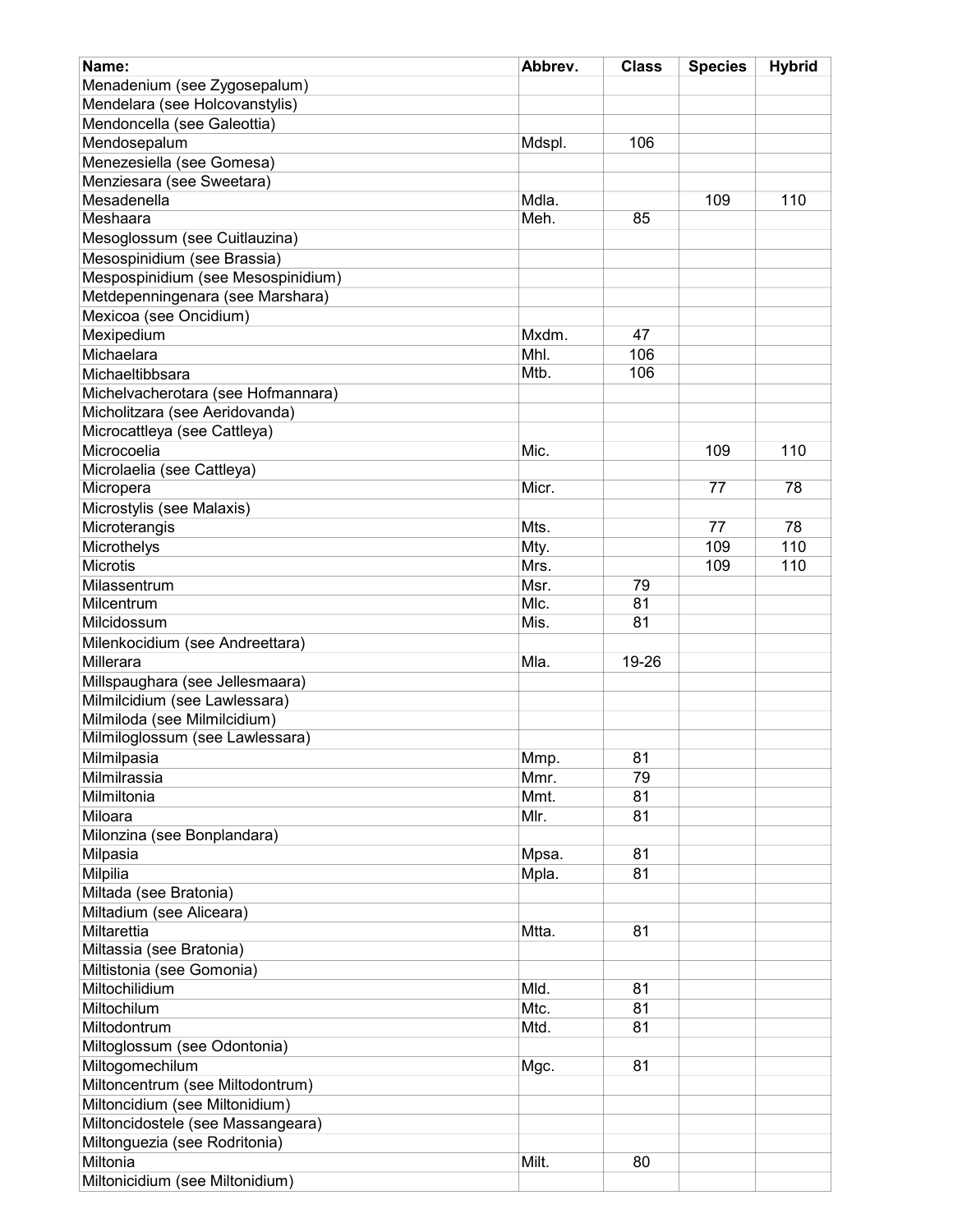| Name:                                                | Abbrev.       | <b>Class</b> | <b>Species</b> | <b>Hybrid</b> |
|------------------------------------------------------|---------------|--------------|----------------|---------------|
| Miltonidium                                          | Mtdm.         | 81           |                |               |
| Miltonioda (see Miltonidium)                         |               |              |                |               |
| Miltonioides (see Oncidium)                          |               |              |                |               |
| Miltoniopsis                                         | Mps.          | 80           |                |               |
| Miltonpasia (see Milpasia)                           |               |              |                |               |
| Miltonpilia (see Milpilia)                           |               |              |                |               |
| Miltostelada (see Wilhelmara)                        |               |              |                |               |
| Minicolumna (see Epidendrum)                         |               |              |                |               |
| Mirandorchis (see Habenaria)                         |               |              |                |               |
| Mischobulbon (see Tainia)                            |               |              |                |               |
| Mixis (see Pleurothallis)                            |               |              |                |               |
| Mizunoara (see Renantanda)                           |               |              |                |               |
| Mizutara (see Dialaeliocattleya)                     |               |              |                |               |
| Moensara                                             | Moe.          | 19-26        |                |               |
| Moihwaara (see Aranda)                               |               |              |                |               |
| Moirara (see Paravandanthera)                        |               |              |                |               |
| Mokara (see Aranda)                                  |               |              |                |               |
| Monadenia (see Disa)                                 |               |              |                |               |
| Monanthochilus (see Sarcochilus)                     |               |              |                |               |
| Monkara                                              |               |              |                |               |
|                                                      | Mnkr.         | 13           |                |               |
| Monkhouseara (see Stephenmonkhouseara)<br>Monnierara |               |              |                |               |
|                                                      | Monn.         | 107          |                |               |
| Monomeria (see Bulbophyllum)                         |               |              |                |               |
| Monophyllorchis                                      | Mpo.          |              | 109            | 110           |
| Monosepalum (see Bulbophyllum)                       |               |              |                |               |
| Moonara (see Perreiraara)                            |               |              |                |               |
| Mooreara (see Otaara)                                |               |              |                |               |
| Morieara (see Yapara)<br>Mormariella                 | Mrml.         | 106          |                |               |
|                                                      |               |              |                |               |
| Mormodes                                             | Morm.<br>Mo.  | 107<br>107   |                |               |
| Mormodia                                             | Mlca.         |              |                |               |
| Mormolyca<br>Mormosellia                             |               |              | 109            | 110           |
|                                                      | Mml.          | 89           |                |               |
| Morrisonara (see Degarmoara)<br>Moscosoara           | Mscra.        | 12           |                |               |
|                                                      |               |              |                |               |
| Mountfordara                                         | Mtf.<br>Mrth. | 81           | 109            |               |
| Mycaranthes                                          |               | 19-26        |                | 110           |
| Mylamara                                             | Mym.          | 103          |                |               |
| Myoxanthus                                           | My.           |              |                |               |
| Myoxastrepia                                         | Mxt.          | 101          |                |               |
| Myrmecanthe                                          | Mcn.          | 19-26        |                |               |
| Myrmecatavola                                        | Mcv.          | 19-26        |                |               |
| Myrmecatlaelia                                       | Mycl.         | 19-26        |                |               |
| Myrmecavola                                          | Myv.          | 13           |                |               |
| Myrmechea                                            | Myh.          | 12           |                |               |
| Myrmechis                                            | Mms.          |              | 109            | 110           |
| Myrmecocattleya                                      | Myc.          | 19-26        |                |               |
| Myrmecochile                                         | Mco.          | 12           |                |               |
| Myrmecolaelia                                        | Myl.          | 15, 19-26    |                |               |
| Myrmecophila                                         | Mcp.          |              | 16             | 26            |
| Myrmeopsis                                           | Myp.          |              | 16             | 27            |
| Myrmesophleya (see Myrmecocattleya)                  |               |              |                |               |
| Myrmetonia                                           | Myt.          | 14           |                |               |
| Mystacidium                                          | Mycdm.        |              | 77             | 78            |
| Mystorchis                                           | Mro.          | 78           |                |               |
| Nageliella see Domingoa)                             |               |              |                |               |
| Nakagawaara (see Aeridopsis)                         |               |              |                |               |
| Nakamotoara (see Vanda)                              |               |              |                |               |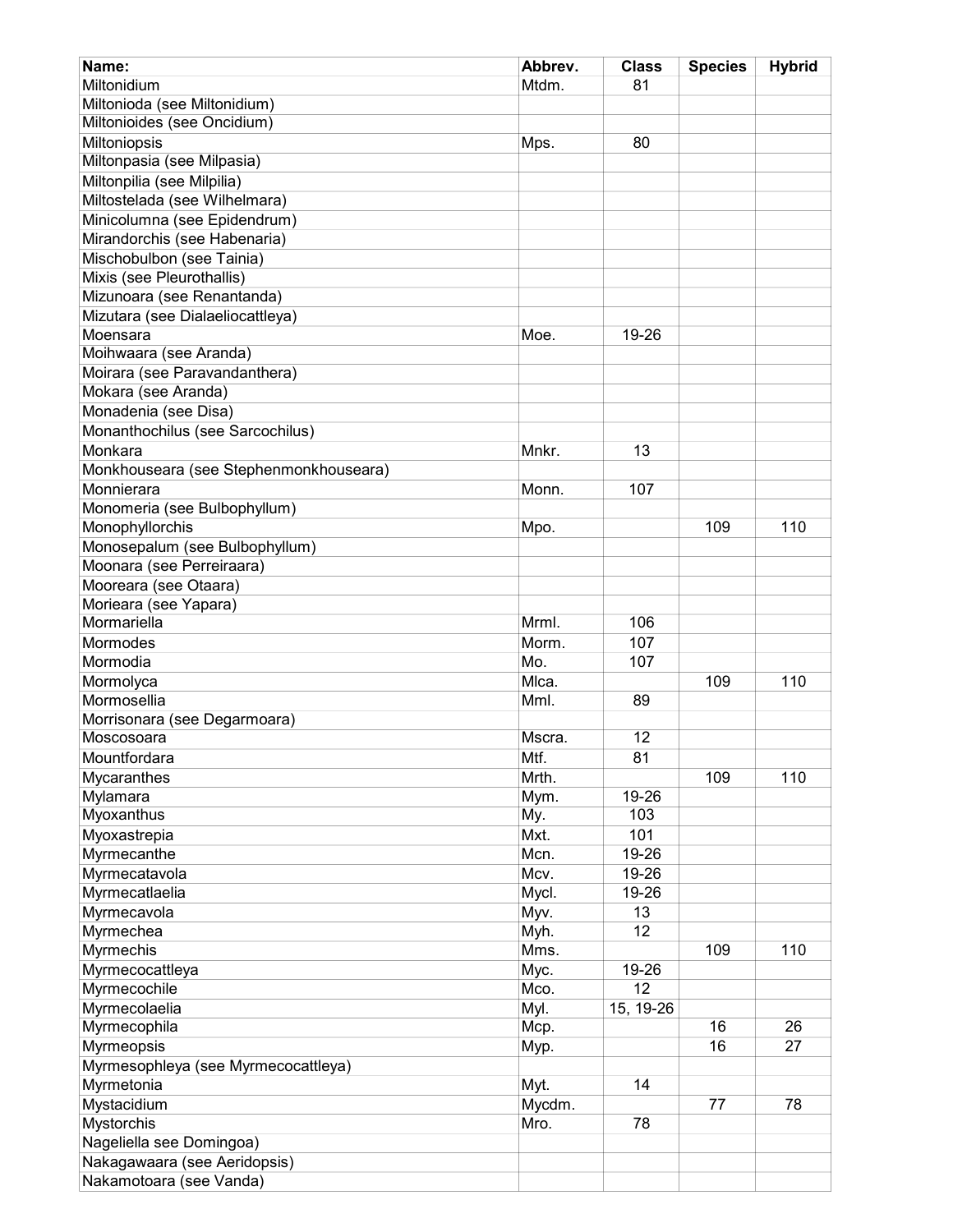| Name:                            | Abbrev. | <b>Class</b> | <b>Species</b> | <b>Hybrid</b> |
|----------------------------------|---------|--------------|----------------|---------------|
| Nakamuraara                      | Nkm.    | 106          |                |               |
| Nanodes (see Epidendrum)         |         |              |                |               |
| Nashara                          | Nash.   | 14           |                |               |
| Nasonia (see Fernandezia)        |         |              |                |               |
| Naugleara (see Renantanda)       |         |              |                |               |
| Navenia (see Lacaena)            |         |              |                |               |
| Nebrownara                       | Neb.    | 19-26        |                |               |
| Neippergia (see Acineta)         |         |              |                |               |
| Neoaeristylis (see Perreiraara)  |         |              |                |               |
| Neobartlettia (see Palmorchis)   |         |              |                |               |
| Neobathiea                       | Nbth.   |              | 16             | 27            |
| Neobatopus                       | Nbps.   | 78           |                |               |
| Neobenthamia                     | Nba.    |              | 109            | 110           |
| Neobolusia                       | Nbsa.   |              | 109            | 110           |
| Neochristieara (see Christieara) |         |              |                |               |
| Neocogniauxia                    | Nga.    |              | 16             | 26            |
| Neodebruyneara (see Debruyneara) |         |              |                |               |
| Neodevereuxara (see Paravandrum) |         |              |                |               |
| Neodryas (see Cyrtochilum)       |         |              |                |               |
| Neofadanda (see Seidenanda)      |         |              |                |               |
| Neofadenia (see Seidenanda)      |         |              |                |               |
| Neofinetia (see Vanda)           |         |              |                |               |
| Neogardneria                     | Ngda.   | 106          |                |               |
| Neoglossum (see Renantanda)      |         |              |                |               |
| Neograecum (see Vandaecum)       |         |              |                |               |
|                                  |         |              | 109            | 110           |
| Neogyna                          | Nya.    |              |                |               |
| Neojoannara (see Joannara)       |         |              |                |               |
| Neokagawara (see Aeridopsis)     |         |              |                |               |
| Neokoehleria (see Scelochilus)   |         |              |                |               |
| Neolauchea (see Isabelia)        |         |              |                |               |
| Neolehmannia (see Epidendrum)    |         |              |                |               |
| Neolehmanniana (see Epidendrum)  |         |              |                |               |
| Neomoirara (see Whitmoorara)     |         |              |                |               |
| Neomokara (see Mokara)           |         |              |                |               |
| Neomoorea                        | Nma.    | 104          |                |               |
| Neopabstopetalum                 | Npp.    | 106          |                |               |
| Neorobinara (see Robinara)       |         |              |                |               |
| Neoruschia (see Gomesa)          |         |              |                |               |
| Neosedanda (see Vandaenopsis)    |         |              |                |               |
| Neosedirea (see Vandaenopsis)    |         |              |                |               |
| Neostylis (see Vandachostylis)   |         |              |                |               |
| Neostylopsis (see Yapara)        |         |              |                |               |
| Neotainiopsis (see Eriodes)      |         |              |                |               |
| Neotiaceras (see Orchinea)       |         |              |                |               |
| Neotinacamptis                   | Ntc.    | 110          |                |               |
| Neotinarhiza                     | Ntz.    | 110          |                |               |
| Neotinea                         | Nt.     |              | 109            | 110           |
| Neottia                          | Neot.   |              | 109            | 110           |
| Neottiaceras (see Orchinea)      |         |              |                |               |
| Neottianthe                      | Ntte.   |              | 109            | 110           |
| Neowilliamsia (see Epidendrum)   |         |              |                |               |
| Neoyusofara (see Yusofara)       |         |              |                |               |
| Neozygisia                       | Nzg.    | 106          |                |               |
| Nephelaphyllum                   | Nep.    |              | 109            | 110           |
| Nervilia                         | Ner.    |              | 109            | 110           |
| Newenhamara                      | Nwn.    | 106          |                |               |
| Ngara (see Aranthera)            |         |              |                |               |
| Nicholasara                      | NIs.    | 19-26        |                |               |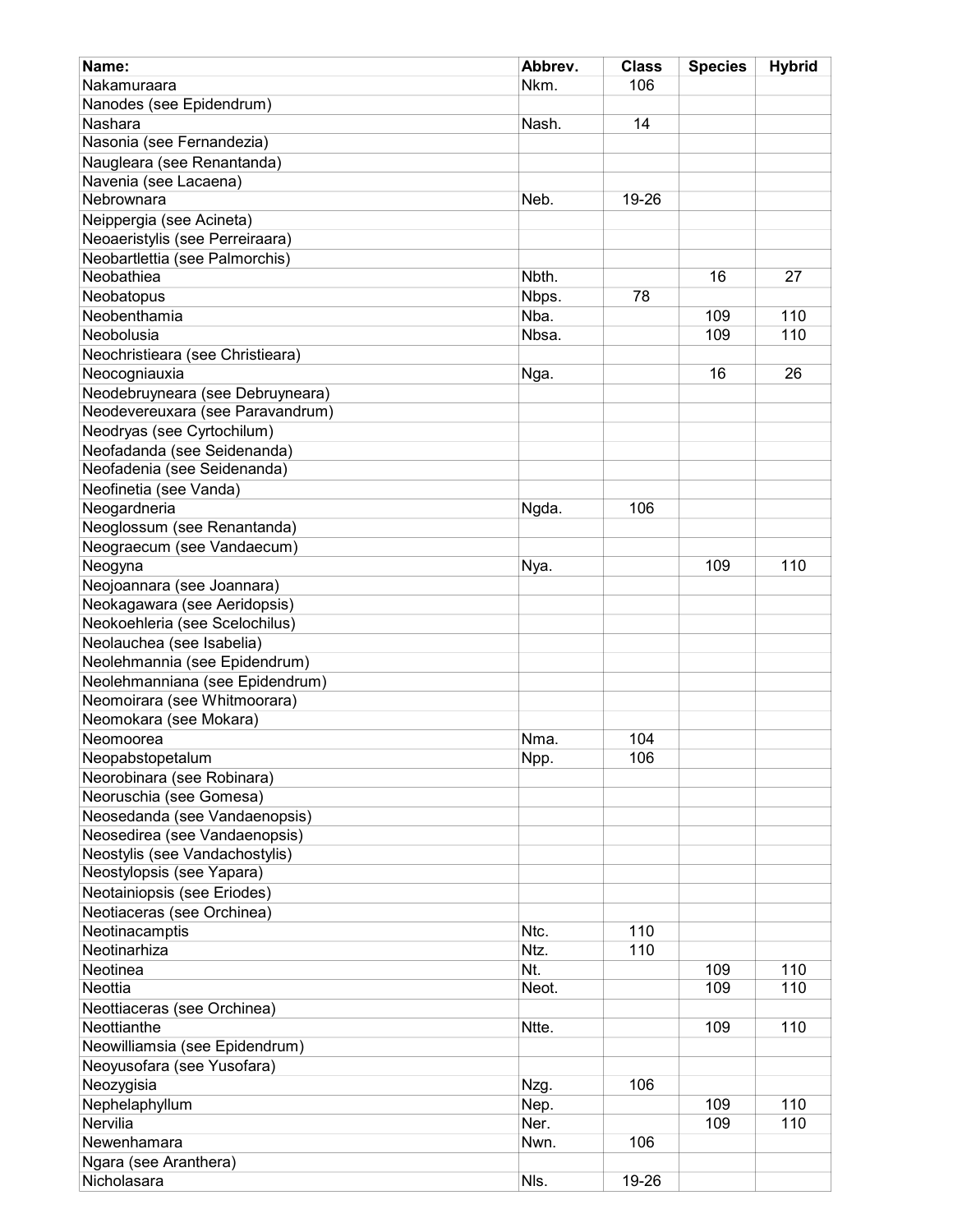| Name:                                                           | Abbrev.        | <b>Class</b> | <b>Species</b> | <b>Hybrid</b> |
|-----------------------------------------------------------------|----------------|--------------|----------------|---------------|
| Nicholsonara                                                    | Ncl.           | 79           |                |               |
| Nickcannazzaroara                                               | Nkz.           | 12           |                |               |
| Nideclia                                                        | Ndc.           | 12           |                |               |
| Nidema                                                          | Nid.           |              | 16             | 27            |
| Nigribicchia (see Pseudadenia)                                  |                |              |                |               |
| Nigritella (see Gymnadenia)                                     |                |              |                |               |
| Nigrorchis (see Orchigymnadenia)                                |                |              |                |               |
| Nobleara                                                        | Nlra.          | 76           |                |               |
| Nochocentrum                                                    | Nct.           | 86           |                |               |
| Nogomesa                                                        | Nog.           | 86           |                |               |
| Nohacidiopsis                                                   | Ndp.           | 81           |                |               |
| Nohacidium                                                      | Nhc.           | 81           |                |               |
| Nohagomenkoa                                                    | Ngk.           | 86           |                |               |
| Nohalumnia                                                      | Nhl.           | 86           |                |               |
| Nohamiltocidium                                                 | Nmo.           | 81           |                |               |
| Nohamiltonia                                                    | Nmt.           | 81           |                |               |
| Nohamiltoniopsis                                                | Nhp.           | 81           |                |               |
| Nohastelomesa                                                   | Nsm.           | 86           |                |               |
| Nohawenkoa                                                      | Nwk.           |              |                |               |
|                                                                 |                | 86           |                |               |
| Nohawilentrum<br>Nohawilliamsia                                 | Ntr.           | 86           |                |               |
|                                                                 | Nhw.           | 86           |                |               |
| Nohazelencidium                                                 | Nzc.           | 81           |                |               |
| Nonaara (see Renades)                                           |                |              |                |               |
| Nornahamamotoara                                                | Nhmta.         | 75           |                |               |
| Northenara (see Epilaeliocattleya)                              |                |              |                |               |
| Norwoodara                                                      | Nwda.          | 79           |                |               |
| Nothodoritis (see Phalaenopsis)                                 |                |              |                |               |
| Notolidium                                                      | Ntd.           | 81           |                |               |
| Nottara                                                         | Ntt.           | 106          |                |               |
| Notylettia                                                      | Ntlta.<br>Ntl. | 86<br>86     |                |               |
| Notylia                                                         |                |              |                |               |
| Notylidium                                                      | Ntldm.         | 81           |                |               |
| Notylopsis                                                      | Ntlps.         | 86           |                |               |
| Nuccioara (see Laeliocatarthron)                                |                |              |                |               |
| Nyctosma (see Epidendrum)                                       |                |              |                |               |
| Oakes-Amesia (see Ornithocephalus)                              |                |              |                |               |
| Oakesara<br>Oberonia                                            | Oks.<br>Ob.    | 86           | 109            |               |
|                                                                 | Obr.           |              |                | 110           |
| Obrienara<br>Octarrhena                                         | Oct.           | 19-26        | 109            | 110           |
|                                                                 |                |              |                |               |
| Octomeria                                                       | Oma.           | 103          |                |               |
| Oddyara (see Doreenhuntara)<br>Oderara                          | Ode.           | 76           |                |               |
| Odonchlodiopsis (see Oncidopsis)                                |                |              |                |               |
| Odonchlopsis (see Oncidopsis)                                   |                |              |                |               |
|                                                                 |                |              |                |               |
| Odontioda (see Oncidium)                                        |                |              |                |               |
| Odontiodonia (see Vuylstekeara)<br>Odontiopsis (see Oncidopsis) |                |              |                |               |
| Odontobrassia (see Brassidium)                                  |                |              |                |               |
| Odontocentrum                                                   |                |              |                |               |
| Odontocidium (see Oncidium)                                     | Otc.           | 85           |                |               |
| Odontoglossum (see Oncidium)                                    |                |              |                |               |
| Odontokoa                                                       | Otk.           | 85           |                |               |
| Odontonia                                                       | Odtna.         | 85           |                |               |
| Odontopilia                                                     | Odpla.         | 85           |                |               |
| Odontorettia (see Baumannara)                                   |                |              |                |               |
| Odontostele (see Duvivierara)                                   |                |              |                |               |
| Odontozelencidium (see Odontokoa)                               |                |              |                |               |
|                                                                 |                |              |                |               |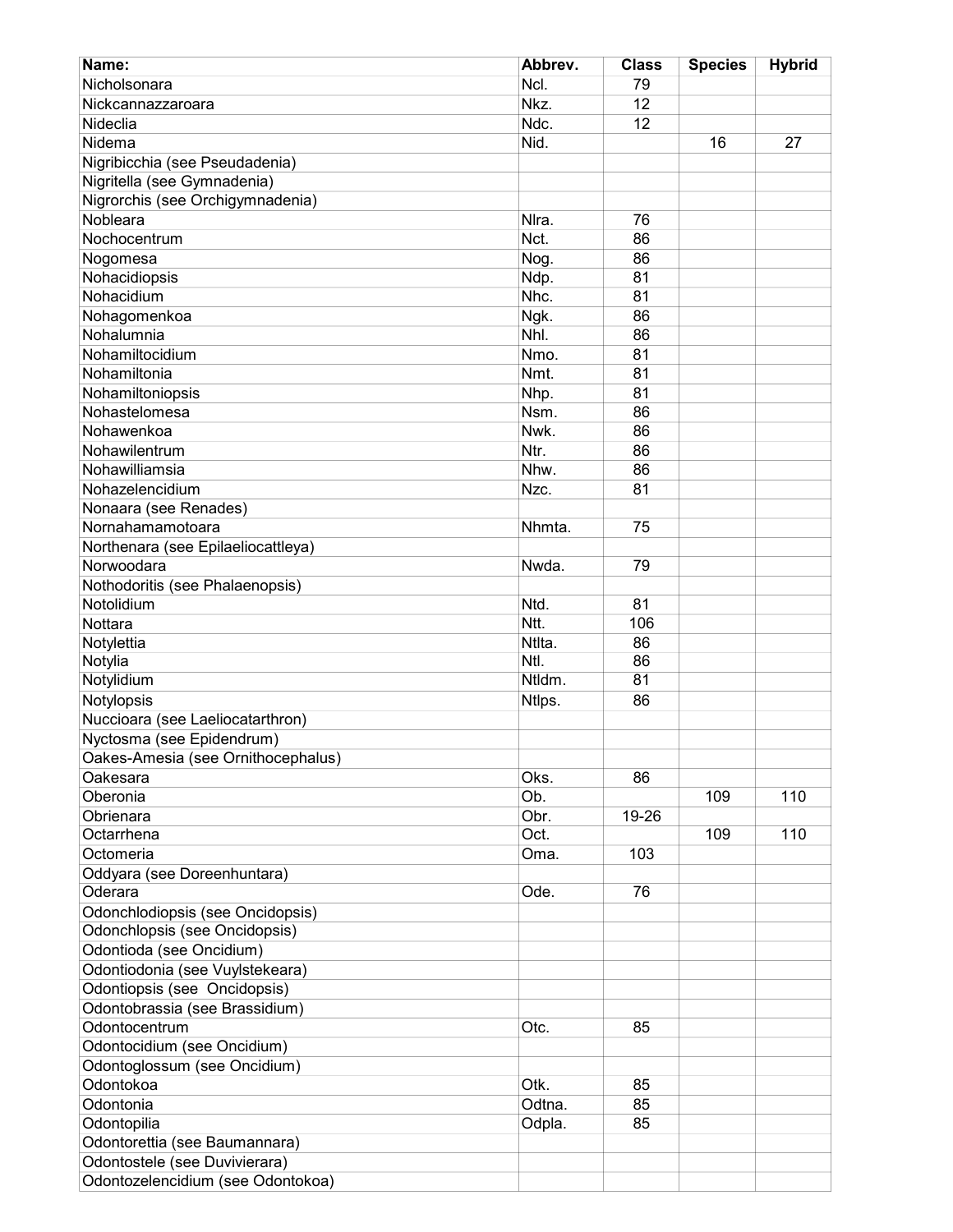| Name:                                 | Abbrev. | <b>Class</b> | <b>Species</b> | <b>Hybrid</b> |
|---------------------------------------|---------|--------------|----------------|---------------|
| Odyncidium (see Oncostele)            |         |              |                |               |
| Oeceoclades                           | Oecl.   | 89           |                |               |
| Oeonia                                | Oeo.    |              | 77             | 78            |
| Oeoniella                             | Oenla.  |              | 77             | 78            |
| Oeorchis                              | Oec.    | 78           |                |               |
| Oerstedella (see Epidendrum)          |         |              |                |               |
| Oerstedkeria                          | Ork.    | 12           |                |               |
| Oerstelaelia                          | Osl.    | 12           |                |               |
| Oerstonia                             | Oer.    | 12           |                |               |
| Oestlundia (see Deiregyne)            |         |              |                |               |
| Okaara (see Joannara)                 |         |              |                |               |
| Olgasis (see Oncidium)                |         |              |                |               |
| Oligochaetochilus (see Pterostylis)   |         |              |                |               |
| Oligphyton (see Benthamia)            |         |              |                |               |
| Oliveriana                            | Oli.    | 86           |                |               |
| Omoea                                 | Om.     |              | 77             | 78            |
| Oncandra                              |         | 85           |                |               |
|                                       | Ora.    |              |                |               |
| Oncidasia (see Aspasium)<br>Oncidenia |         |              |                |               |
| Oncidesa                              | Oncna.  | 85           |                |               |
|                                       | Oncsa.  | 85           |                |               |
| Oncidettia (see Baumannara)           |         |              |                |               |
| Oncidguezia (see Rodricidium)         |         |              |                |               |
| Oncidiella (see Oncidesa)             |         |              |                |               |
| Oncidioda (see Oncidium)              |         |              |                |               |
| Oncidium                              | Onc.    |              | 82             | 83            |
| Oncidium - Equitant (see Tolumnia)    |         |              |                |               |
| Oncidodontopsis (see Odontiopsis)     |         |              |                |               |
| Oncidoglossum                         | Oig.    | 85           |                |               |
| Oncidophora (see Ornithocidium)       |         |              |                |               |
| Oncidopsiella                         | Odp.    | 85           |                |               |
| Oncidopsis (see Odontiopsis)          | Oip.    | 85           |                |               |
| Oncidpilia (see Odontopilia)          |         |              |                |               |
| Oncidumnia                            | Ocd.    | 85           |                |               |
| Oncigomada (see Gomonciada)           |         |              |                |               |
| Oncitonioides (see Oncidium)          |         |              |                |               |
| Oncostele                             | Ons.    | 85           |                |               |
| Oncostelopsis (see Graireara)         |         |              |                |               |
| Onoara (see Renvanvanda)              |         |              |                |               |
| Onrodenkoa                            | Odk.    | 85           |                |               |
| Ontolezia                             | Otz.    | 85           |                |               |
| Ontolglossum (see Oncidumnia)         |         |              |                |               |
| Onzelcentrum                          | Olt.    | 85           |                |               |
| Onzelettia                            | Ozt.    | 85           |                |               |
| Onzeloda (see Zelenkocidium)          |         |              |                |               |
| Onzelumnia                            | Ozn.    | 85           |                |               |
| Ophidion (see Phloeophila)            |         |              |                |               |
| Ophramptis                            | Opt.    | 110          |                |               |
| Ophrys                                | Oph.    |              | 109            | 110           |
| Opisanda (see Opsisanda)              |         |              |                |               |
| Opoixara                              | Opo.    | 19-26        |                |               |
| Opsilaelia (see Liaopsis)             |         |              |                |               |
| Opsisanda (see Vanvanda)              |         |              |                |               |
| Opsisanthe (see Vanvanda)             |         |              |                |               |
| Opsiscattleya                         | Opsct.  | 19-26        |                |               |
| Opsistylis                            | Opst.   | 76           |                |               |
| Orchiaceras (see Orchis)              |         |              |                |               |
| Orchinea                              | Ohn.    | 110          |                |               |
| Orchiophrys                           | Orcys.  | 110          |                |               |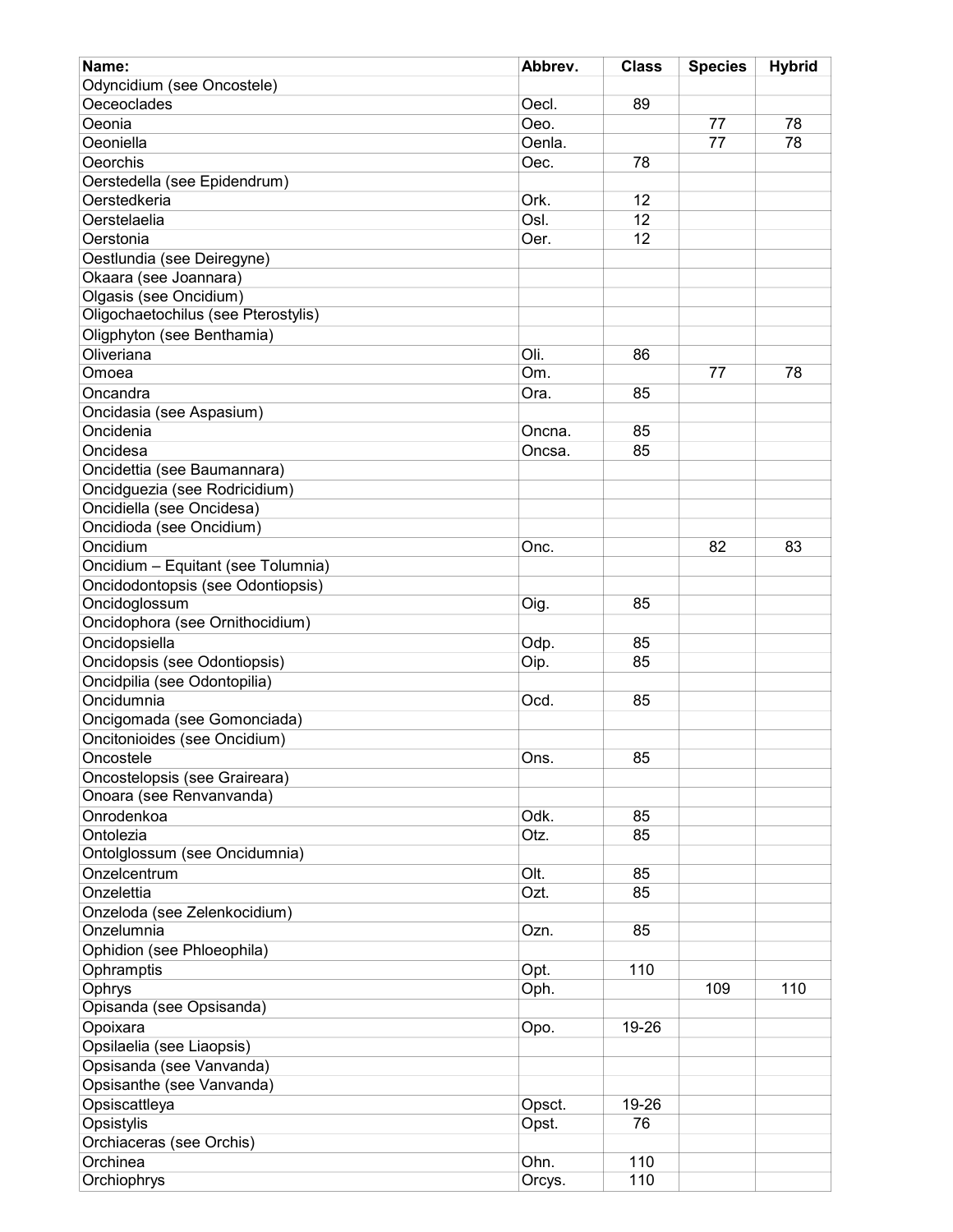| Name:                              | Abbrev.    | <b>Class</b> | <b>Species</b> | <b>Hybrid</b> |
|------------------------------------|------------|--------------|----------------|---------------|
| Orchipedum                         | Opm.       |              | 109            | 110           |
| Orchiplatanthera                   | Opa.       | 110          |                |               |
| Orchis                             | Orchis     |              | 109            | 110           |
| Orchiserapias                      | Orsps.     | 110          |                |               |
| Orcidarettia (see Oncidettia)      |            |              |                |               |
| Oreorchis                          | Ore.       |              | 109            | 110           |
| Orleanesia                         | Orle.      |              | 16             | 27            |
| Ornithidium                        | Otm.       | 106          |                |               |
| Ornithocephalus                    | Orcp.      |              | 109            | 110           |
| Ornithochilus (see Phalaenopsis)   |            |              |                |               |
| Ornithocidium                      | Orncm.     | 85           |                |               |
| Ornithophora                       | Orpha.     | 86           |                |               |
| Orpetara                           | Orp.       | 19-26        |                |               |
| Orthopenthea (see Disa)            |            |              |                |               |
| Osmentara                          |            | 14           |                |               |
|                                    | Osmt.      |              |                |               |
| Osmoglossum (see Cuitlauzina)      |            |              |                |               |
| Otaara                             | Otr.       | 14           |                |               |
| Otobrastonia                       | Obn.       | 79           |                |               |
| Otocidium                          | Otcd.      | 85           |                |               |
| Otocolax (see Otopabstia)          |            |              |                |               |
| Otoglochilum                       | Oth.       | 86           |                |               |
| Otoglossum                         | Oto.       | 86           |                |               |
| Otohartia                          | Otht.      | 86           |                |               |
| Otonisia                           | Otnsa.     | 106          |                |               |
| Otopabstia                         | Ot.        | 106          |                |               |
| Otorhynchocidium (see Bohnhoffara) |            |              |                |               |
| Otosepalum                         | Otspm.     | 106          |                |               |
| Otostele                           | Oot.       | 86           |                |               |
| Otostylis                          | Otst.      | 106          |                |               |
| Ottoara                            | Ota.       | 19-26        |                |               |
| Owensara (see Renanthopsis)        |            |              |                |               |
| Oxyanthera (see Thelasis)          |            |              |                |               |
| Oxyglossellum (see Dendrobium)     |            |              |                |               |
| Oxysepala (see Bulbophyllum)       |            |              |                |               |
| Pabanisia                          | Pbn.       | 106          |                |               |
| Pabstara                           | Pabs.      | 19-26        |                |               |
| Pabstia                            | Pab.       | 106          |                |               |
| Pabstiella                         | Pabstiella | 103          |                |               |
| Pabstosepalum                      | Pss.       | 106          |                |               |
| Pachystele (see Scaphyglottis)     |            |              |                |               |
| Pageara (see Goffara)              |            |              |                |               |
| Palermoara (see Braparmesa)        |            |              |                |               |
| Palmerara                          | Plmra.     | 106          |                |               |
| Palmorchis                         | Palm.      |              | 109            | 110           |
|                                    |            |              |                |               |
| Palumbina (see Cuitlauzina)        |            |              |                |               |
| Panarica (see Prosthechea)         |            |              |                |               |
| Panczakara (see Adamara)           |            |              |                |               |
| Panisea                            | Pan.       |              | 109            | 110           |
| Pantapaara (see Renantanda)        |            |              |                |               |
| Paphinia                           | Pna.       |              | 109            | 110           |
| Paphinopea                         | Phnp.      | 110          |                |               |
| Paphiopedilum                      | Paph.      |              | 28-30          | $31 - 42$     |
| Papilachnis (see Aranda)           |            |              |                |               |
| Papilaenopsis                      | Peps.      | 78           |                |               |
| Papilaenostylis                    | Psts.      | 75           |                |               |
| Papilandachnis                     | Pap.       | 78           |                |               |
| Papilanthera (see Renantanda)      |            |              |                |               |
| Papilanthopsis                     | Pthp.      | 76           |                |               |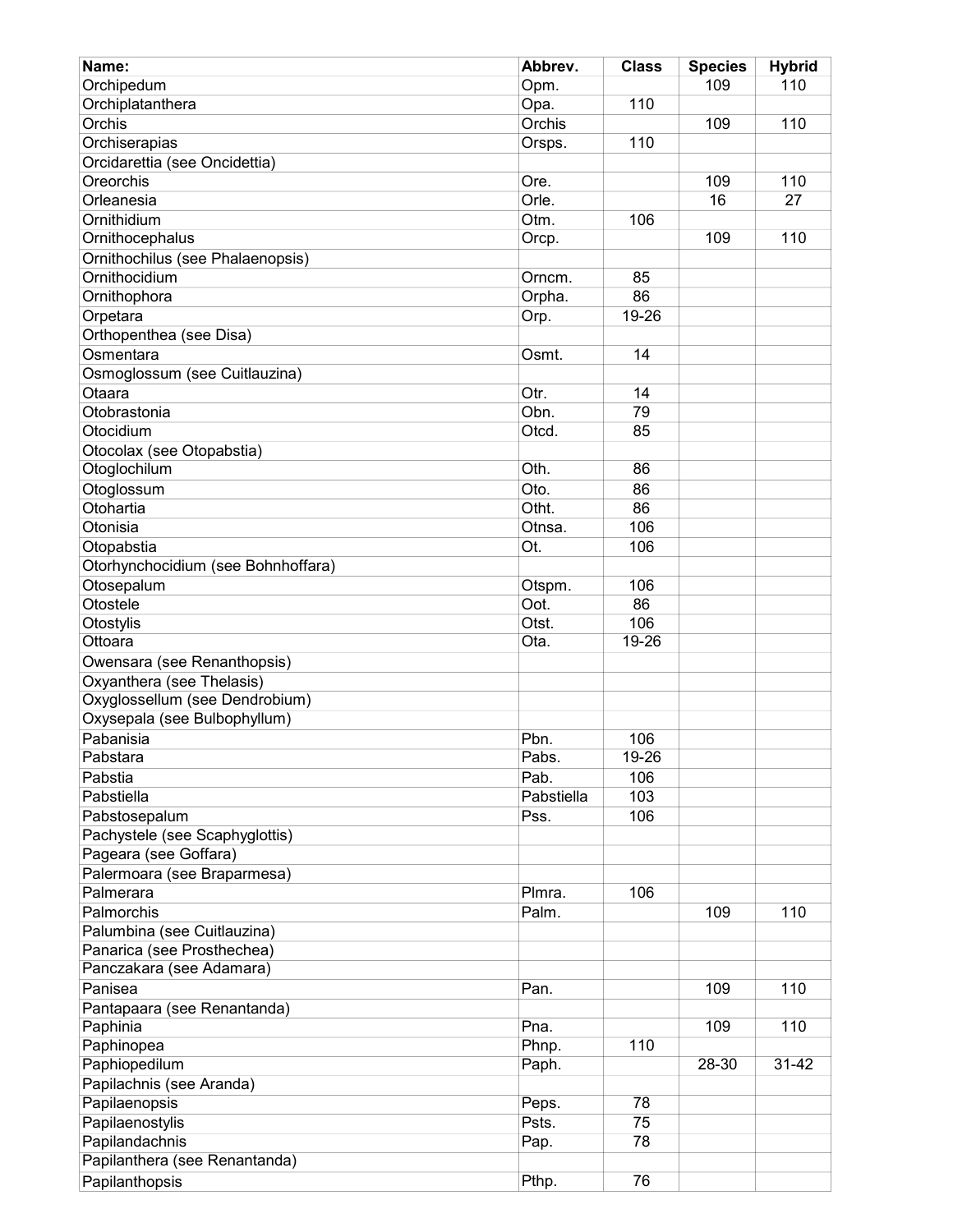| Name:                                  | Abbrev. | <b>Class</b> | <b>Species</b> | <b>Hybrid</b> |
|----------------------------------------|---------|--------------|----------------|---------------|
| Papiliocentrum (see Ascocenda)         |         |              |                |               |
| Papiliodes (see Aeridovanda)           |         |              |                |               |
| Papilionanda                           | Pda.    | 78           |                |               |
| Papilionanthe                          | Ple.    |              | 77             | 78            |
| Papilionetia (see Papilionanda)        |         |              |                |               |
|                                        |         |              |                |               |
| Papiliopsis (see Vanvanda)             | Pio.    | 78           |                |               |
| Papiliosarcanthopsis                   |         |              |                |               |
| Papiliovanvanda                        | Plv.    | 78           |                |               |
| Papilisia (see Luisanda)               |         |              |                |               |
| Papillilabium                          | Pbm.    |              | 77             | 78            |
| Papillochilus                          | Pic.    | 78           |                |               |
| Papitonia                              | Ptn.    | 78           |                |               |
| Papopsis                               | Pops.   | 78           |                |               |
| Papperitzia (see Leochilus)            |         |              |                |               |
| Papulipetalum (see Bulbophyllum)       |         |              |                |               |
| Paracaleana (see Caleana)              |         |              |                |               |
| Paracentrum (see Paravanda)            |         |              |                |               |
| Parachilus (see Sarcochilus)           |         |              |                |               |
| Parachnis (see Pararachnis)            |         |              |                |               |
| Paradisanisia                          | Pds.    | 106          |                |               |
| Paradisanthus                          | Pdsnth. | 106          |                |               |
| Paradistia                             | Pis.    | 106          |                |               |
| Parafinetia (see Paravanda)            |         |              |                |               |
| Paragnathis (see Diplomeris)           |         |              |                |               |
| Paramayara (see Ericholttumara)        |         |              |                |               |
|                                        |         |              |                |               |
| Parandachnis                           | Pas.    | 78           |                |               |
| Parandanthe (see Paravanda)            |         |              |                |               |
| Paranthe (see Parandachnis)            |         |              |                |               |
| Paranthera                             | Prt.    | 76           |                |               |
| Paraottis                              | Ptt.    | 78           |                |               |
| Parapapilio                            | Ppl.    | 78           |                |               |
| Paraphachilus (see Paraottis)          |         |              |                |               |
| Paraphadenia                           | Pdn.    | 78           |                |               |
| Paraphalaenopsis                       | Pps.    |              | 77             | 78            |
| Paraphalanthe (see Parapapilio)        |         |              |                |               |
| Paraphalraecum                         | Prec.   | 64           |                |               |
| Parapteroceras                         | Pts.    |              | 77             | 78            |
| Paraptosiella                          | Ppt.    | 78           |                |               |
| Pararachnis                            | Pcs.    | 78           |                |               |
| Pararenanthera                         | Prn.    | 76           |                |               |
| Pararides                              | Prd.    | 76           |                |               |
| Parasarcochilus (see Sarcochilus)      |         |              |                |               |
| Parastylis                             | Pst.    | 75           |                |               |
| Paravanda                              | Pv.     | 78           |                |               |
| Paravandaenopsis                       | Prv.    | 78           |                |               |
| Paravandanthera                        | Pav.    | 76           |                |               |
|                                        |         | 78           |                |               |
| Paravandopsis                          | Pvp.    |              |                |               |
| Paravandrum (see Paravanda)<br>Parisia | Pia.    | 78           |                |               |
|                                        |         |              |                |               |
| Parnataara                             | Parn.   | 76           |                |               |
| Parottis (see Paraottis)               |         |              |                |               |
| Pattonia (see Grammatophyllum)         |         |              |                |               |
| Paulalbertstormara                     | Plb.    | 19-26        |                |               |
| Paulandmarystormara                    | Pdr.    | 19-26        |                |               |
| Paulara (see Moirara)                  |         |              |                |               |
| Paulsenara                             | Plsra.  | 76           |                |               |
| Paulstormara                           | Put.    | 19-26        |                |               |
| Pavonara                               | Pvn.    | 81           |                |               |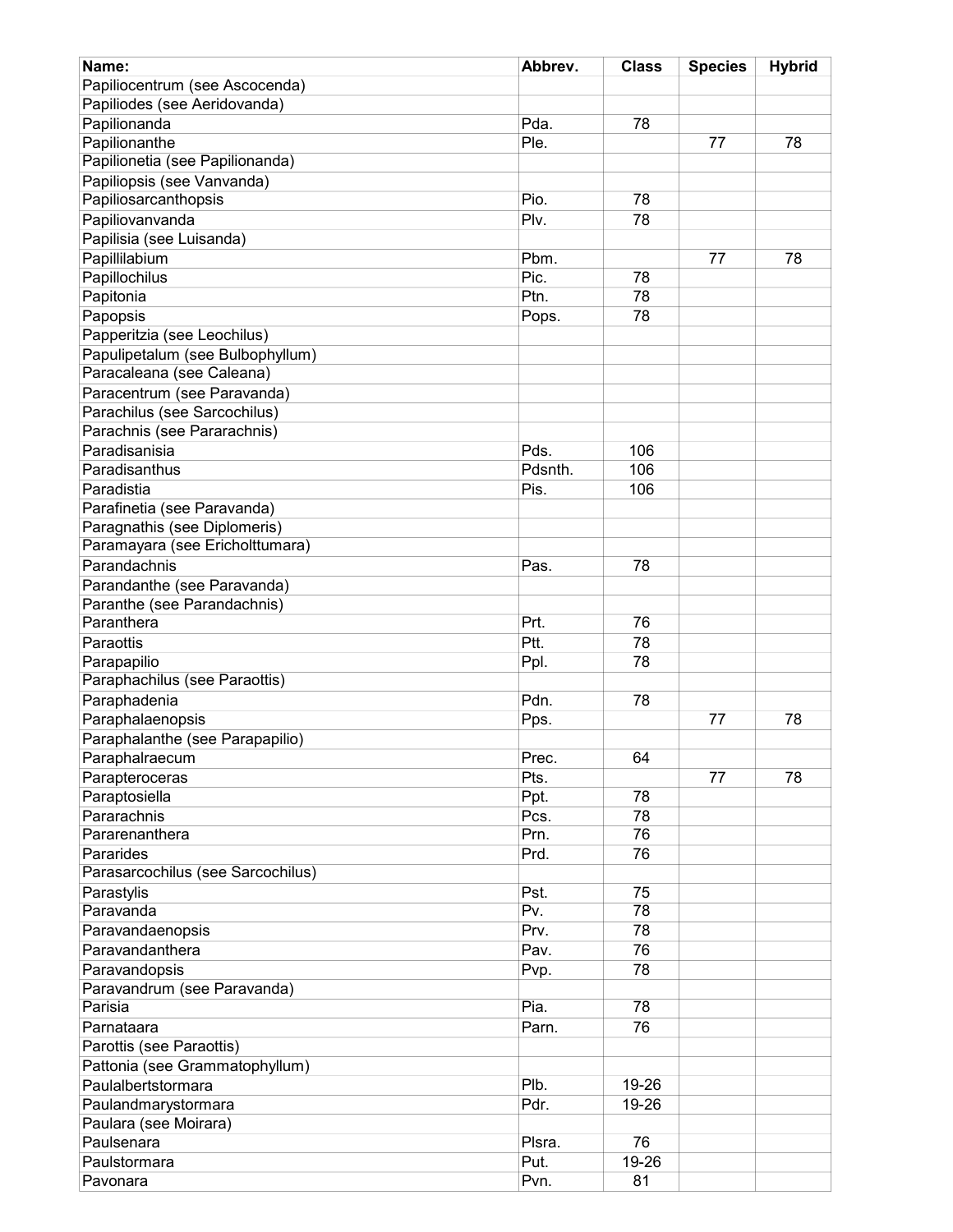| Name:                                  | Abbrev. | <b>Class</b> | <b>Species</b> | <b>Hybrid</b> |
|----------------------------------------|---------|--------------|----------------|---------------|
| Paynterara (see Garlippara)            |         |              |                |               |
| Peaseara (see Holmara)                 |         |              |                |               |
| Pectabenaria                           | Pe.     | 110          |                |               |
| Pecteilis                              | Pec.    | 110          |                |               |
|                                        |         |              |                |               |
| Peetersara (see Rhyntonleya)<br>Pehara | Peh.    | 76           |                |               |
|                                        |         |              |                |               |
| Pelacentrum (see Pelatanda)            |         |              |                |               |
| Pelachilus                             | Pelcs.  | 78           |                |               |
| Pelastylis                             | Pelst.  | 75           |                |               |
| Pelatanda                              | Pelt.   | 78           |                |               |
| Pelatantheria                          | Pthia.  |              | 77             | 78            |
| Pelathanopsis                          | Petp.   | 78           |                |               |
| Pelatoritis (see Pelathanopsis)        |         |              |                |               |
| Pelexia                                | Pel.    |              | 109            | 110           |
| Pendletonara                           | Pdlt.   | 19-26        |                |               |
| Penkimia (see Holcoglossum)            |         |              |                |               |
| Pennellara                             | Pnl.    | 79           |                |               |
| Penthea (see Disa)                     |         |              |                |               |
| Pentisea (see Cyanicula)               |         |              |                |               |
| Pepeara (see Moirara)                  |         |              |                |               |
| Peristeranthus                         | Perths. |              | 77             | 78            |
| Peristerchilus                         | Prschs. | 78           |                |               |
| Peristeria                             | Per.    |              | 109            | 110           |
| Peristorrhiza                          | Pez.    | 110          |                |               |
|                                        | Peri.   |              |                |               |
| Peristylus                             |         |              |                |               |
| Perreiraara                            | Prra.   | 75           |                |               |
| Perrieriella (see Oeonia)              |         |              |                |               |
| Pescabstia                             | Peb.    | 106          |                |               |
| Pescantleya                            | Pcy.    | 106          |                |               |
| Pescarhyncha                           | Pyha.   | 106          |                |               |
| Pescascaphe                            | Pch.    | 106          |                |               |
| Pescatobollea (see Pescatoria)         |         |              |                |               |
| Pescatorea (see Pescatoria)            |         |              |                |               |
| Pescatoria                             | Pes.    | 106          |                |               |
| Pescawarrea                            | Psw.    | 106          |                |               |
| Pescenia                               | Pesc.   | 106          |                |               |
| Pescoranthes (see Lancebirkara)        |         |              |                |               |
| Pesmanara                              | Pmr.    | 81           |                |               |
| Petalocentrum (see Sigmatostalix)      |         |              |                |               |
| Petalodon (see Masdevallia)            |         |              |                |               |
| Peterhuntara                           | Pth.    | 75           |                |               |
| Petrorchis (see Pterostylis)           |         |              |                |               |
| Pettitara (see Brassidium)             |         |              |                |               |
| Phadrosanthus (see Epidendrum)         |         |              |                |               |
| Phaiocalanthe                          | Phcal.  | 110          |                |               |
| Phaiocymbidium                         | Phcym.  | 89           |                |               |
| Phaiolimatopreptanthe (see Calanthe)   |         |              |                |               |
|                                        |         |              |                |               |
| Phaiopreptanthe (see Phaiocalanthe)    |         |              |                |               |
| Phaius                                 | Phaius  |              | 109            | 110           |
| Phalaeglossum (see Renanthopsis)       |         |              |                |               |
| Phalaenetia (see Vandaenopsis)         |         |              |                |               |
| Phalaenidium (see Phalaenopsis)        |         |              |                |               |
| Phalaenopapilio (see Vandaenopsis)     |         |              |                |               |
| Phalaenopsis                           | Phal.   |              | 48             | 49-62         |
| Phalaensonia (see Phalaenopsis)        |         |              |                |               |
| Phalaentoma                            | Ptm.    | 78           |                |               |
| Phalaerianda                           | Phda.   | 76           |                |               |
| Phalandopsis                           | Phdps.  | 78           |                |               |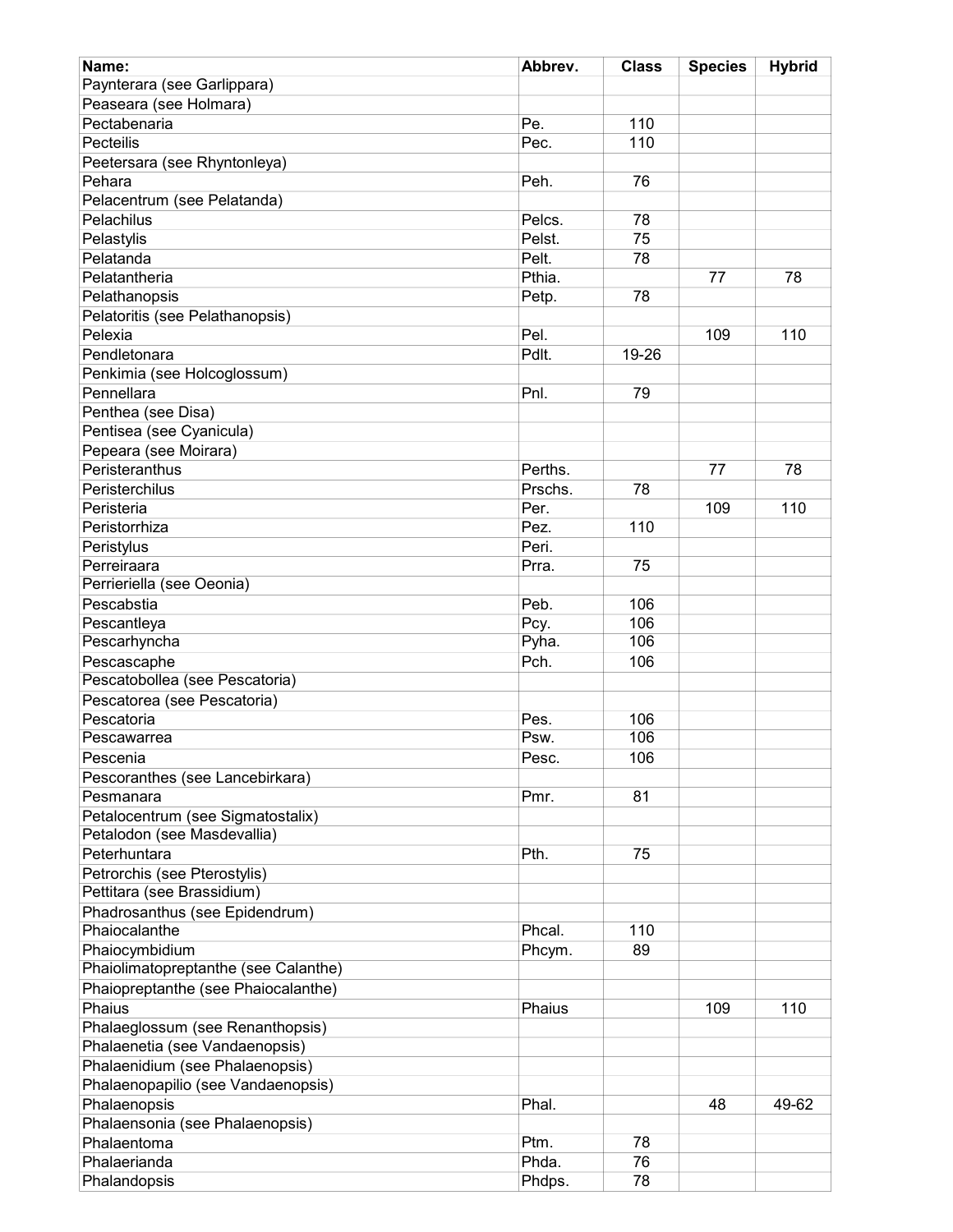| Name:                                     | Abbrev. | <b>Class</b> | <b>Species</b> | <b>Hybrid</b> |
|-------------------------------------------|---------|--------------|----------------|---------------|
| Phalanetia (see Vandaenopsis)             |         |              |                |               |
| Phalanthe (see Phaiocalanthe)             |         |              |                |               |
| Phaleralda (see Arachnopsis)              |         |              |                |               |
| Phalphalaenopsis                          | Phph.   | 78           |                |               |
| Phalvanvanda                              | Pvv.    | 78           |                |               |
| Pharochilum (see Pterostylis)             |         |              |                |               |
| Philippiara (see Graireara)               |         |              |                |               |
| Philippinaea (see Orchipedum)             |         |              |                |               |
|                                           | Phill.  | 106          |                |               |
| Phillipsara                               |         |              |                |               |
| Phloeophila                               | Pep.    | 103          |                |               |
| Pholidota                                 | Pho.    |              | 109            | 110           |
| Phragmipaphiopedilum (see Phragmipaphium) |         |              |                |               |
| Phragmipedium                             | Phrag.  |              | 43             | 44-46         |
| Phreatia                                  | Phr.    |              | 109            | 110           |
| Phyllorkis (see Bulbophyllum)             |         |              |                |               |
| Phymatidium                               | Phy.    | 86           |                |               |
| Phymatochilum (see Miltonia)              |         |              |                |               |
| Physinga (see Epidendrum)                 |         |              |                |               |
| Physogyne (see Pseudogoodyera)            |         |              |                |               |
| Physosiphon (see Stelis)                  |         |              |                |               |
| Physothallis (see Stelis)                 |         |              |                |               |
| Pierardia (see Eria)                      |         |              |                |               |
| Pilumna (see Trichopilia)                 |         |              |                |               |
| Pinalia (see Eria)                        |         |              |                |               |
| Pinelia (see Homalopetalum)               |         |              |                |               |
| Piperia                                   | Pip.    |              | 109            | 110           |
| Pittara (see Rechingerara)                |         |              |                |               |
| Platanthera                               | Ρ.      |              | 109            | 110           |
| Platantheroides (see Habenaria)           |         |              |                |               |
| Platanthopsis (see Platanthera)           |         |              |                |               |
| Platyclinis (see Dendrochilum)            |         |              |                |               |
|                                           |         |              |                |               |
| Platyglottis (see Scaphyglottis)          |         |              |                |               |
| Platyrhiza                                | Ptra.   |              | 77             | 78            |
| Platystele                                | Pls.    | 102          |                |               |
| Plectochilus                              | Plchs.  | 78           |                |               |
| Plectorrhiza                              | Plrhz.  |              | 109            | 110           |
| Plectrelgraecum                           | Plgcm.  | 64           |                |               |
| Plectrelminthus                           | Plmths. |              | 77             | 78            |
| Plectrophora                              | Pha.    | 78           |                |               |
| Pleione                                   | Pln.    |              | 109            | 110           |
| Pleionilla                                | Plnl.   | 110          |                |               |
| <b>Plelis</b>                             | PII.    | 99           |                |               |
| Pleuranthium (see Epidendrum)             |         |              |                |               |
| Pleurobotryum (see Pleurothallis)         |         |              |                |               |
| Pleurothallis                             | Pths.   | 99           |                |               |
| Pleurothallopsis                          | Plu.    | 103          |                |               |
| Plexia (see Pelexia)                      |         |              |                |               |
| Plocoglottis                              | Plo.    |              | 109            | 110           |
| Plumatichilos (see Pterostylis)           |         |              |                |               |
| Plumatistylis (see Pterostylis)           |         |              |                |               |
| Podangis                                  | Pod.    |              | 77             | 78            |
| Podochilus                                | Podo.   |              | 109            | 110           |
| Poeppigara (see Forsterara)               |         |              |                |               |
| Pogonia                                   | Pog.    |              | 109            | 110           |
|                                           |         |              |                |               |
| Pollardia (see Prosthechea)               |         |              |                |               |
| Pollettara                                | Plet.   | 81           |                |               |
| Polycycnis                                | Pcn.    |              | 109            | 110           |
| Polygora                                  | Plr.    | 110          |                |               |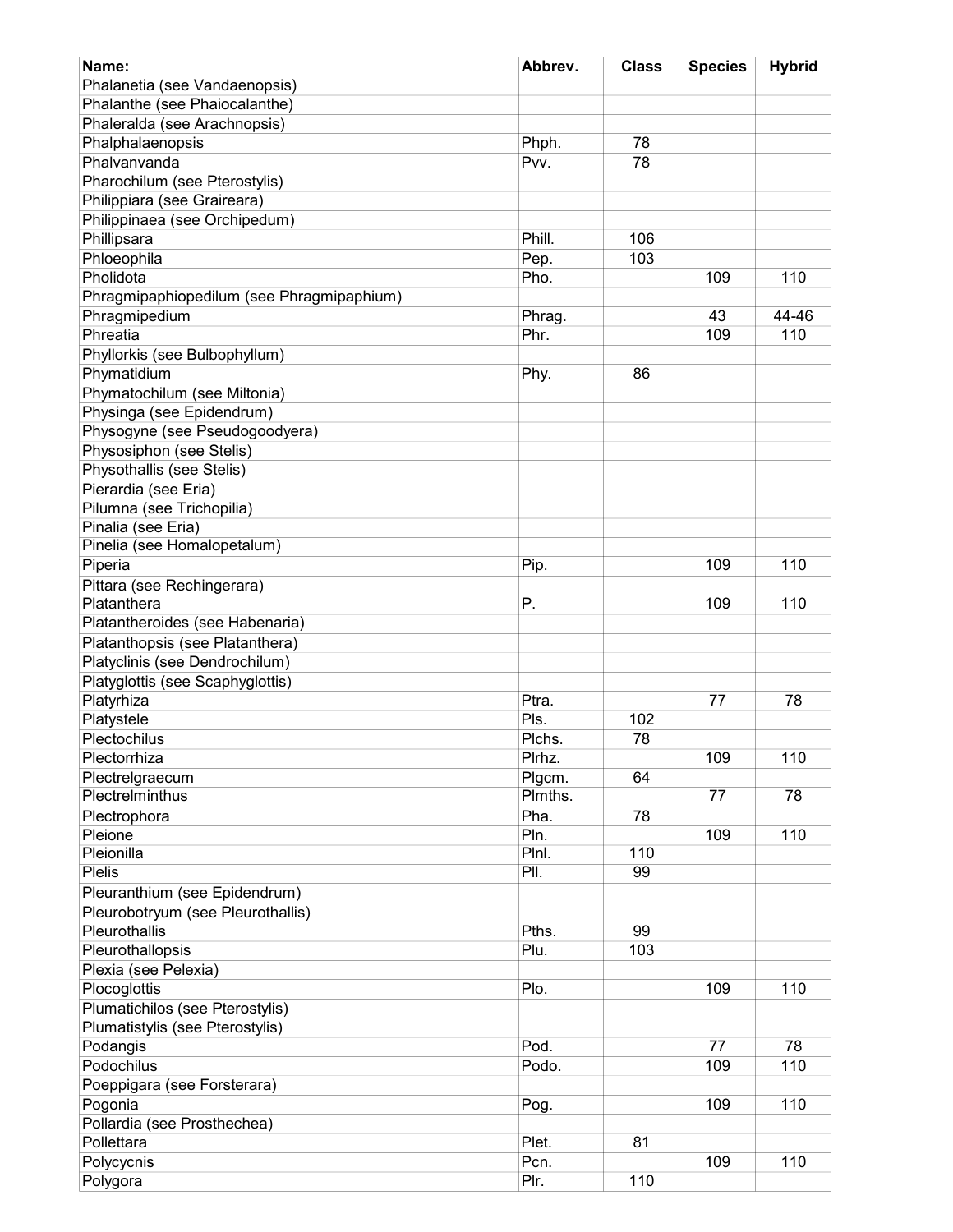| Name:                                     | Abbrev. | <b>Class</b> | <b>Species</b> | <b>Hybrid</b> |
|-------------------------------------------|---------|--------------|----------------|---------------|
| Polyotidium                               | Ptd.    | 86           |                |               |
| Polyphylax (see Dendrophylax)             |         |              |                |               |
| Polyradicion (see Dendrophylax)           |         |              |                |               |
| Polyradicion (see Dendrophylax)           |         |              |                |               |
| Polyrrhiza (see Dendrophylax)             |         |              |                |               |
| Polysellia                                |         |              |                |               |
|                                           | Pysl.   | 89           |                |               |
| Polystachya                               | Pol.    |              | 109            | 110           |
| Pomacentrum (see Pomanda)                 |         |              |                |               |
| Pomanda                                   | Pom.    | 78           |                |               |
| Pomatisia                                 | Pmtsa.  | 78           |                |               |
| Pomatocalpa                               | Pmcpa.  | 78           |                |               |
| Pomatochilus                              | Pmtls.  | 78           |                |               |
| Pomatotheria                              | Pmtr.   | 78           |                |               |
| Ponera                                    | Pon.    |              | 109            | 110           |
| Ponerorchis                               | Pnr.    | 110          |                |               |
| Ponerostigma                              | Ptg.    | 110          |                |               |
| Ponterara                                 | Pnt.    | 75           |                |               |
| Ponthieva                                 | Ptva.   |              |                |               |
| Pooleara (see Moirara)                    |         |              |                |               |
| Porpax                                    | Px.     |              | 109            | 110           |
| Porphyrachnis (see Aranthera)             |         |              |                |               |
| Porphyranda (see Renantanda)              |         |              |                |               |
| Porphyrandachnis (see Holttumara)         |         |              |                |               |
| Porphyranthera (see Renanthera)           |         |              |                |               |
| Porphyrodesme (see Renanthera)            |         |              |                |               |
| Porphyroglottis                           | Pgt.    | 89           |                |               |
| Porphyrolexia                             |         | 110          |                |               |
|                                           | Ppyx.   |              |                |               |
| Porphyrorhynchos                          | Poh.    | 110          | 109            | 110           |
| Porphyrostachys                           | Porp.   |              |                |               |
| Porracula                                 | Pcu.    | 98           |                |               |
| Porroglossum                              | Prgm.   | 102          |                |               |
| Porrovallia                               | Pvla.   | 98           |                |               |
| Porterara                                 | Prta.   | 75           |                |               |
| Portillia (see Masdevallia)               |         |              |                |               |
| Portoara (see Psycattleytonia)            |         |              |                |               |
| Posadaara                                 | Pad.    | 85           |                |               |
| Potinara (see Brassolaeliocattleya)       |         |              |                |               |
| Powellara (see Brassocatanthe)            |         |              |                |               |
| Pradhanara                                | Pdhn.   | 76           |                |               |
| Prapinara (see Vandachostylis)            |         |              |                |               |
| Prasophyllum                              | Pras.   |              | 109            | 110           |
| Preptacalanthe                            | Prpc.   | 110          |                |               |
| Preptanthe (see Calanthe)                 |         |              |                |               |
| Prescottia                                | Pct.    |              | 109            | 110           |
| Priceara (see Williampriceara)            |         |              |                |               |
| Probaranthe                               | Pbr.    | 19-26        |                |               |
| Procaste                                  | Prte.   | 104          |                |               |
| Procatavola                               | Pcv.    | 19-26        |                |               |
| Prochaea                                  | Poha.   | 106          |                |               |
| Proctoria (see Pleurothallis)             |         |              |                |               |
|                                           |         |              |                |               |
| Procycleya                                | Pcc.    | 19-26        |                |               |
| Prodendranthe                             | Pdd.    | 19-26        |                |               |
| Proguarleya                               | Pgy.    | 19-26        |                |               |
| Prokeria                                  | Prk.    | 12           |                |               |
| Prolaeliocattleya (see Epilaeliocattleya) |         |              |                |               |
| Prolax (see Promenabstia)                 |         |              |                |               |
| Proleyophila                              | Plh.    | 19-26        |                |               |
| Proleytonia                               | Pre.    | 14           |                |               |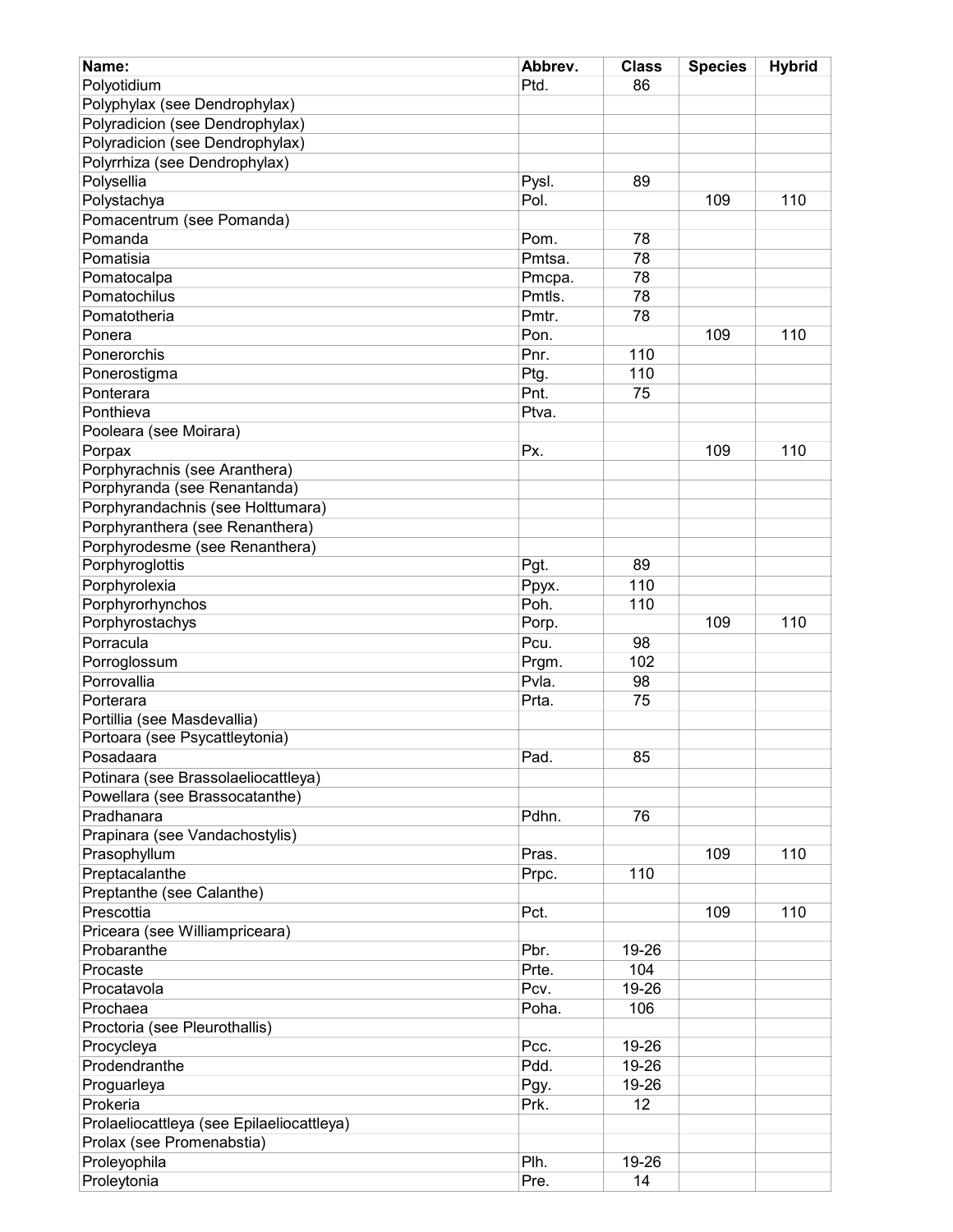| Name:                              | Abbrev. | <b>Class</b>    | <b>Species</b> | <b>Hybrid</b> |
|------------------------------------|---------|-----------------|----------------|---------------|
| Promadisanthus                     | Pmds.   | 106             |                |               |
| Promarrea                          | Pmar.   | 106             |                |               |
| Promcidium                         | Pcd.    | 85              |                |               |
| Promellia                          | Pmla.   | 89              |                |               |
| Promenabstia                       | Pmb.    | 106             |                |               |
| Promenaea                          | Prom.   | 106             |                |               |
| Promenanthes                       | Prths.  | 106             |                |               |
| Promenopsis                        | Pmp.    | 89              |                |               |
| Promenzella                        | Pmz.    | 106             |                |               |
| Promoglossum                       | Pgl.    | 86              |                |               |
| Promosepalum                       | Prsm.   | 106             |                |               |
| Propabstopetalum                   | Pbt.    | 106             |                |               |
| Propescapetalum                    | Pop.    | 106             |                |               |
| Propetalum                         | Pptm.   | 106             |                |               |
| Prosanthopsis                      | Pnp.    | 19-26           |                |               |
| Prosarthron                        | Prh.    | 12              |                |               |
| Prosavola                          | Psv.    | $\overline{13}$ |                |               |
| Proscatarthron                     | Psr.    | 19-26           |                |               |
| Proschile                          | Prch.   | 12              |                |               |
| Prosgoa                            | Pg.     | 12              |                |               |
| Proslaeliocattleya                 | Plc.    | 19-26           |                |               |
| Proslia                            | Psl.    | 12              |                |               |
| Prosophrovola (see Procatavola)    |         |                 |                |               |
| Prosrhyncholeya                    | Pry.    | 19-26           |                |               |
| Prosthechea                        | Psh.    | 11              |                |               |
| Prostonia                          | Pros.   | 14              |                |               |
| Prosyclia                          | Prc.    | 12              |                |               |
| Pseudacoridium (see Dendrochilum)  |         |                 |                |               |
| Pseudadenia                        | Ps.     |                 | 109            | 110           |
| Pseudanthera                       | Psd.    | 110             |                |               |
| Pseudencyclia (see Prosthechea)    |         |                 |                |               |
| Pseudepidendrum (see Epidendrum)   |         |                 |                |               |
| Pseuderia                          | Pdra.   | 96              |                |               |
| Pseudinium                         | Pdm.    |                 | 109            | 110           |
| Pseuditella (see Pseudadenia)      |         |                 |                |               |
| Pseudocoeloglossum (see Habenaria) |         |                 |                |               |
| Pseudodiphryllum (see Platanthera) |         |                 |                |               |
| Pseudogoodyera                     | Pgya.   |                 | 109            | 110           |
| Pseudohemipilia (see Habenaria)    |         |                 |                |               |
| Pseudolaelia                       | Pdla.   |                 | 16             | 27            |
| Pseudomaxillaria (see Maxillaria)  |         |                 |                |               |
| Pseudorchis                        | Pse.    |                 | 109            | 110           |
| Pseudorhiza                        | Psz.    | 110             |                |               |
| Psilanthemum (see Epidendrum)      |         |                 |                |               |
|                                    | Pbc.    | 19-26           |                |               |
| Psybrassocattleya                  | Pbg.    | 15              |                |               |
| Psyburgkia<br>Psycarthron          |         | 27              |                |               |
|                                    | Pyrt.   |                 |                |               |
| Psycattleytonia                    | Psct.   | 14              |                |               |
| Psychanthe                         | Phh.    | 19-26           |                |               |
| Psychassia                         | Phs.    | 79              |                |               |
| Psychavola                         | Pyv.    | 13              |                |               |
| Psychia                            | Psyh.   | 12              |                |               |
| Psychilea                          | Pye.    | 13              |                |               |
| Psychilis                          | Psy.    |                 | 16             | 27            |
| Psychlumnia                        | Pyn.    | 86              |                |               |
| Psychocentrum                      | Pyc.    | 86              |                |               |
| Psycattleytonia                    | Psct.   | 14              |                |               |
| Psychanthe                         | Phh.    | 19-26           |                |               |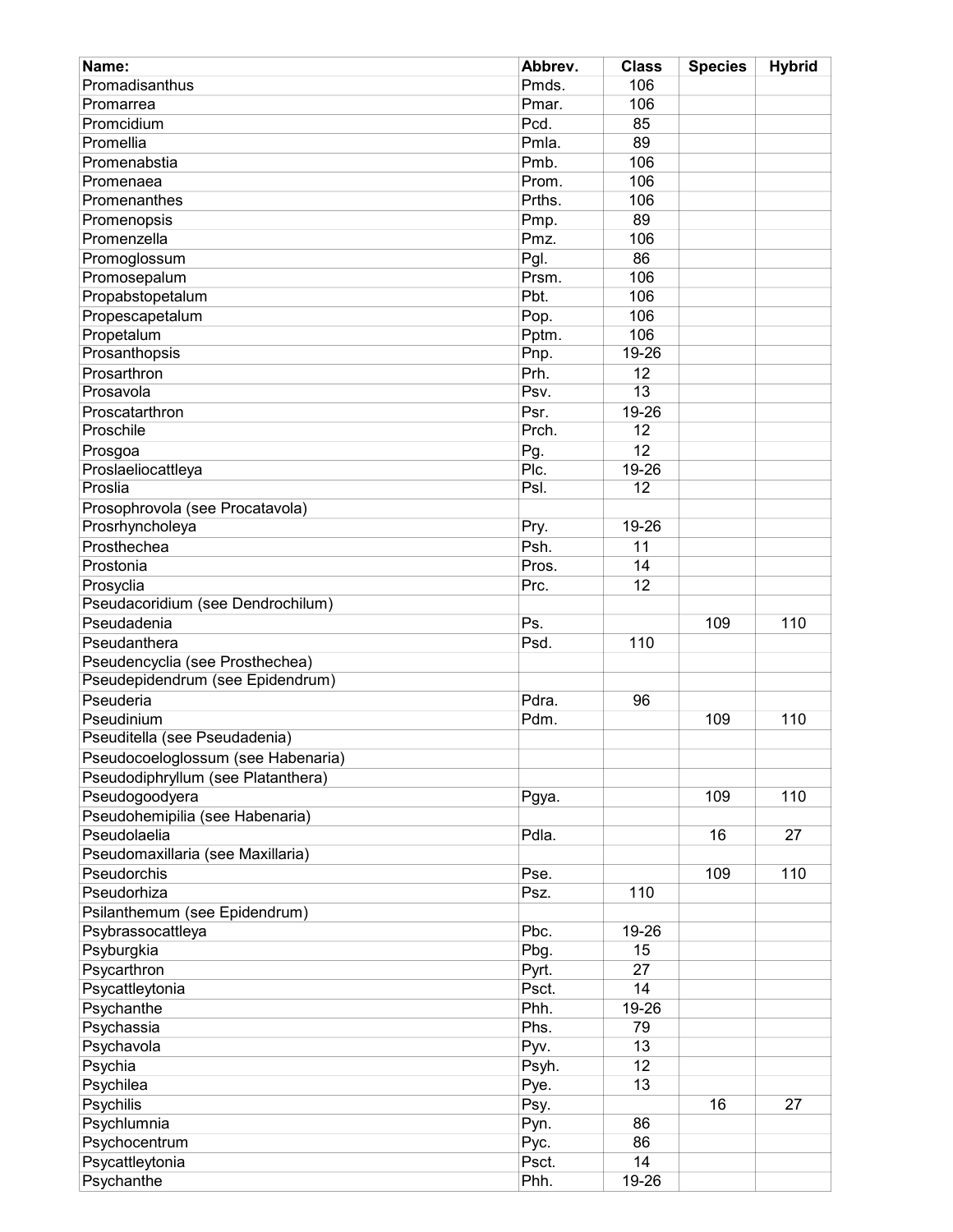| Name:                                     | Abbrev.     | <b>Class</b> | <b>Species</b> | <b>Hybrid</b> |
|-------------------------------------------|-------------|--------------|----------------|---------------|
| Psychassia                                | Phs.        | 79           |                |               |
| Psychavola                                | Pyv.        | 13           |                |               |
| Psychia                                   | Psyh.       | 12           |                |               |
| Psychilea                                 | Pye.        | 13           |                |               |
| Psychilis                                 | Psy.        |              | 16             | 27            |
| Psychlumnia                               | Pyn.        | 86           |                |               |
| Psychocentrum                             | Pyc.        | 86           |                |               |
| Psychocidium (see Oncidopsiella)          |             |              |                |               |
| Psychoglossum (see Oncidopsiella)         |             |              |                |               |
| Psychomesa                                | Pms.        | 86           |                |               |
| Psychophila                               | Pyo.        | 27           |                |               |
| Psychopilia                               | Psp.        | 86           |                |               |
| Psychopsiella                             | Psyc.       | 86           |                |               |
| Psychopsis                                | Pyp.        | 86           |                |               |
| Psychopsychopsis                          | Ppy.        | 86           |                |               |
| Psygmorchis (see Erycina)                 |             |              |                |               |
| Psylaeliocattleya                         | Pyct.       | 19-26        |                |               |
| Psyleyopsis                               | Ply.        | 14           |                |               |
| Psymiltonia                               | Pym.        | 81           |                |               |
| Psyonitis (see Cattychilis)               |             |              |                |               |
| Psysophrocattleya (see Cattychilis)       |             |              |                |               |
| Psythechea                                | Pyh.        | 12           |                |               |
| Psytonia                                  | Pyt.        | 14           |                |               |
| Pteroceras                                | Pos.        |              | 77             | 78            |
| Pteroglossa                               | Pgsa.       |              | 109            | 110           |
| Pteroglossaspis (see Eulophia)            |             |              |                |               |
| Pterolexia                                | Ptx.        | 110          |                |               |
| Pteroon (see Masdevallia)                 |             |              |                |               |
| Pteroplodium (see Pterostylis)            |             |              |                |               |
| Pterorhynchos                             | Ptrr.       | 110          |                |               |
| Pterostemma                               | Psm.        | 86           |                |               |
|                                           | Ptst.       |              | 109            | 110           |
| Pterostylis                               |             |              | 109            | 110           |
| Pterygodium                               | Pdgm.       |              |                |               |
| Ptrorchis (see Pyrorchis)                 |             |              |                |               |
| Purverara (see Parandachnis)              |             | 19-26        |                |               |
| Pynaertara<br>Pyrorchis (see Lyperanthus) | Pya.        |              |                |               |
| Quekettia                                 |             |              |                |               |
| Quintalara                                | Qu.<br>Qtl. | 86<br>106    |                |               |
| Quirkara                                  | Qrk.        | 106          |                |               |
|                                           |             |              |                |               |
| Quisavola                                 | Qvl.        | 13           |                |               |
| Quischilis                                | Qch.        | 27           |                |               |
| Quisqueya                                 | Qui.        |              | 16             | 27            |
| Quisumbingara                             | Q.          | 76           |                |               |
| Radinocion (see Aerangis)                 |             |              |                |               |
| Rafinesqueara                             | Raf.        | 19-26        |                |               |
| Raganara                                  | Rgn.        | 76           |                |               |
| Ramasamyara                               | Rmsya.      | 75           |                |               |
| Rangaeris                                 | Rgs.        |              | 77             | 78            |
| Ranorchis (see Pterostylis)               |             |              |                |               |
| Rappartara                                | Rap.        | 79           |                |               |
| Rauhara                                   | Rau.        | 19-26        |                |               |
| Rebeccaara                                | Reb.        | 19-26        |                |               |
| Recchara (see Brassolaeliocattleya)       |             |              |                |               |
| Rechingerara                              | Rchg.       | 19-26        |                |               |
| Regalia (see Masdevallia)                 |             |              |                |               |
| Regnierara (see Appletonara)              |             |              |                |               |
| Rehderara                                 | Reh.        | 19-26        |                |               |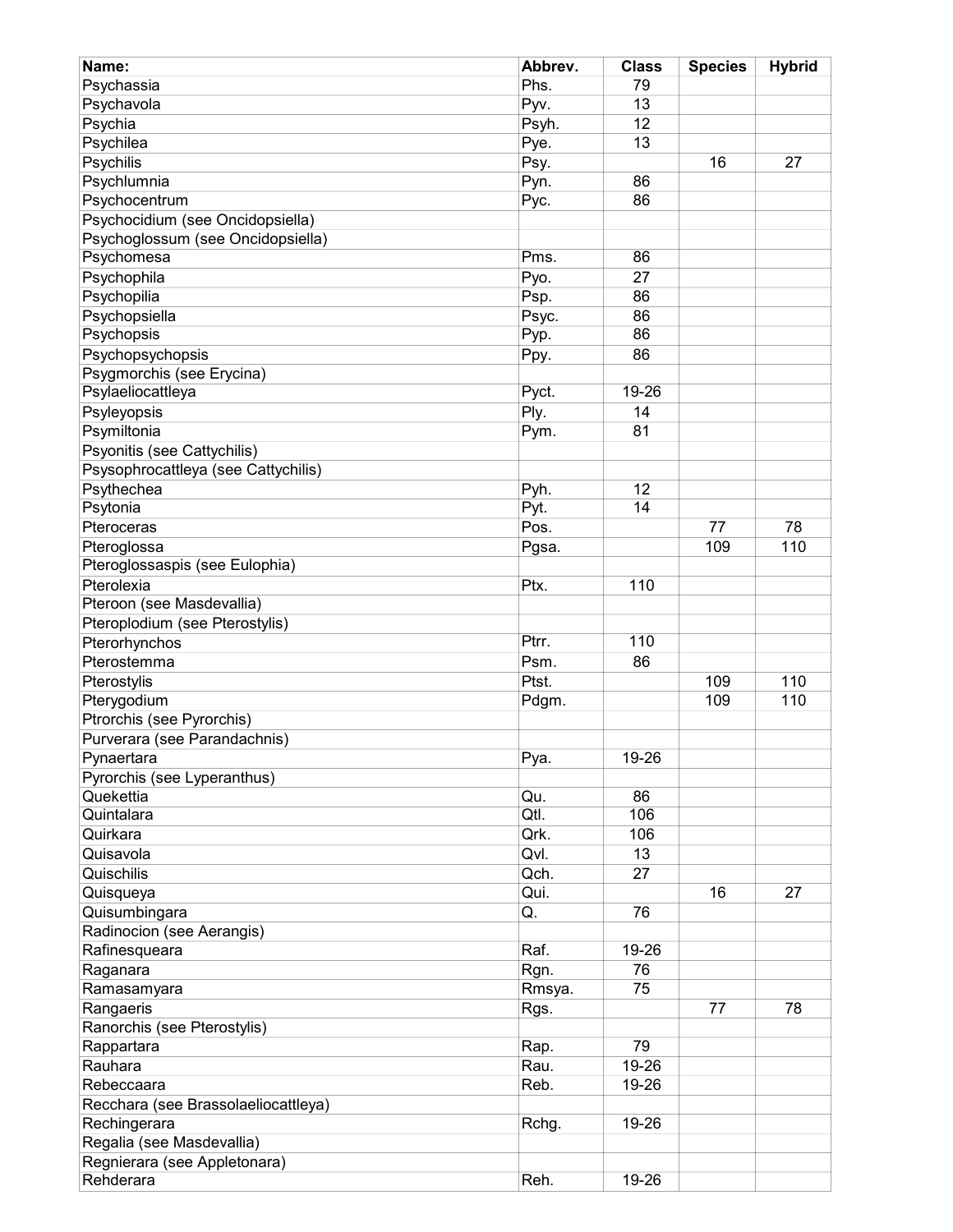| Name:                                       | Abbrev. | <b>Class</b> | <b>Species</b> | <b>Hybrid</b> |
|---------------------------------------------|---------|--------------|----------------|---------------|
| Rehfieldara (see Brassidium)                |         |              |                |               |
| Reichantha (see Masdevallia)                |         |              |                |               |
| Reicheara (see Pavonara)                    |         |              |                |               |
| Reichenbachanthus (see Scaphyglottis)       |         |              |                |               |
| Reichenbachara (see Vanvanda)               |         |              |                |               |
| Reinikkaara (see Christieara)               |         |              |                |               |
| Renachilus (see Renaglottis)                |         |              |                |               |
| Renades                                     | Rnds.   | 76           |                |               |
| Renafinanda (see Renantanda)                |         |              |                |               |
|                                             |         |              |                |               |
| Renaglottis                                 | Rngl.   | 76           |                |               |
| Renancentrum (see Renantanda)               |         |              |                |               |
| Renanda (see Holttumara)                    |         |              |                |               |
| Renanetia (see Renantanda)                  |         |              |                |               |
| Renanopsis                                  | Rnps.   | 76           |                |               |
| Renanparadopsis                             | Rpd.    | 76           |                |               |
| Renanstylis                                 | Rnst.   | 75           |                |               |
| Renantanda                                  | Rntda.  | 76           |                |               |
| Renanthanda (see Renantanda)                |         |              |                |               |
| Renanthera                                  | Ren.    | 76           |                |               |
| Renantheranda (see Renantanda)              |         |              |                |               |
| Renantherella (see Renanthera)              |         |              |                |               |
| Renanthoceras                               | Rena.   | 76           |                |               |
| Renanthoglossum (see Renanthera)            |         |              |                |               |
| Renanthopsis                                | Rnthps. | 76           |                |               |
| Renaradorum (see Aranthera)                 |         |              |                |               |
| Renarodorum (see Renaradorum)               |         |              |                |               |
| Renata (see Epilaelia/Epiphila)             |         |              |                |               |
| Renfadenia                                  | Ref.    | 76           |                |               |
| Renoprora                                   | Rpr.    | 76           |                |               |
| Renopsis (see Renanopsis)                   |         |              |                |               |
| Renorphorchis                               | Rpc.    | 76           |                |               |
| Renvanvanda                                 | Rvv.    | 76           |                |               |
| Restrepia                                   | Rstp.   | 101          |                |               |
| Restrepiella                                | Rpa.    | 103          |                |               |
| Restrepiopsis (see Pleurothallopsis)        |         |              |                |               |
| Rhenanthopsis (see Renanthopsis)            |         |              |                |               |
| Rhinerrhiza                                 | Rhin.   |              | 77             | 78            |
| Rhinerrhizochilus                           | Rrh.    | 78           |                |               |
|                                             |         |              | 77             | 78            |
| Rhinerrhizopsis                             | Rrp.    |              |                |               |
| Rhinocerotidium (see Gomesa)<br>Rhinochilus | Rhincs. |              | 77             | 78            |
|                                             |         |              |                |               |
| Rhinocidium (see Gomesa)                    |         |              |                |               |
| Rhipidacidium                               | Rii.    | 78           |                |               |
| Rhipidangis                                 | Rdg.    | 63           |                |               |
| Rhipidoglossum                              | Rhip.   |              | 77             | 78            |
| Rhipidorchis (see Phreatia)                 |         |              |                |               |
| Rhizanthera (see Dactylanthera)             |         |              |                |               |
| Rhizocorallon (see Corallorrhiza)           |         |              |                |               |
| Rhodehamelara                               | Rhdm.   | 110          |                |               |
| Rhycopelia                                  | Ryp.    | 13           |                |               |
| Rhyldiranda (see Rhyndiranda)               |         |              |                |               |
| Rhyleyaopsis                                | Ryy.    | 14           |                |               |
| Rhynaelionitis (see Rhyncatlaelia)          |         |              |                |               |
| Rhynarthroleya                              | Rry.    | 19-26        |                |               |
| Rhynarthron                                 | Rrt.    | 13           |                |               |
| Rhynburgkia (see Laelirhynchos)             |         |              |                |               |
| Rhyncada (see Brassostele)                  |         |              |                |               |
| Rhyncadamesa (see Gomessiastele)            |         |              |                |               |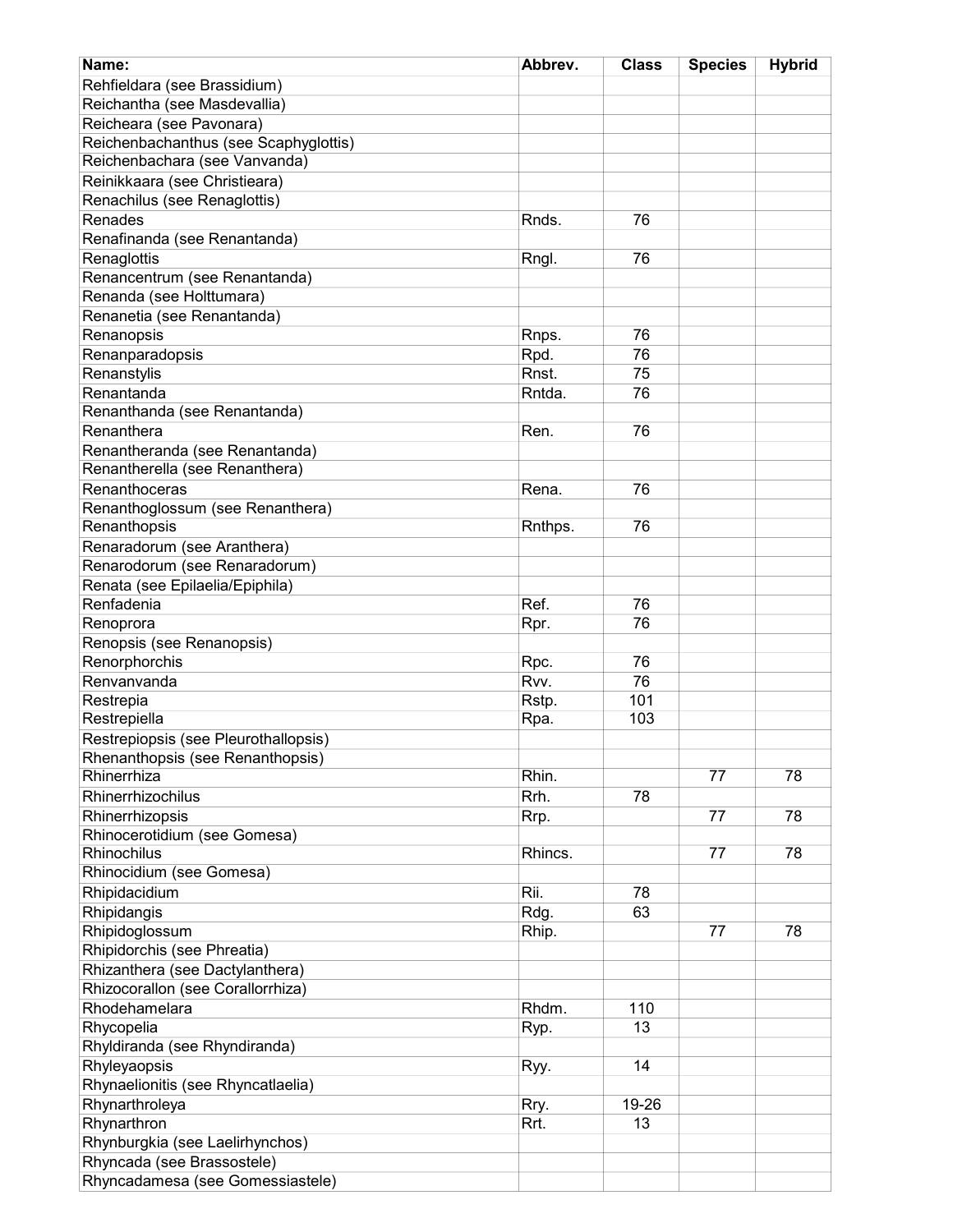| Name:                                             | Abbrev.           | <b>Class</b> | <b>Species</b> | <b>Hybrid</b> |
|---------------------------------------------------|-------------------|--------------|----------------|---------------|
| Rhyncanthe                                        | Ryn.              | 19-26        |                |               |
| Rhyncatclia                                       | Rcc.              | 19-26        |                |               |
| Rhyncatdendrum                                    | Rnd.              | 19-26        |                |               |
| Rhyncatlaelia                                     | Ryc.              | 19-26        |                |               |
| Rhyncattleanthe                                   | Rth.              | 19-26        |                |               |
| Rhynchamsia                                       | Rym.              | 86           |                |               |
| Rhynchanthe                                       | Ryh.              | 75           |                |               |
| Rhynchanthera (see Renanstylis)                   |                   |              |                |               |
| Rhynchavolarum                                    | Rvm.              | 14           |                |               |
| Rhynchawidium                                     | Rhw.              | 85           |                |               |
| Rhynchobrassoleya                                 | Rby.              | 19-26        |                |               |
| Rhynchocentrum (see Vandachostylis)               |                   |              |                |               |
| Rhynchochile                                      | Rch.              | 12           |                |               |
| Rhynchochilopsis                                  | Ryl.              | 81           |                |               |
| Rhynchochilus (see Trichostylis)                  |                   |              |                |               |
| Rhynchodendrum                                    | Rdd.              | 12           |                |               |
| Rhynchodenia                                      | Rcn.              | 75           |                |               |
| Rhynchodenitis (see Rhyncatdendrum)               |                   |              |                |               |
| Rhynchodirea (see Rhynchonopsis)                  |                   |              |                |               |
|                                                   |                   |              |                |               |
| Rhynchofadanda                                    | Rfd.              | 75           |                |               |
| Rhynchoguarlia                                    | Rgl.              | 19-26        |                |               |
| Rhyncholabium                                     | RI <sub>b</sub> . | 75           |                |               |
| Rhyncholaelia                                     | RI.               | 13           |                |               |
| Rhyncholaeliocattleya                             | RIc.              | 19-26        |                |               |
| Rhynchomesidium                                   | Rmd.              | 85           |                |               |
| Rhynchomyrmeleya                                  | Rmy.              | 19-26        |                |               |
| Rhynchonia                                        | Rnc.              | 81           |                |               |
| Rhynchonopsis                                     | Rhnps.            | 75           |                |               |
| Rhynchopapilisia (see Goffara)                    |                   |              |                |               |
| Rhynchophreatia (see Thelasis)                    |                   |              |                |               |
| Rhynchopsis                                       | Rycp.             | 81           |                |               |
| Rhynchopsyleya                                    | Rop.              | $19 - 26$    |                |               |
| Rhynchorettia                                     | Ryrt.             | 86           |                |               |
| Rhynchorides                                      | Rhrds.            | 75           |                |               |
| Rhynchosophrocattleya (see Rhyncholaeliocattleya) |                   |              |                |               |
| Rhynchostele                                      | Rst.              | 86           |                |               |
| Rhynchostylis                                     | Rhy.              | 75           |                |               |
| Rhynchothechea                                    | Rct.              | 13           |                |               |
| Rhynchothechlia                                   | Rhh.              | 13           |                |               |
| Rhynchovanda (see Vandachostylis)                 |                   |              |                |               |
| Rhynchovandanthe (see Vandachostylis)             |                   |              |                |               |
| Rhynchovola (see Brassavola)                      |                   |              |                |               |
| Rhynchovolaelia                                   | RII.              | 13           |                |               |
| Rhynchovolanthe                                   | Rvt.              | 19-26        |                |               |
| Rhynchovolitis (see Rhynchobrassoleya)            |                   |              |                |               |
| Rhynchumnia                                       | Rcm.              | 86           |                |               |
| Rhyncidlioda (see Oncostele)                      |                   |              |                |               |
| Rhyncleiserides                                   | Rcr.              | 75           |                |               |
| Rhyncorades (see Rhynchorides)                    |                   |              |                |               |
| Rhyncyclia                                        | Rcy.              | 12           |                |               |
| Rhyndenlia                                        | Rdl.              | 12           |                |               |
| Rhyndiranda (see Yapara)                          |                   |              |                |               |
| Rhyndoropsis (see Rhynchonopsis)                  |                   |              |                |               |
| Rhynitanthe (see Rhyncattleanthe)                 |                   |              |                |               |
| Rhynitis (see Rhyncholaeliocattleya)              |                   |              |                |               |
| Rhynochlioglossum (see Duvivierara)               |                   |              |                |               |
| Rhynohawidium (see lonomesidium)                  |                   |              |                |               |
| Rhynopsirea (see Rhynphalandopsis)                |                   |              |                |               |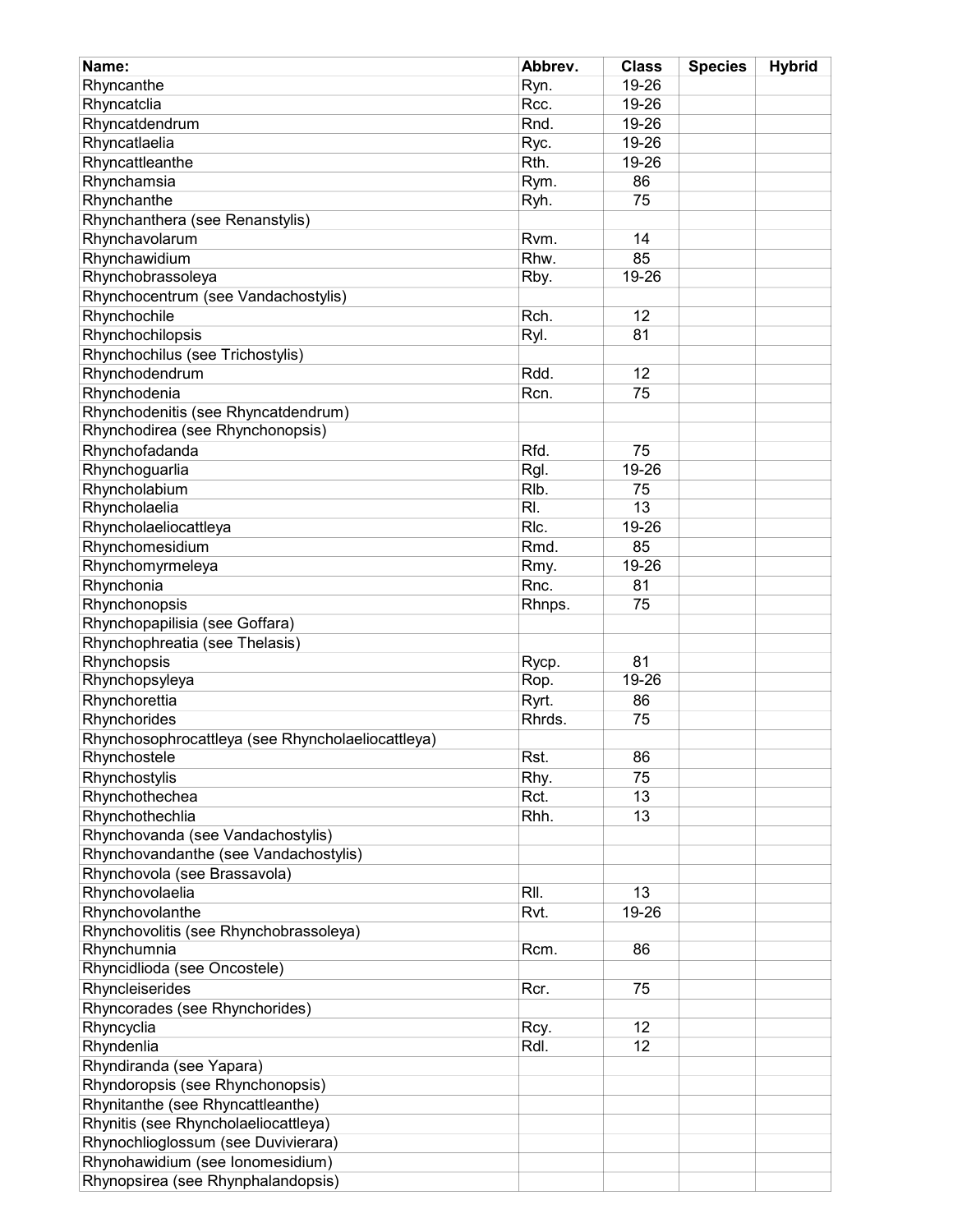| Name:                                | Abbrev. | <b>Class</b> | <b>Species</b> | <b>Hybrid</b> |
|--------------------------------------|---------|--------------|----------------|---------------|
| Rhynphalandopsis                     | Rpp.    | 75           |                |               |
| Rhyntheconitis (see Prosrhyncholeya) |         |              |                |               |
| Rhyntionanthos (see Bulbophyllum)    |         |              |                |               |
| Rhyntonleya                          | Rly.    | 14           |                |               |
| Rhyntonossum (see Massangeara)       |         |              |                |               |
| Rhynvandopsis                        | Ryps.   | 75           |                |               |
| Rhytionanthos (see Bublophyllum)     |         |              |                |               |
| Rhytiopetalum (see Bulbophyllum)     |         |              |                |               |
| Rhytoniglossum                       | Rtg.    | 81           |                |               |
| Rhytoniglossum (see Graireara)       |         |              |                |               |
| Richardara                           | Ric.    | 79           |                |               |
| Richardmizutaara (see Phalvanvanda)  |         |              |                |               |
| Richardsonara (see Aspasium)         |         |              |                |               |
| Ridleyara                            | Ridl.   | 78           |                |               |
| Ritaia (see Ceratostylis)            |         |              |                |               |
| Rittershausenara (see Brianara)      |         |              |                |               |
| Robertrolfeara                       | Rtf.    | 19-26        |                |               |
| Robertsara                           | Rbt.    | 19-26        |                |               |
|                                      |         |              |                |               |
| Robicentrum (see Vanquetia)          |         |              |                |               |
| Robifinetia (see Vanquetia)          |         |              |                |               |
| Robinara (see Nobleara)              |         |              |                |               |
| Robinstevensara                      | Rsv.    | 106          |                |               |
| Robiquetia                           | Rbq.    |              | 77             | 78            |
| Robostylis                           | Rbst.   | 75           |                |               |
| Roccaforteara (see Shiveara)         |         |              |                |               |
| Rodrassia                            | Rdssa.  | 79           |                |               |
| Rodrenia (see Rodridenia)            |         |              |                |               |
| Rodrettia                            | Rdtta.  | 86           |                |               |
| Rodrettiopsis                        | Rdtps.  | 86           |                |               |
| Rodrichilus                          | Rdchs.  | 86           |                |               |
| Rodricidium (see Campbellara)        |         |              |                |               |
| Rodridenia                           | Rden.   | 86           |                |               |
| Rodriglossum (see Campbellara)       |         |              |                |               |
| Rodrigoa (see Masdevallia)           |         |              |                |               |
| Rodriguezia                          | Rdza.   | 86           |                |               |
| Rodrigueziella (see Gomesa)          |         |              |                |               |
| Rodrigueziopsis (see Gomesa)         |         |              |                |               |
| Rodrimesastele                       | Rms.    | 86           |                |               |
| Rodriopsis                           | Rodps.  | 86           |                |               |
| Rodritonia                           | Rdtna.  | 81           |                |               |
| Rodroncidilum                        | Rdc.    | 85           |                |               |
| Rodrostele                           | Rdr.    | 86           |                |               |
| Rodrostelettia                       | Rol.    | 86           |                |               |
| Rodrostelidium                       | Rdo.    | 85           |                |               |
| Rodrumnia                            | Rrm.    | 86           |                |               |
| Roeblingara                          | Rob.    | 19-26        |                |               |
| Roellkeara                           | Rlk.    | 106          |                |               |
| Roezlara                             | Roz.    | 19-26        |                |               |
| Rogersonara (see Meloara)            |         |              |                |               |
| Rohrlara (see Brapasia)              |         |              |                |               |
| Rolfeara (see Brassocattleya)        |         |              |                |               |
| Rolfwilhelmara                       | Rwm.    | 19-26        |                |               |
| Rollissonara (see Pabstara)          |         |              |                |               |
| Rongwuara                            | Rgw.    | 75           |                |               |
| Ronmaunderara                        | Ron.    | 79           |                |               |
| Ronnyara (see Perreirarra)           |         |              |                |               |
| Rosakirschara (see Renantanda)       |         |              |                |               |
| Roseara (see Renanthopsis)           |         |              |                |               |
|                                      |         |              |                |               |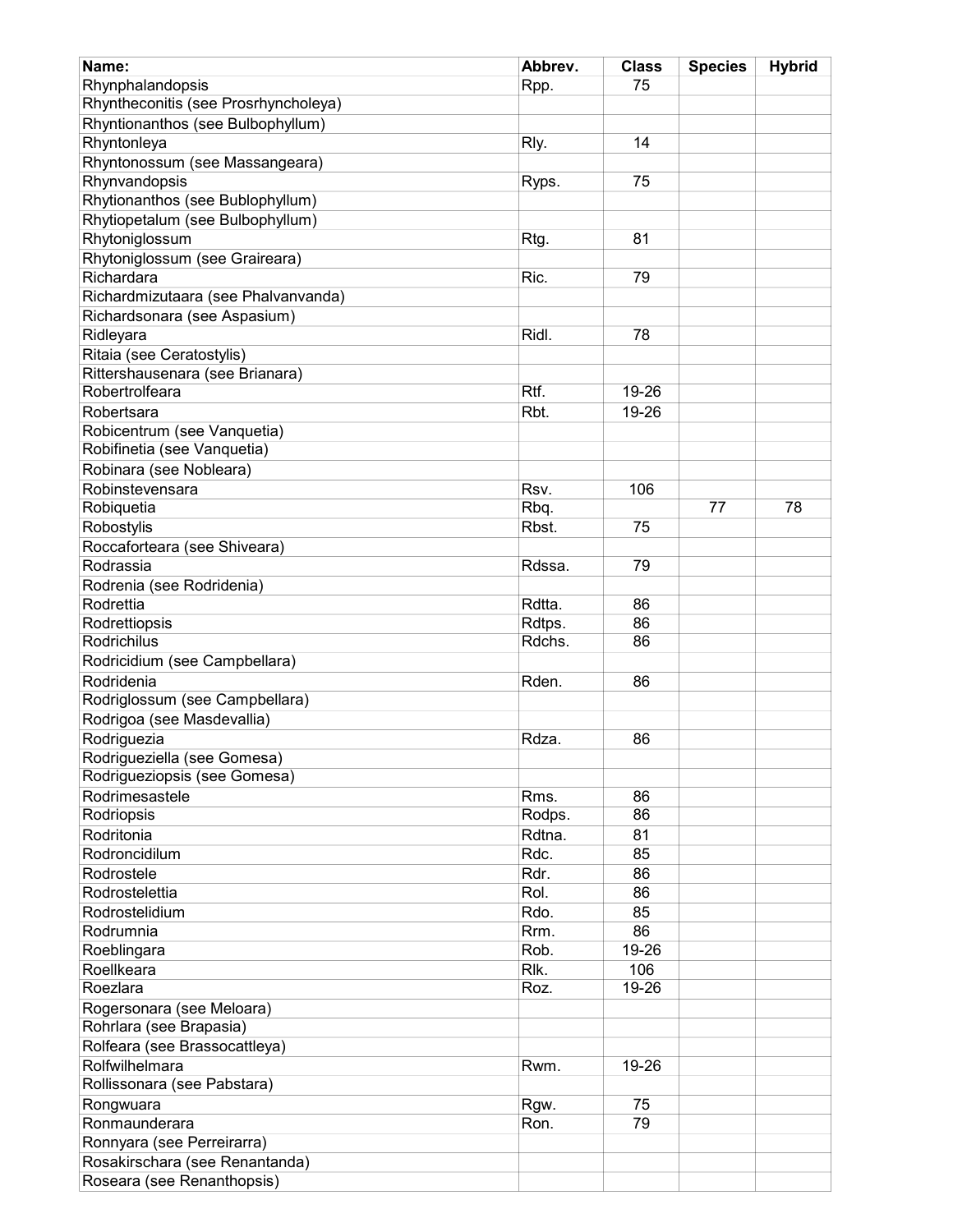| Name:                              | Abbrev. | <b>Class</b> | <b>Species</b> | <b>Hybrid</b> |
|------------------------------------|---------|--------------|----------------|---------------|
| Rosscyrtodium                      | Rsy.    | 85           |                |               |
| Rossicentrum                       | Rsct.   | 86           |                |               |
| Rossimilmiltonia                   | Rsm.    | 81           |                |               |
| Rossiochopsis                      | Rscp.   | 86           |                |               |
| Rossioglossum (see Cuitlauzina)    |         |              |                |               |
| Rossiostele                        | Rss.    | 86           |                |               |
| Rossitolidium                      | Rsot.   | 85           |                |               |
| Rossitonia                         | Rot.    | 81           |                |               |
| Rossitoniopsis                     | Rsp.    | 81           |                |               |
| Rossmesa                           | Rsa.    | 78           |                |               |
| Rossotoglossum (see Oncidoglossum) |         |              |                |               |
| Rosstuckerara                      | Rsk.    | 106          |                |               |
| Rothara (see Adamara)              |         |              |                |               |
| Rothschildara (see Myrmecatavola)  |         |              |                |               |
| Rothwellara                        | Rwl.    | 19-26        |                |               |
| Rotoara (see Rotorara)             |         |              |                |               |
| Rotorara                           | Rtra.   | 106          |                |               |
| Rubellia (see Pleurothallis)       |         |              |                |               |
|                                    |         |              |                |               |
| Rubenara                           | Rbn.    | 19-26        |                |               |
| Rudolfiella                        | Rud.    | 104          |                |               |
| Ruizara (see Forsterara)           |         |              |                |               |
| Rumrillara (see Vandachostylis)    |         |              |                |               |
| Rundleara                          | Run.    | 75           |                |               |
| Ruppara (see Oncidesa)             |         |              |                |               |
| Rusbyella (see Cyrtochilum)        |         |              |                |               |
| Russellara                         | Rsl.    | 78           |                |               |
| Rydbergara                         | Ryg.    | 86           |                |               |
| Saccanthera (see Renanstylis)      |         |              |                |               |
| Saccolabiopsis                     | Slps.   |              | 77             | 78            |
| Saccolabium                        | Saccm.  |              | 77             | 78            |
| Saccovanda (see Vandachostylis)    |         |              |                |               |
| Sacoila                            | Soi.    |              | 109            | 110           |
| Sacolia (see Sacoila)              |         |              |                |               |
| Sagarikara                         | Sgka.   | 75           |                |               |
| Sakabaara                          | Skba.   | 14           |                |               |
| Sallyyeeara (see Gladysyeeara      |         |              |                |               |
| Salpistele (see Stelis)            |         |              |                |               |
| Samarorchis (see Robiquetia)       |         |              |                |               |
| Sander (see Sanda)                 |         |              |                |               |
| Sanderara (see Brassidium)         |         |              |                |               |
| Sanderella                         | San.    | 86           |                |               |
| Sanjumeara (see Perreiraara)       |         |              |                |               |
| Saplalaara (see Vicentelara)       |         |              |                |               |
| Sappanara                          | Sapp.   | 76           |                |               |
| Sarcalaenopsis                     | Sar.    | 78           |                |               |
| Sarcandides                        | Sdd.    | 76           |                |               |
| Sarcanthopsis                      | Sarc.   |              | 77             | 78            |
|                                    |         |              |                |               |
| Sarcanthus (see Acampe)            |         |              |                |               |
| Sarcocadetia (see Cadetia)         |         |              |                |               |
| Sarcocentrum (see Sarcovanda)      |         |              |                |               |
| Sarcochilanthe                     | Slh.    | 78           |                |               |
| Sarcochilus                        | Sarco.  |              | 77             | 78            |
| Sarcodirea (see Sarconopsis)       |         |              |                |               |
| Sarcoglossum (see Cirrhaea)        |         |              |                |               |
| Sarcoglottis                       | Srgt.   |              | 109            | 110           |
| Sarcoglyphis                       | Sgps.   |              | 77             | 78            |
| Sarcolexia                         | Slx.    | 110          |                |               |
| Sarcomoanthus                      | Sran.   | 78           |                |               |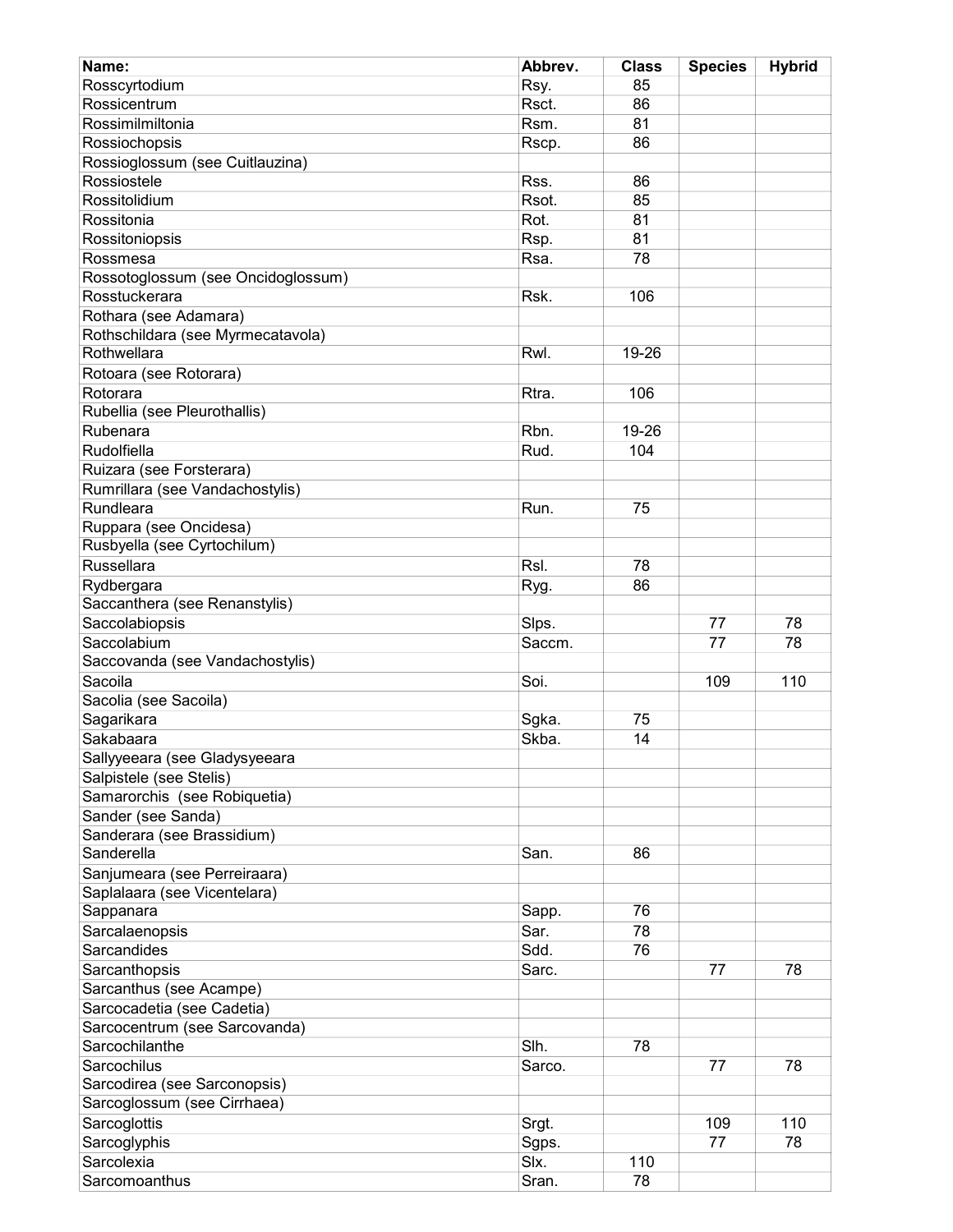| Name:                                                               | Abbrev. | <b>Class</b> | <b>Species</b> | <b>Hybrid</b> |
|---------------------------------------------------------------------|---------|--------------|----------------|---------------|
| Sarconopsis                                                         | Srnps.  | 78           |                |               |
| Sarcopapilionanda                                                   | Sla.    | 78           |                |               |
| Sarcophyton                                                         | Spn.    |              | 77             | 78            |
| Sarcopodium (see Epigeneium)                                        |         |              |                |               |
| Sarcorhiza (see Rhinochilus)                                        |         |              |                |               |
| Sarcorhynchus (see Diaphananthe)                                    |         |              |                |               |
| Sarcoschistotylus                                                   | Schy.   | 78           |                |               |
| Sarcostachys                                                        | Srty.   |              | 109            | 110           |
| Sarcostoma                                                          | Ssa.    |              | 109            | 110           |
| Sarcothera                                                          | Srth.   | 76           |                |               |
| Sarcovanda                                                          | Srv.    | 78           |                |               |
| Saridestylis                                                        | Srdts.  | 75           |                |               |
| Sarpariza (see Plectochilus)                                        |         |              |                |               |
| Sarracenella (see Acianthera)                                       |         |              |                |               |
| Sartylis                                                            | Srts.   | 75           |                |               |
| Sarvandopanthera                                                    | Svp.    | 76           |                |               |
| Sarvandopsis                                                        | Svd.    | 78           |                |               |
| Satorkis (see Dactylorhiza)                                         |         |              |                |               |
| Satyridium (see Satyrium)                                           |         |              |                |               |
| Satyrium                                                            | Satm.   |              | 109            | 110           |
| Sauledaara                                                          | Sdra.   | 79           |                |               |
| Saundersia                                                          | Sau.    |              | 109            | 110           |
| Sauroglossum                                                        | Sgsm.   |              | 109            | 110           |
| Saurorhynchos                                                       | Saur.   | 110          |                |               |
| Savageara                                                           | Svg.    | 85           |                |               |
| Sayeria (see Dendrobium)                                            |         |              |                |               |
| Scaphingoa                                                          | Scg.    | 27           |                |               |
| Scaphosepalum                                                       | Sppm.   | 100          |                |               |
| Scaphyglottis                                                       | Scgl.   |              | 16             | 27            |
| Scelcidumnia                                                        | Sld.    | 85           |                |               |
| Scelochilus (see Comparettia)                                       |         |              |                |               |
| Scelodium                                                           | Scd.    | 85           |                |               |
| Sceloglossum                                                        | Sgl.    | 85           |                |               |
| Scelonia (see Comparumnia)                                          |         |              |                |               |
| Scelorettia (see Comparettia)                                       |         |              |                |               |
| Schafferara                                                         | Schfa.  | 79           |                |               |
| Scheidweilerara (see Dungsara)                                      |         |              |                |               |
| Schenomorphus (see Tropidia)                                        |         |              |                |               |
| Schiedeella                                                         | Sdl.    |              | 109            | 110           |
| Schilligerara                                                       | Siga.   | 81           |                |               |
| Schistotylus                                                        |         |              | 77             | 78            |
|                                                                     | Ssys.   |              |                |               |
| Schlechterara (see Ascocentrum)<br>Schlechterorchis (see Habenaria) |         |              |                |               |
|                                                                     |         |              |                |               |
| Schleropteris (see Cirrhaea)<br>Schlimmia                           |         |              |                |               |
|                                                                     | Schl.   |              | 109            | 110           |
| Schloatara (see Dunstervilleara)                                    |         |              |                |               |
| Schloglossum (see Scelodium)                                        |         |              |                |               |
| Schluckebieria (see Cattleyella)                                    |         |              |                |               |
| Schoenorchis                                                        | Sns.    |              | 77             | 78            |
| Schombophila (see Myrmecolaelia)                                    |         |              |                |               |
| Schomburgkia see Laelia)                                            |         |              |                |               |
| Schomburgkia-Cattleya (see Schombocattleya)                         |         |              |                |               |
| Schomcatanthe                                                       | Scn.    | 19-26        |                |               |
| Schomcattleya (see Schombocattleya)                                 |         |              |                |               |
| Schomcaulaelia                                                      | SII.    | 15, 19-26    |                |               |
| Schomcaulattleya                                                    | Scty.   | 19-26        |                |               |
| Schomechea (see Proslia)                                            |         |              |                |               |
| Schomkeria                                                          | Skr.    | 15           |                |               |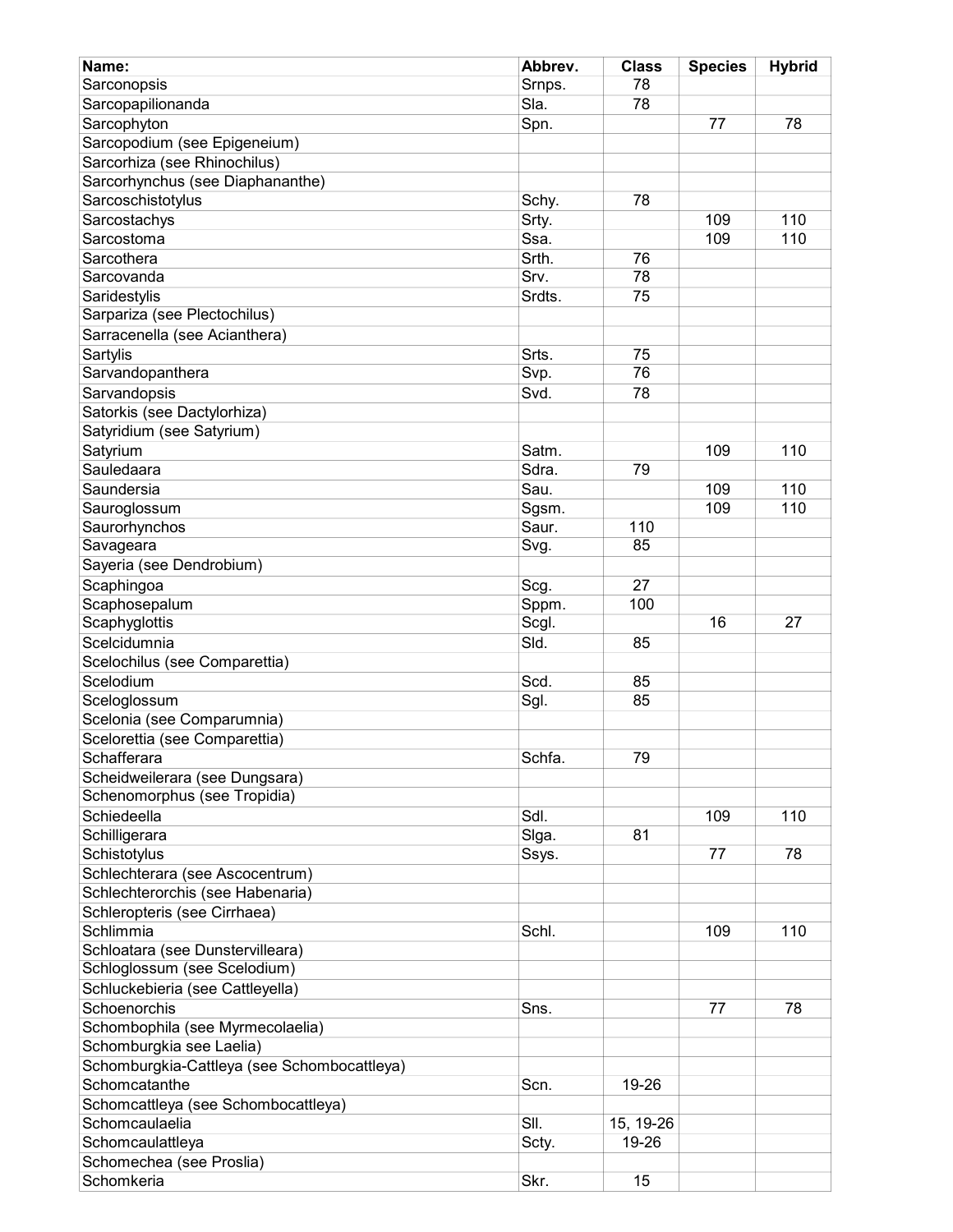| Name:                                    | Abbrev. | <b>Class</b> | <b>Species</b> | <b>Hybrid</b> |
|------------------------------------------|---------|--------------|----------------|---------------|
| Schomkeria (see Laeliokeria Laeliokeria) |         |              |                |               |
| Schomleycyclia (see Catcylaelia)         |         |              |                |               |
|                                          |         |              |                |               |
| Schomocattleya (see Schombocattleya)     |         |              |                |               |
| Schomrhyncattleya                        | Smr.    | 19-26        |                |               |
| Schunkeara                               | Shk.    | 81           |                |               |
| Schunkeara (see Forsterara)              |         |              |                |               |
| Schwartzkopffia (see Brachycorythis)     |         |              |                |               |
| Schweinfurthara                          | Swf.    | 79           |                |               |
| Sciedeella (see Schiedeella)             |         |              |                |               |
| Scolnikara                               | Snk.    | 79           |                |               |
| Scottara                                 | Sctt.   | 76           |                |               |
| Scullyara (see Epilaeliocattleya)        |         |              |                |               |
| Scuticaria                               | Sca.    |              | 109            | 110           |
| Seahexa                                  | Sxa.    | 27           |                |               |
| Sealara                                  | Se.     | 78           |                |               |
| Sedenara (see Brascidostele)             |         |              |                |               |
| Sedenfadenia (see Seidenfadenia)         |         |              |                |               |
| Sedirea (see Phalaenopsis)               |         |              |                |               |
| Sedirisia (see Luinopsis)                |         |              |                |               |
|                                          |         |              |                |               |
| Sediritinopsis (see Phalaenopsis)        |         |              |                |               |
| Sediropsis (see Phalaenopsis)            |         |              |                |               |
| Seegerara (see Proscatarthron)           |         |              |                |               |
| Segerara (see Withnerara)                |         |              |                |               |
| Seibertara                               | Srr.    | 86           |                |               |
| Seidenanda                               | Snn.    | 78           |                |               |
| Seidenanthe                              | Snt.    | 78           |                |               |
| Seidenfadenara                           | Sef.    | 81           |                |               |
| Seidenfadenia                            | Sei.    |              | 77             | 78            |
| Seidenides                               | Sdn.    | 76           |                |               |
| Seidenluisia                             | Slu.    | 78           |                |               |
| Seidenluistylis                          | Slty.   | 75           |                |               |
| Selenipedium                             | Sel.    | 47           |                |               |
| Selenocypripedium                        |         | 47           |                |               |
|                                          | Scp.    |              |                |               |
| Senghasara (see Brassidomesa)            |         |              |                |               |
| Sepalosaccus (see Maxillaria)            |         |              |                |               |
| Sepalosiphon (see Glomera)               |         |              |                |               |
| Seraphrys                                | Sry.    | 110          |                |               |
| Seraphyta (see Epidendrum)               |         |              |                |               |
| Serapias                                 | Srps.   |              | 109            | 110           |
| Serapiastrum (see Serapias)              |         |              |                |               |
| Serapicamptis                            | Ser.    | 110          |                |               |
| Serapirhiza                              | Sz.     | 110          |                |               |
| Sergioara                                | Sgr.    | 19-26        |                |               |
| Serpenticaulis (see Bulbophyllum)        |         |              |                |               |
| Severinara (see Calaeonitis)             |         |              |                |               |
| Sevillaara                               | Svl.    | 12           |                |               |
| Sheehanara (see Renaglottis)             |         |              |                |               |
| Sherriffara                              | Srf.    | 79           |                |               |
|                                          |         |              |                |               |
| Shigeuraara (see Renantanda)             |         |              |                |               |
| Shipmanara                               | Shipm.  | 14           |                |               |
| Shiveara (see Brapacidium)               |         |              |                |               |
| Sidranara (see Moirara)                  |         |              |                |               |
| Siebertara                               | Sbt.    | 19-26        |                |               |
| Siederella (see Cyrtochilum)             |         |              |                |               |
| Siegeristara (see Bulbophyllum)          |         |              |                |               |
| Sievekingia                              | Sie.    |              | 109            | 110           |
| Sigmacidium (see Oncidium)               |         |              |                |               |
| Sigmatogyne (see Panisea)                |         |              |                |               |
|                                          |         |              |                |               |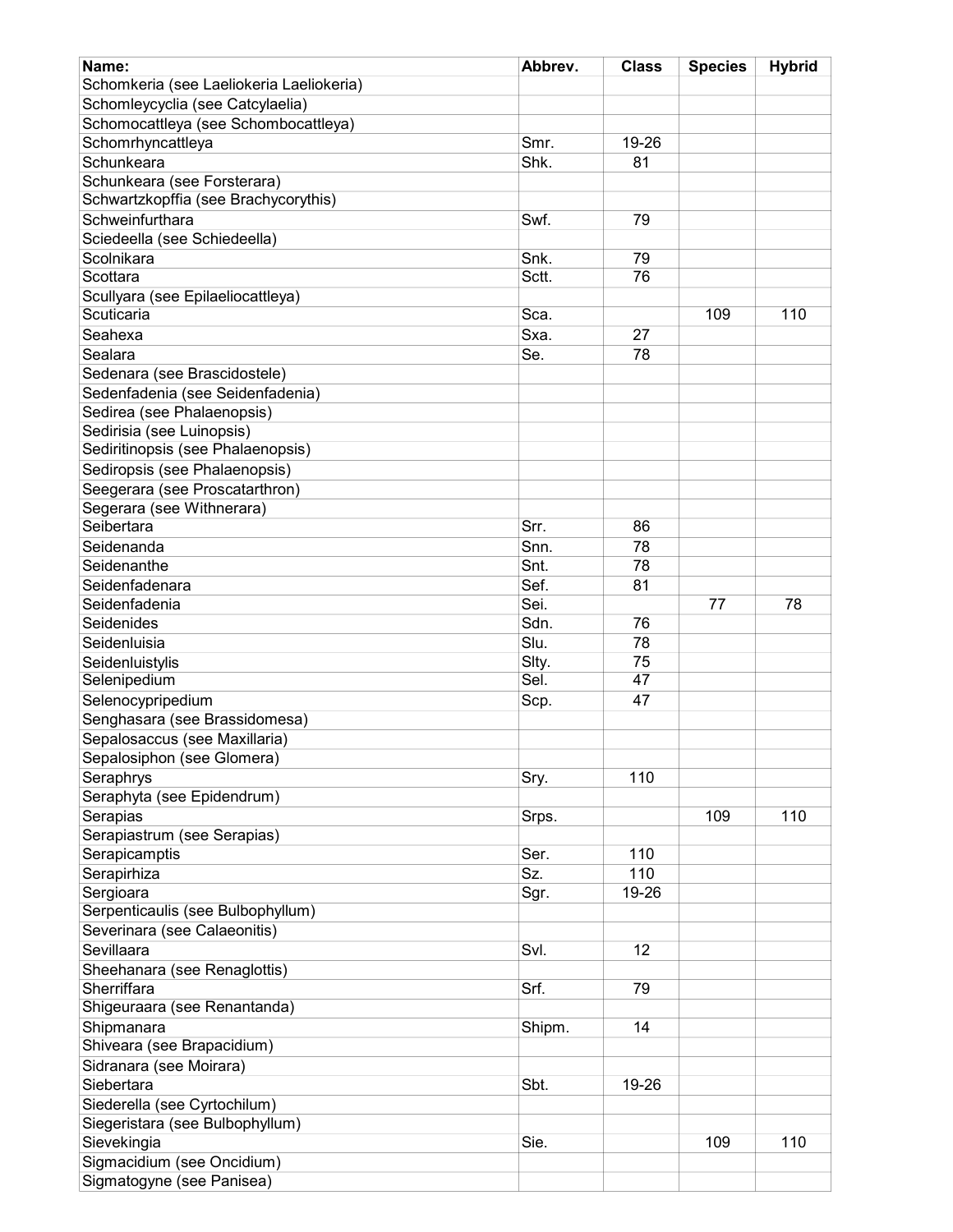| Name:                                     | Abbrev. | <b>Class</b> | <b>Species</b> | <b>Hybrid</b> |
|-------------------------------------------|---------|--------------|----------------|---------------|
|                                           |         |              |                |               |
| Sigmatostalix (see Oncidium)              |         |              |                |               |
| Sigmettia (see Baumannara)                |         |              |                |               |
| Silpaprasertara (see Sarcandides)         |         |              |                |               |
| Simpliglottis (see Chiloglottis)          |         |              |                |               |
| Sinorchis (see Aphyllorchis)              |         |              |                |               |
| Sirjeremiahara                            | Sjm.    | 81           |                |               |
| Sladeara (see Sarconopsis)                |         |              |                |               |
| Smithanthe (see Habenaria)                |         |              |                |               |
| Smithara (see Holcenda)                   |         |              |                |               |
| Smithara (see Nakamotoara)                |         |              |                |               |
| Smithsonia                                | Ssna.   |              | 77             | 78            |
| Smitinandia                               | Stda.   |              | 77             | 78            |
| Sobennigraecum                            | Sbgcm.  |              | 77             | 78            |
| Sobennikoffia                             | Sbk.    |              | 77             | 78            |
| Sobralia                                  | Sob.    |              | 109            | 110           |
| Sobratilla                                | Sbl.    | 110          |                |               |
| Sobrinoara (see Volkertara)               |         |              |                |               |
| Solanderara (see Brassoncidopsis)         |         |              |                |               |
|                                           |         |              |                |               |
| Solenidiopsis (see Oncidium)              |         |              |                |               |
| Solenidium                                | Snm.    | 86           |                |               |
| Sopharthron (see Caulocattleya)           |         |              |                |               |
| Sophcychea (see Procycleya)               |         |              |                |               |
| Sophleyclia (see Catyclia)                |         |              |                |               |
| Sophranthe (see Cattlianthe)              |         |              |                |               |
| Sophrattlia (see Cattleya)                |         |              |                |               |
| Sophrobardendrum (see Barkleyadendrum)    |         |              |                |               |
| Sophrobroanthe (see Claudehamiltonara)    |         |              |                |               |
| Sophrobroughtonia (see Cattleytonia)      |         |              |                |               |
| Sophrocatarthron (see Caulocattleya)      |         |              |                |               |
| Sophrocatcattleya (see Cattleya)          |         |              |                |               |
| Sophrocatlaelia (see Laeliocattleya)      |         |              |                |               |
| Sophrocattlaelia (see Laeliocattleya)     |         |              |                |               |
| Sophrocattleya (see Cattleya)             |         |              |                |               |
| Sophrocyclia (see Catyclia)               |         |              |                |               |
| Sophrogoa (see Domingleya)                |         |              |                |               |
|                                           |         |              |                |               |
| Sophrolaelia (see Laeliocattleya)         |         |              |                |               |
| Sophrolaeliocattleya (see Laeliocattleya) |         |              |                |               |
| Sophrolaeliocyclia (see Catcylaelia)      |         |              |                |               |
| Sophrolaeliophila (see Myrmecatlaelia)    |         |              |                |               |
| Sophronia (see Cattleya)                  |         |              |                |               |
| Sophronitella (see Isabelia)              |         |              |                |               |
| Sophronitis (see Cattleya)                |         |              |                |               |
| Sophrophila (see Myrmecocattleya)         |         |              |                |               |
| Sophroprosleya (see Cattleychea)          |         |              |                |               |
| Sophrotes (see Cattotes)                  |         |              |                |               |
| Sophrotheanthe (see Proguarleya)          |         |              |                |               |
| Sophrothechea (see Cattleychea)           |         |              |                |               |
| Sophrovola (see Brassocattleya)           |         |              |                |               |
| Soterosanthus                             | Sts.    |              | 109            | 110           |
| Spathiger (see Epidendrum)                |         |              |                |               |
| Spathoglottis                             | Spa.    |              | 77             | 78            |
| Spathophaius                              | Spp.    | 110          |                |               |
|                                           |         | 99           |                |               |
| Specklinia                                | Spe.    |              |                |               |
| Spectaculum (see Masdevallia)             |         |              |                |               |
| Speculantha (see Pterostylis)             |         |              |                |               |
| Sphyrarhynchus                            | Sph.    |              | 109            | 110           |
| Sphyrastylis (see Ornithocephalus)        |         |              |                |               |
| Spiessara                                 | Sps.    | 76           |                |               |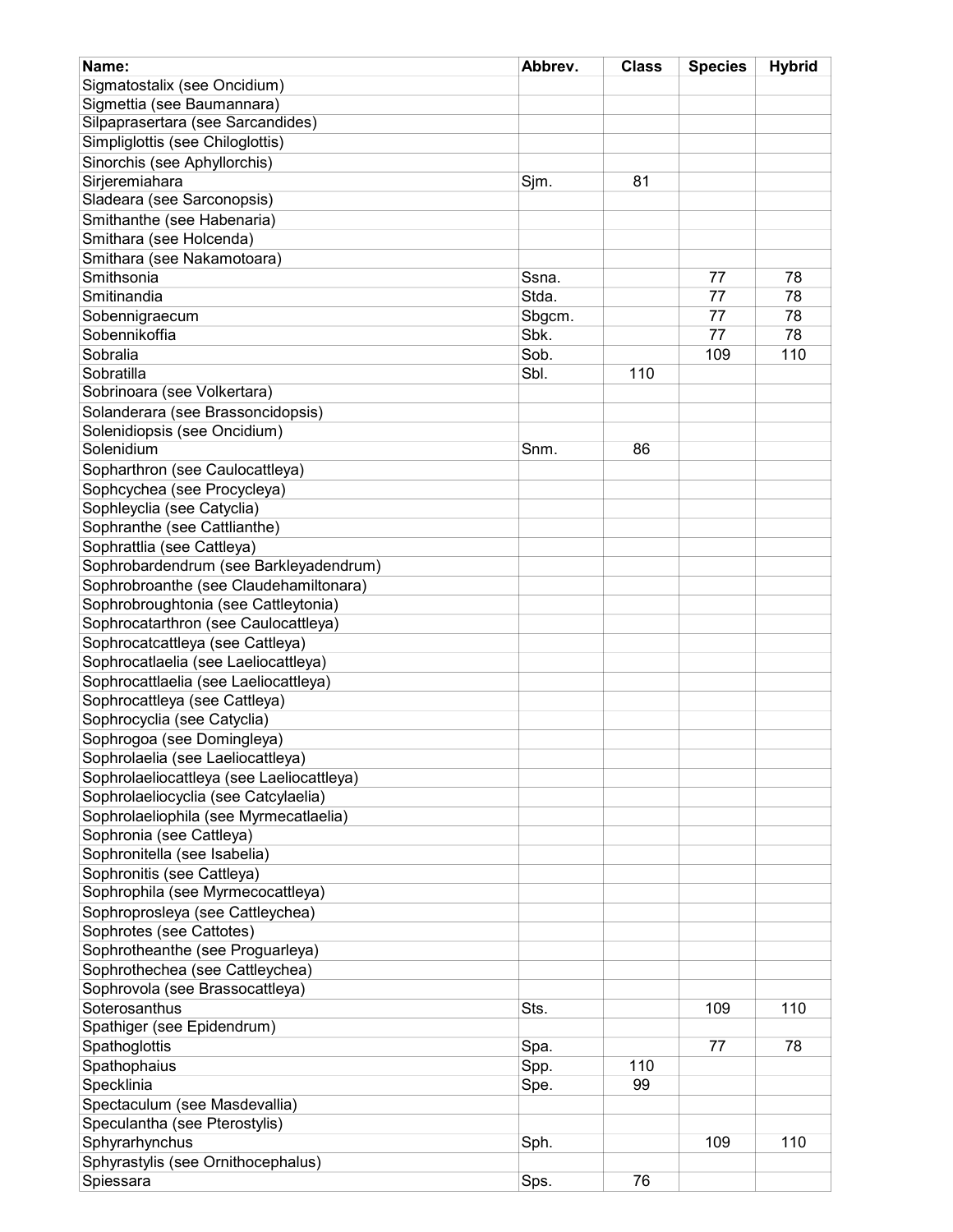| Name:                                                            | Abbrev.       | <b>Class</b> | <b>Species</b> | <b>Hybrid</b> |
|------------------------------------------------------------------|---------------|--------------|----------------|---------------|
| Spilorhiza                                                       | Spil.         | 110          |                |               |
| Spilotantha (see Masdevallia)                                    |               |              |                |               |
| Spiranthes                                                       | Spir.         |              | 109            | 110           |
| Spruceara (see Lawlessara)                                       |               |              |                |               |
| Srisukara (see Cleisostylanda)                                   |               |              |                |               |
| Staalara (see Laeliocattkeria)                                   |               |              |                |               |
| Stacyara (see Epicattleya)                                       |               |              |                |               |
| Staffordara                                                      | Std.          | 106          |                |               |
| Stamariaara (see Moirara)                                        |               |              |                |               |
| Stamnorchis (see Pterostylis)                                    |               |              |                |               |
| Stanbreea                                                        | Stb.          | 110          |                |               |
| Stanfieldara (see Epilaeliocattleya)                             |               |              |                |               |
| Stangora                                                         | Stga.         | 110          |                |               |
| Stanhocycnis                                                     | Stncn.        | 110          |                |               |
| Stanhopea                                                        | Stan.         |              | 109            | 110           |
| Stanhopeastrum (see Stanhopea)                                   |               |              |                |               |
| Statterara (see Warasara)                                        |               |              |                |               |
| Staurachnanthera (see Irvingara)                                 |               |              |                |               |
|                                                                  |               |              |                |               |
| Staurachnis (see Arachnoglottis)                                 |               |              |                |               |
| Stauranda (see Trichovanda)                                      |               |              |                |               |
| Staurandopsis (see Trichopsis)                                   |               |              |                |               |
| Staurochilus                                                     | Src.          |              | 77             | 78            |
| Staurochoglottis (see Trichoglottis)                             |               |              |                |               |
| Stauropsis (see Trichoglottis)                                   |               |              |                |               |
| Staurovanda (see Trichovanda)                                    |               |              |                |               |
| Stearnara (see Paravandanthera)                                  |               |              |                |               |
| Stelbophyllum (see Dendrobium)                                   |               |              |                |               |
| <b>Stelis</b>                                                    | Ste.          | 100          |                |               |
| Stellamizutaara                                                  | Stlma.        | 14           |                |               |
| Stellilabium (see Telipogon)                                     |               |              |                |               |
| Stellipogon                                                      | Stp.          | 110          |                |               |
| Stenia                                                           | Stenia        | 106          |                |               |
| Steniella                                                        | Stla.<br>Szl. | 106          |                |               |
| Stenizella<br>Stenobolusia                                       | Snb.          | 106<br>110   |                |               |
|                                                                  |               |              |                |               |
| Stenocoryne<br>Stenodenella                                      | Scye.         | 106<br>110   |                |               |
|                                                                  | Sno.          |              |                |               |
| Stenoglossa (See Pterorhynchos)<br>Stenoglossum (see Epidendrum) |               |              |                |               |
| Stenoglottis                                                     | Sngl.         |              | 109            | 110           |
| Stenolexia                                                       | Snx.          | 110          |                |               |
| Stenopetella                                                     | Snp.          | 106          |                |               |
| Stenoplectris                                                    | Sntp.         | 110          |                |               |
| Stenopogon                                                       | Spg.          | 110          |                |               |
| Stenorrhynchos                                                   | Strs.         |              | 77             | 78            |
| Stenosarcos                                                      | Stsc.         | 110          |                |               |
| Stenotyla                                                        | STY.          | 106          |                |               |
| Stentleya                                                        | Sny.          | 106          |                |               |
| Stephenara                                                       | Stph.         | 106          |                |               |
|                                                                  | Stmk.         | 106          |                |               |
| Stephenmonkhouseara<br>Stereochilus                              | Ster.         |              | 77             | 78            |
| Stereostylis                                                     | Sos.          | 75           |                |               |
| Steumpfleara                                                     | Spf.          | 79           |                |               |
| Stewartara (see Sanderara)                                       |               |              |                |               |
| <b>Stichorkis</b>                                                | Sck.          |              | 109            | 110           |
| Stilbophyllum (see Dendrobium)                                   |               |              |                |               |
| Stilofolium (see Trichocentrum)                                  |               |              |                |               |
| Stolzia                                                          | Stol.         |              | 109            | 110           |
|                                                                  |               |              |                |               |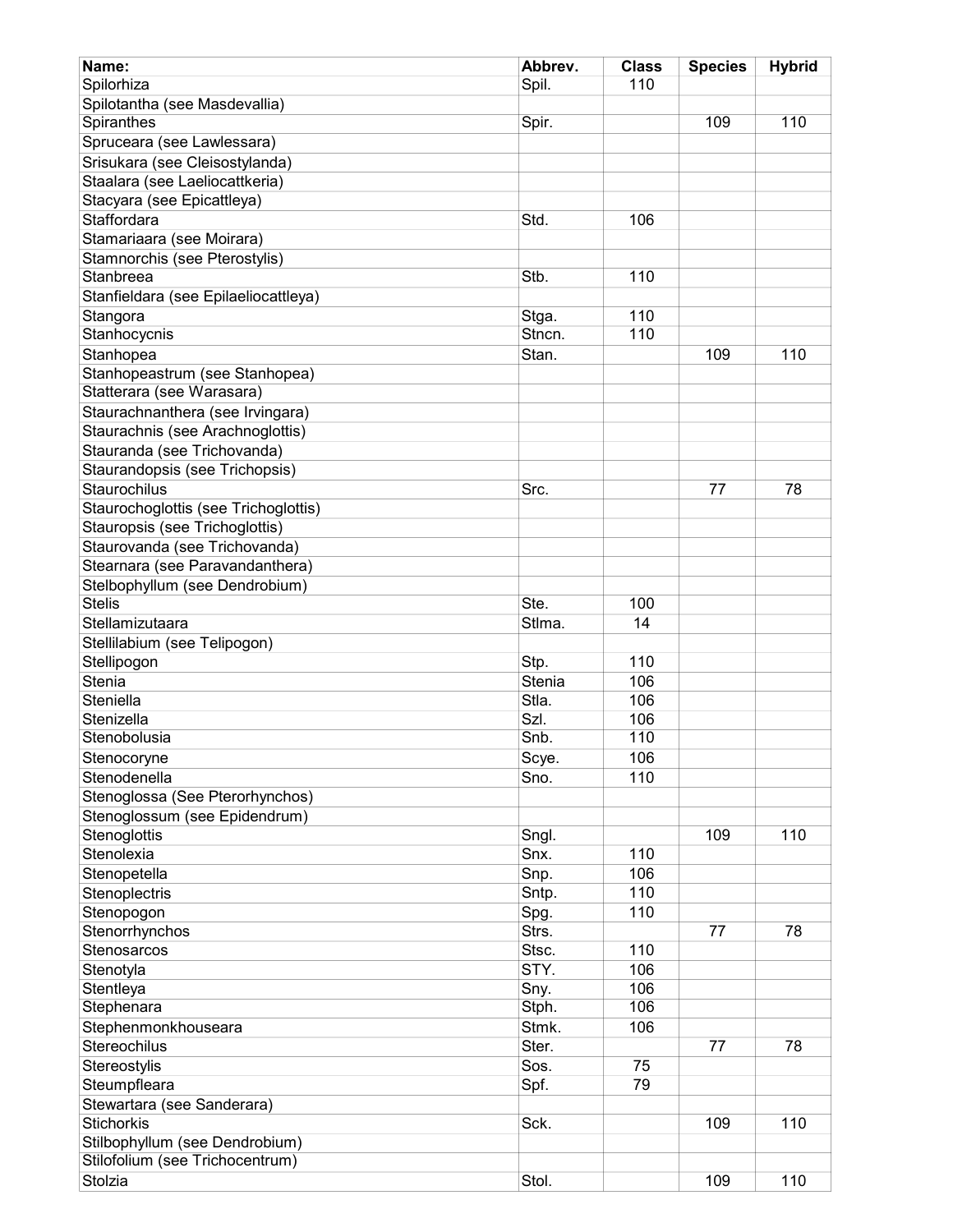| Name:                              | Abbrev. | <b>Class</b> | <b>Species</b> | <b>Hybrid</b> |
|------------------------------------|---------|--------------|----------------|---------------|
| Stonia (see Cattleytonia)          |         |              |                |               |
| Stormara                           | Strm.   | 19-26        |                |               |
| Streptoura (see Masdevallia)       |         |              |                |               |
| Stricklandara                      | Str.    | 19-26        |                |               |
| Stylisanthe (see Vandachostylis)   |         |              |                |               |
| Suara                              | Saa.    | 19-26        |                |               |
| Sudalycenaria                      | Syc.    | 104          |                |               |
| Sudamerlycaste                     | Sud.    | 104          |                |               |
|                                    |         |              |                |               |
| Sudamuloa                          | Sul.    | 104          |                |               |
| Summerangis                        | Smg.    | 63           |                |               |
| Summerhayesia                      | Sum.    |              | 77             | 78            |
| Sunipia (see Bulbophyllum)         |         |              |                |               |
| Susanperreiraara                   | Sprra.  | 14           |                |               |
| Sutingara (see Donsutingara)       |         |              |                |               |
| Suttonara (see Guaricatophila)     |         |              |                |               |
| Swanara (see Epilaeliocattleya)    |         |              |                |               |
| Sweetara                           | Sw.     | 75           |                |               |
| Symmonsara (see Adamara)           |         |              |                |               |
| Symphodontioda (see Odontioda)     |         |              |                |               |
| Symphodontoglossum (see Odontioda) |         |              |                |               |
| Symphodontonia (see Vuylstekeara)  |         |              |                |               |
| Symphyglossonia (see Miltonioda)   |         |              |                |               |
| Symphyglossum (see Oncidium)       |         |              |                |               |
| Symphyosepalum (see Neottianthe)   |         |              |                |               |
| Synassa (see Sauroglossum)         |         |              |                |               |
| Systeloglossum                     | Sys.    | 86           |                |               |
| Taeniochista                       | Tch.    | 78           |                |               |
| Taeniophyllum                      | Tae.    |              | 109            | 110           |
| Tainia                             | Tai.    |              |                |               |
| Tainiopsis (see Tainia)            |         |              |                |               |
| Takakiara                          | Tak.    | 104          |                |               |
| Takulumena (see Epidendrum)        |         |              |                |               |
| Tanakara (see Vanvanda)            |         |              |                |               |
|                                    |         |              |                |               |
| Tanara (see Waironara)             |         |              |                |               |
| Tansirara                          | Tsr.    | 76           |                |               |
| Tapeinoglossum (see Bulbophyllum)  |         |              |                |               |
| Tapilinopsis                       | Tlp.    | 19-26        |                |               |
| Taprachnis                         | Tpch.   | 78           |                |               |
| Taprachthera                       | Tar.    | 78           |                |               |
| Tapranda                           | Tpd.    | 76           |                |               |
| Tapranthera                        | Tpr.    | 78           |                |               |
| Tapranthopsis                      | Tph.    | 76           |                |               |
| Taprenopsis                        | Tprn.   | 76           |                |               |
| Taprenvandopsis                    | Trvp.   | 76           |                |               |
| Taproanthe                         | Tpn.    | 78           |                |               |
| Taproapilanthera (see Boelanara)   |         |              |                |               |
| Taprobanea                         | Tpb.    | 78           |                |               |
| <b>Taproglottis</b>                | Tpg.    | 78           |                |               |
| Tapronopsis                        | Tpp.    | 78           |                |               |
| Tapropapilanda                     | Tppd.   | 78           |                |               |
| Tapropapilanthera                  | Tprp.   | 78           |                |               |
| Taproparanthera                    | Tplt.   | 76           |                |               |
| Taprophalanda                      | Tpln.   | 76           |                |               |
| Taprotrichothera                   | Tpt.    | 76           |                |               |
| Tapvandachnis                      | Tvd.    | 76           |                |               |
| Tapvandera                         | Tvr.    | 78           |                |               |
| Tateara                            | Tat.    | 19-26        |                |               |
| Taurantha (see Pterostylis)        |         |              |                |               |
|                                    |         |              |                |               |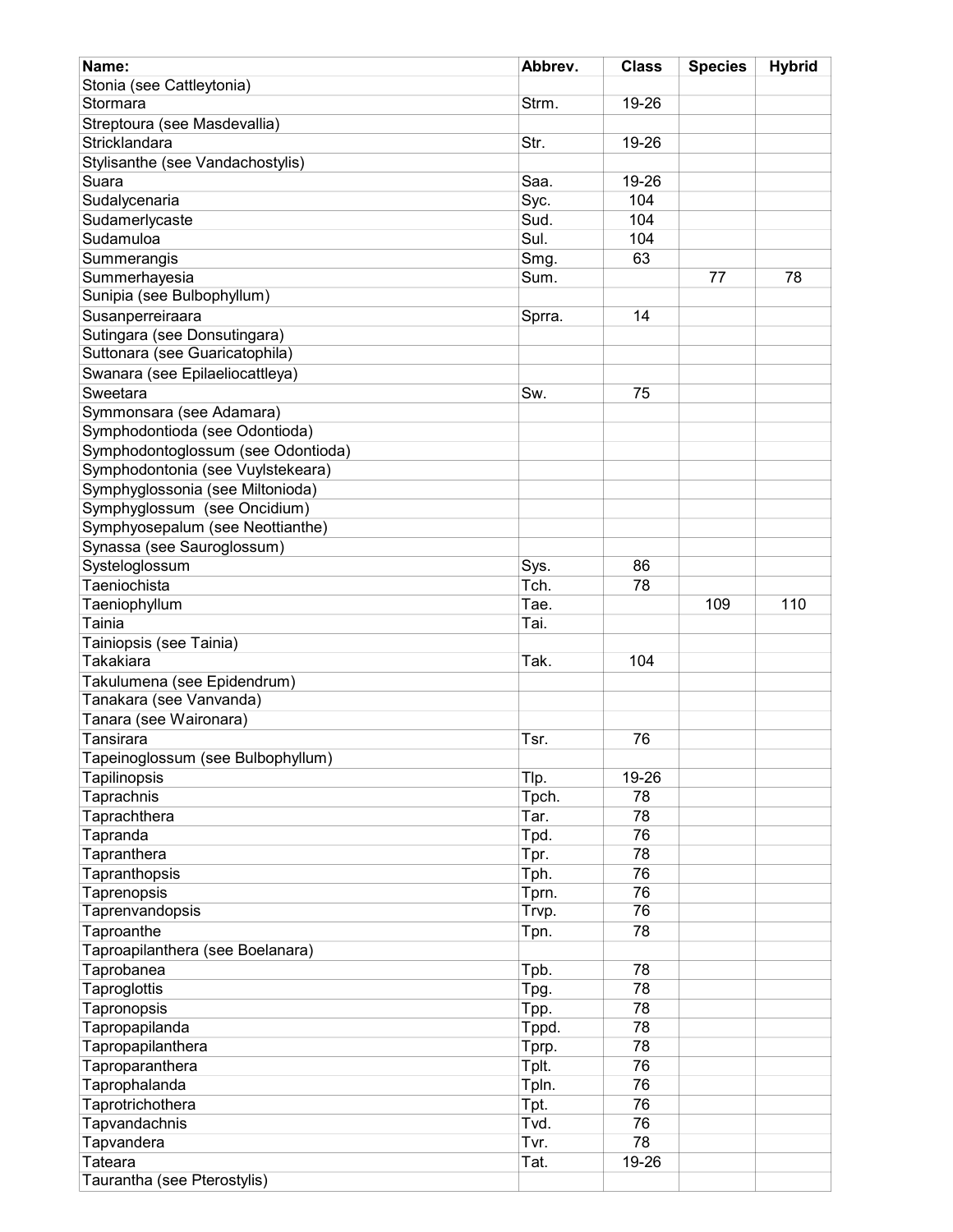| Name:                                       | Abbrev. | <b>Class</b> | <b>Species</b> | <b>Hybrid</b> |
|---------------------------------------------|---------|--------------|----------------|---------------|
| Teagueia                                    | Tea.    | 103          |                |               |
| Telidezia                                   | Tdz.    | 86           |                |               |
| Telipogon                                   | Tp.     |              | 109            | 110           |
| Telisterella                                | TIt.    | 110          |                |               |
| Templeara (see Procycleya)                  |         |              |                |               |
| Tenranara (see Fujiwarara)                  |         |              |                |               |
| Teohara                                     | Thra.   | 76           |                |               |
| Tetrabaculum (see Dendrobium)               |         |              |                |               |
| Tetrabroughtanthe                           | Tbg.    | 19-26        |                |               |
| Tetracattleya                               | Ttct.   | 19-26        |                |               |
| Tetracyclia                                 | Tcy.    | 12           |                |               |
| Tetradiacrium (see Tetrarthron)             |         |              |                |               |
| Tetragamestus (see Scaphyglottis)           |         |              |                |               |
| Tetrakeria                                  | Ttka.   | 27           |                |               |
| Tetraliopsis (see Tetratonia)               |         |              |                |               |
| Tetrallia (see Dendrobium)                  |         |              |                |               |
| Tetramicra                                  | Ttma.   |              | 16             | 27            |
| Tetrarthron                                 | Ttt.    | 27           |                |               |
| Tetrasychilis                               | Tyc.    | 27           |                |               |
| Tetrathechea                                | Thh.    | 12           |                |               |
| Tetratonia                                  | Tttna.  | 14           |                |               |
| <b>Tetronichilis</b>                        | Trn.    | 14           |                |               |
| Teuscheria                                  | Teu.    | 104          |                |               |
| Thaiara (see Rhynchofadanda)                |         |              |                |               |
| Thayerara (see Rhyncatdendrum)              |         |              |                |               |
| Thecopus                                    | The.    | 89           |                |               |
| Thecostele                                  | Tcs.    | 89           |                |               |
| Thecostelopus                               | Ttp.    | 89           |                |               |
| <b>Thelasis</b>                             | TIs.    |              | 109            | 110           |
| Thelybaculum (see Dendrobium)               |         |              |                |               |
| Thelychiton (see Dendrobium)                |         |              |                |               |
| Thelymitra                                  | Thel.   |              | 109            | 110           |
| Thelypilis (see Dondrobium)                 |         |              |                |               |
| Thelyrillia (see Dendrobium)                |         |              |                |               |
| Thesaera (see Aeranganthes)                 |         |              |                |               |
| Thompsonara                                 | Thmpa.  | 89           |                |               |
| Thorntonara (see Vandaenopsis)              |         |              |                |               |
| Thouarsara                                  | Thr.    | 79           |                |               |
| Thrixspermum                                | Tx.     |              | 77             | 78            |
| Thunia                                      | Thu.    |              | 109            | 110           |
| Thunilla                                    | Tnl.    | 110          |                |               |
| Thwaitesara (see Rhyncattleanthe)           |         |              |                |               |
| Tibbsara                                    | Tbs.    | 106          |                |               |
| Tichoglossum (see Cuitlauzina)              |         |              |                |               |
| Tipularia                                   | Tip.    |              | 109            | 110           |
| Toladenia                                   | Tld.    | 86           |                |               |
| Tolassia                                    | Tos.    | 79           |                |               |
|                                             |         | 86           |                |               |
| Tolguezettia                                | Tgz.    |              |                |               |
| Toloncettia (see Scelcidumnia)<br>Toluandra |         | 86           |                |               |
|                                             | Tln.    |              |                |               |
| Tolucentrum                                 | Tun.    | 86           |                |               |
| Toluglossum (see Oncidumnia)                |         |              |                |               |
| Tolumnia                                    | Tolu.   | 84           |                |               |
| Tolumnopsis                                 | Tmp.    | 81           |                |               |
| Tolutonia                                   | Tut.    | 81           |                |               |
| Tomoderara (see Oderara)                    |         |              |                |               |
| Townsonia (see Acianthus)                   |         |              |                |               |
| Trachoma (see Tuberolabium)                 |         |              |                |               |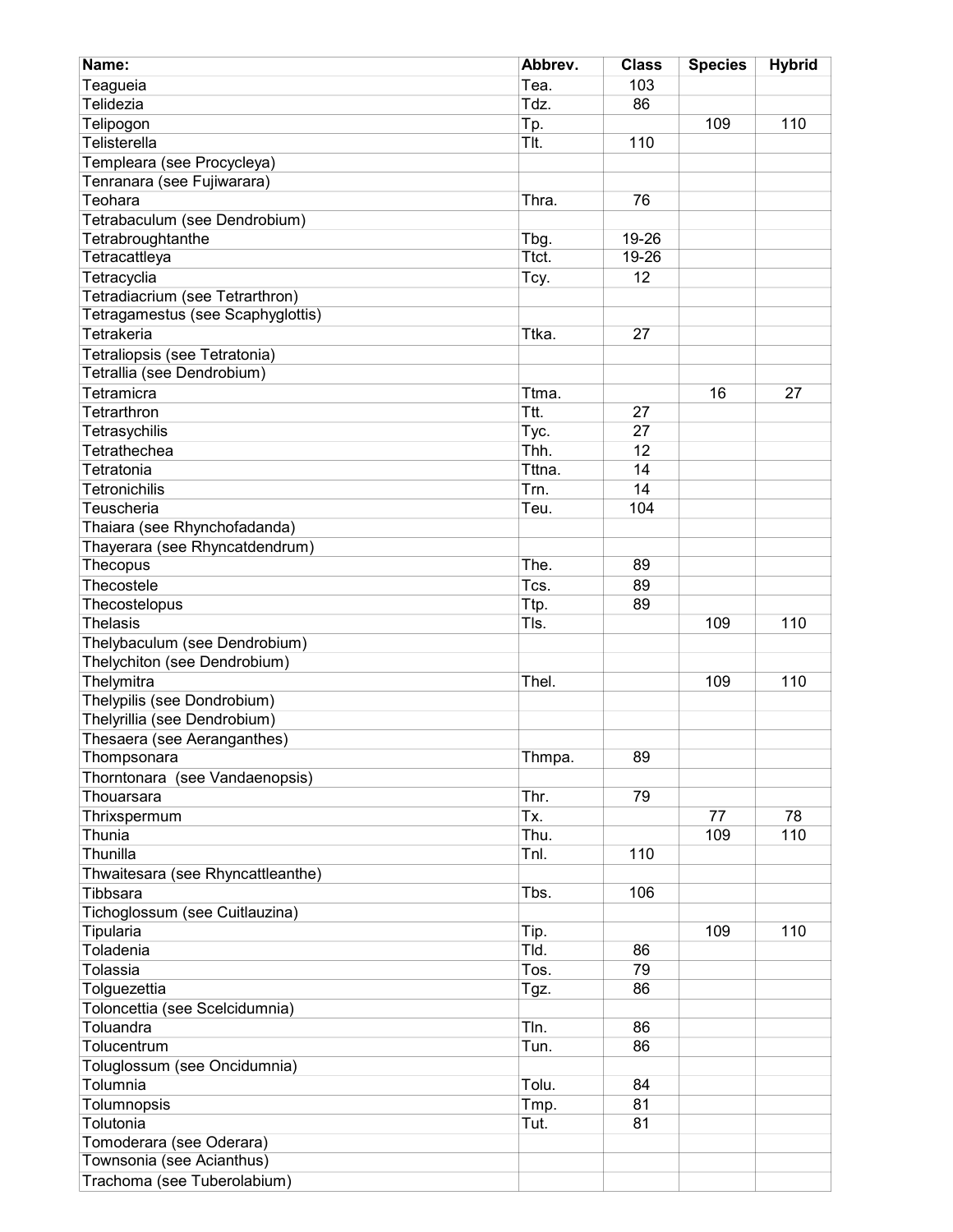| Name:                               | Abbrev. | <b>Class</b> | <b>Species</b> | <b>Hybrid</b> |
|-------------------------------------|---------|--------------|----------------|---------------|
| Trachypetalum (see Habenaria)       |         |              |                |               |
| Trautara (see Luinopsis)            |         |              |                |               |
| Trevorara                           | Trev.   | 78           |                |               |
| Trevoria                            | Tre.    |              | 109            | 110           |
| Treyeranara (see Enanthleya)        |         |              |                |               |
| Triaristella (see Trisetella)       |         |              |                |               |
| Trias (see Bulbophyllum)            |         |              |                |               |
| Triaspetalum (see Bulbophyllum)     |         |              |                |               |
| Triasphyllum (see Bulbophyllum)     |         |              |                |               |
| Trichachnis (see Arachnoglottis)    |         |              |                |               |
| Trichassia                          | Tss.    | 79           |                |               |
| Trichocenilus                       | Tcn.    | 86           |                |               |
| Trichocensiella (see Psychocentrum) |         |              |                |               |
| Trichocentrum                       | Trt.    | 86           |                |               |
| Trichoceros                         | Tc.     |              | 77             | 78            |
| Trichochilus (see Dipodium)         |         |              |                |               |
| Trichocidiphyllum                   | Tpy.    | 84           |                |               |
| Trichocidium (see Odontocentrum)    |         |              |                |               |
| Trichocyrtocidium                   | Tyd.    | 86           |                |               |
|                                     |         |              | 77             | 78            |
| Trichoglottis<br>Trichononcos       | Trgl.   |              |                |               |
|                                     | Tnn.    | 78           |                |               |
| Trichonopsis                        | Trnps.  | 78           |                |               |
| Trichopilia                         | Trpla.  | 86           |                |               |
| Trichopogon                         | Tpgn.   | 78           |                |               |
| Trichopsis                          | Trcps.  | 78           |                |               |
| Trichorella                         | Trla.   | 110          |                |               |
| Trichosalpinx                       | Tsx.    | 100          |                |               |
| Trichosma (see Eria)                |         |              |                |               |
| Trichostele                         | Tht.    | 86           |                |               |
| Trichostylis                        | Trst.   | 75           |                |               |
| Trichotosia                         | Thta.   |              | 109            | 110           |
| Trichovanda                         | Trcv.   | 78           |                |               |
| Trichovanvanda                      | Tvv.    | 78           |                |               |
| Tricyrtochilum                      | Tyt.    | 86           |                |               |
| Tridactyle                          | Tr.     | 106          |                |               |
| Trigolyca                           | Trgca.  | 106          |                |               |
| Trigonidium                         | Trgdm.  |              | 109            | 110           |
| Trigonochilum (see Cyrtochilum)     |         |              |                |               |
| Trilumna (see Trichopilia)          |         |              |                |               |
| Triodoncidium (see Odontocentrum)   |         |              |                |               |
| Triotosiphon (see Masdevallia)      |         |              |                |               |
| Trisetella                          | Tris.   | 102          |                |               |
| Trisuloara                          | Tsla.   | 19-26        |                |               |
|                                     |         |              |                |               |
| Tritelandra (see Epidendrum)        |         |              |                |               |
| <b>Trizeuxis</b>                    | Triz.   | 86           |                |               |
| Trophianthus (see Aspasia)          |         |              |                |               |
| Tropidia                            | Tro.    |              | 109            | 110           |
| Tropilis (see Dendrobium)           |         |              |                |               |
| Trudelia (see Vanda)                |         |              |                |               |
| Trudelianda (see Vanda)             |         |              |                |               |
| Tsaiara                             | Tsa.    | 76           |                |               |
| Tsubotaara                          | Tst.    | 106          |                |               |
| Tubaecum                            | Tbcm.   | 64           |                |               |
| Tubecentron                         | Tct.    | 78           |                |               |
| Tuberella (see Amesilabium)         |         |              |                |               |
| Tuberolabium                        | Tblm.   |              | 77             | 78            |
| Tuberoparaptoceras                  | Tpc.    | 12           |                |               |
| Tubilabium (see Myrmechis)          |         |              |                |               |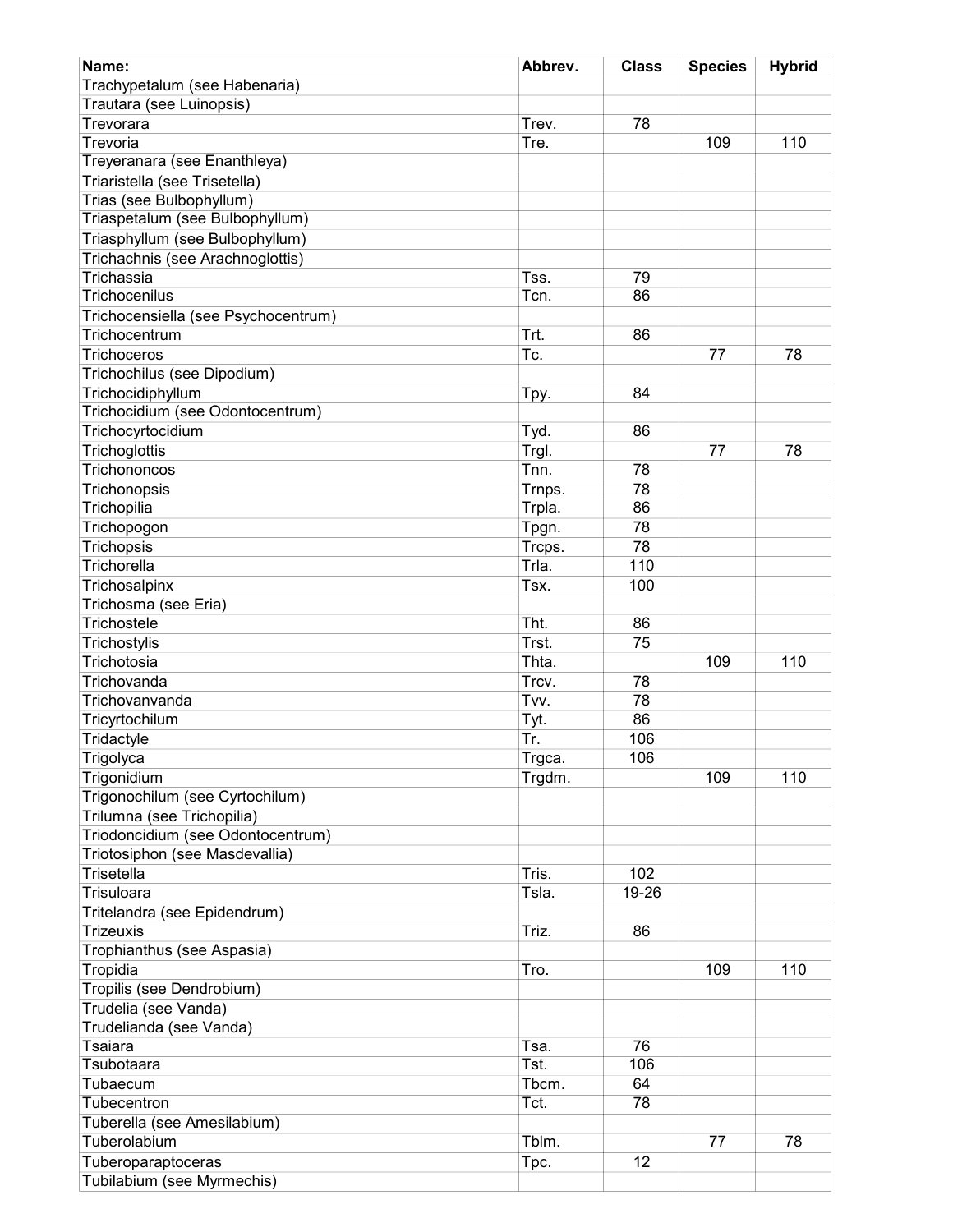| Name:                                     | Abbrev. | <b>Class</b> | <b>Species</b> | <b>Hybrid</b> |
|-------------------------------------------|---------|--------------|----------------|---------------|
| Tuckerara                                 | Tuck.   | 19-26        |                |               |
| Tunstillara                               | Tna.    | 19-26        |                |               |
| Turnbowara                                | Tbwa.   | 19-26        |                |               |
| Twuara                                    | Twr.    | 85           |                |               |
| Tylochilus (see Cyrtopodium)              |         |              |                |               |
| Tylostylis (see Eria)                     |         |              |                |               |
| Umlandara (see Collierara/Rolfwilhelmara) |         |              |                |               |
| Uncifera                                  | Un.     |              | 77             | 78            |
|                                           |         |              |                |               |
| Unguella (see Acianthera)                 |         |              |                |               |
| Uptanara (see Uptonara)                   |         |              |                |               |
| Uptonara                                  | Upta.   | 75           |                |               |
| Urochilus (see Pterostylis)               |         |              |                |               |
| Urostachya (see Eria)                     |         |              |                |               |
| Vacherotara (see Hattoriara)              |         |              |                |               |
| Valinara (see Ponterara)                  |         |              |                |               |
| Vanachnochilus (see Ridleyara)            |         |              |                |               |
| Vanalstyneara                             | Vnsta.  | 81           |                |               |
| Vananthopsis                              | Vtp.    | 78           |                |               |
| Vanascochilus (see Trichovanda)           |         |              |                |               |
| Vancampe                                  | Vcp.    | 78           |                |               |
| Vanchoanthe (see Rhynchanthe)             |         |              |                |               |
| Vanda                                     | V.      |              | 65,66          | 67-74         |
| Vandachnanthe (see Aranda)                |         |              |                |               |
| Vandachnis                                | Vchns.  | 78           |                |               |
| Vandachostylis                            | Van.    | 75           |                |               |
| Vandacostylis (see Vandachostylis)        |         |              |                |               |
| Vandaecum                                 | Vand.   | 64           |                |               |
| Vandaenopsis                              | Vps.    | 78           |                |               |
| Vandaeranthes                             | Vths.   | 78           |                |               |
|                                           |         |              |                |               |
| Vandanopsis (see Vandaenopsis)            |         |              |                |               |
| Vandanthe (see Vanda)                     |         |              |                |               |
| Vandantherella (see Renantanda)           |         |              |                |               |
| Vandantherides (see Aeridovanda)          |         |              |                |               |
| Vandarachnis (see Aranda)                 |         |              |                |               |
| Vandathera (see Renantanda)               |         |              |                |               |
| Vandensonides (see Vanda)                 |         |              |                |               |
| Vandewegheara (see Vandaenopsis)          |         |              |                |               |
| Vandirea (see Vandaenopsis)               |         |              |                |               |
| Vandofinetia (see Vanda)                  |         |              |                |               |
| Vandofinides (see Aeridovanda)            |         |              |                |               |
| Vandoglossum                              | Vg.     | 78           |                |               |
| Vandoglottanthe                           | Vgt.    | 78           |                |               |
| Vandopirea (see Phalandopsis)             |         |              |                |               |
| Vandopsides                               | Vdpsd.  | 76           |                |               |
| Vandopsis (see Vandaenopsis)              |         |              |                |               |
| Vandopsisvanda (see Vanvanda)             |         |              |                |               |
| Vandoritis (see Vandaenopsis)             |         |              |                |               |
| Vanglossum (see Renantanda)               |         |              |                |               |
| Vanilla                                   | VI.     | 110          |                |               |
| Vanlaenoglottis                           | Veg.    | 78           |                |               |
| Vannerara                                 | Vnr.    |              |                |               |
|                                           |         | 85           |                |               |
| Vanphalanthe                              | Vpl.    | 78           |                |               |
| Vanquetia                                 | Vqt.    | 78           |                |               |
| Vanschista                                | Vst.    | 78           |                |               |
| Vanstauropsis (see Trichovanvanda))       |         |              |                |               |
| Vansteenisara                             | Ves.    | 75           |                |               |
| Vantonia                                  | Vtn.    | 78           |                |               |
| Vantrichopsis (see Trichovanvanda)        |         |              |                |               |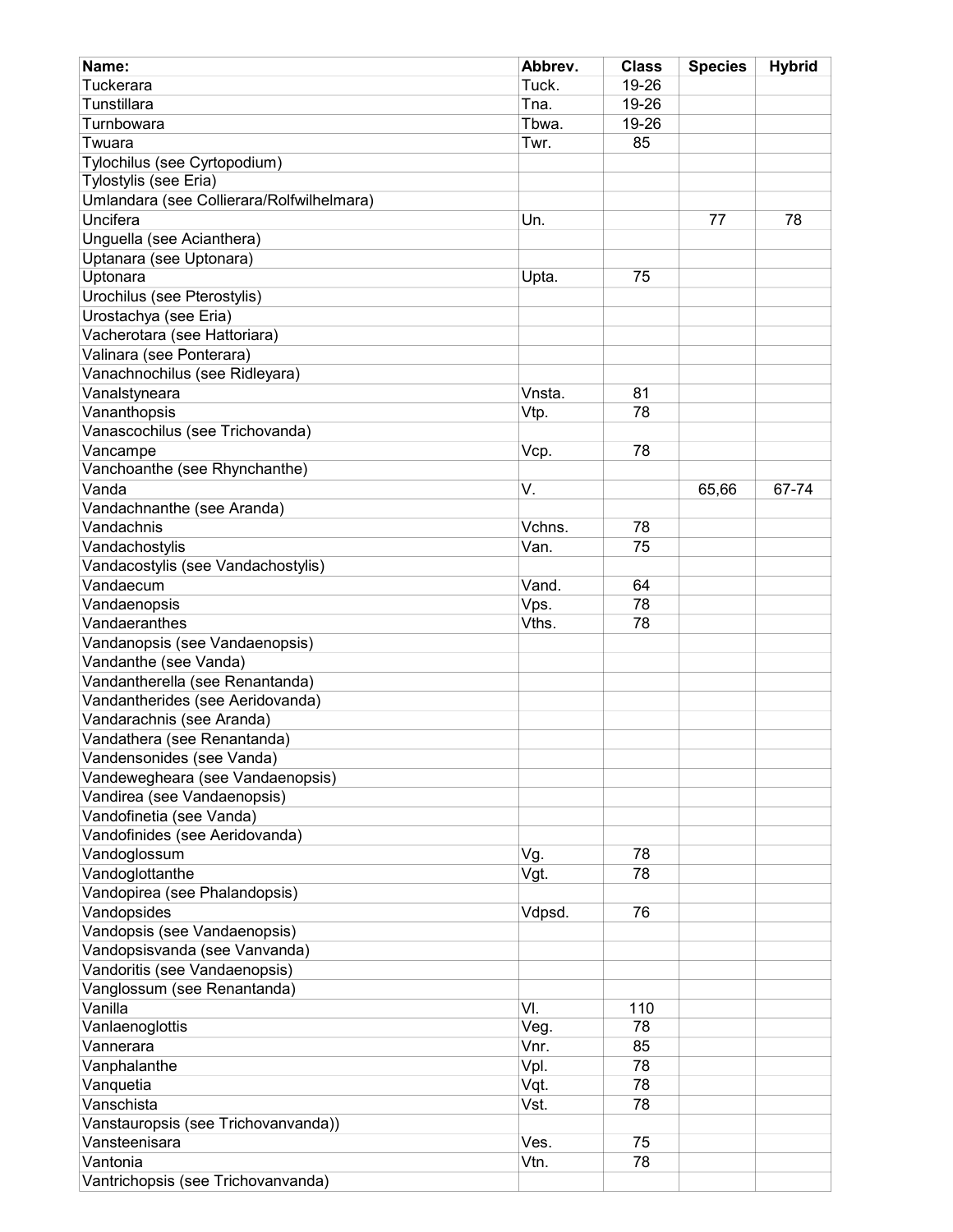| Name:                                          | Abbrev. | <b>Class</b> | <b>Species</b> | <b>Hybrid</b> |
|------------------------------------------------|---------|--------------|----------------|---------------|
| Vanvanda                                       | Vvd.    | 78           |                |               |
| Vappaculum (see Dendrobium)                    |         |              |                |               |
| Vappodes (see Dendrobium)                      |         |              |                |               |
| Vargasara                                      | Vrg.    | 81           |                |               |
| Vascostylis (see Vandachostylis)               |         |              |                |               |
| Vaughnara                                      | Vnra.   | 19-26        |                |               |
| Vejvarutara                                    | Vja.    | 14           |                |               |
| Ventricularia (see Trichoglottis)              |         |              |                |               |
| Veraara                                        | Vrr.    | 106          |                |               |
| Veramayara                                     | Vrm.    | 106          |                |               |
| Verboonenara                                   | Vbn.    | 14           |                |               |
| Vervaetara (see Kautskyara)                    |         |              |                |               |
|                                                |         |              |                |               |
| Vexillabium (see Kuhlhasseltia)<br>Vicentelara | Vnt.    |              |                |               |
|                                                |         | 75           |                |               |
| Vieillardorchis (see Goodyera)                 |         |              |                |               |
| Vinckeara (see Verboonenara)                   |         |              |                |               |
| Viraphandhuara (see Perreiraara)               |         |              |                |               |
| Vitebrassonia                                  | Vrs.    | 79           |                |               |
| Vitechilum                                     | VtI.    | 86           |                |               |
| Vitecidium                                     | Vtc.    | 85           |                |               |
| Vitekorchis (see Oncidium)                     |         |              |                |               |
| Volkertara                                     | Vkt.    | 19-26        |                |               |
| Vonbismarckara                                 | Vbm.    | 81           |                |               |
| Vriesara                                       | Vri.    | 19-26        |                |               |
| Vuylsteckeara (see Vuylstekeara)               |         |              |                |               |
| Vuylstekeara (see Miltonidium)                 |         |              |                |               |
| Waibengara (see Yeepengara)                    |         |              |                |               |
| Wailaiara (see Williehowara)                   |         |              |                |               |
| Wailaihowara                                   | WII.    | 78           |                |               |
| Wailesia (see Dipodium)                        |         |              |                |               |
| Waireia (see Thelymitra)                       |         |              |                |               |
| Waironara                                      | Wrna.   | 75           |                |               |
| Waiyengara (see Carolineleongara)              |         |              |                |               |
| Wallbrunnara                                   | Wlb.    | 78           |                |               |
| Warasara                                       | Wrs.    | 12           |                |               |
| Warburtonara (see Epicatonia)                  |         |              |                |               |
| Warcatardia                                    | Wtd.    | 106          |                |               |
| Warcewiczella                                  | W.      | 106          |                |               |
| Warchaubeanthes                                | Whb.    | 106          |                |               |
| Warchlerhyncha                                 | Wcy.    | 106          |                |               |
| Warczatoria                                    | Wzt.    | 106          |                |               |
| Warczebardia                                   | Wzb.    | 106          |                |               |
| Warczerhyncha                                  | Wzr.    | 106          |                |               |
| Warczewiczella                                 | W.      | 106          |                |               |
| Warczewscaphe                                  | Wws.    | 106          |                |               |
| Warmingia                                      | Wa.     | 86           |                |               |
|                                                |         |              |                |               |
| Warneara (see Brummittara)                     |         |              |                |               |
| Warnerara                                      | Wrn.    | 19-26        |                |               |
| Warrea                                         | Wra.    | 106          |                |               |
| Warreella                                      | War.    | 106          |                |               |
| Warscatoranthes                                | Wtr.    | 106          |                |               |
| Warszewiczara                                  | Wwz.    | 106          |                |               |
| Watanabeara (see Oncidettia)                   |         |              |                |               |
| Watsonara (see Brassidiocentrum)               |         |              |                |               |
| Weberbauerara                                  | Wbb.    | 79           |                |               |
| Wellesleyara (see Sergioara)                   |         |              |                |               |
| Wengangara (see Perreiraara)                   |         |              |                |               |
| Westara (see Otaara)                           |         |              |                |               |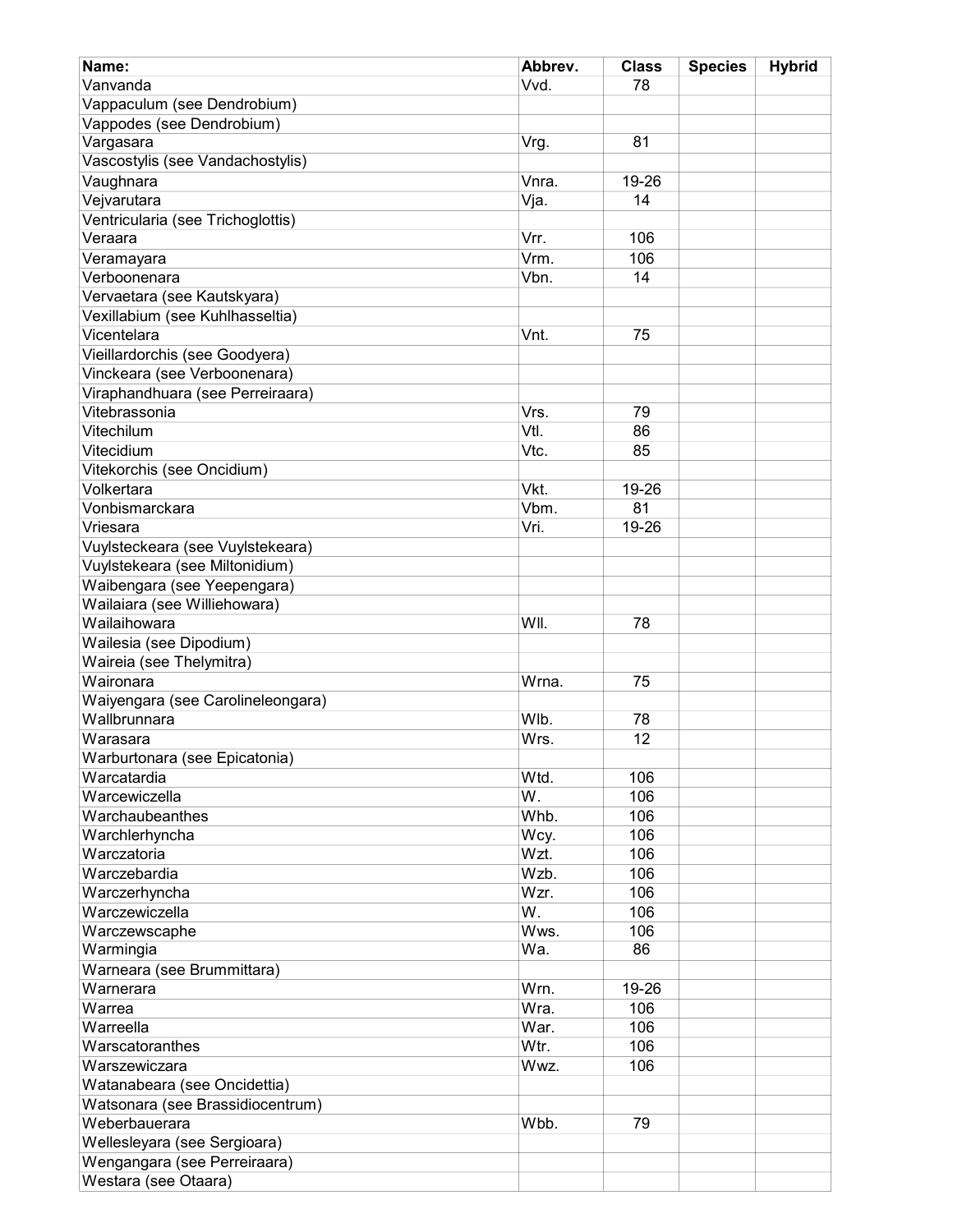| Name:                                | Abbrev. | <b>Class</b> | <b>Species</b> | <b>Hybrid</b> |
|--------------------------------------|---------|--------------|----------------|---------------|
| Whitinara (see Proguarleya)          |         |              |                |               |
| Whitmoorara                          | Wmr.    | 76           |                |               |
| Wiganara (see Ballantineara)         |         |              |                |               |
| Wilburachangara                      | Wbg.    | 14           |                |               |
| Wilburchangara (see Jewellara)       |         |              |                |               |
| Wilhelmara                           | Whm.    | 79           |                |               |
| Wilkara (see Vandaenopsis)           |         |              |                |               |
|                                      |         |              |                |               |
| Wilkinsara (see Vanvanda)            |         |              |                |               |
| Williamara (see Fisherara)           |         |              |                |               |
| Williamcookara                       | WIc.    | 14           |                |               |
| Williampriceara                      | Wmp.    | 104          |                |               |
| Williamsara (see Hiattara)           |         |              |                |               |
| Williehowara                         | Whw.    | 75           |                |               |
| Wilmotteara                          | Wmt.    | 19-26        |                |               |
| Wilsonara (see Odontocidium)         |         |              |                |               |
| Wingfieldara                         | Wgfa.   | 79           |                |               |
| Wingfieldara (see Brapacidium)       |         |              |                |               |
| Winnara (see Knudsenara)             |         |              |                |               |
| Wiseara                              | Wse.    | 104          |                |               |
| Withnerara (see Aspodonia)           |         |              |                |               |
| Wojcechowskiara                      | Woj.    | 14           |                |               |
| Wolleydodara                         | Wly.    | 19-26        |                |               |
| Wooara                               | Woo.    | 12           |                |               |
| Woodwardara (see Neopabstopetalum)   |         |              |                |               |
| Wrefordara (see Burkillara)          |         |              |                |               |
| Wrigleyara (see Keyesara)            |         |              |                |               |
|                                      |         |              |                |               |
| Wudhikanakornara (see Caulocattleya) |         |              |                |               |
| Wuttiphanara                         | Wut.    | 75           |                |               |
| Xaritonia (see Oncidium)             |         |              |                |               |
| Xerriara (see Ramasamyara)           |         |              |                |               |
| Xiphosium (see Cryptochilus)         |         |              |                |               |
| Xylobium                             | Xyl.    | 104          |                |               |
| Yahiroara (see Adamara)              |         |              |                |               |
| Yamadaara (see Adamara)              |         |              |                |               |
| Yamadara (see Adamara)               |         |              |                |               |
| Yapara                               | Yap.    | 75           |                |               |
| Yeeara (see Hattoriara)              |         |              |                |               |
| Yeepengara                           | Ypga.   | 75           |                |               |
| Yeohbokara                           | Ybk.    | 78           |                |               |
| Yinmunara (see Vandachostylis)       |         |              |                |               |
| Yinwaiara (see Perreirarra)          |         |              |                |               |
| Yithoeara (see Yeepengara)           |         |              |                |               |
| Yoneoara                             | Ynra.   | 75           |                |               |
| Yonezawaara (see Vandachostylis)     |         |              |                |               |
| Youngyouthara                        | Ygt.    | 14           |                |               |
| Ypsilactyle                          | Ypt.    | 78           |                |               |
| Ypsilopus                            | Yp.     |              | 77             | 78            |
| Yusofara (see Holttumara)            |         |              |                |               |
|                                      |         |              |                |               |
| Yuwengangara                         | Ywg.    | 75           |                |               |
| Zahleria (see Masdevallia)           |         |              |                |               |
| Zelawillumnia                        | Zwn.    | 86           |                |               |
| Zelemnia                             | Zlm.    | 86           |                |               |
| Zelenchilum                          | ZIc.    | 86           |                |               |
| Zelenchostele                        | Zcs.    | 86           |                |               |
| Zelencidiostele                      | Zct.    | 85           |                |               |
| Zelencidopsis (see Commersonara)     |         |              |                |               |
| Zelenettia                           | Znt.    | 86           |                |               |
| Zelengomestele                       | Zgs.    | 86           |                |               |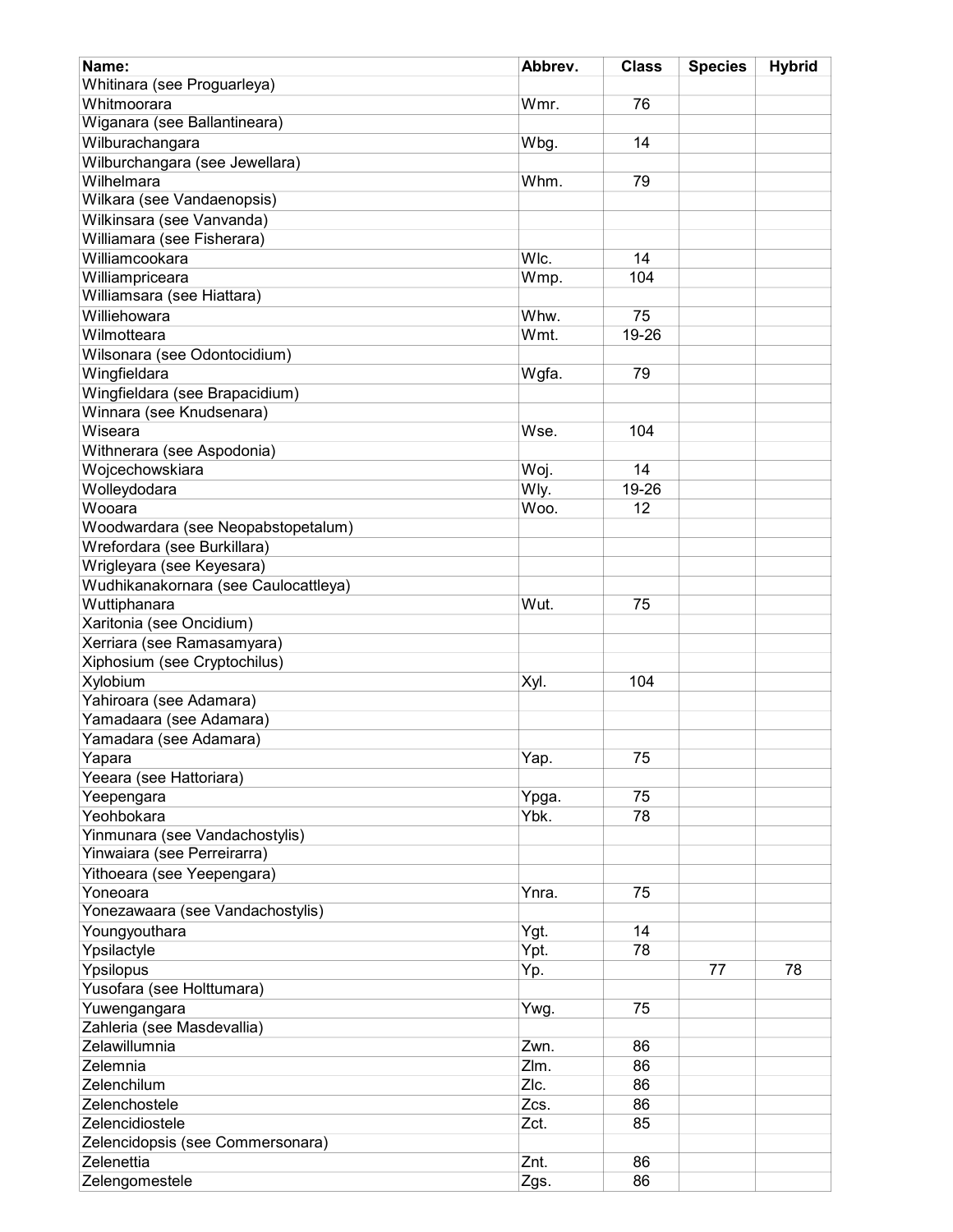| Name:                                | Abbrev.      | <b>Class</b> | <b>Species</b> | <b>Hybrid</b> |
|--------------------------------------|--------------|--------------|----------------|---------------|
| Zelenkoa                             | Zel.         | 86           |                |               |
| Zelenkoara                           | Zka.         | 85           |                |               |
| Zelenkocidium (see Odontokoa)        |              |              |                |               |
| Zelglossoda (see Odontozelencidium)  |              |              |                |               |
| Zellahuntanthes (see Huntzellanthes) |              |              |                |               |
| Zelomguezia (see Balenkezia)         |              |              |                |               |
| Zeloncidesa                          | Zds.         | 85           |                |               |
| Zeltoglossum (see Zelglossoda)       |              |              |                |               |
| Zeltonossum (see Andreettara)        |              |              |                |               |
| Zelumguezia                          | Zgz.         | 86           |                |               |
| Zelyrtodium                          | Zyd.         | 85           |                |               |
| Zetagyne (see Panisea)               |              |              |                |               |
| Zeuxina (see Zeuxine)                |              |              |                |               |
| Zeuxine                              | Zeu.         |              | 109            | 110           |
| Zootrophion                          | Zo.          | 103          |                |               |
| Zyganisia (see Zygonisia)            |              |              |                |               |
| Zygobardia                           | Zbd.         | 106          |                |               |
| Zygobatemania (see Zygobatemannia)   |              |              |                |               |
| Zygobatemannia                       | Zbm.         | 106          |                |               |
| Zygocalax (see Zygopabstia)          |              |              |                |               |
| Zygocaste                            | Zcst.        | 104          |                |               |
| Zygocastuloa                         | Zcl.         | 104          |                |               |
| Zygocella (see Galeopetalum)         |              |              |                |               |
| Zygocolax (see Zygopabstia)          |              |              |                |               |
| Zygodisanthus                        | Zdsnth.      | 106          |                |               |
| Zygogardmannia                       | Zgm.         | 106          |                |               |
| Zygolax (see Zygopabstia)            |              |              |                |               |
| Zygolum                              | Zglm.        | 106          |                |               |
| Zygomatophyllum                      | Zmt.         | 89           |                |               |
| Zygomena (see Zygolum)               |              |              |                |               |
| Zygomenzella                         | Zmz.         | 106          |                |               |
| Zygoncidesa                          | Zgc.         | 85           |                |               |
| Zygoneria                            | Zga.         | 106          |                |               |
| Zygonisatoria (see Roellkeara)       |              |              |                |               |
| Zygonisia                            | Zns.         | 106          |                |               |
| Zygopabstia                          | Zba.         | 106          |                |               |
| Zygopetalum                          | Z.           | 106          |                |               |
| Zygophinia                           | Zpn.         | 106          |                |               |
| Zygorhyncha                          | Zcha.        | 106          |                |               |
| Zygoscaphe                           | Zcp.         | 106          |                |               |
| Zygosepalum                          | Zspm.        | 106          |                |               |
| Zygosepella                          | Zsp.         | 106          |                |               |
| Zygosepescalum                       | Zsc.         | 106          |                |               |
|                                      |              | 110          |                |               |
| Zygostates<br>Zygosteria             | Zyt.<br>Zst. | 106          |                |               |
|                                      |              |              |                |               |
| Zygostylis                           | Zsts.        | 106          |                |               |
| Zygotorea (see Bollopetalum)         |              |              |                |               |
| Zygotoria                            | Zgt.         | 106          |                |               |
| Zygowarrea                           | Zwr.         | 106          |                |               |
| Zygozella                            | Zzl.         | 106          |                |               |
| Zylobium (see Xylobium)              |              |              |                |               |